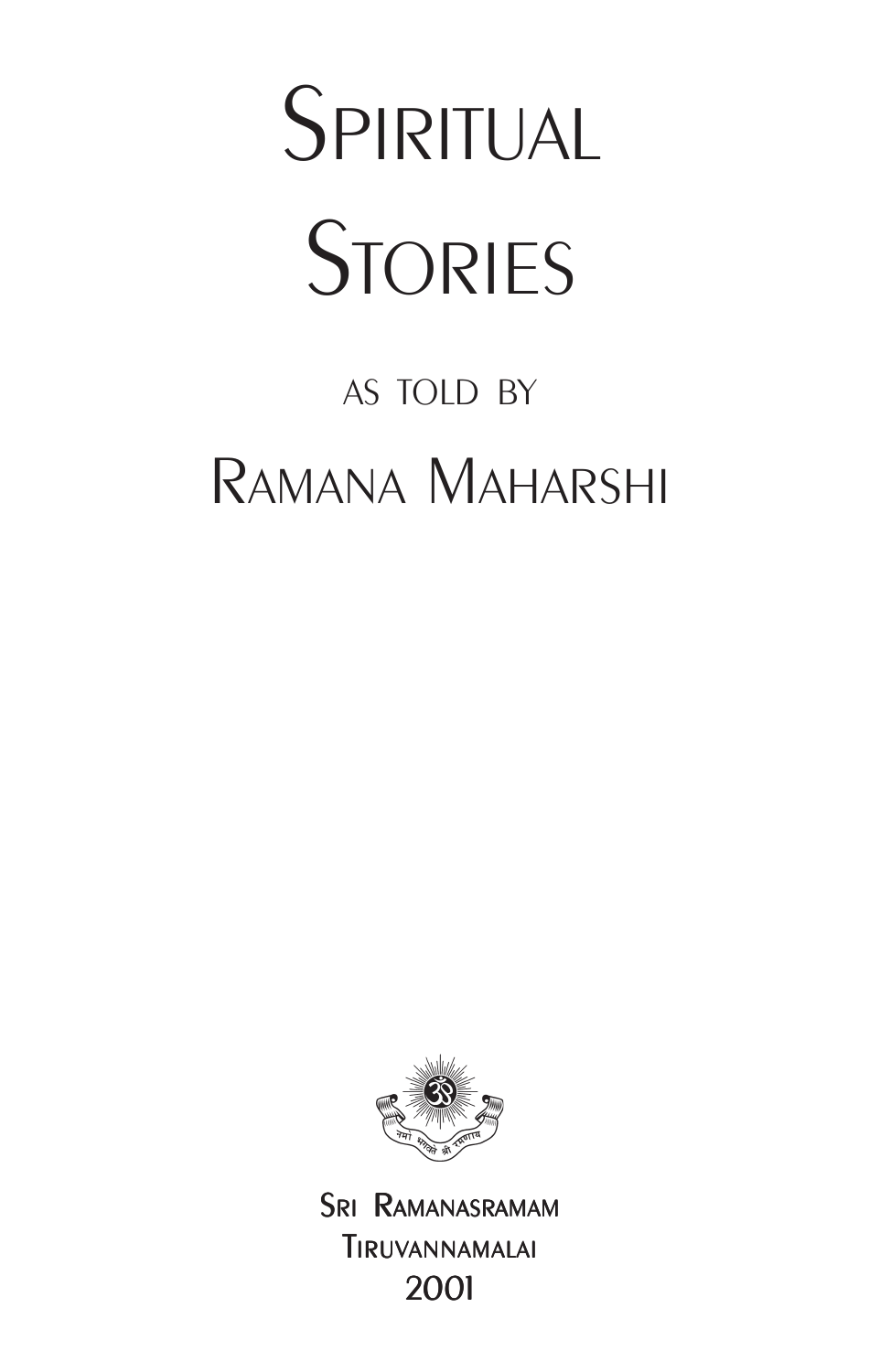© Sri Ramanasramam Tiruvannamalai

> Fifth edition 1999 - 1000 copies Sixth (revised) edition 2001 - 2000 copies

CC No: 1058

ISBN: 81-88018-35-X

Price: Rs.

*Published by* V. S. RAMANAN President, Board of Trustees SRI RAMANASRAMAM Tiruvannamalai 606 603 S. India

Typeset at: Sri Ramanasramam

Offset by: Kartik Offset Printers Madras - 600 015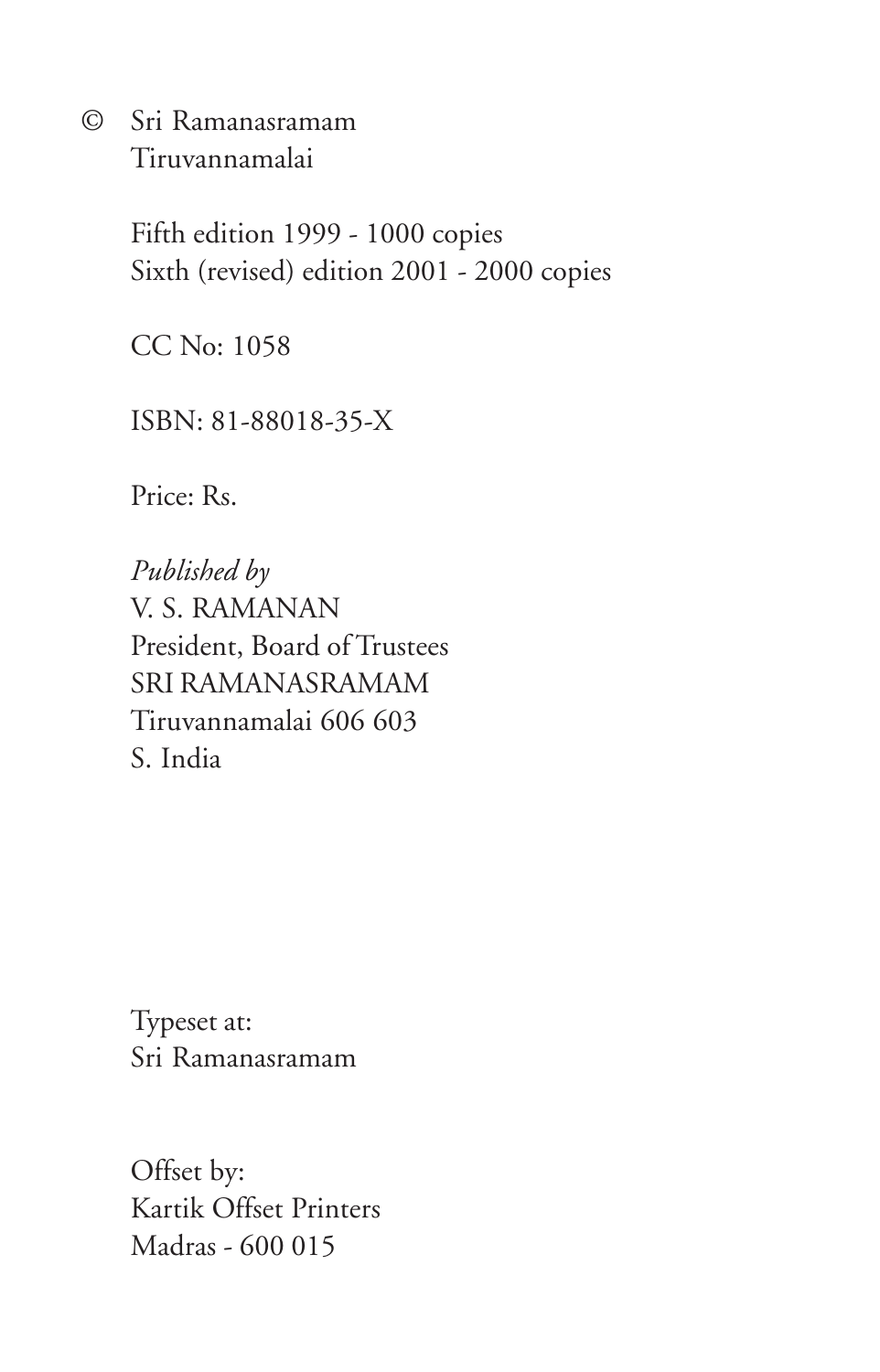#### **PREFACE**

The mind seeks to define the infinite. In doing so it has used its own resources to bring down Supreme Truth in a simple and yet potent language. Scattered throughout the religious scriptures of India, parables and stories abound, weaving a colourful thread around the most profound spiritual truths of mankind. Handed down from parent to child these religious treasures of India remain a relevant force today.

Sivaprakasam Pillai, one of the earliest devotees to recognise the spiritual greatness of Bhagavan Sri Ramana Maharshi, commented "Sri Ramana Bhagavan has attained the state of *Brahman* without knowing the word *Brahman*." For it was not until years later, that books were brought to Sri Bhagavan by devotees, describing the very state he himself had intuitively experienced. With his pure and retentive memory, he retained the essence of all these books at a glance, and brought forth at a moment's notice, the perfect story or parable suitable to the occasion. In Sri Ramana's own words the beauty and wisdom contained in such stories are made ever more beautiful and the essence made even clearer.

Sri Bhagavan would not only tell the story but would act out the part to the delight of his devotees. If the story was particularly moving, tears would flow freely from his eyes. "Such was the attraction of these stories", Kunju Swami related, "that when we heard Sri Bhagavan beginning a story, even if we had heard it numerous times before, we would literally stop whatever we were doing and run to his side to hear it again!" S. S. Cohen in *Guru Ramana* relates, "Bhagavan was reciting from memory a poem of a Vaishnava Saint, in which occurred the words, 'Fold me in Thy embrace, O Lord', whereupon the arms of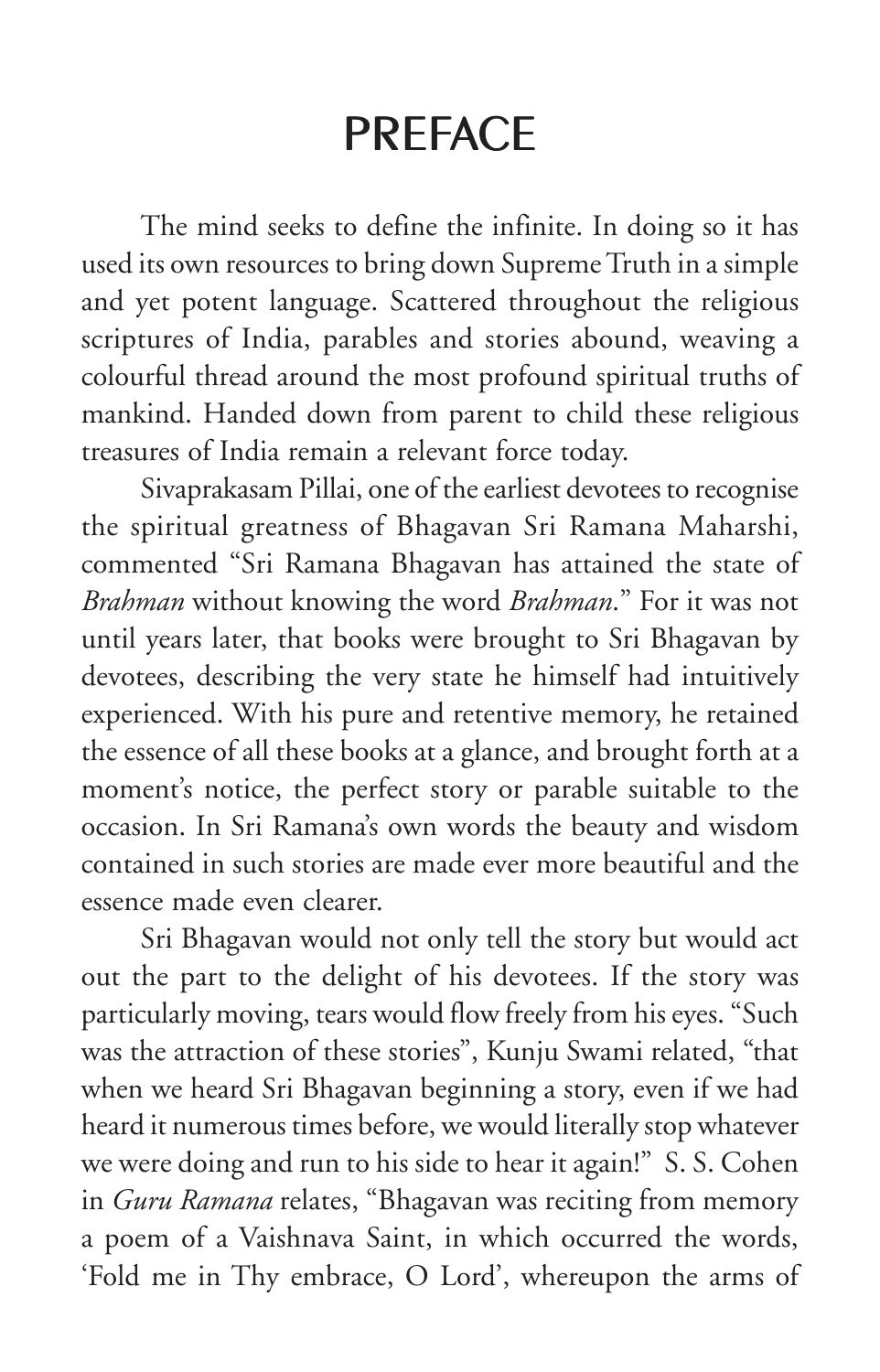Bhagavan joined in a circle round the vacant air in front of him, while his eyes shone with devotional fervour and his voice shook with stifled sobs which did not escape our notice. It was fascinating to see him acting the parts he related, and being in such exhilarated moods as these." On another occasion while Bhagavan was reading and explaining a story about *Tara Vilasam* his eyes became full of tears and his voice became tremulous. It looked as if the whole drama was being enacted in his presence. Noticing this Suri Nagamma remarked, "Bhagavan appears to have been transformed into Tara herself." Pulling himself together the master said with a smile, "What to do? I identify myself with whosoever is before me, I have no separate identity. I am universal."

At the suggestion of Mrs. Lucia Osborne, we have included the incidents which inspired Sri Bhagavan to relate the story. A few new stories have been added, along with a glossary of Sanskrit and Tamil words. Special thanks must be made to Sri S.Tyagarajan who with great care went over the entire manuscript with Sri Kunju Swamigal. Sri Kunju Swamigal's unfailing enthusiasm and keen interest helped us greatly.

With deepest salutations this little work is offered to Sri Bhagavan, whose guidance, grace and love has prompted this collection of stories. We pray for the grace and blessings of Bhagavan Sri Ramana. May his words inspire us to turn within.

Sri Ramanasramam Joan Greenblatt August 5, 1984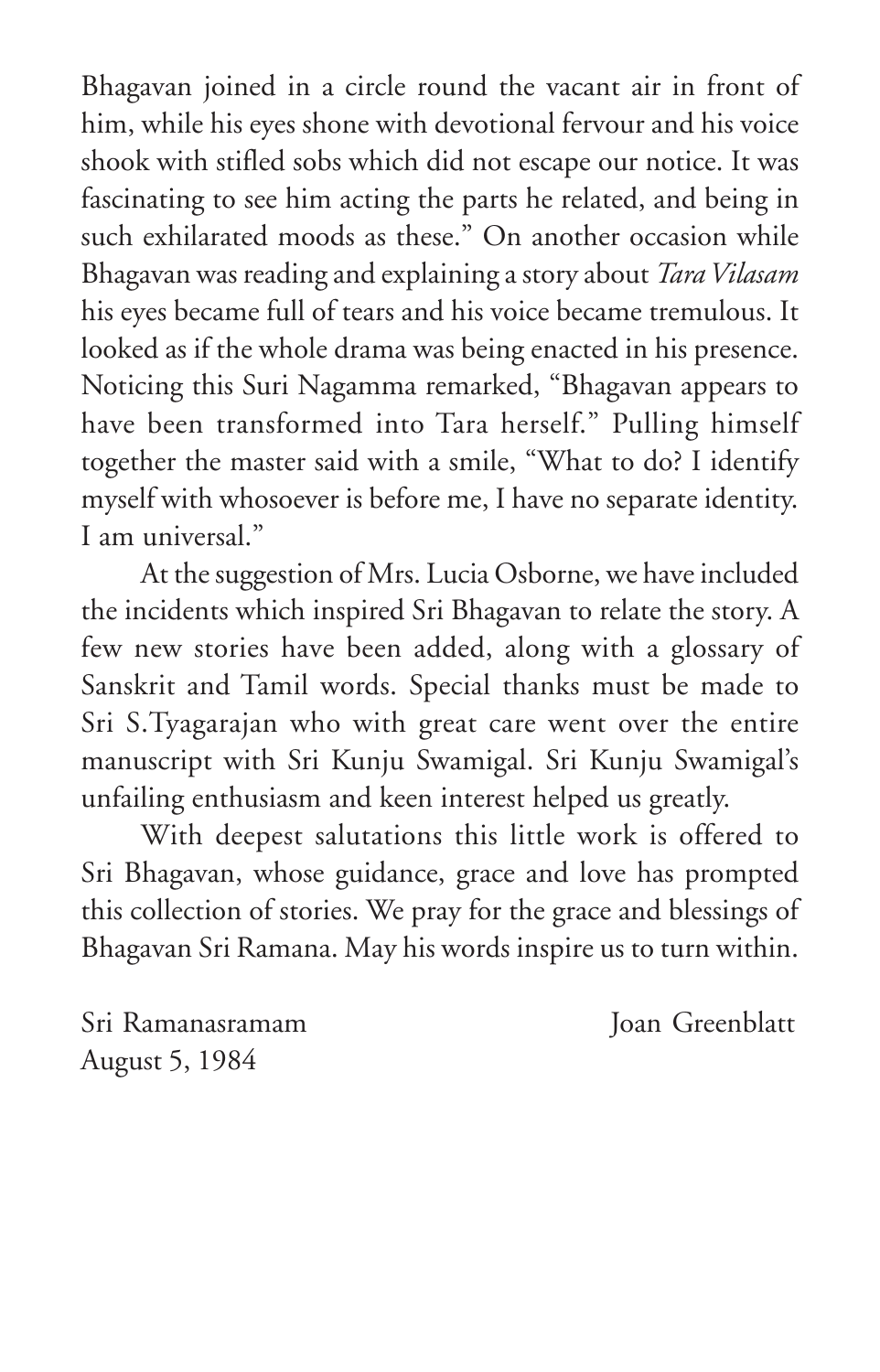#### **FOREWORD**

Everyone knows that Sri Bhagavan Ramana was a master story teller! Sri Ramanasramam publications, like *Letters*, *Day by Day*, and *Talks*, abound with marvellous accounts of how Bhagavan picturesquely narrated, rather enacted, incidents that took place in the lives of sages and saints and traditional stories of great spiritual content, like the story of Sage Ribhu.

Seeing how the first edition of this book was serving devotees, the compiler, Mrs. Joan Greenblatt, worked onepointed to enlarge and improve it; the result is the excellent second edition now in your hand!

We hope all seekers will find this book both interesting and enlightening and partake of the Spiritual Presence which lies within its pages and the abundant grace of the narrator Sri Ramana Himself!

17.2.85

Sri Ramanasramam Sri T. N. Venkataraman Maha Sivarathri President, Board of Trustees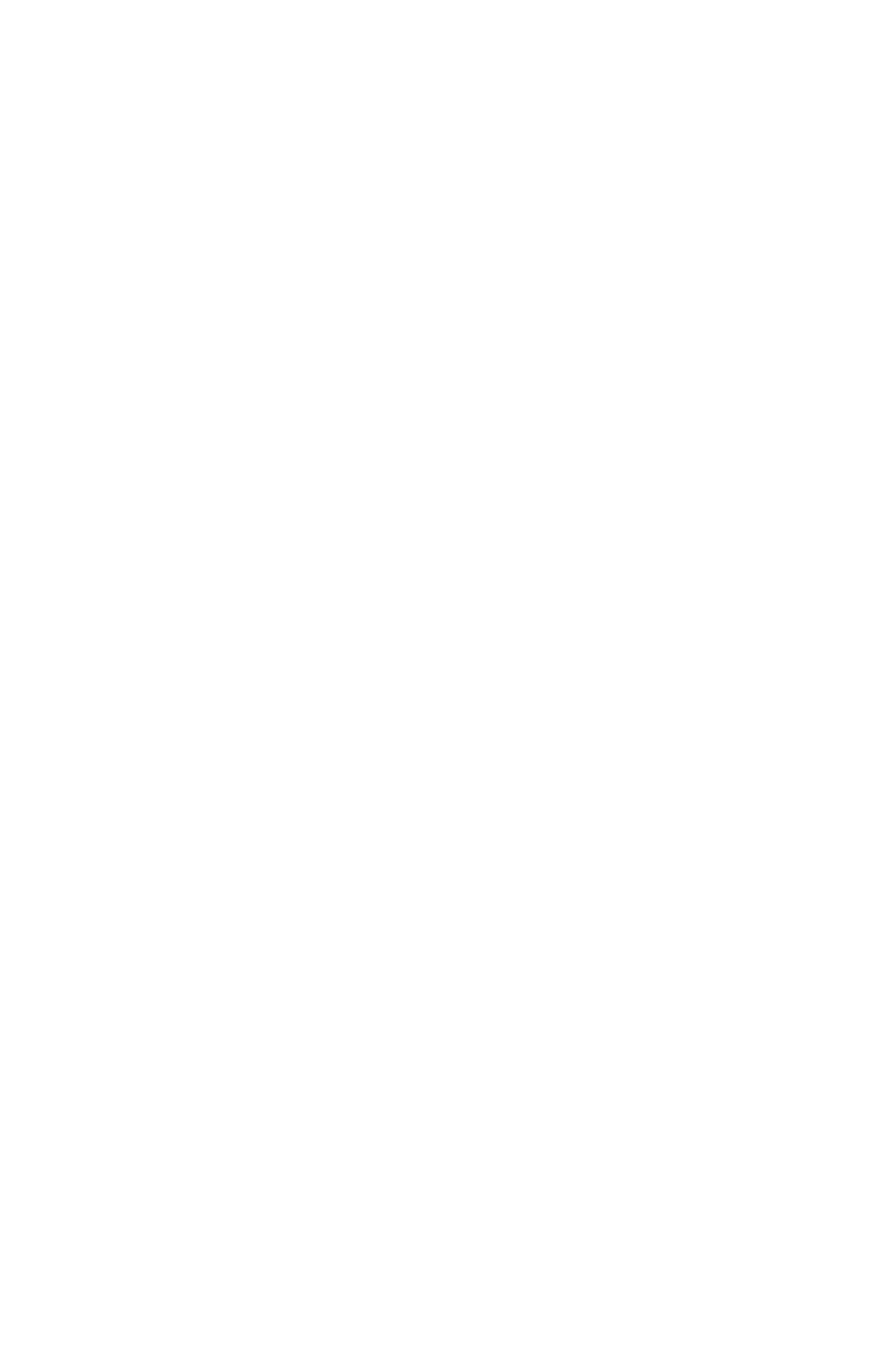#### **CONTENTS**

|                                        |                      | Page No.         |
|----------------------------------------|----------------------|------------------|
| <b>PREFACE</b>                         |                      | $\overline{111}$ |
| <b>FOREWORD</b>                        | <br>                 | V                |
| <b>CONTENTS</b>                        |                      | vii              |
| <b>VARIOUS STORIES &amp; TALES</b>     |                      |                  |
| Self-Surrender                         | <br>                 | 3                |
| The <i>Jnani</i> and the <i>Siddha</i> |                      | 6                |
| Twentyfour Gurus                       |                      | 8                |
| Enter the Heart                        |                      | 9                |
| Buddha                                 |                      | 10               |
| The <i>Sadhu</i> and the Three Stones  |                      | 12               |
| Initiation                             |                      | 15               |
| Peace is the Sole Criterion            |                      | 16               |
| The Garlic Plant                       |                      | 17               |
| 'I' and You                            |                      | 19               |
| Earnestness or Faith (Sraddha)         |                      | 21               |
| In the World but not of the World      |                      | 22               |
| <b>Total Abidance</b>                  |                      | 25               |
| Quiet Piety                            | $\ddot{\phantom{a}}$ | 26               |
| Unknown Tenth Man                      |                      | 27               |
| God Works for His devotee              |                      | 29               |
| Each Reflects His Own Nature           |                      | 29               |
| The Master's Payment                   |                      | 30               |
| The Fault Lies in Exposure             |                      | 30               |
| Brahmachari's Touch                    |                      | 31               |
| The King and His Ministers             |                      | 32               |
| The Greatness of <i>Japa</i>           |                      | 34               |
| Silent Eloquence                       |                      | 36               |
| Headship of a Mutt                     |                      | 37               |
| Bhakta Ekanath                         |                      | 40               |
| The Immature Pot                       |                      | 42               |
| Tapo Bhrashta                          |                      | 45               |
| Yogi's Penance                         |                      | 46               |
| Brahmin's Curse                        |                      | 47               |
| Kabir                                  | <br>. .              | 49               |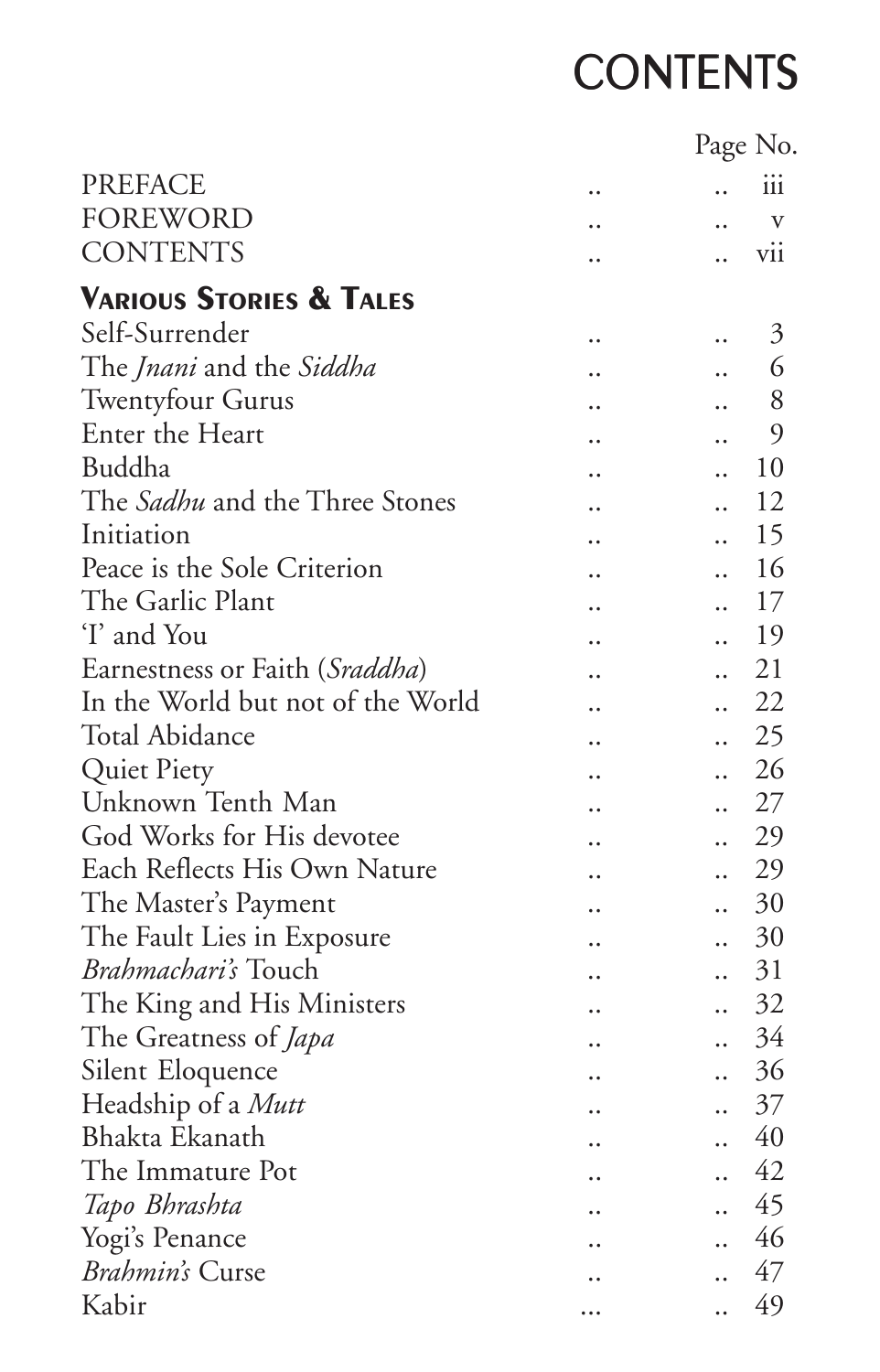Page No. Kamal, Son of Saint Kabir ... ... 50 Mutual Curse ... ... ... 53 The Lord Himself Comes ... ... 55 Deliverance of a Thorn Bush ... ... 57 **BRAHMA, VISHNU, SIVA** Silence is the True *Upadesa* ... ... ... 63 Dakshinamurti ... ... ... 65 Brahma's Pride ... ... 67 Sweet of Speech ... ... 69 Parvati's Test ... ... ... ... ... ... ... ... 70 Going Round the Self ... ... ... 71 Ardhanareeswara ... ... ... 73 **PERIAPURANAM** The Fire of Devotion ... ... 81 Mother's Blessings ... ... 85 The Lord is Within Me ... ... 87 Pilgrimage to Sri Arunachala ... ... ... 89 Sambandhar and Appar **...** ... ... 94 Saint Appar ... ... 97 There is Nothing Without ... ... ... 100 With the Moon in His Crown ... ... ... 101 Swami is Everywhere ... ... ... ... 104 Sundaramurthi's Bond of Servitude ... ... ... 106 Manikkavachakar ... ... ... 111 How the *Tiruvachakam* was Written ... ... ... 116 **YOGA VASISHTAM** Brahma, the Creator ... ... ... ... ... ... 121 The Charm of Self-realisation ... ... ... 123 Alms for a King ... ... ... ... ... 126 Universal Equality ... ... ... ... 127 One Pointedness ... ... ... ... ... 129 The *Siddhas*' Lesson ... ... ... ... 130 GLOSSARY ... ... 131 Important Events in Sri Bhagavan's Life ... 137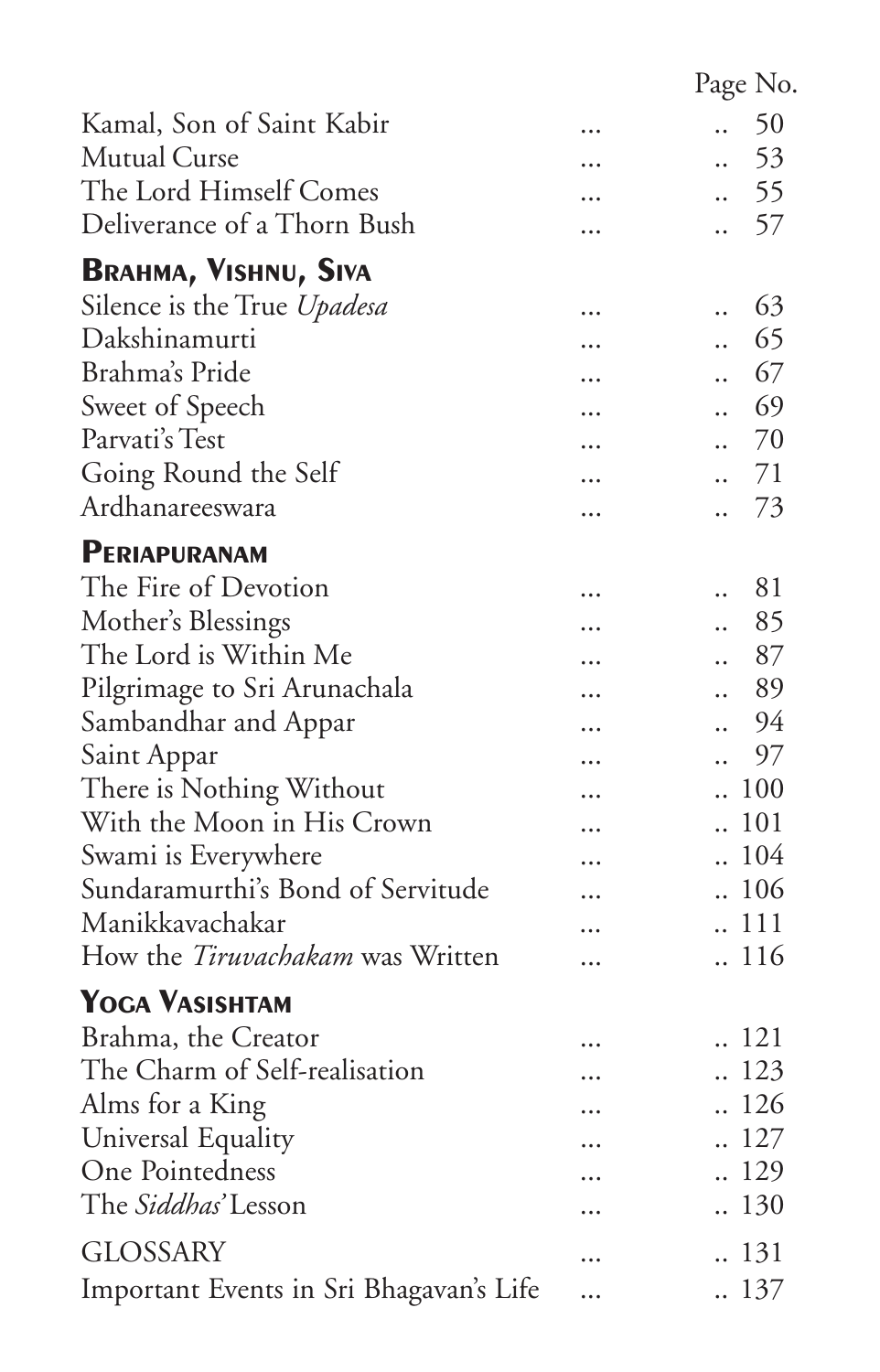# Various Stories & Tales

Sri Bhagavan became transformed while relating incidents from his vast collection of stories and tales. On one occasion while describing Gautama's joy at Goddess Parvati's coming to his Ashram, Sri Bhagavan could not go on, for tears filled his eyes and emotion choked his voice. Trying to hide his plight from others, he remarked, "I don't know how people who perform *Harikatha* explain such passages to audiences and manage to do it without breaking down. I suppose they must make their hearts hard like stone before starting their work."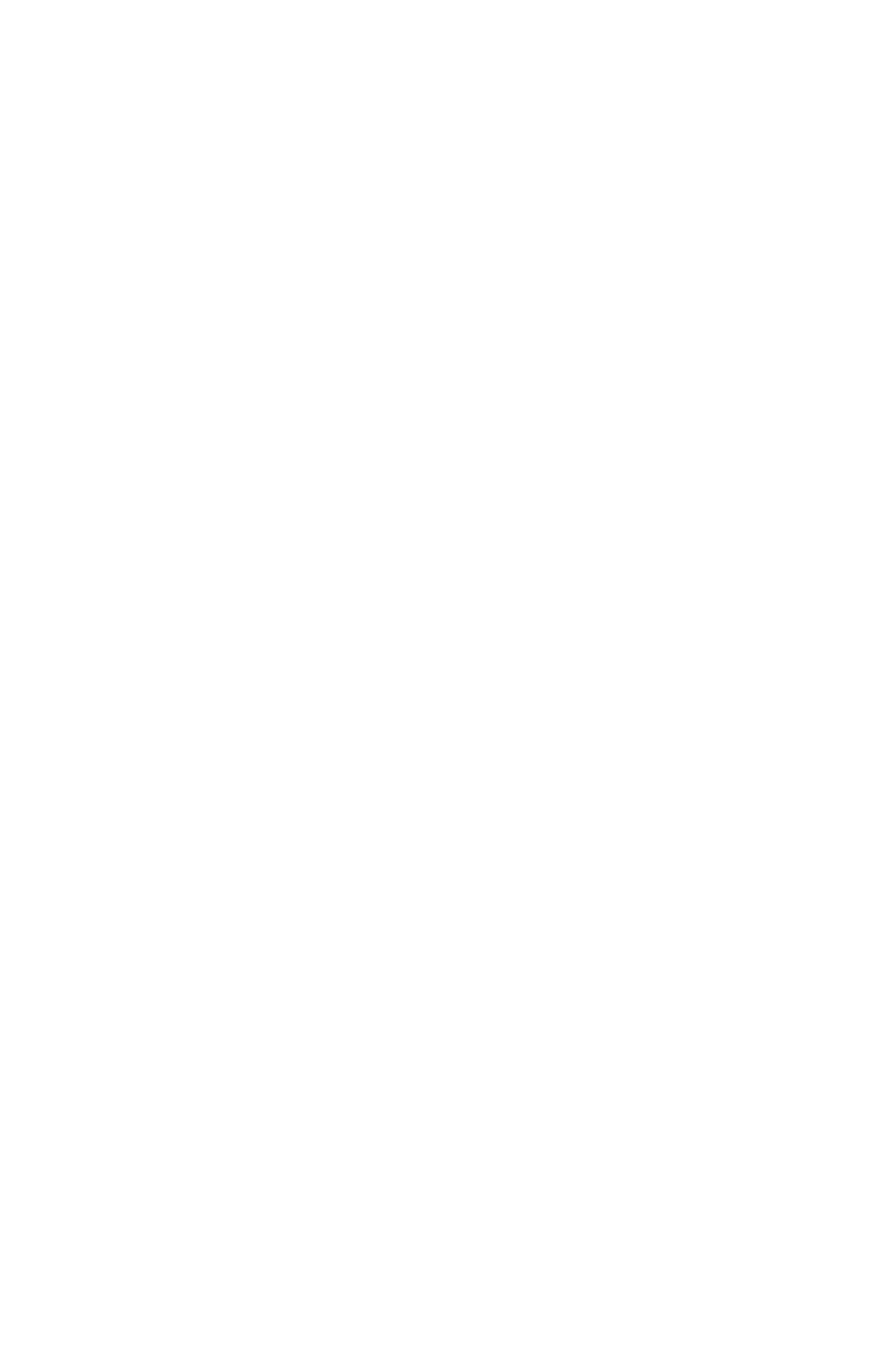#### SELF-SURRENDER

*D: I fear that Self-realisation is no easy thing to attain. M: Why impede yourself by anticipating failure? Push on. Self-realisation will come to an earnest seeker in a trice. To illustrate this, Sri Bhagavan told the following story:*

KING JANAKA WAS listening to a philosophical treatise read by the state pandit, wherein a passage occurred to the effect that a rider who had placed one foot in the stirrup, contemplating upon realisation could realise the Self before he lifted the other foot to place it in the other stirrup. That is, the passage taught, that when realisation comes, it comes in an instant. The king stopped the pandit from proceeding further, and ordered him to prove the statement. The pandit admitted that he was only a book-worm and was unable to impart practical wisdom. Janaka suggested that the text was either false or exaggerated, but the pandit would not agree to this. Though he himself was unable to impart practical wisdom, he maintained that the text could not be false or exaggerated, since it contained the words of wise sages of the past. Janaka was annoyed with the pandit and in a fit of rage condemned him to prison. He then inflicted the same punishment on every pandit who passed for a wise man but was unable to prove this scriptural text.

For fear of being imprisoned, some of the pandits fled the country in voluntary exile. While two or three of them were running through a thick forest, a sage called Ashtavakra,\* who though young

<sup>\*</sup> *Ashta* means 'eight' and *vakra* means 'bends'. Ashtavakra was so named because his body had eight deformities.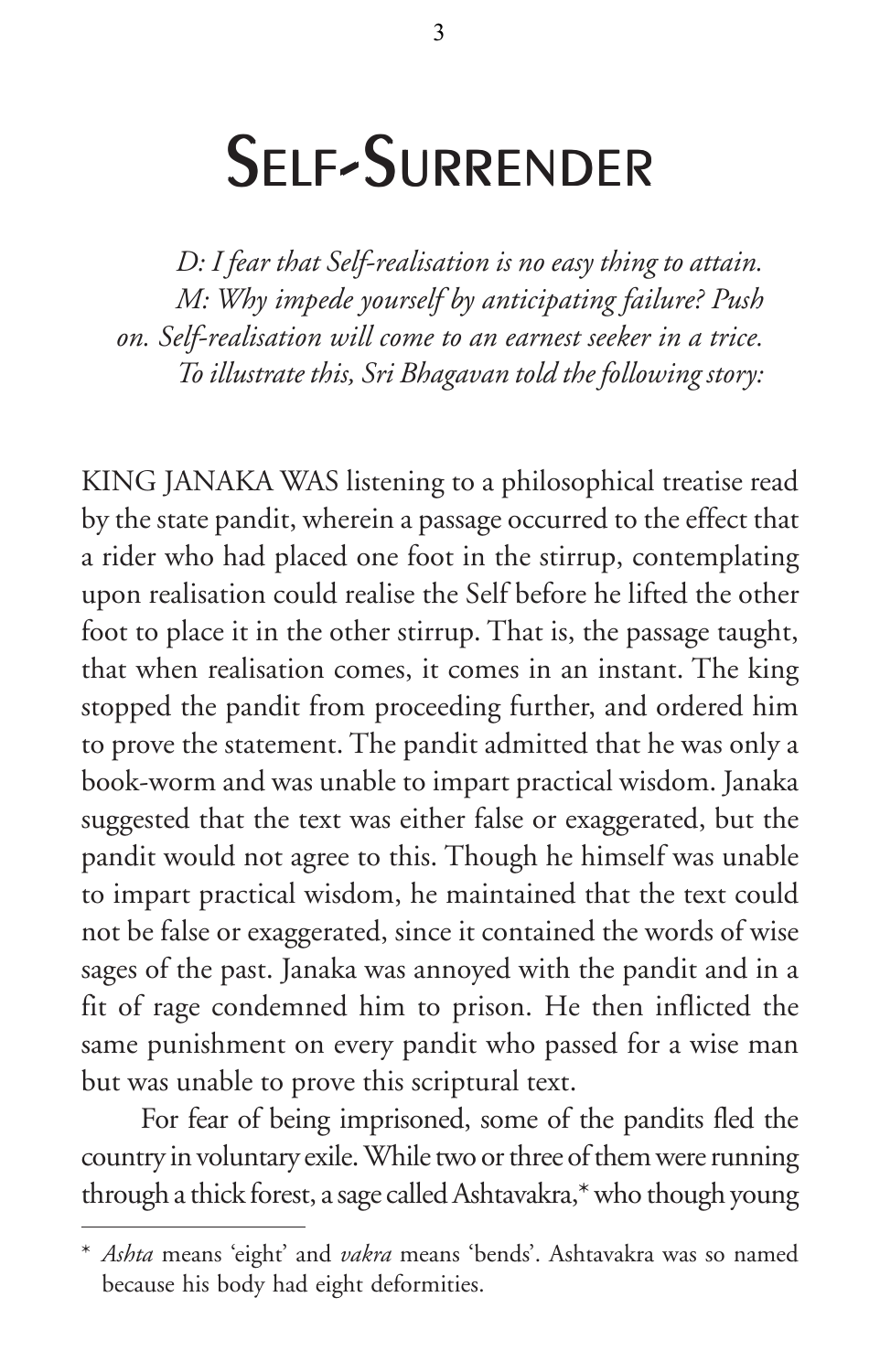in age was wise in learning, happened to cross their path. Having learnt their plight, Ashtavakra offered to prove the text true to the king and thereby have the imprisoned pandits released. Impressed by his bold assurance, they took him in a palanquin to the king. At the sight of the sage, the king stood up and saluted him with great reverence. Ashtavakra then ordered the king to release all the pandits. Janaka thought that such an order could come only from one who had the capacity to set his doubts at rest, and hence he released all the pandits and asked the sage whether he could summon the horse. The sage advised him not to be in a hurry and suggested that they should go to a solitary spot. Thereupon the king on his horse and the sage in a palanquin went out of the city towards the forest. When they reached the forest the sage asked the king to send back the retinue. The king did as he was asked, and then placing one of his feet in the stirrup, he requested the sage to prove the scriptural text. But the sage replied by asking whether the position in which they stood indicated a proper master-disciple relationship. The king then understood that he should show due reverence towards Ashtavakra, and prayed to him for grace. The sage then addressed him as 'Janaka', since he was no longer a king and told him that before being taught *Brahma jnana*, a true disciple should surrender himself and all his possessions to his Master. "So be it", said the king. "So be it" replied the sage and disappeared into the forest. From that moment Janaka stood transfixed with one foot in the stirrup and the other dangling in the air, as if he were a statue. (Saying this, Sri Bhagavan imitated the posture of King Janaka).

Time passed by, and the citizens, finding no sign of their king returning, grew anxious and began to search for him. They came to the place where Janaka was standing transfixed and were dismayed to find him unaware of their presence and indifferent to their earnest enquiries. They therefore began searching for Ashtavakra who, they thought, must be a charlatan that had cast a spell upon their king, and vowed vengeance upon him. At the same time,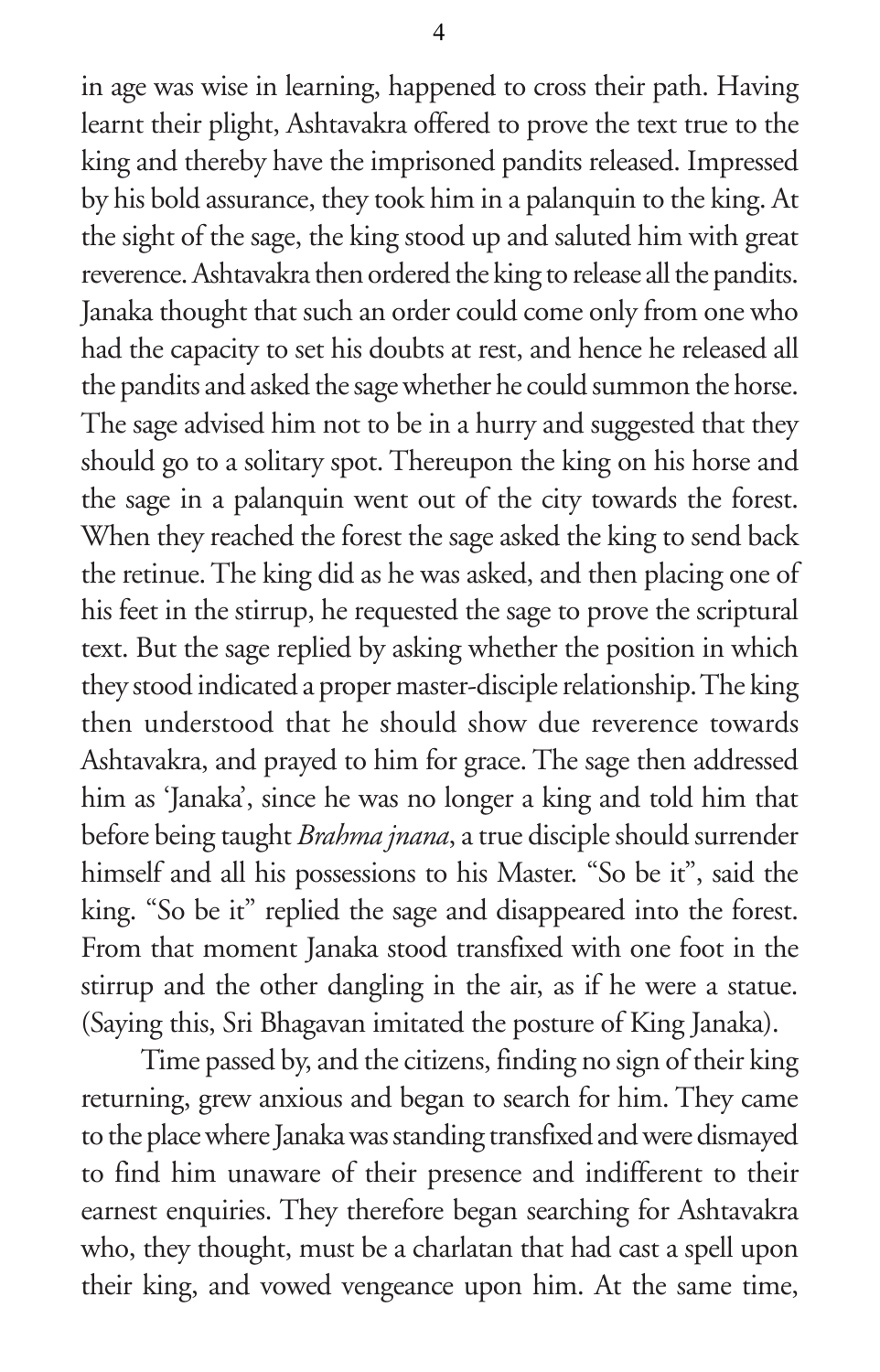being concerned with the king's condition and wanting to minister to him, they brought him back to the city on a palanquin. The king, however, continued to remain in the same condition.

At last, having found Ashtavakra, the ministers entreated him to remove the alleged spell and bring the king back to his normal condition. At the same time they charged him with the responsibility for having cast the spell. Ashtavakra treated their ignorant remarks with contempt and called the name of Janaka, who immediately saluted him, and responded to his call. The ministers were surprised. Ashtavakra told the king that he was being maliciously accused by the people of having brought him to some sad plight and asked him to tell the truth. On hearing this, the king angrily asked, 'Who said so'? The ministers were taken by surprise and pleaded for mercy. Thereupon, the sage advised the king to resume his normal functions, adding that *Brahma jnana* could be taught only to competent persons and that since the king had successfully passed the test, he would now impart it to him. Then the sage remained alone with the king during the night and taught him the ultimate Truth, saying "*Brahman* is not anything new or apart from oneself and no particular time or place is needed to realise It." He finally concluded by saying, "That Thou Art" (*tat tvam asi*). That is the Self, eternal and infinite.

The next morning the ministers found that the king called the assembly and performed his functions as usual. In the assembled court Ashtavakra asked the king whether his former doubt about whether *Brahma jnana* could be attained as suddenly and as quickly as mentioned in the scriptures was cleared, and if so to bring the horse and demonstrate the truth of it.

The king was all humility now and said, "Lord! Because of my immaturity, I doubted the correctness of the scriptural text. I now realise every letter of it is true." The ministers thanked the sage.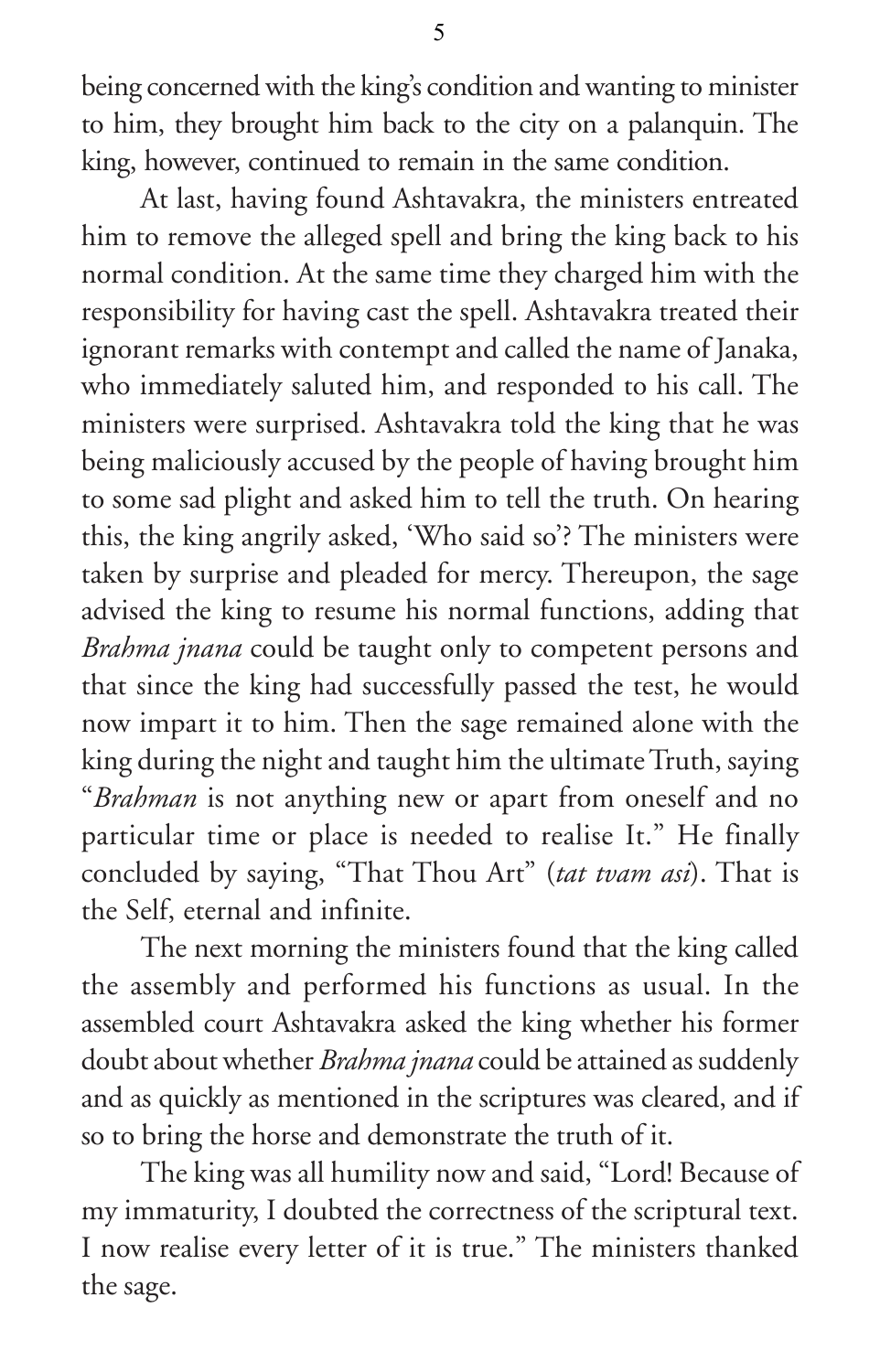### THE JNANI AND THE SIDDHA

*One day, while speaking about* hatha yoga *and related subjects, Sri Bhagavan narrated the following story from* Prabhulingalila*, a well-known Tamil work by the Sage Sivaprakasa Swamigal.*

PRABHULINGA, THE FOUNDER of the Lingayat sect (now mostly prevalent in Karnataka State only), was touring the land for the uplift of the spiritually minded. He met the famous Yogi Gorakhnath in Gokarnam (a famous place of Hindu pilgrimage on the west coast of India). The yogi welcomed him respectfully, but was however, proudly conscious of his own extraordinary powers over the elements. He considered his guest more or less his equal, expressed pleasure at meeting him, and upon greeting him, asked who he was.

Prabhulinga replied that only the One who had destroyed his ego, root and branch, and who had thereby realised himself could know who he was, and wondered what he could say to a non-entity, a person, who clung to his perishable body.

Gorakhnath, who identified his body as himself, replied, "That person alone who has gained the immortality of the body, by the favour of Siva and consumption of *gulikas* (medicinal herbs), will never die. Therefore one who had not gained such immortality dies."

Prabhulinga remarked that knowledge consists in realizing one's Self and not in immortalising the body and went on to explain at length that the body cannot be the real Self. However, Gorakhnath could not be persuaded and would not budge an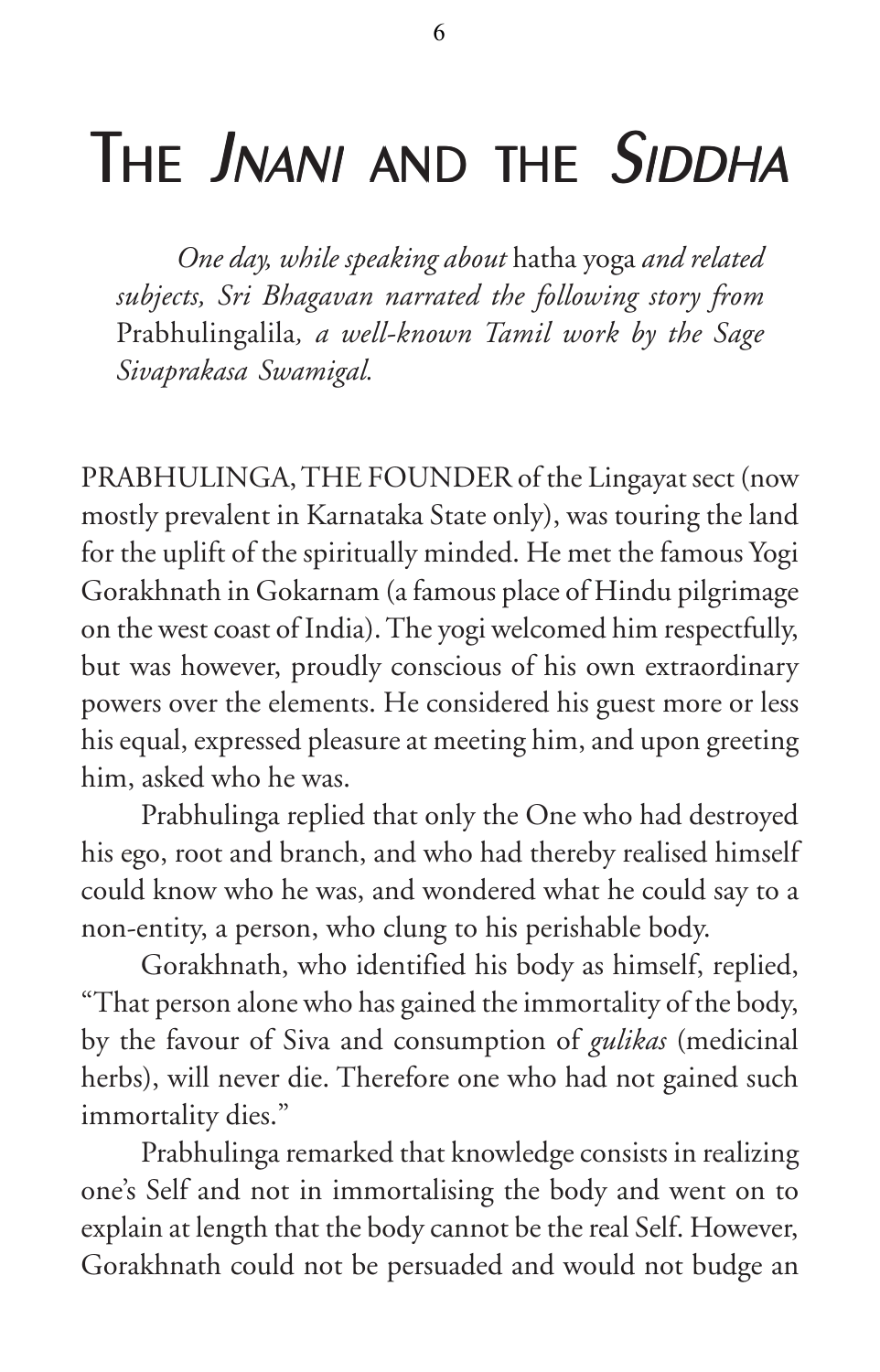inch from his ground; he proudly challenged Prabhulinga to try cutting his body, handing him a long, bright and sharp sword. When the sword struck the body of Gorakhnath, it caused him no injury but was itself blunted. Prabhulinga feigned surprise, and asked Gorakhnath to try cutting his body. At first Gorakhnath hesitated to do so saying that Prabhulinga would die. But when Prabhulinga insisted, he took up the sword and tried to cut his body. To the great surprise of Gorakhnath, the sword passed easily through the body of Prabhulinga without affecting it in any way. It was as if the sword was passing through empty space! Only then was Gorakhnath, the *Siddha*, ready to acknowledge the superiority of Prabhulinga, the *Jnani*. Thus his pride was humbled, and he prayed to Prabhulinga, to teach him the truth. Prabhulinga then expounded *Brahma vidya* to Gorakhnath as follows: "Gorakhnath, do not think your body to be your Self. Seek the In-dweller (the cave-dweller) and you will once for all rid yourself of the disease of birth and death. The cave is your heart only, the In-dweller thereof is called God and I am That."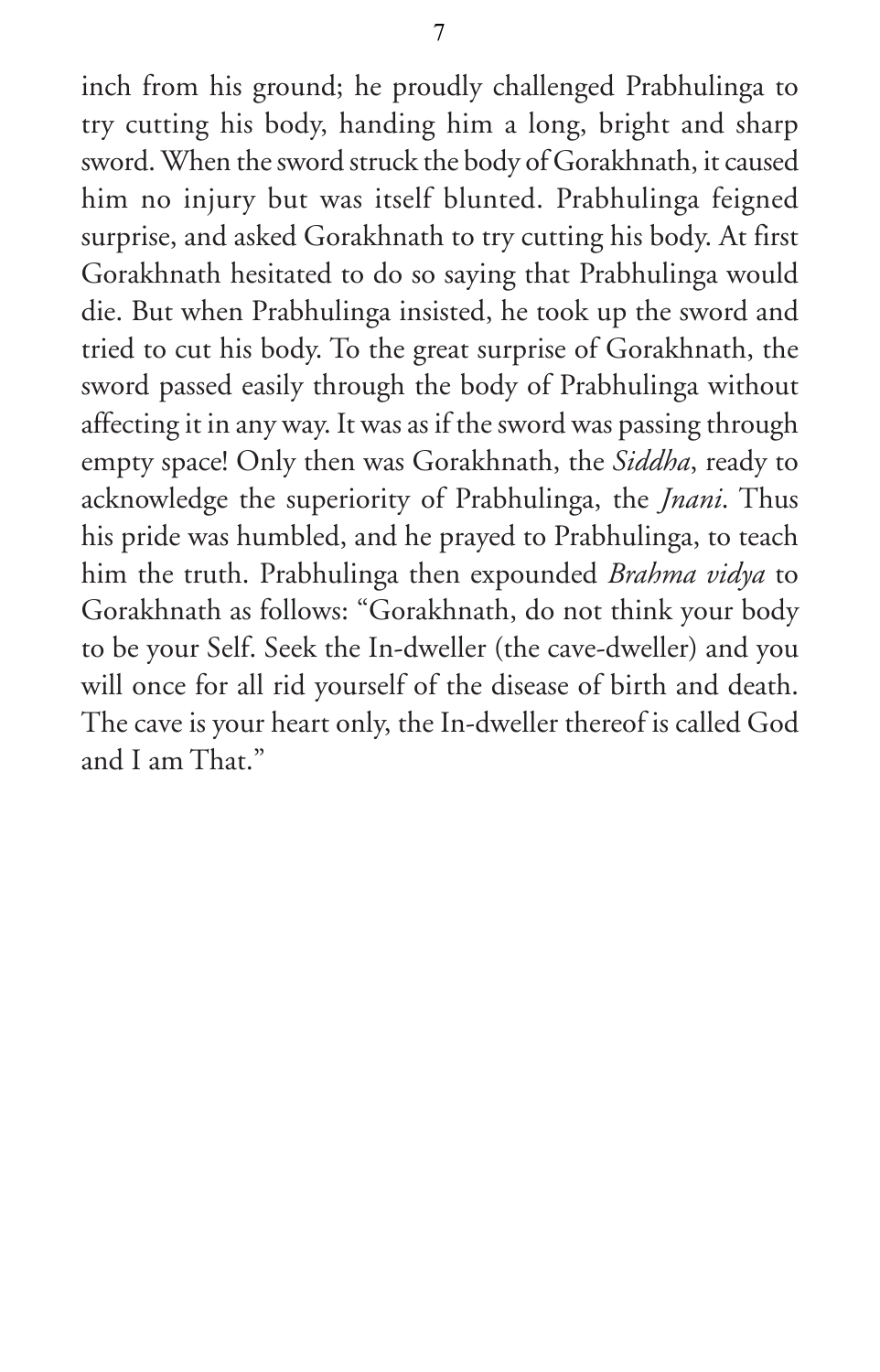# **TWENTYFOUR GURUS**

A KING WAS passing through a forest in all pomp and pageantry, with his army and retinue behind him. He came across a man with not even a cod-piece on, lying on the ground, with one leg cocked over the other. He was laughing away, apparently supremely happy, contented with himself and all the world. The king was struck with the man's happy state and sent for him. But when the king's men approached the nude ascetic and delivered the king's message, he took absolutely no notice and continued in his ascetic bliss. On being told of this, the king himself went to the man and even then the man took no notice. Thereupon it struck the king that this must be no common man, and said, 'Swami, you are evidently supremely happy. May we know what is the secret of such happiness and from which guru you learnt it?' Thereupon the ascetic told the king, 'I have had twentyfour gurus. Everything, this body, the earth, the birds, some instruments, some persons, all have taught me'. All the things in the world may be classed as either good or bad. The good taught him what he must seek. Similarly, the bad taught him what he must avoid. The ascetic was Dattatreya, the *avadhuta*.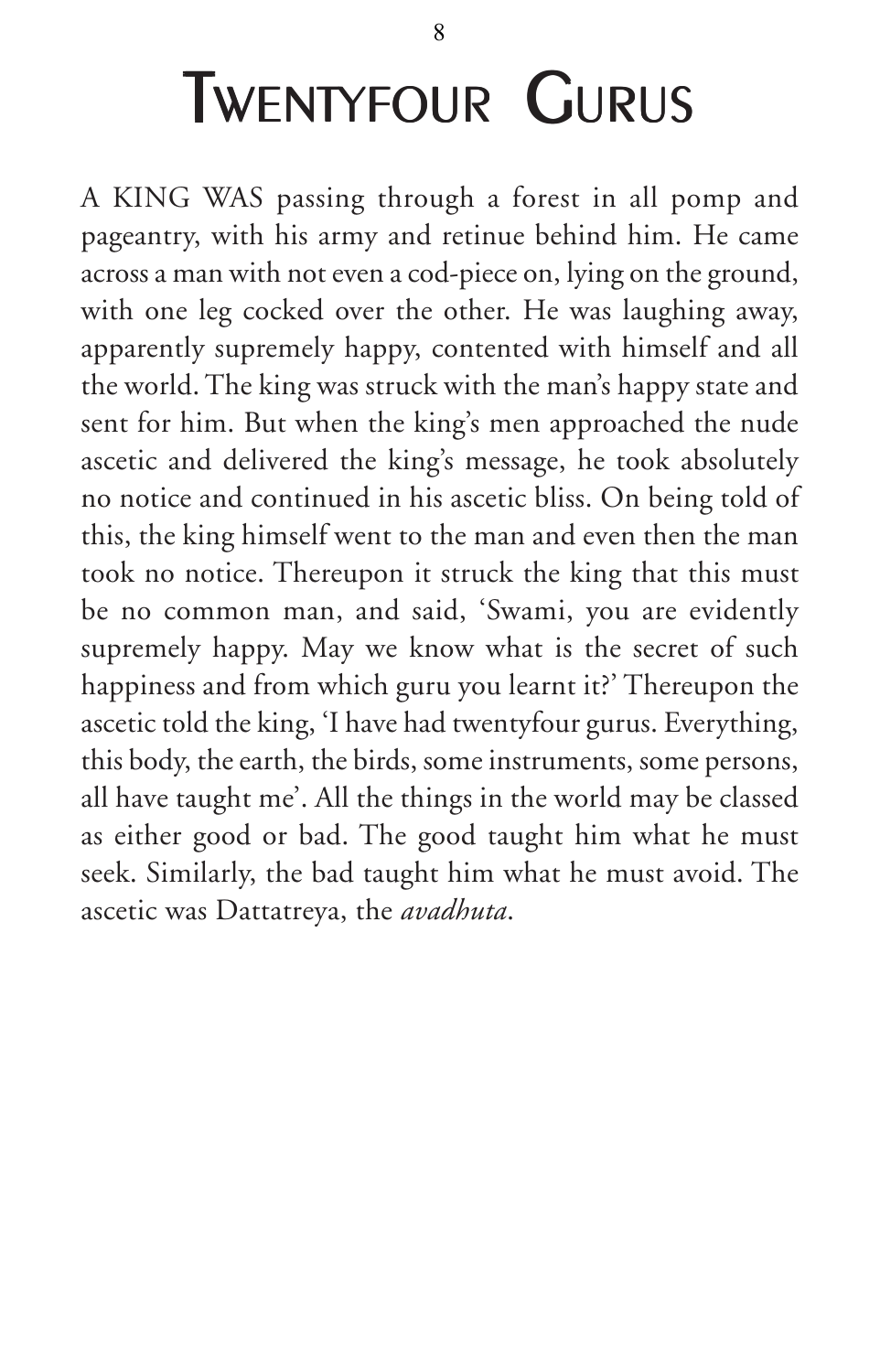## ENTER THE HEART

*A devotee who had suddenly lost his only son came to Bhagavan in a state of acute grief, seeking relief. He asked a few questions in which his grief was evident. Bhagavan, as usual, asked him to enquire into the Self and find out who is grieving. The devotee was not satisfied. Bhagavan then said, "All right. I will tell you a story from* Vichara Sagaram*. Listen".*

TWO YOUNGSTERS BY name Rama and Krishna, told their respective parents that they would go to foreign countries to prosecute further studies and then earn a lot of money. After some time, one of them died suddenly. The other studied well, earned a lot and was living happily. Some time later the one that was alive requested a merchant who was going to his native place to tell his father that he was wealthy and happy and that the other boy who had come with him had passed away. Instead of passing on the information correctly, the merchant told the father of the person who was alive, that his son was dead, and the father of the person that was dead, that his son had earned a lot of money and was living happily. The parents of the person that was actually dead, were happy in the thought that their son would come back after some time, while the parents of the person whose son was alive, but was reported to be dead, were in great grief. In fact, neither of them saw their son but they were experiencing happiness or grief according to the reports they received. That is all. We too are similarly situated. We believe all sorts of things that the mind tells us and get deluded into thinking that what exists does not exist and that what does not exist exists. If we do not believe the mind but enter the heart and see the son that is inside, there is no need to see the children outside.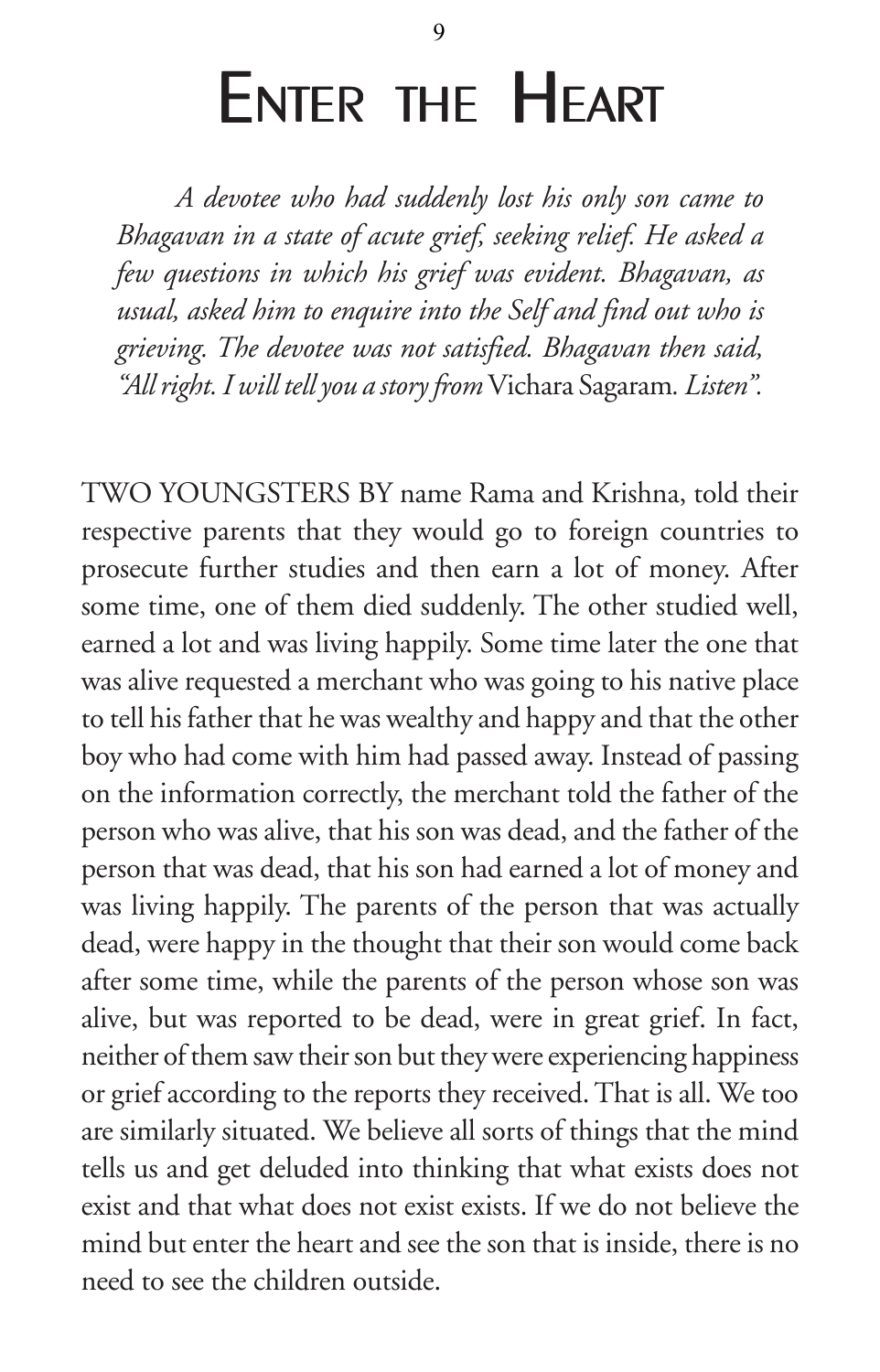#### BUDDHA

*During a conversation on non-attachment, Bhagavan said, "In this part of the country, one of our ancients wrote, 'O Lord, thou hast given me a hand to use as pillow under my head, a cloth to cover my loins, hands wherewith to eat food, what more do I want? This is my great good fortune'! That is the purport of the verse. Is it really possible to say how great a good fortune that is? Even the greatest kings wish for such happiness. There is nothing to equal it. Having experienced both these conditions, I know the difference between this and that. These beds, sofa and articles around me – all this is bondage."*

*"Is not the Buddha an example of this?" asked a devotee. Thereupon Sri Bhagavan began speaking about Buddha.*

"YES," SAID BHAGAVAN, "when the Buddha was in the palace with all possible luxuries in the world, he was still sad. To remove his sadness, his father created more luxuries than ever. But none of them satisfied the Buddha. At midnight he left his wife and child and disappeared. He remained in great austerity for six years, realised the Self; and for the welfare of the world became a mendicant (*bhikshu*). It was only after he became a mendicant that he enjoyed great bliss. Really, what more did he require?"

"In the garb of a mendicant he came to his own city, did he not?" asked a devotee.

"Yes, yes," said Bhagavan. "Having heard that he was coming, his father, Suddhodana, decorated the royal elephant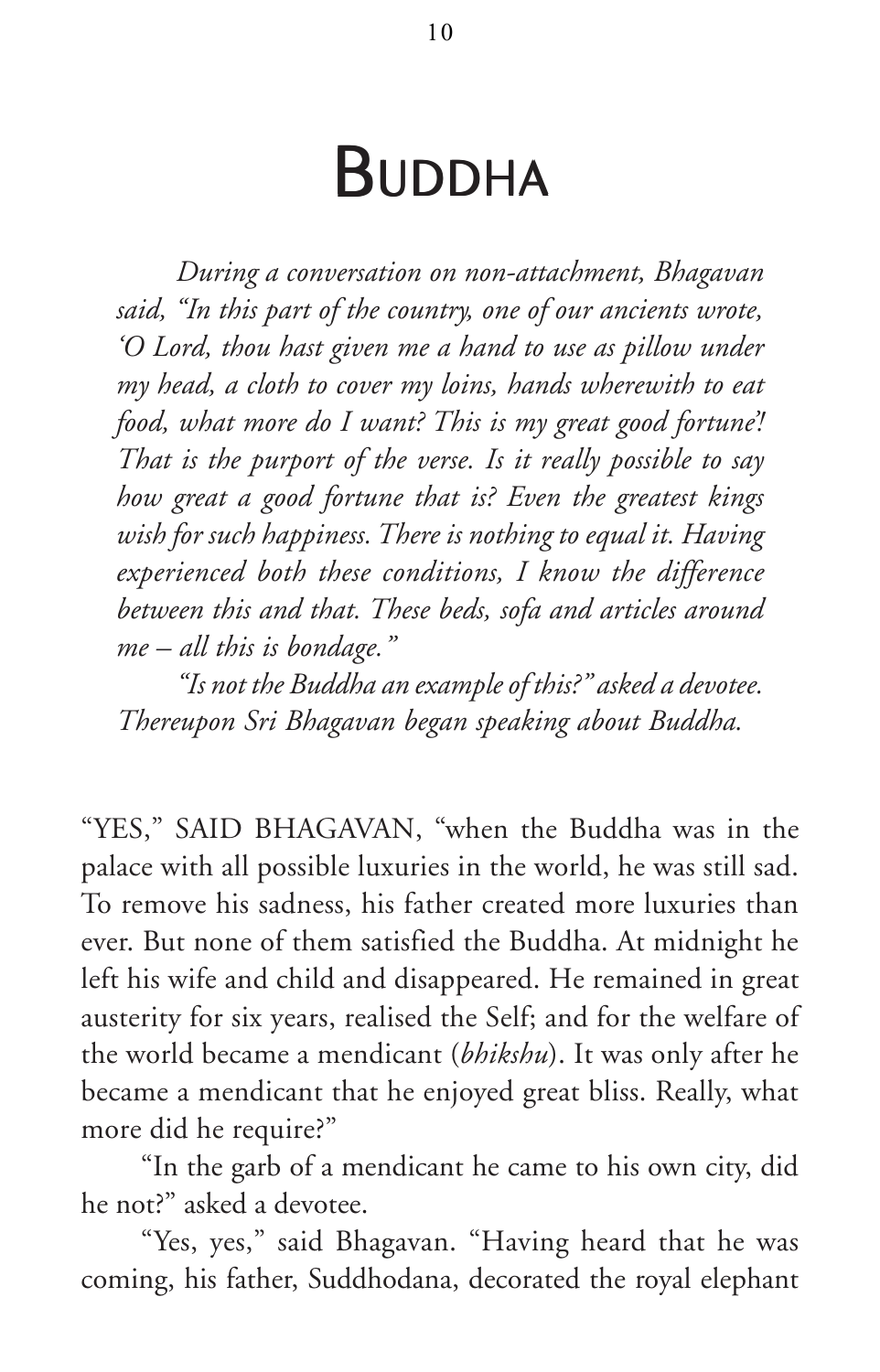and went out with his whole army to receive him on the main road. But without touching the main road, the Buddha came by side roads and by-lanes; he sent his close associates to the various streets for alms while he himself in the guise of a mendicant went by another way to his father. How could the father know that his son was coming in that guise! Yasodhara (the Buddha's wife), however, recognised him, made her son prostrate before his father and herself prostrated. After that, the father recognised the Buddha. Suddhodana however, had never expected to see his son in such a state and was very angry and shouted, 'Shame on you! What is this garb? Does one who should have the greatest of riches come like this? I've had enough of it!' And with that, he looked furiously at the Buddha. Regretting that his father had not yet got rid of his ignorance, the Buddha too, began to look at his father with even greater intensity. In this war of looks, the father was defeated. He fell at the feet of his son and himself became a mendicant. Only a man with non-attachment can know the power of non-attachment", said Bhagavan, his voice quivering with emotion.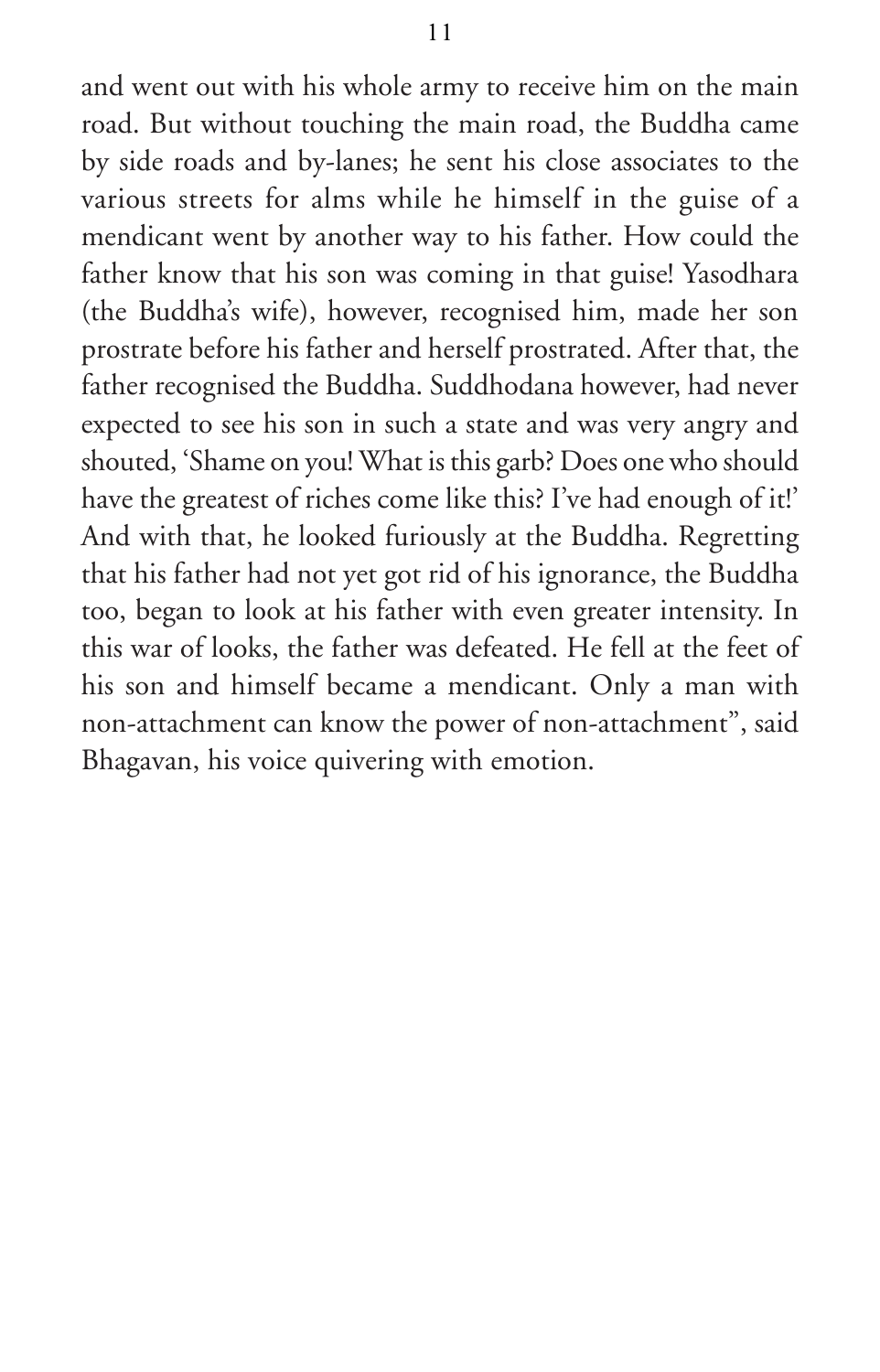## THE SADHU AND THE **THREE STONES**

*In 1949 the inauguration of Mother's Temple took place, and the dedicated labour of ten years was consecrated in Sri Bhagavan's presence. In front of the Matrubhuteswara Shrine, the Jubilee Hall was built to accommodate the ever-increasing number of devotees. A large granite couch was installed with elaborate carvings, spread with a silken mattress for Bhagavan's comfort. As a big pillow was placed on one side for Bhagavan to keep his arms, another behind him to lean against and a third one at his feet, the actual seating space was considerably reduced. One day when Suri Nagamma entered the hall Sri Bhagavan said, looking at his attendants, "See how this mattress slips from one side to another! People think that it will be comfortable for Bhagavan if there is a costly mattress. It is, however, not possible to sit on this restfully. Why this? It would be much more comfortable if I sat on the stone seat itself. As told in the story about the* sadhu*, people think that Swami is undergoing great hardship when he lives in a thatched shed and lies on a stone bench, and so they make a fuss. It will perhaps be better if, like that* sadhu *in the story, I gather some stones similar to those I had in the Virupaksha Cave, take them to whichever place I go, and spread them on a mattress like this."*

*A devotee asked, "What is that story of the* sadhu *which Bhagavan has now mentioned?" Whereupon Bhagavan began relating the following story.*

A GREAT MAHATMA was living as a *sadhu* under a tree in a forest. He always used to keep with him three stones. While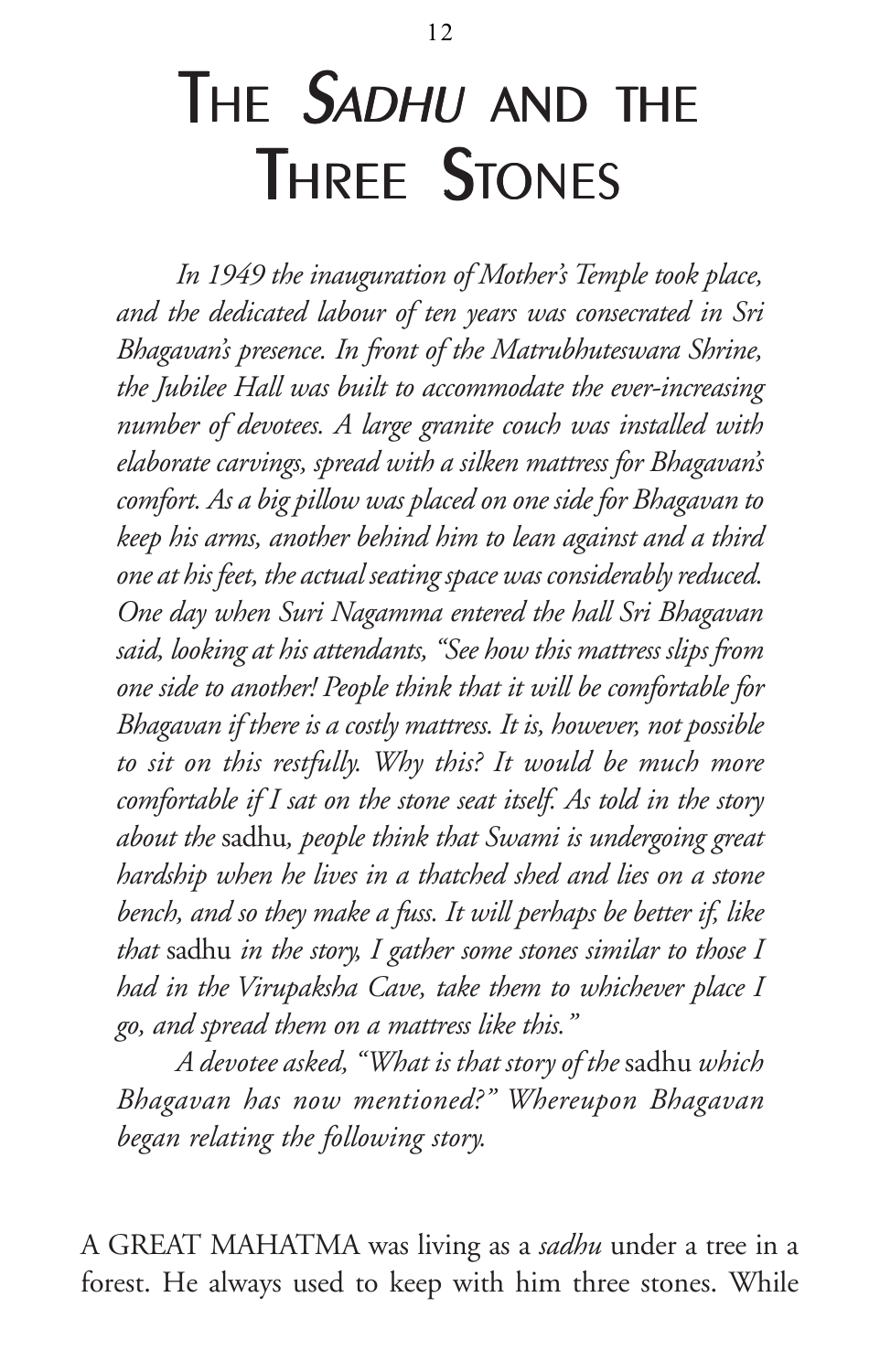sleeping, he used to keep one of them under the head, another under the waist and the third under the legs and cover himself with a sheet. When it rained, the body used to be on the stones and so the water would flow underneath, and the water that fell on the sheet too, would flow down. So there was no disturbance to his sleep; he used to sleep soundly. When sitting, he used to keep the three stones together like a hearth and sit upon them comfortably. Hence snakes and other reptiles did not trouble him nor did he trouble them, for they used to crawl through the slits under the stones. Somebody used to bring him food and he would eat it. And so, there was nothing for him to worry about.

A king, who came to that forest for hunting, saw this *sadhu* and felt, 'What a pity! How much must he be suffering by having to adjust his body suitably to those stones and sleep thereon. I will take him home and keep him with me for at least one or two days and make him feel comfortable'. So thinking, he went home and sent two of his soldiers with a palanquin and bearers, with instructions to invite the *sadhu* respectfully and bring him to his palace. He also said that if they did not succeed in bringing the *sadhu*, they would be punished. They came and saw the *sadhu* and told him that the king had ordered them to bring him to the palace and that he should come. When he showed disinclination to go with them, they said that they would be punished if they returned without him. So they begged of him to come, if only to save them from trouble. As he did not want them to get into trouble on his account, he agreed to go with them. What was there for him to pack up? A *kaupeenam*, a sheet and those three stones. He folded and kept the *kaupeenam* in that sheet, kept those three stones also in the sheet and tied them together. 'What is this? This Swami is bringing with him some stones when he is going to a Raja's palace! Is he mad or what?' thought those soldiers. Anyway, he got into the palanquin with his bundle and came to the king. The Raja saw the bundle, and thinking it contained some personal effects, took him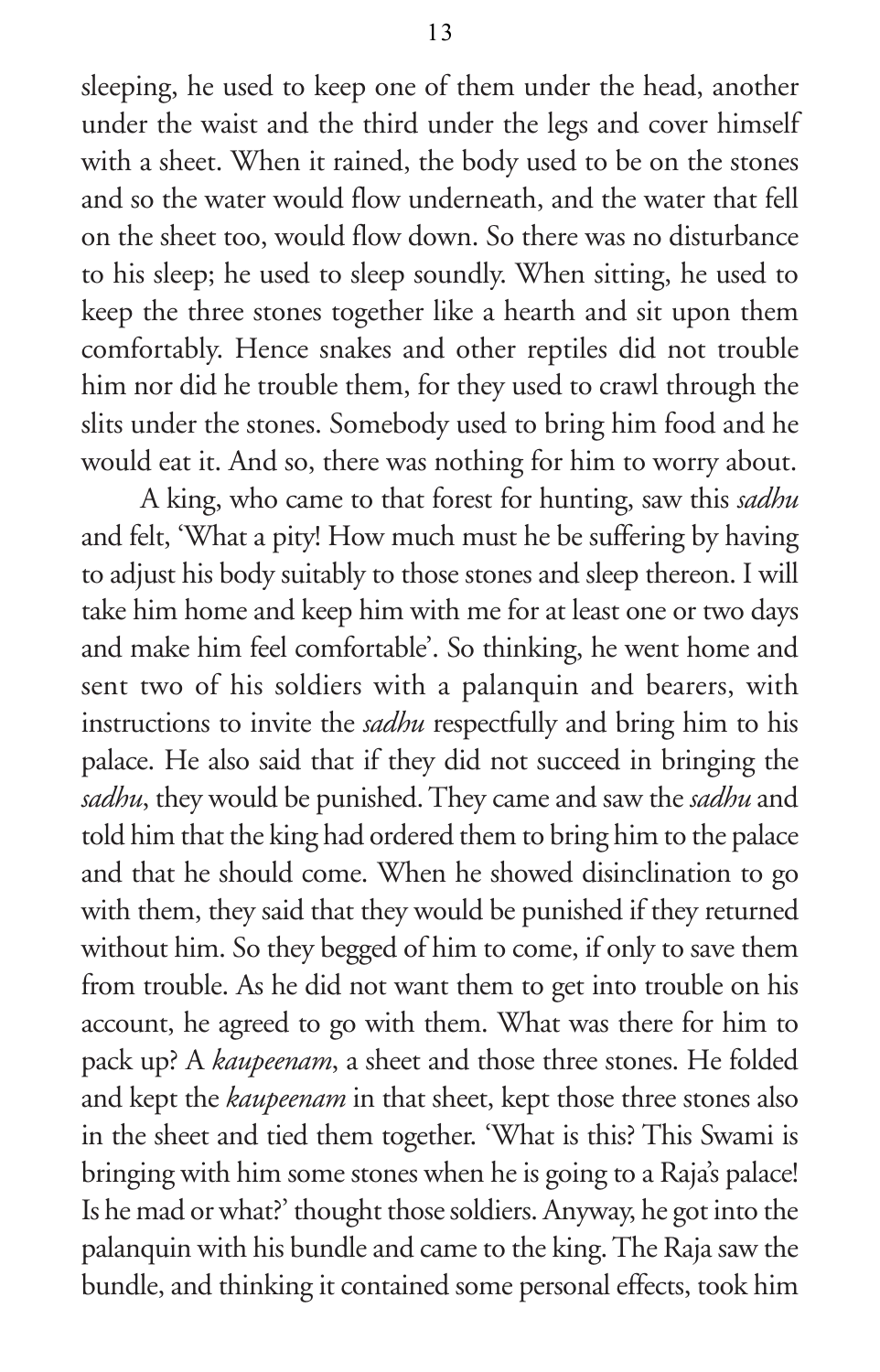into the palace with due respect, feasted him properly and arranged a tape cot with a mattress of silk cotton to sleep upon. The *sadhu* opened his bundle, took out the three stones, spread them on the bed, covered himself with the sheet and slept as usual.

The next morning the king came, bowed to him with respect and asked, "Swami, is it comfortable for you here?"

Swami: "Yes. What is there wanting here? I am always happy."

King: "That is not it, Swami. You were experiencing hardships in the forest by having to sleep on those stones. Here this bed and this house must be giving you happiness. That is why I am asking."

Swami: "The bed that was there is here also. The bed that is here is there also. So I have the same happiness everywhere. There is nothing wanting at any time, either in regard to my sleep or to my happiness."

The king was puzzled and looked at the cot. He saw that the three stones were on it. Whereupon, the king immediately prostrated himself before the *sadhu* and said, "Oh great man! Without knowing your greatness I brought you here with the intention of making you happy. I did not know that you are always in a state of happiness, and so I behaved in this foolish manner. Please excuse me and bless me." After making up for his mistake in this way, he allowed the *sadhu* to go his way. This is the story of the *sadhu*.

"So, in the eyes of Mahatmas, the free life is the real happy life?" asked that devotee. "What else? Life in big buildings like this is like prison life. Only I may be an 'A' class prisoner. When I sit on mattresses like these, I feel that I am sitting on prickly pears. Where is peace and comfort?" said Bhagavan.

Next day that mattress was taken away and the usual mattress was spread on the couch. Even so, several people thought that it might be better to leave Bhagavan to a free life like that of the *sadhu*. But Bhagavan had to stay there alone, like a parrot in the cage of the devotees, because the devotees never leave him free.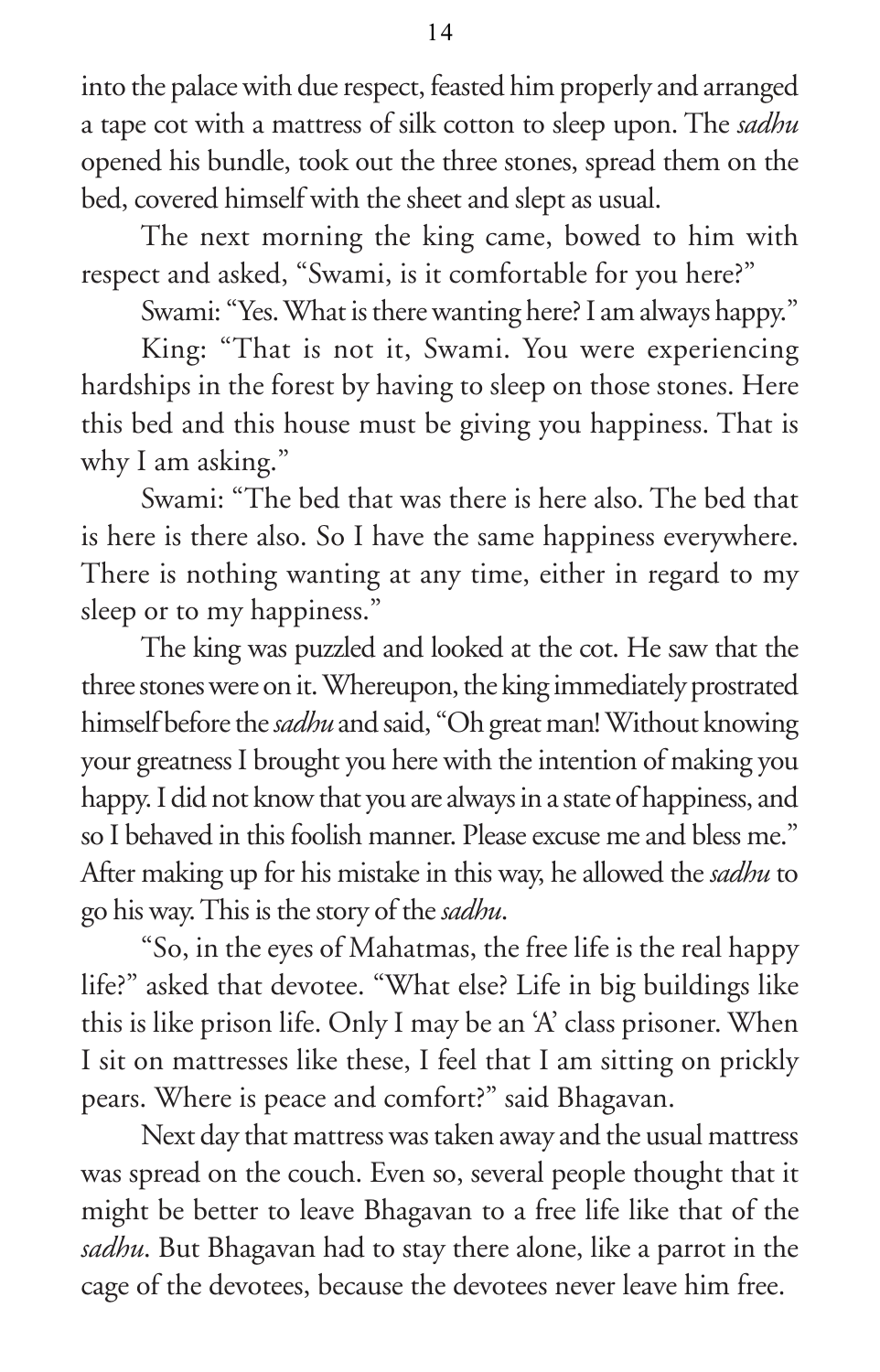#### INITIATION

*A devotee asked, "Can anyone get any benefit by repeating sacred syllables (*mantras*) picked up casually?" Sri Bhagavan replied, "No. He must be competent and initiated in such* mantras*.*" *To illustrate this he told the following story.*

A KING VISITED his minister in his residence. There he was told that the minister was engaged in repetition of sacred syllables (*japa*). The king waited for him and, on meeting him, asked what the *japa* was. The minister said that it was the holiest of all, *Gayatri*. The king desired to be initiated by the minister but the minister confessed his inability to initiate him. Therefore the king learned it from someone else, and meeting the minister later he repeated the *Gayatri* and wanted to know if it was right. The minister said that the *mantra* was correct, but it was not proper for him to say it. When pressed for an explanation the minister called to a page close by and ordered him to take hold of the king. The order was not obeyed. The order was often repeated, and still not obeyed. The king flew into a rage and ordered the same man to hold the minister, and it was immediately done. The minister laughed and said that the incident was the explanation required by the king. "How?" asked the king. The minister replied, "The order was the same and the executor also, but the authority was different. When I ordered, the effect was *nil* whereas, when you ordered, there was immediate effect. Similarly with *mantras.*"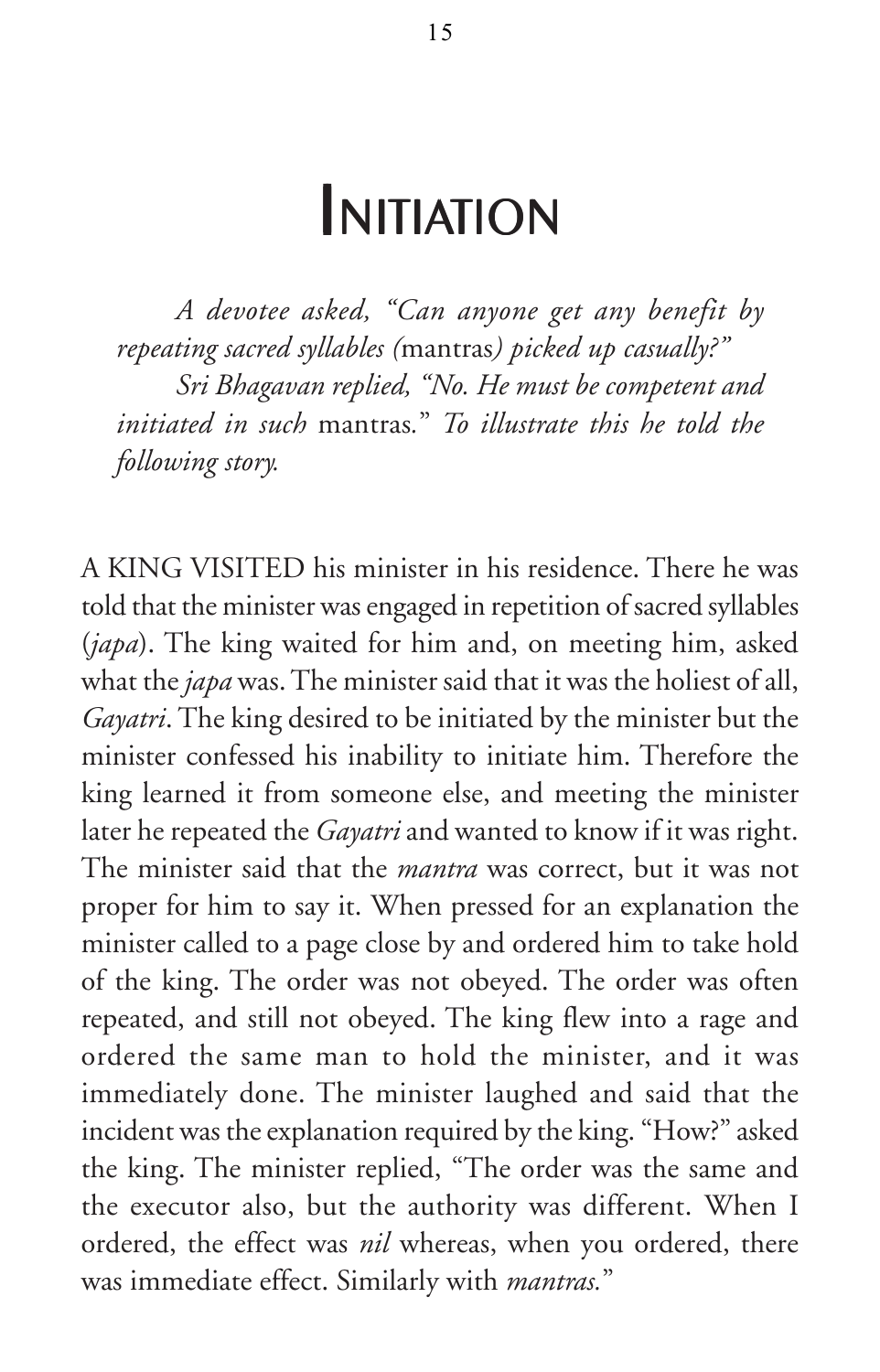PEACE IS THE SOLE CRITERION

16

*When asked about the characteristics of a* jnani*, Bhagavan said, "They are described in books, such as the* Bhagavad Gita*, but we must bear in mind that the* jnani's *state is one which transcends the mind. It cannot be described by the mind. Only Silence can correctly describe this state and its characteristics. Silence is more effective than speech. From Silence came the ego, from the ego came thought, and from thought came speech. So if speech is effective, how much more effective must be its original source!" Then, in this connection Sri Bhagavan related the following story.*

TATTVARAYA COMPOSED A *bharani* (a kind of poetic composition in Tamil) in honour of his Guru Swarupananda and convened an assembly of learned *pandits* to hear the work and assess its value. The *pandits* raised the objection that a *bharani* was only composed in honour of great heroes capable of killing a thousand elephants, and that it was not in order to compose such a work in honour of an ascetic. Thereupon the author said, "Let us all go to my guru and we shall have this matter settled there." They went to the guru and, after all had taken their seats, the author told his guru the purpose of their coming there. The guru sat silent and all the others also remained in *mauna*. The whole day passed, night came, and some more days and nights, and yet all sat there silently, no thought at all occurring to any of them and nobody asked why they had come there. After three or four days like this, the guru moved his mind a bit, and thereupon the assembly regained their thought activity. They then declared, "Conquering a thousand elephants is nothing compared to the guru's power to conquer the rutting elephants of all our egos put together. So certainly he deserves the *bharani* in his honour!"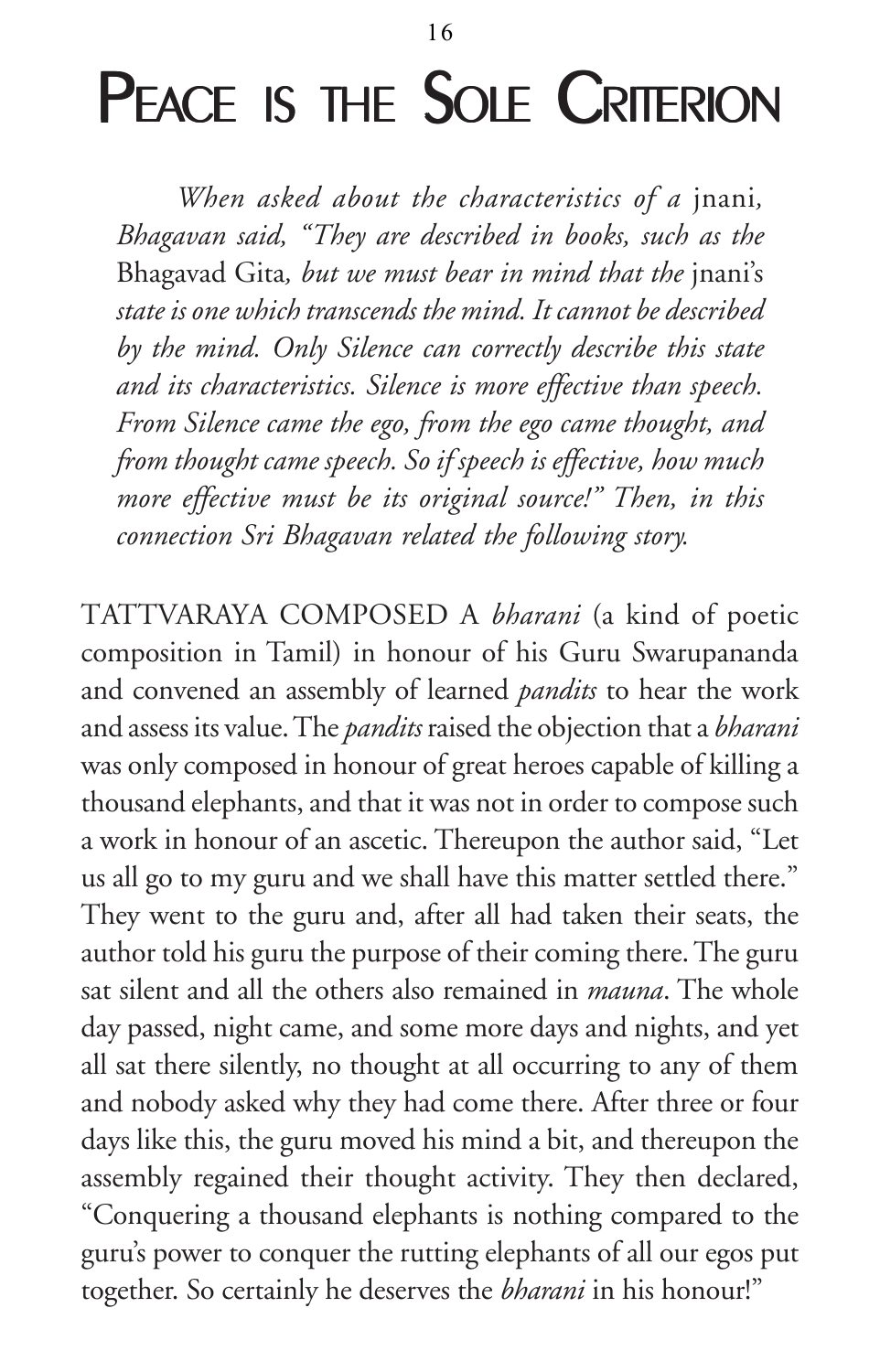## THE GARLIC PLANT

*While Bhagavan was perusing the monthly journal* Grihalakshmi *he began to laugh and handed the journal to Suri Nagamma as she was leaving the hall, saying, "The greatness of garlic is described in it. Please read it." The article contained recipes for making* chutneys *and pickles and in conclusion it stated that there is nothing equal to it in its greatness and its benefit to the body. When Suri Nagamma returned to the hall in the afternoon, Sri Bhagavan inquired if she had read the article and said, "People say it is very good for health. Really it is so. It cures rheumatism and gives strength to the body. For children it acts like* amrit *(nectar). Garlic is also known as* amrit."

*A devotee asked how it got that name. Sri Bhagavan replied, "There is a curious story about it," and began telling the following story.*

AS IS WELL known, when gods (*devas*) and demons (*rakshasas*) churned the ocean, *amrit* came out of it. When the *rakshasas* were running away with the vessel containing *amrit*, the *devas* appealed to Vishnu. Vishnu came on to the scene in the shape of Mohini (enchantress), and offered to resolve their quarrel by serving *amrit* to them all. They agreed. While serving it to the gods first, it appeared that there might not be enough to go round for the demons. One of the latter got into the line of the gods, unobserved by Mohini, and was swallowing the *amrit*, when the Sun and Moon noticed it and gave her the hint. She threw the ladle, with which the *amrit* was being served, at the demon in such a way as to cut off his head. The ladle became the *Chakra* (an invincible lethal weapon of Vishnu) and cut off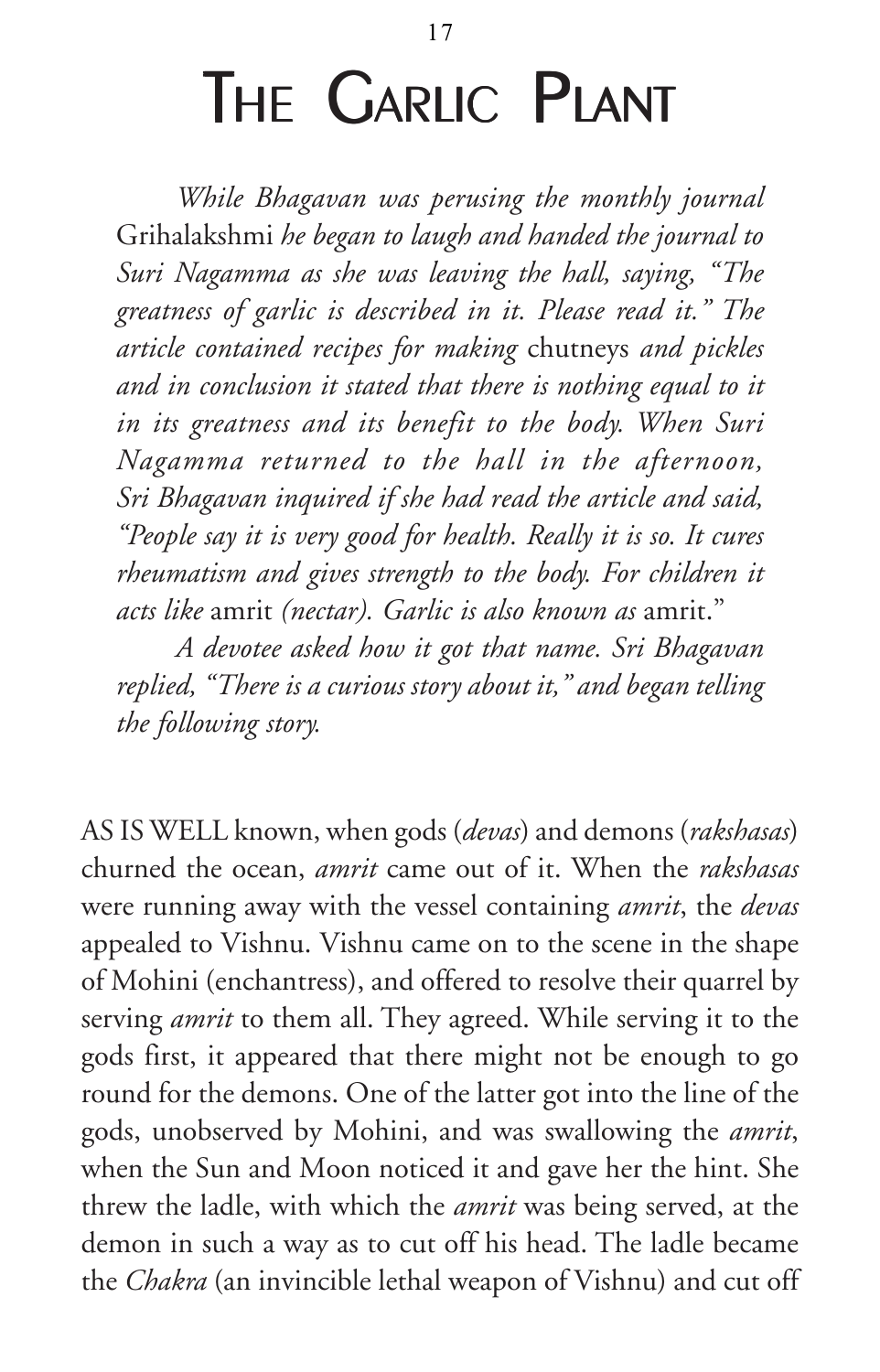his head. But as the *amrit* had already gone down his throat, the head became a *graha* (planet) and has since been taking vengeance on the Sun and Moon at the time of an eclipse. That is the story. Now, when the head of the demon was severed, the trunk fell down, and in the process, a few drops of *amrit* fell on the ground. It is said that those drops became the garlic plant. That is why it is said that garlic has some of the properties of *amrit*. It is very good for the body. But since it also has the touch of the demon, it has tamasic qualities too, which when eaten affect the mind. Hence, it is forbidden for *sadhakas*.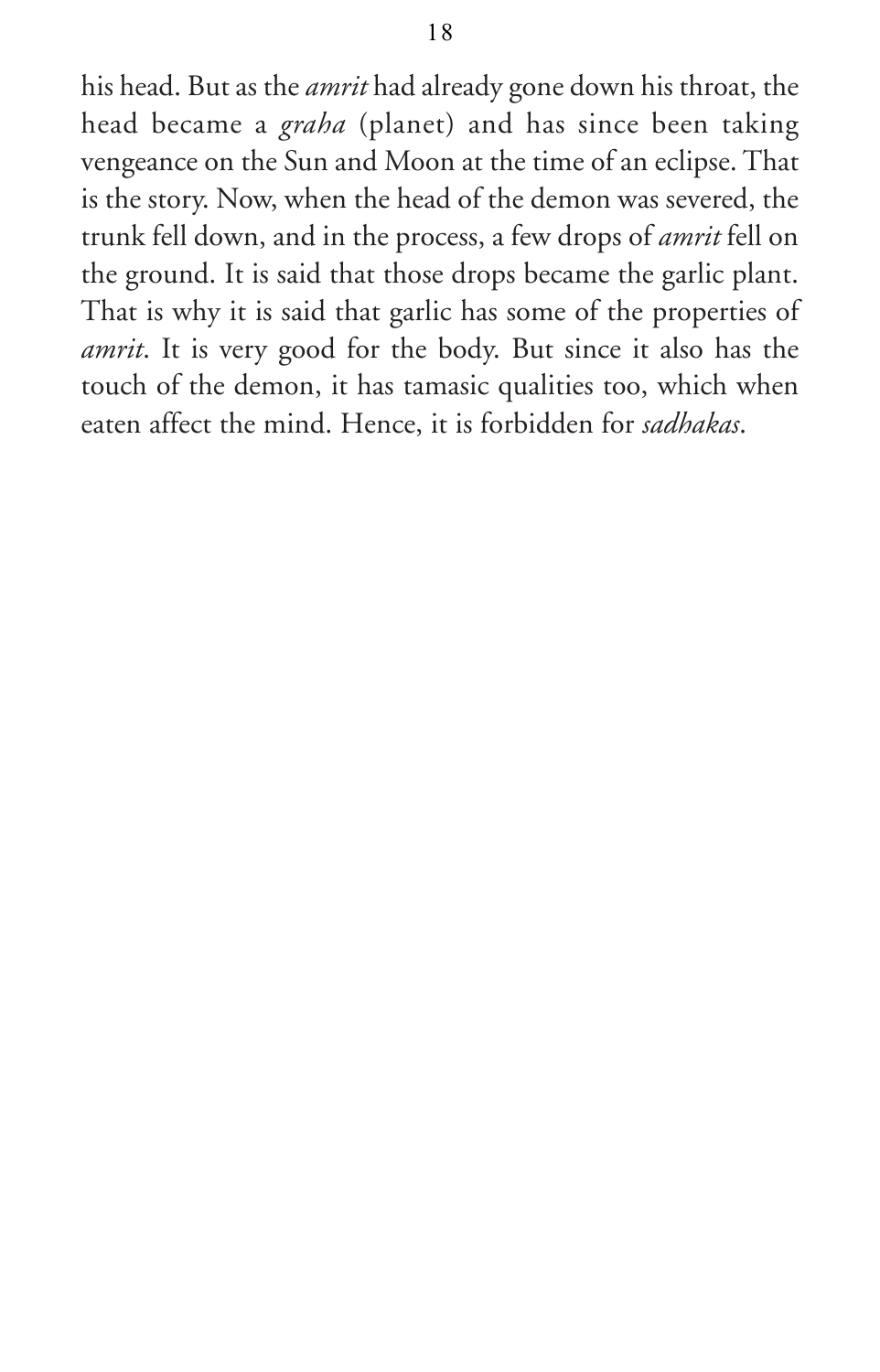# 'I' AND YOU

*An earnest devotee asked Sri Bhagavan about the method to realize the Self. As usual, Sri Bhagavan told him to find out who is the 'I' in his question. After a few more questions in this strain the devotee asked, "Instead of enquiring 'Who am I?', can I put the question to myself 'Who are you?' since then, my mind may be fixed on you whom I consider to be God in the form of Guru."*

*Sri Bhagavan replied, "Whatever form your enquiry may take, you must finally come to the one 'I', the Self. All these distinctions made between 'I' and 'you', master and disciple, are merely a sign of one's ignorance. That 'I' Supreme alone is. To think otherwise is to delude oneself." Thereupon Sri Bhagavan told the following story.*

A *PURANIC* STORY of Sage Ribhu and his disciple Nidagha, is particularly instructive.

Although Ribhu taught his disciple the Supreme Truth of the One *Brahman* without a second, Nidagha, in spite of his erudition and understanding, did not get sufficient conviction to adopt and follow the path of *jnana*, but settled down in his native town to lead a life devoted to the observance of ceremonial religion.

But the sage loved his disciple as deeply as the latter venerated his Master. In spite of his age, Ribhu would himself go to his disciple in the town, just to see how far the latter had outgrown his ritualism. At times the sage went in disguise, so that he might observe how Nidagha would act when he did not know that he was being observed by his master.

On one such occasion Ribhu, who had put on the disguise of a rustic, found Nidagha intently watching a royal procession.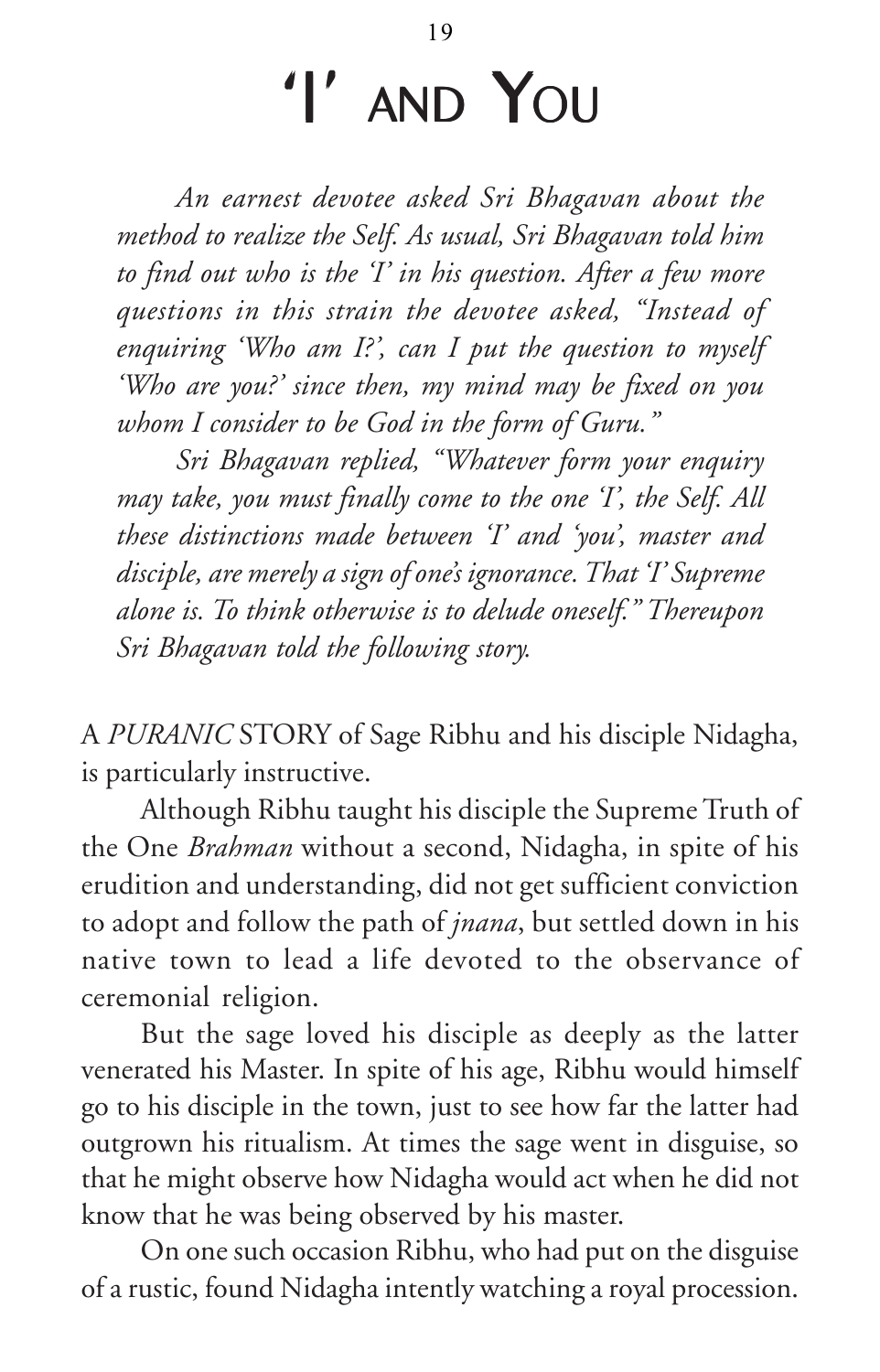Unrecognised by the town-dweller Nidagha, the village rustic enquired what the bustle was all about, and was told that the king was going in procession.

"Oh! It is the king. He goes in procession! But where is he?" asked the rustic.

"There, on the elephant," said Nidagha.

"You say the king is on the elephant. Yes, I see the two," said the rustic, "But which is the king and which is the elephant?"

"What!" exclaimed Nidagha. "You see the two, but do not know that the man above is the king and the animal below is the elephant? What is the use of talking to a man like you?"

"Pray, be not impatient with an ignorant man like me," begged the rustic. "But you said 'above' and 'below' – what do they mean?"

Nidagha could stand it no more. "You see the king and the elephant, the one *above* and the other *below*. Yet you want to know what is meant by 'above' and 'below'?" burst out Nidagha. "If things seen and words spoken can convey so little to you, action alone can teach you. Bend forward, and you will know it all too well".

The rustic did as he was told. Nidagha got on his shoulders and said, "Know it now. I am *above* as the king, you are *below* as the elephant. Is that clear enough?"

"No, not yet," was the rustic's quiet reply. "You say you are above like the king, and I am below like the elephant. The 'king', the 'elephant', 'above' and 'below' – so far it is clear. But pray, tell me what you mean by *'I'* and '*you*'?"

When Nidagha was thus confronted all of a sudden with the mighty problem of defining the 'you' apart from the 'I', light dawned on his mind. At once he jumped down and fell at his Master's feet saying, "Who else but my venerable Master, Ribhu, could have thus drawn my mind from the superficialities of physical existence to the true Being of the Self? Oh! Benign Master, I crave thy blessings."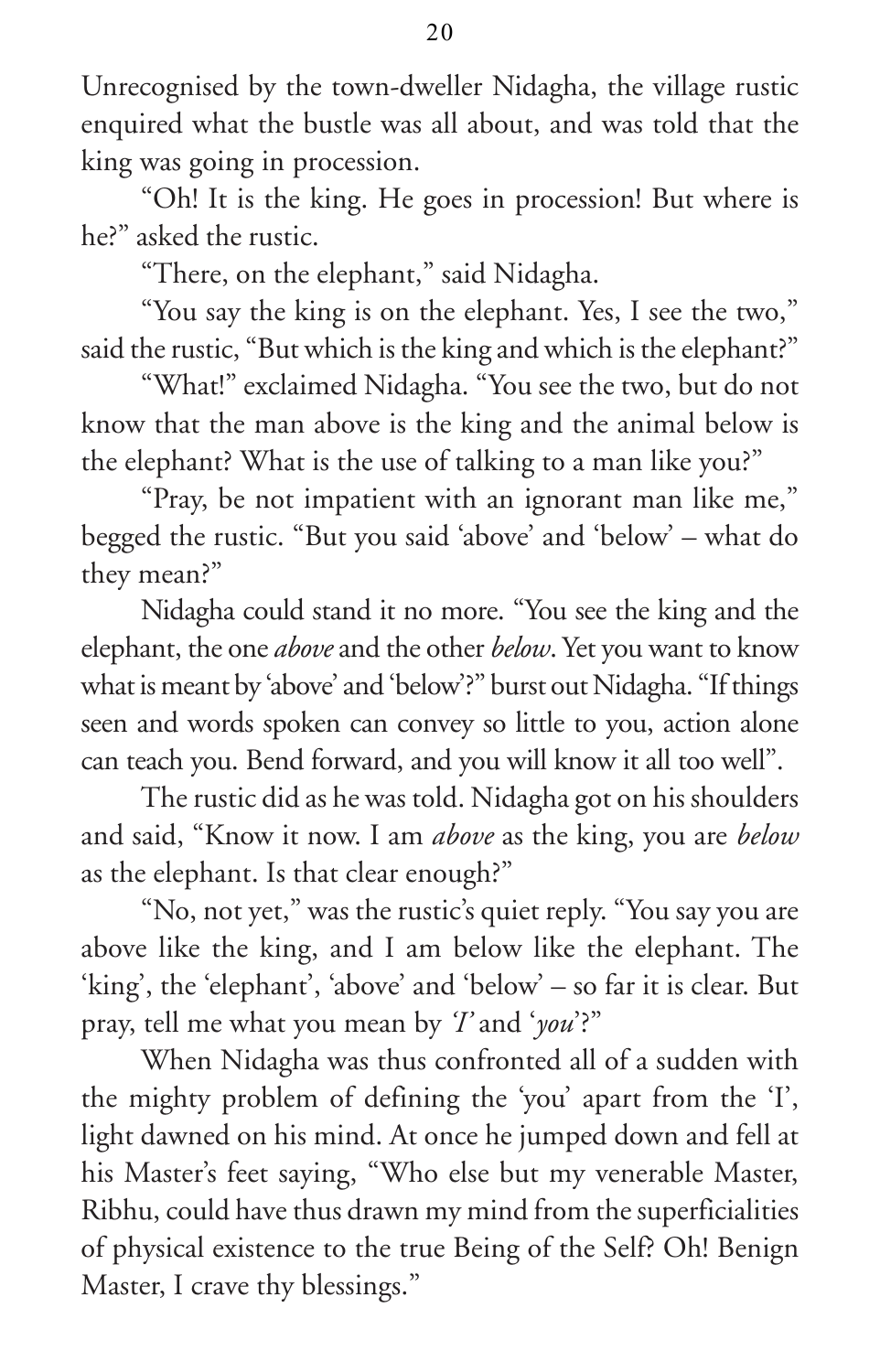## EARNESTNESS OR FAITH (SRADDHA)

*A devotee obtained a copy of Sri Bhagavan's work* Ulladu Narpadu (Forty Verses on Reality) *and began to write out the entire work for himself. Seeing him doing this writing with earnestness, though with a certain amount of difficulty and strain, since the devotee was not accustomed to squatting and doing continuous writing work, Bhagavan told the story of a* sannyasi *and his disciples to illustrate what is called* sraddha *– earnestness of purpose.*

THERE WAS ONCE a guru who had eight disciples. One day he instructed them all to make a copy of his teachings from a notebook he had kept. One of them, who had lived an easy-going life before renouncing the world, could not make a copy for himself. He, therefore paid a couple of rupees to a fellow disciple and requested him to make a copy for him also. The guru examined the copy books one day and, noticing two books in the same handwriting, asked the disciples for an explanation. Both the writer and the one on whose behalf it was written told the truth about it. The Master commented that, though speaking the truth was an essential quality of a spiritual aspirant, it alone would not carry one to one's goal, but that *sraddha* (earnestness of purpose) was also necessary. Since this had not been exhibited by the disciple who had entrusted his own labour to another, he was disqualified from discipleship. Referring to his making payment for the work, the guru sarcastically remarked that "Salvation" costs more than that and he was at liberty to purchase it rather than undergo training under him. So saying he dismissed that disciple.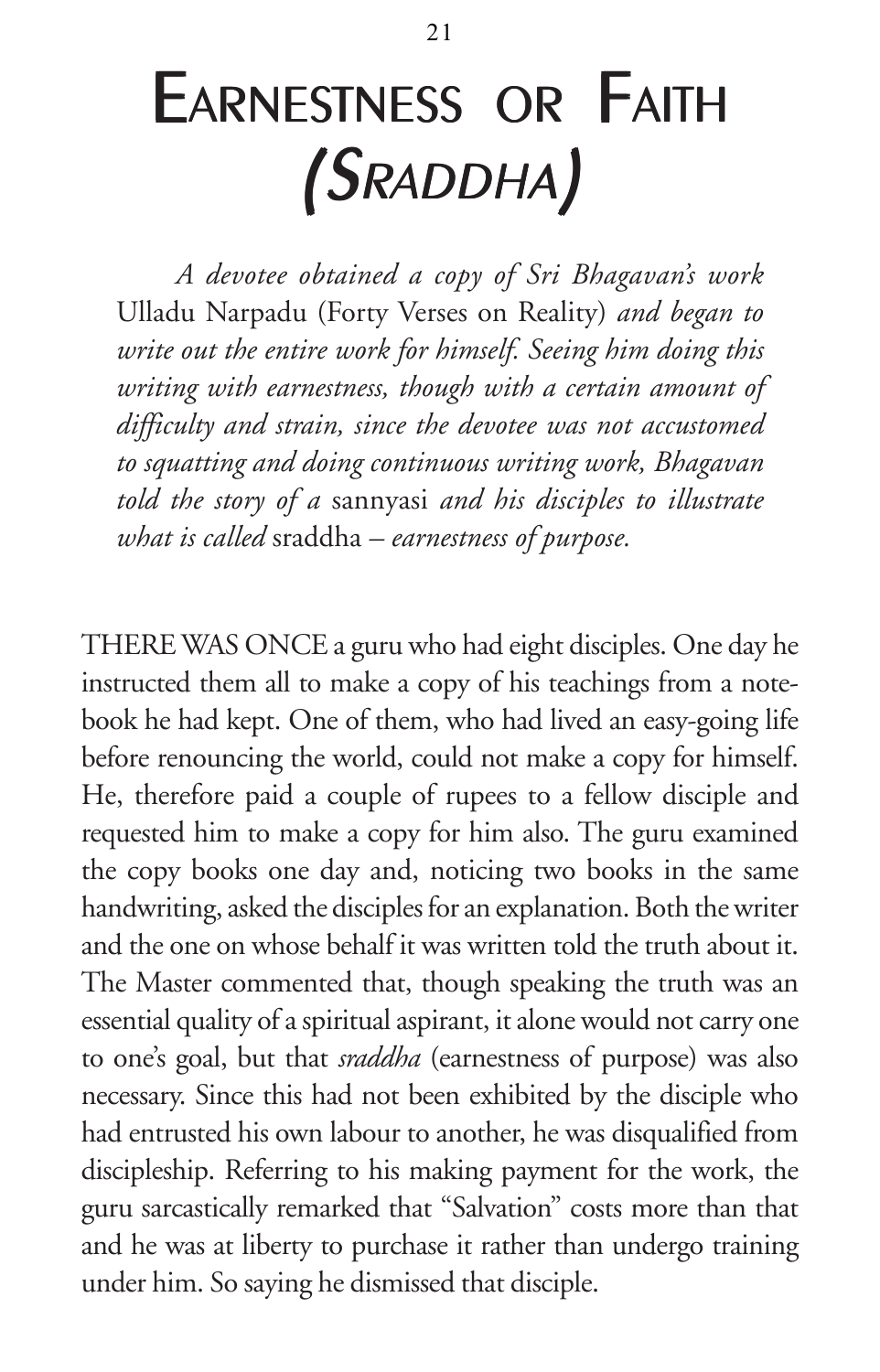## IN THE WORLD BUT NOT OF THE WORLD

KADUVELI SIDDHAR WAS famed as a very austere hermit. He lived on the dry leaves fallen from trees. The king of the country heard of him and offered a reward to one who would prove this man's worth. A rich *dasi* agreed to do it. She began to live near the recluse and pretended to attend on him. She gently left pieces of *pappadam* along with the dry leaves picked by him. When he had eaten them she began to leave other kinds of tasty food along with the dry leaves. Eventually he took good tasty dishes supplied by her. They became intimate and a child was born to them. She reported the matter to the king.

The king wanted to know if she could prove their mutual relationship to the general public. She agreed and suggested a plan of action. Accordingly the king announced a public dancing performance by the *dasi* and invited the people to it. The crowd gathered and she also appeared, but not before she had given a dose of physic to the child and left it in charge of the saint at home.

As the dance was at its height, the child was crying at home for its mother. The father took the babe in his arms and went to the dancing performance. As she was dancing hilariously he could not approach her with the child. She noticed the man and the babe, and contrived to kick her legs in the dance, so as to unloose one of her anklets just as she approached the place where the saint was. She gently lifted her foot and he tied the anklet. The public shouted and laughed. But he remained unaffected. Yet to prove his worth, he sang a Tamil song meaning: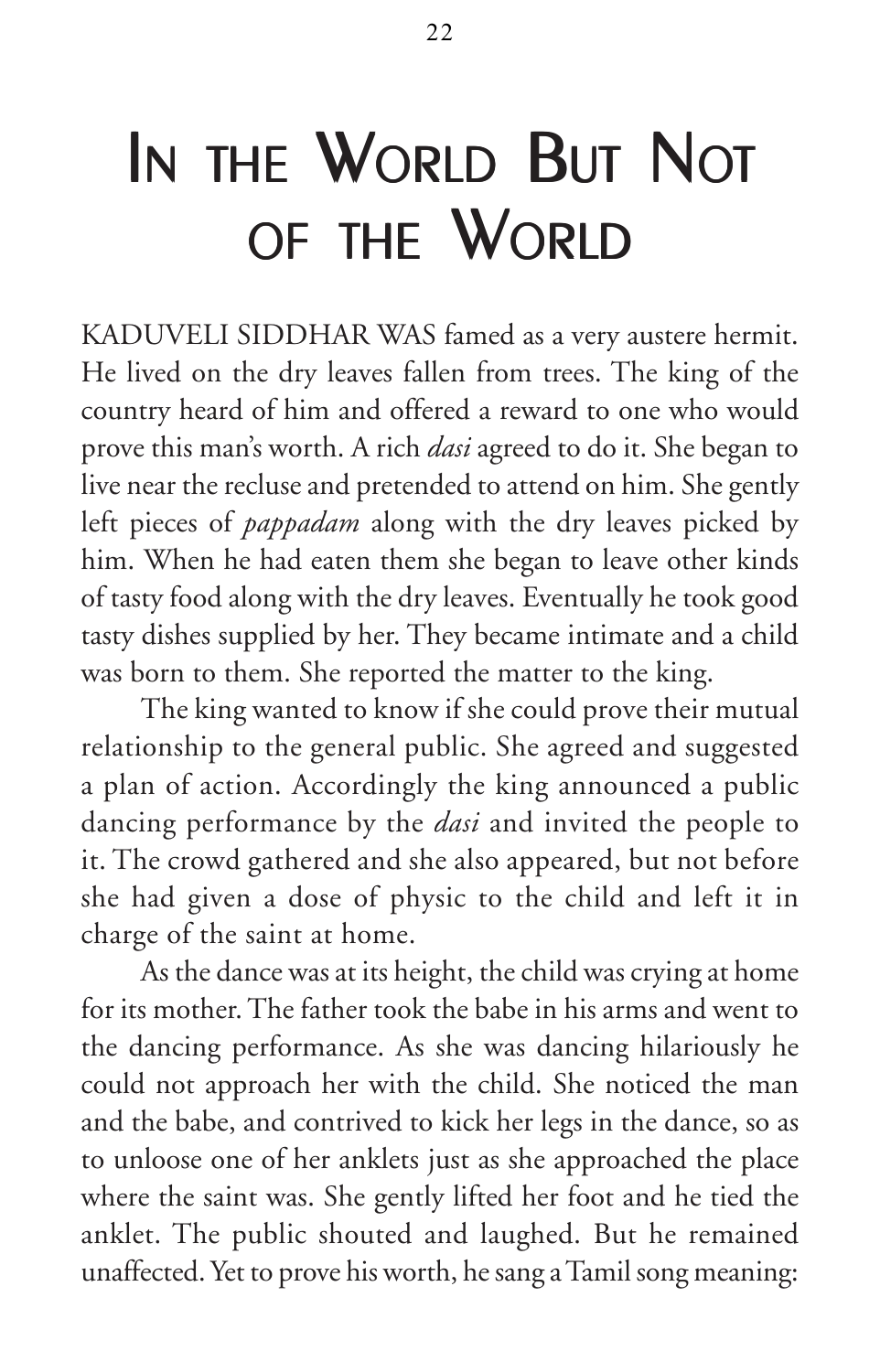"For victory, let go my anger! I release my mind when it rushes away. If it is true that I sleep day and night quite aware of my Self, may this stone burst into twain and become the wide expanse!"

Immediately the stone (idol) burst with a loud noise. The people were astounded.

Thus he proved himself an unswerving *jnani*. One should not be deceived by the external appearance of a *jnani*. Verse 181 of *Vedanta Chudamani* further explains this. Its meaning is as follows:

Although a *jivanmukta* associated with the body may, owing to his *prarabdha*, appear to lapse into ignorance or wisdom, yet he is only pure like the ether (*akasa*) which is always itself clear, whether covered by dense clouds or without being covered by clouds. He always revels in the Self alone, like a loving wife taking pleasure with her husband alone. Though she attends on him with things obtained from others (by way of fortune, as determined by her *prarabdha*). Though he remains silent like one devoid of learning, his supineness is due to the implicit duality of the *vaikhari vak* (spoken words) of the Vedas; his silence is the highest expression of the realised non-duality which is after all the true content of the Vedas. Though he instructs his disciples, he does not pose as a teacher in the full conviction that the teacher and disciple are mere conventions born of illusion (*maya*), and so he continues to utter words like *akasvani*. If, on the other hand, he mutters words incoherently like a lunatic, it is because his experience is inexpressible. If his words are many and fluent like those of an orator, they represent the recollection of his experience, since he is the unmoving nondual One without any desire awaiting fulfilment. Although he may appear grief-stricken like any other man in bereavement,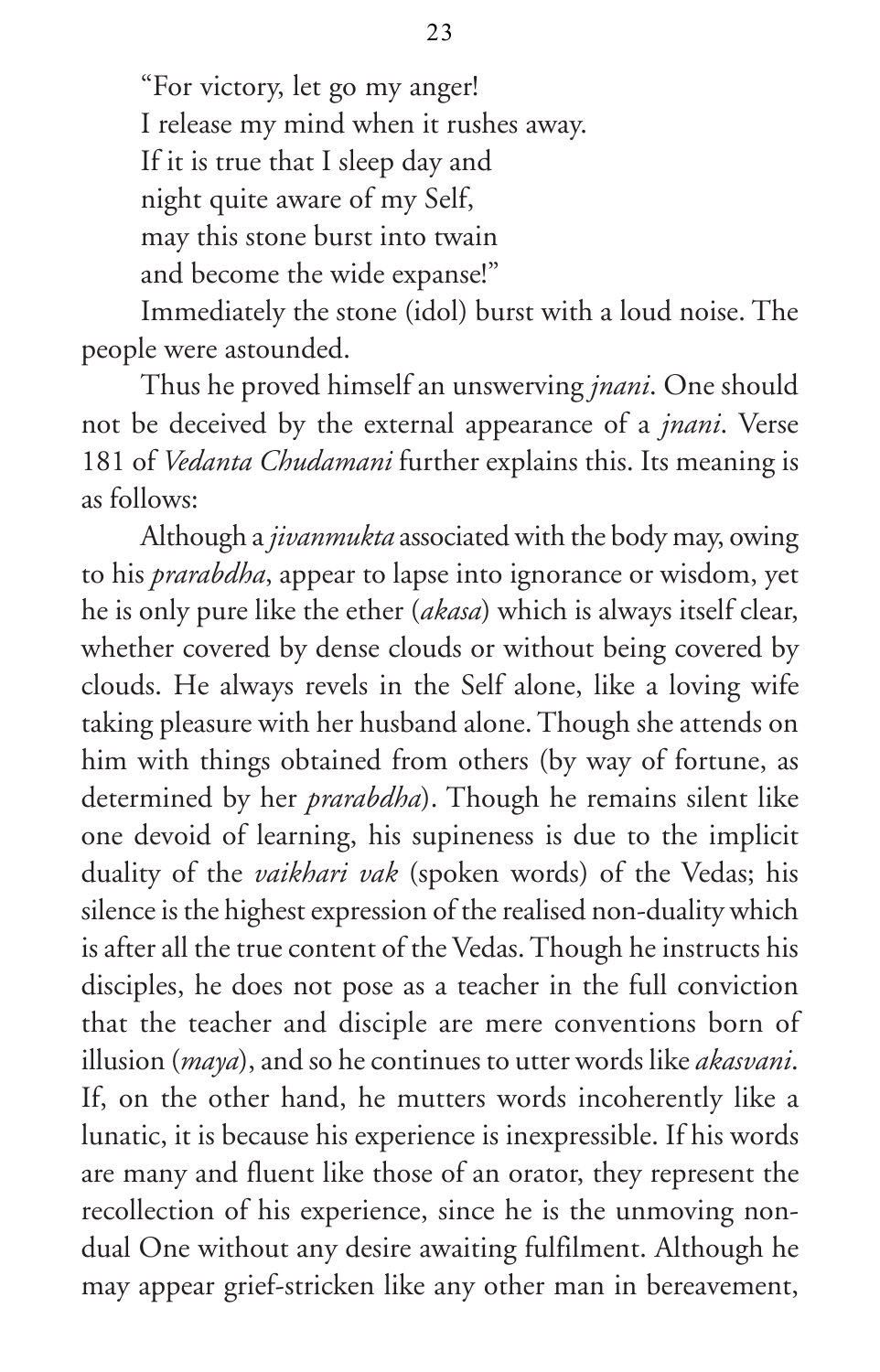yet he evinces just the right love of and pity for the senses which he earlier controlled before he realised that they were mere instruments and manifestations of the Supreme Being. When he seems keenly interested in the wonders of the world, he is only ridiculing the ignorance born of superimposition. If he appears wrathful he means well to the offenders. All his actions should be taken to be only divine manifestations on the plane of humanity. There should not arise even the least doubt as to his being emancipated while yet alive. He lives only for the good of the world.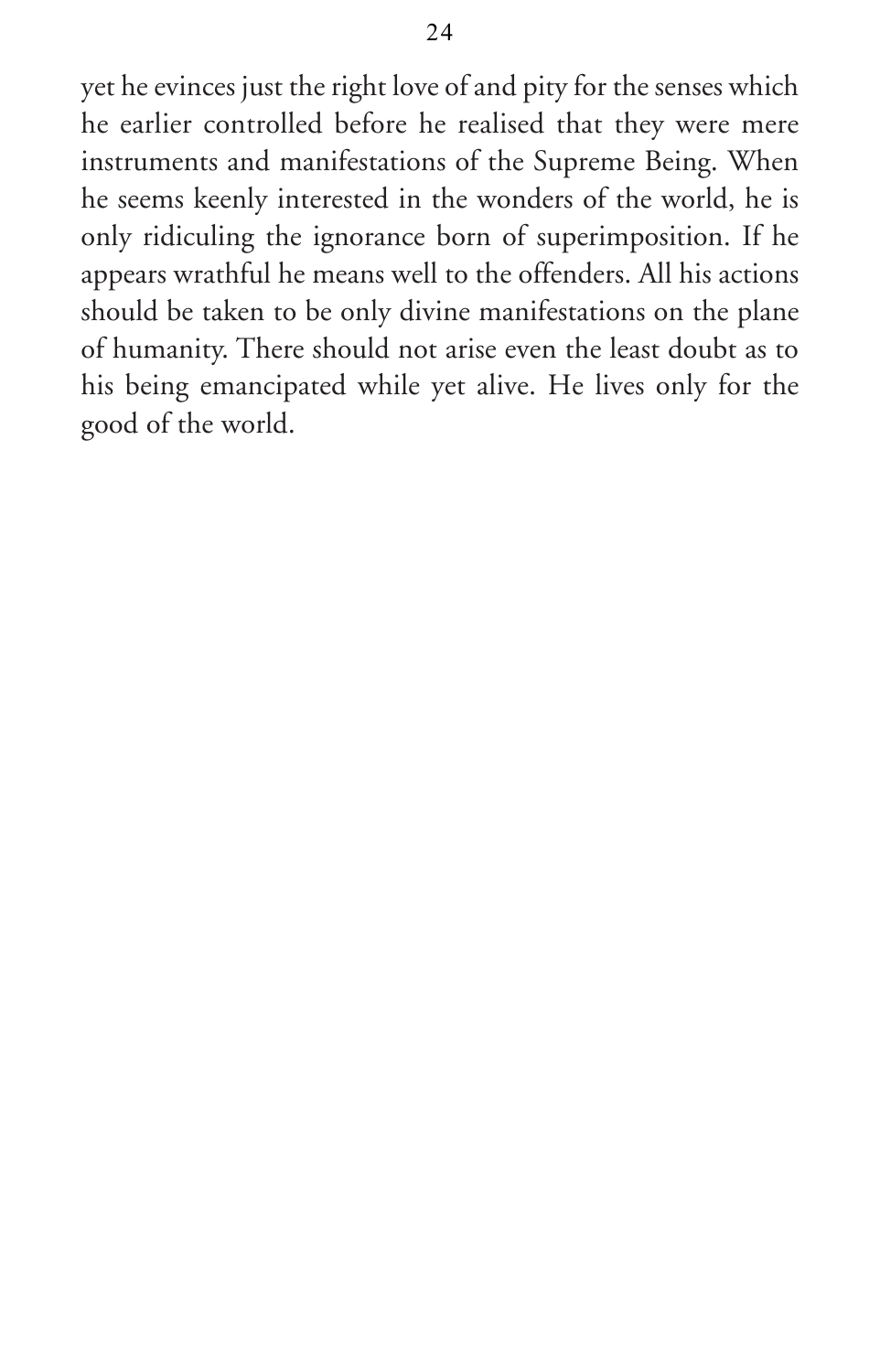#### **TOTAL ABIDANCE**

*A devotee asked, "How does the repetition of the name of God help Realisation?" Sri Bhagavan replied, "The original name is always going on spontaneously without any effort on the part of the individual. That name is* aham *– 'I'. But when it becomes manifest it manifests as* ahamkara *– the ego. The oral repetition of the name leads one to mental repetition which finally resolves itself into the eternal vibration. The mind or the mouth cannot act without the Self." Thereupon Sri Bhagavan told the following story.*

TUKARAM, THE GREAT Maharashtra Saint, used to remain in *samadhi* in the day and sing and dance at night with large crowds of people. He always used to utter the name of Sri Rama. Once he was answering the call of nature and also saying "Ram, Ram". An orthodox priest was shocked at the uttering of the holy name by the saint when his body was not clean. Hence he reprimanded him and ordered him to be silent. Tukaram said, "All right!" and remained mute. But at once there arose the name of Rama from every pore of Tukaram and the priest was horrified by the din. He then prayed to Tukaram, "Restrictions are only for the common people and not for saints like you."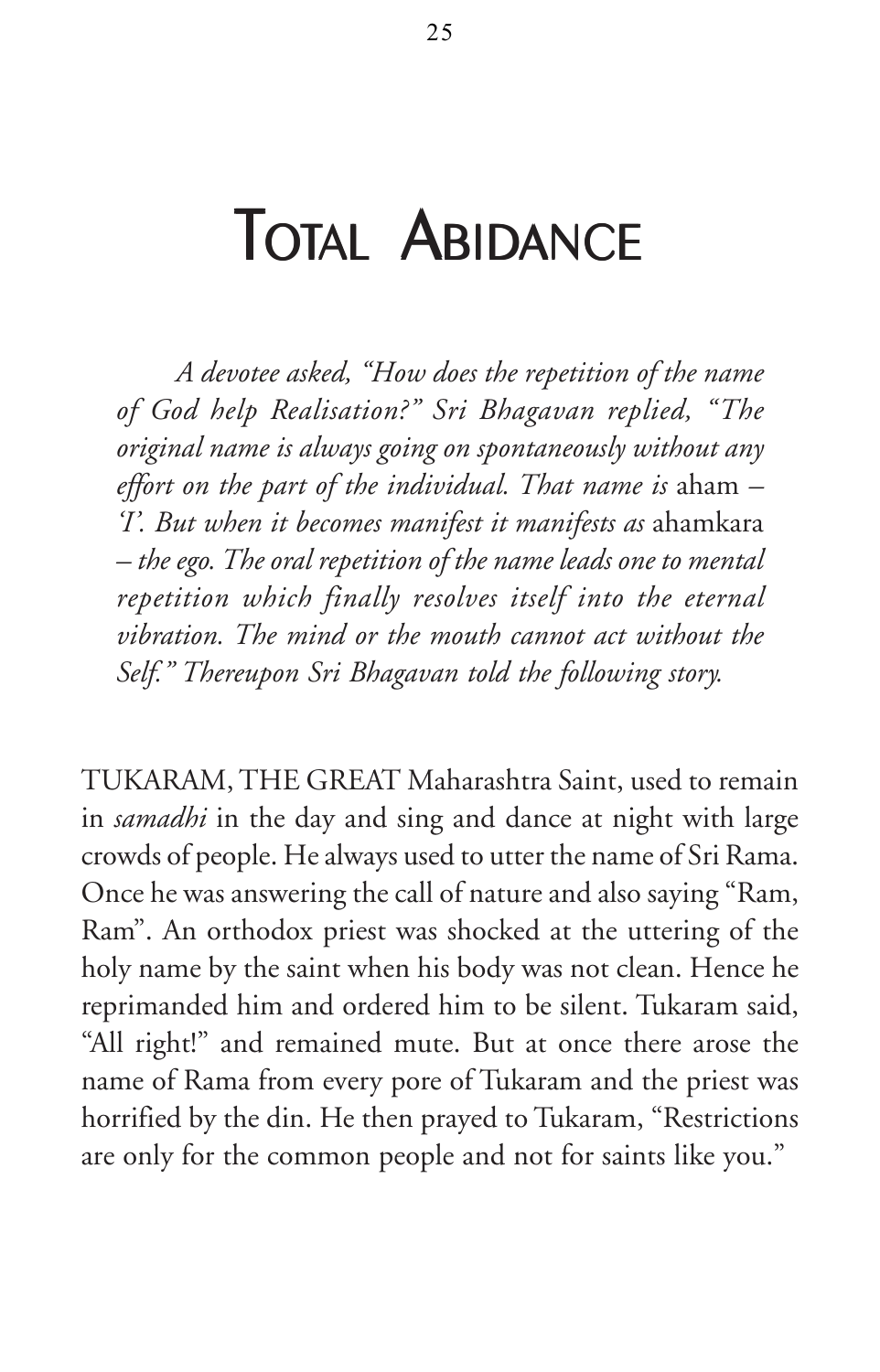## **QUIET PIETY**

THERE WAS A king with a devoted queen. She was a devotee of Sri Rama and yearned that her husband should similarly be a devotee. One night she found that the king mumbled something in his sleep. She kept her ears close to his lips and heard the word 'Rama' repeated continually as in *japa*. She was delighted and the next day ordered the minister to hold a feast. The king having partaken of the feast asked his wife for an explanation. She related the whole occurrence and said that the feast was in gratitude to God for the fulfilment of a long cherished wish. The king was however annoyed that his devotion should have been found out. Some say that having thus betrayed God he considered himself unworthy of God and so committed suicide. It means that one should not openly display one's piety. We may take it that the king told the queen not to make a fuss over his piety and they then lived happily together.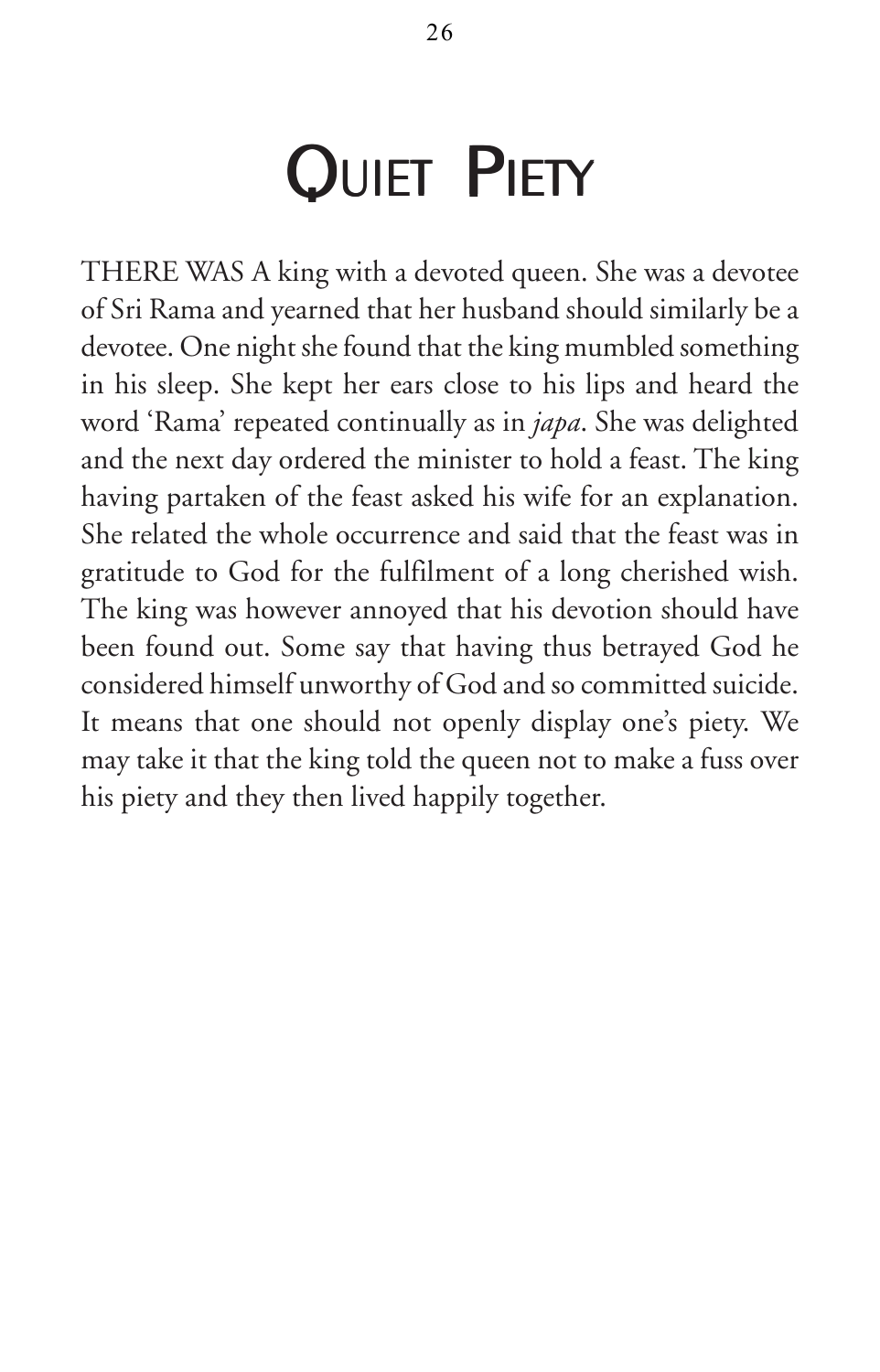### UNKNOWN TENTH MAN

*D. Not having realised the Truth that the Self alone exists, should I not adopt* bhakti *and* yoga margas *as being more suitable for purposes of* sadhana *than* vichara marga*? Is not the Realization of one's Absolute Being that is,* Brahma jnana*, something quite unattainable to a layman like me?*

*M.* Brahma jnana *is not a knowledge to be acquired, so that acquiring it one may obtain happiness. It is one's ignorant outlook that one should give up. The Self you seek to know is verily yourself. Your supposed ignorance causes you needless grief like that of the ten foolish men who grieved the 'loss' of the tenth man who was never lost.*

THE TEN FOOLISH men in the parable forded a stream and on reaching the other shore wanted to make sure that all of them had in fact safely crossed the stream. One of the ten began to count, but while counting others left himself out. "I see only nine; sure enough we have lost one. Who can it be?" he said. "Did you count correctly?" asked another, and did the counting himself. But he too counted only nine. One after the other each of the ten counted only nine, missing himself. "We are only nine" they all agreed, "but who is the missing one?", they asked themselves. Every effort they made to discover the 'missing' individual failed. "Whoever he be that is drowned" said the sentimental of ten fools, "we have lost him". So saying he burst into tears, and the rest of the nine followed suit. Seeing them weeping on the river bank, a sympathetic wayfarer enquired for the cause. They related what had happened and said that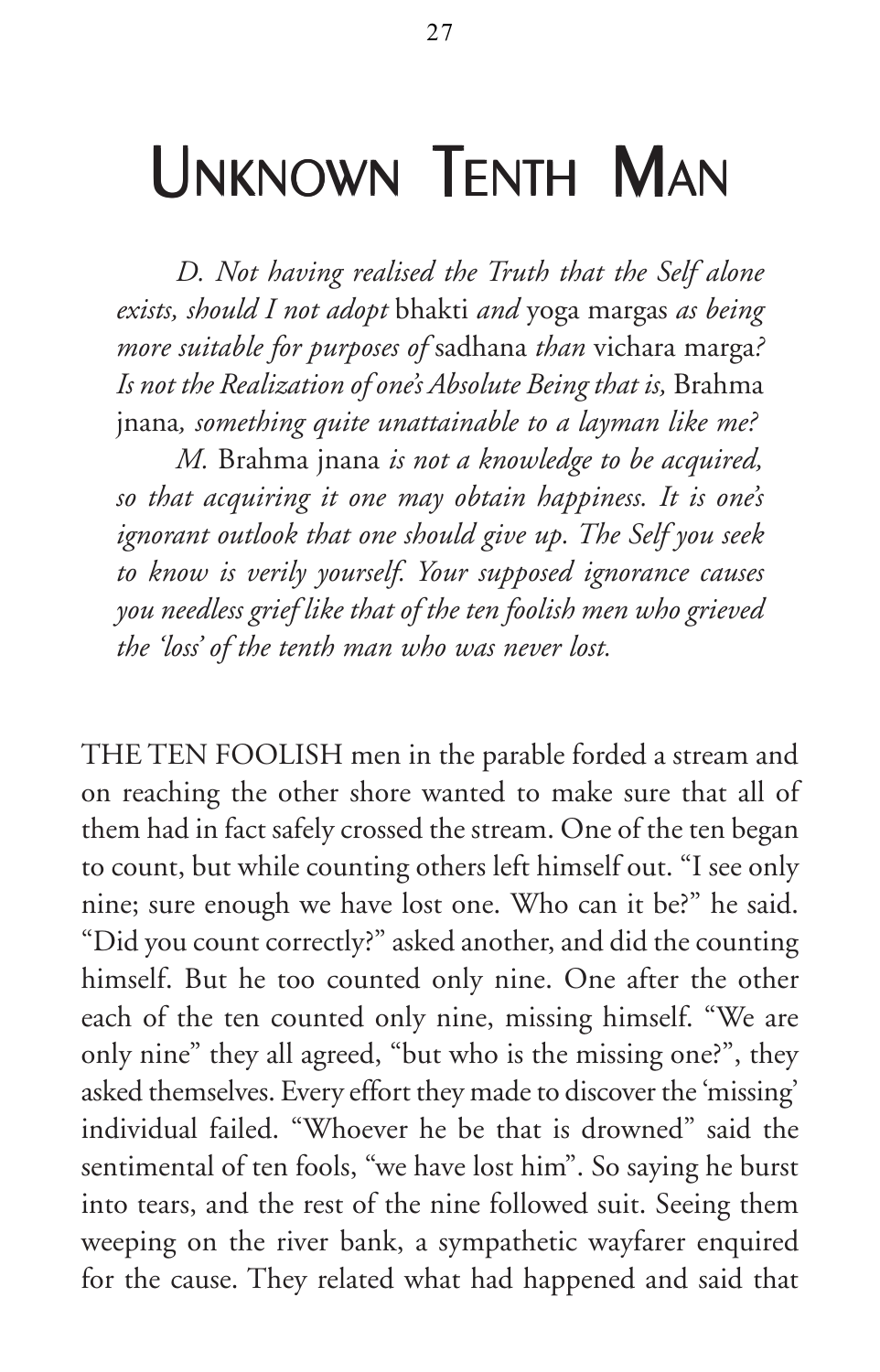even after counting themselves several times they could find no more than nine. On hearing the story, but seeing all the ten before him, the wayfarer guessed what had happened. In order to make them know for themselves that they were really ten, that all of them had come safe from the crossing, he told them, "Let each of you count for himself but one after the other serially, one, two, three and so on, while I shall give you each a blow so that all of you may be sure of having been included in the count, and included only once. The tenth 'missing' man will then be found." Hearing this they rejoiced at the prospect of finding their 'lost' comrade and accepted the method suggested by the wayfarer.

While the kind wayfarer gave a blow to each of the ten in turn, he that got the blow counted himself aloud. "Ten" said the last man as he got the last blow in his turn. Bewildered they looked at one another, "We are ten" they said with one voice and thanked the wayfarer for having removed their grief.

That is the parable. From where was the tenth man brought in? Was he ever lost? By knowing that he had been there all the while, did they learn anything new? The cause of their grief was not the real loss of any one of the ten, it was their own ignorance, rather their mere supposition that one of them was lost – though they could not find who he was – because they counted only nine.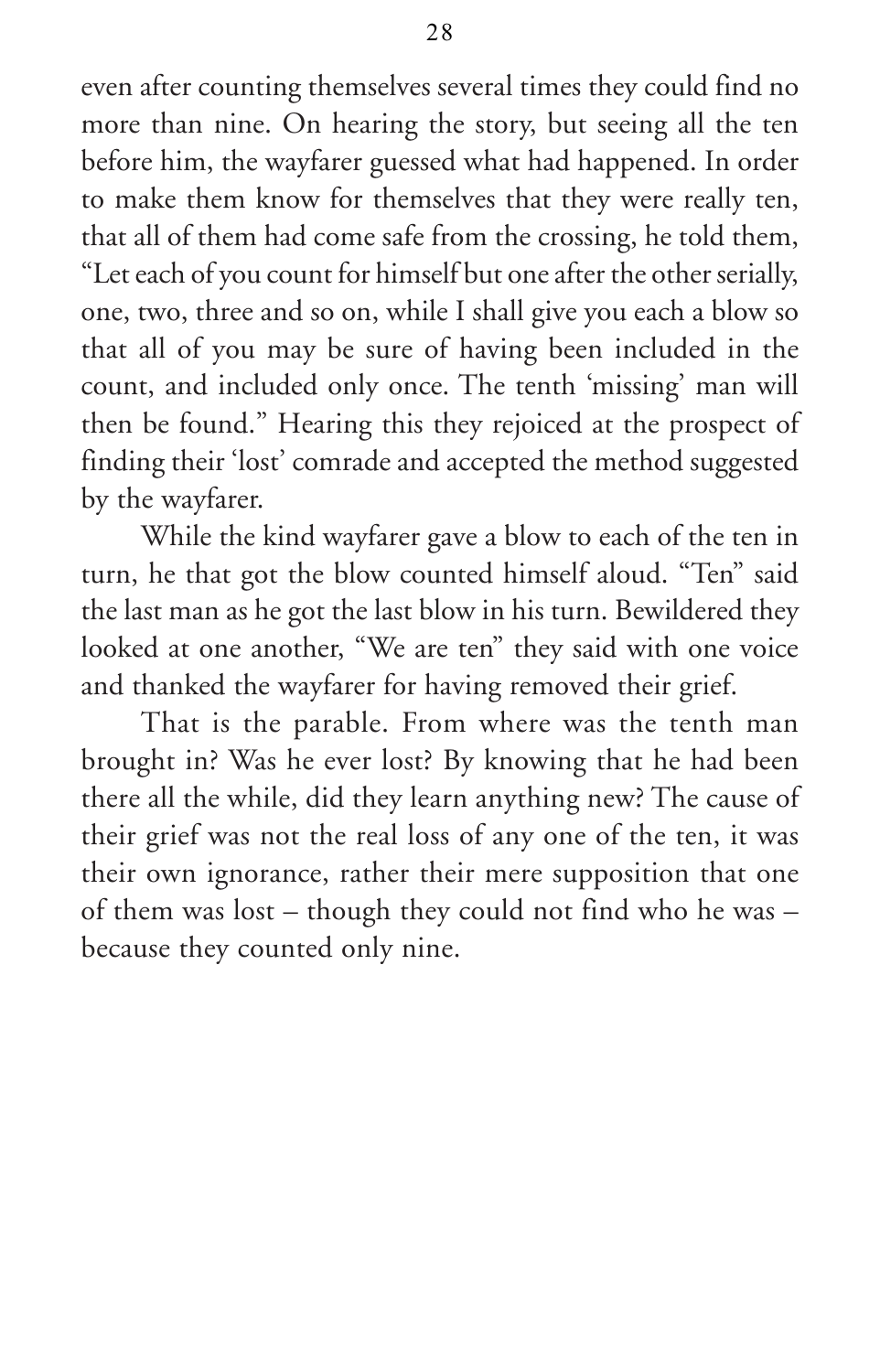# GOD WORKS FOR HIS **DEVOTEE**

ON A PARTICULAR day in the year the God and the Goddess are taken to an adjoining field and the festival of the gods and goddess is celebrated. This is in memory of the fact that one day Sundaramurti Swami entered the temple and found to his dismay that neither God nor Goddess was there, and that on searching for them he found them in a field working at transplanting seedlings for a devotee, a *Harijan*.

# EACH REFLECTS HIS OWN **NATURE**

A NAYANAR WENT to Kalahasti for the *darsan* of God. He saw all the people there as Siva, and Sakti, because he Himself was so. Again Dharmaputra considered that the whole world was composed of people having some merit or other and that each of them was even better than he himself for some reason or other. Whereas Duryodhana could not find even a single good person in the world. Each reflects his own nature.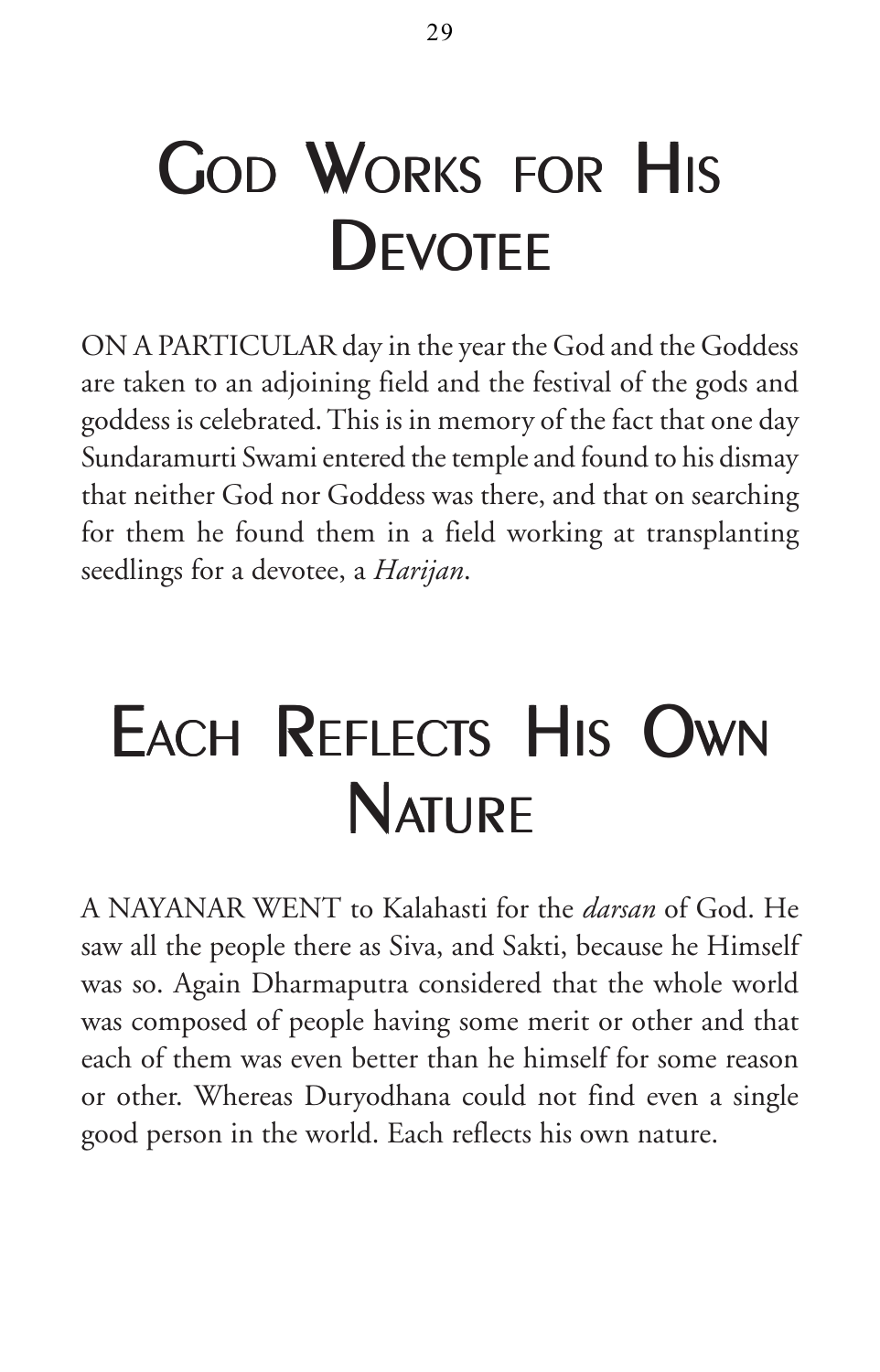# THE MASTER'S PAYMENT

A DISCIPLE SERVED his master for a long time and realised the Self. He was in Bliss and wanted to express his gratitude to the Master. He was in tears of joy and his voice choked when he spoke. He said, "What a wonder that I did not know my very Self all these years! I suffered long and you so graciously helped me to realise the Self. How shall I repay your grace? It is not in my power to do it." The Master replied, "Well, well. Your repayment consists in not lapsing into ignorance again but in continuing in the state of your real Self."

# THE FAULT LIES IN **EXPOSURE**

EZHUTHACHAN, A GREAT saint and author, had a few fish concealed on him when he entered the temple. The saint was searched and taken to the king. The king asked him, "Why did you take the fish into the temple?" He replied, "It is not my fault. I had it concealed in my clothes. The others exposed the fish in the temple. The fault lies in exposure. Excreta within the body are not considered filthy; but when excreted, they are considered filthy. So also with this."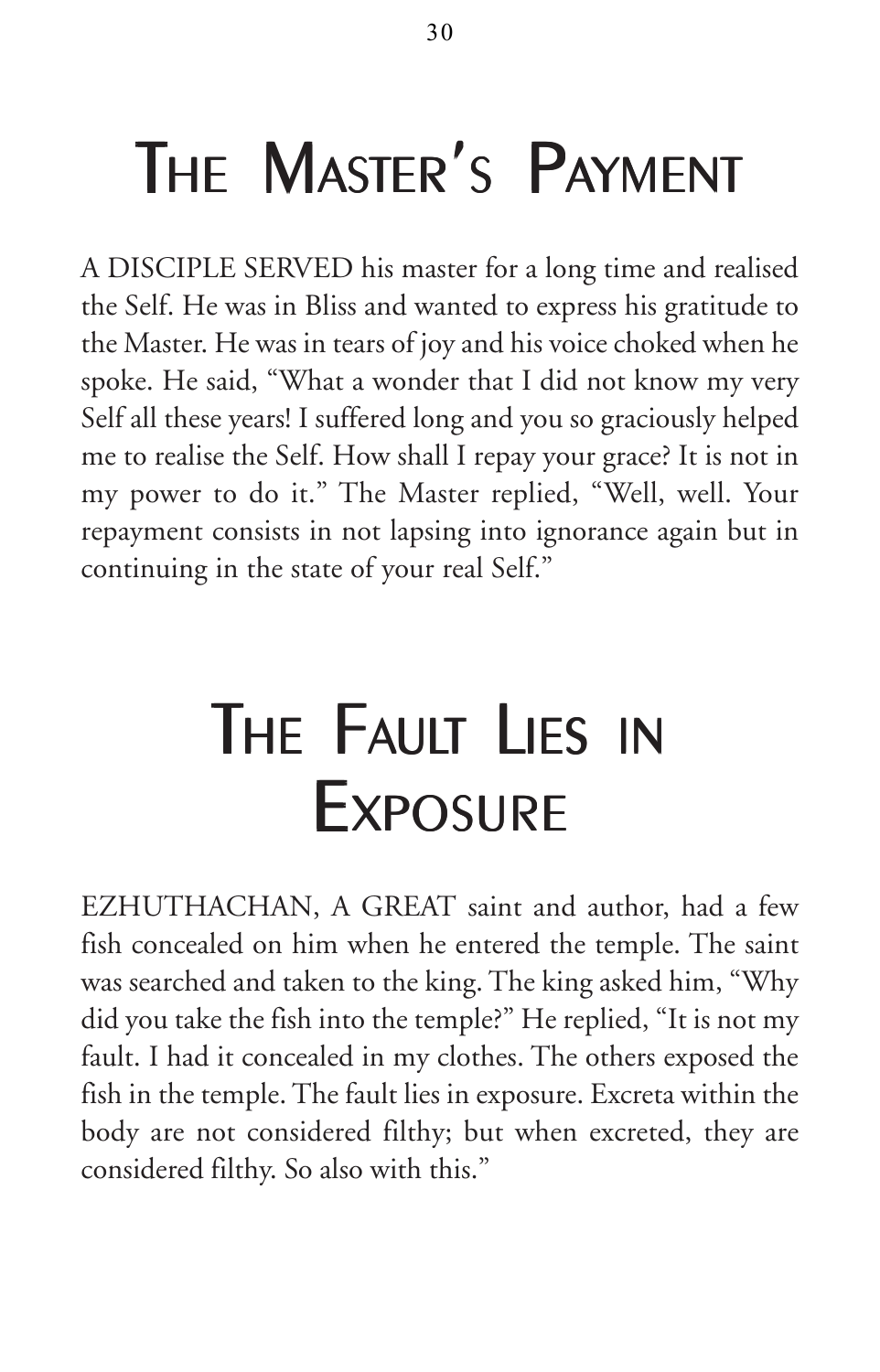# Brahmachari's Touch

SRI BHAGAVAN WARNED the hearers against the mistake of disparaging a *jnani* for his apparent conduct and again cited the story of Parikshit. He was a still born child. The ladies cried and appealed to Sri Krishna to save the child. The sages round about wondered how Krishna was going to save the child from the effects of the arrows (*apandavastra*) of Asvattama. Krishna said, "If the child be touched by one eternally celibate (*nityabramachari*) the child would be brought to life." Even Suka dared not touch the child. Finding no one among the reputed saints bold enough to touch the child, Krishna went and touched it, saying, "If I am eternally celibate (*nityabramachari*) may the child be brought to life." The child began to breathe and later grew up to be Parikshit.

Just consider how Krishna surrounded by 16,000 gopis is a *brahmachari!* Such is the mystery of *jivanmukti!* A *jivanmukta* is one who does not see anything separate from the Self.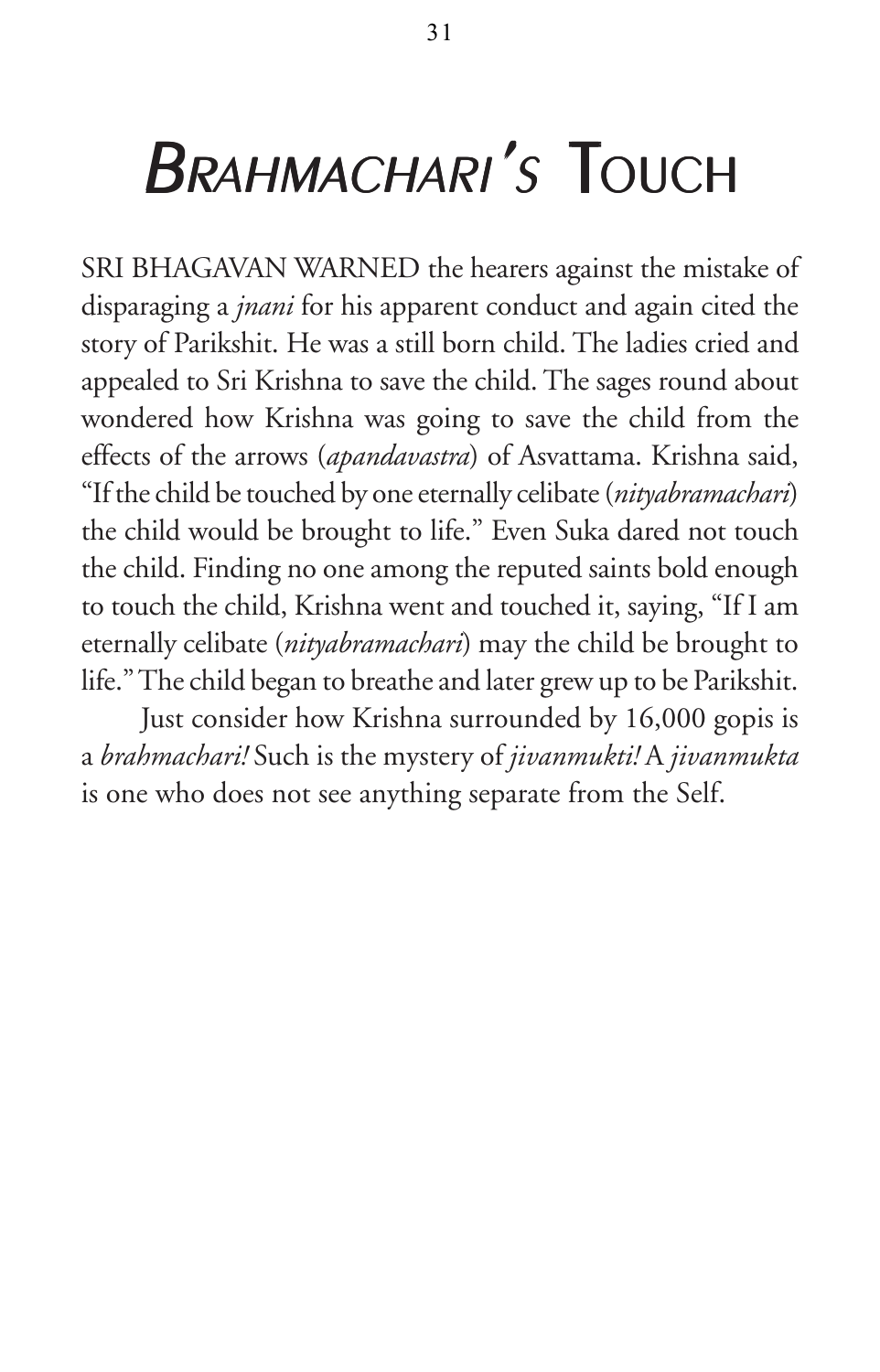# THE KING AND HIS **MINISTERS**

*D: What is the difference between a man who makes no attempt and remains an* ajnani*, and another who gains a glimpse and returns to* ajnana*?*

*M: In the latter case a stimulus is always present to goad him on to further efforts until the Realisation is perfect.*

*D: The* Srutis *say, 'this knowledge of* Brahman *shines forth once and for ever'.*

*M: They refer to the permanent Realisation and not to the glimpse.*

*D: How is it possible that a man forgets his own experience and falls back into ignorance?*

*Sri Bhagavan illustrated this with the following story.*

THERE WAS A king who treated his subjects well. One of his ministers gained his confidence and misused the influence. All the other ministers and officers were adversely affected and they hit upon a plan to get rid of him. They instructed the guards not to let the man enter the palace. The king noted his absence and enquired after him. He was informed that the man was taken ill and could not therefore come to the palace. The king deputed his physician to attend on the minister. False reports were conveyed to the king that the minister was sometimes improving and at other times collapsing. The king desired to see the patient. But the pandits said that such an action was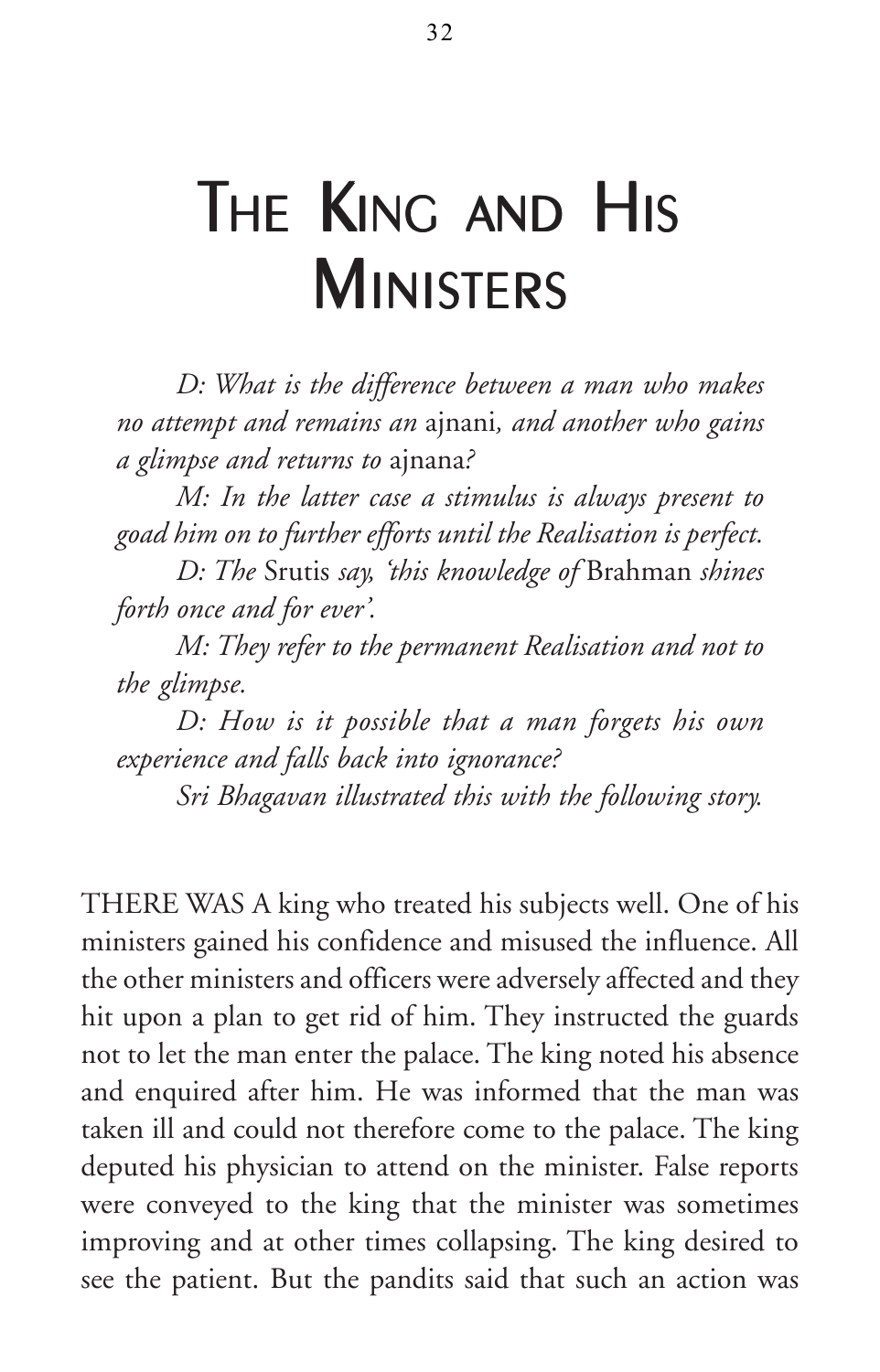against the *dharma*. Later the minister was reported to have died. The king was very sorry when he heard the news.

The arrogant minister was kept informed of all the happenings by spies of his own. He tried to foil the other ministers. He waited for the king to come out of the palace so that he might report himself to the king. On one occasion he climbed up a tree, hid himself among the branches and awaited the king. The king came out that night in the palanquin and the man in hiding jumped down in front of the palanquin and shouted his identity. The companion of the king was equally resourceful. He at once took out a handful of sacred ashes (*vibhuti*) from his pocket and scattered it in the air so that the king was obliged to close his eyes. The companion also shouted victory (*jai*) to the king and ordered the band to play so that the other man's shout was drowned in the noise. He also ordered the palanquin-bearers to move fast and he himself sang incantations to keep off evil spirits. The king was thus left under the impression that the dead man's ghost was playing pranks with him.

The disappointed man became desperate and retired into the forest for *tapasya* (austerities). After a long time the king happened to go hunting. He came across the former minister seated in deep contemplation. But he hastened away from the spot lest the ghost should molest him.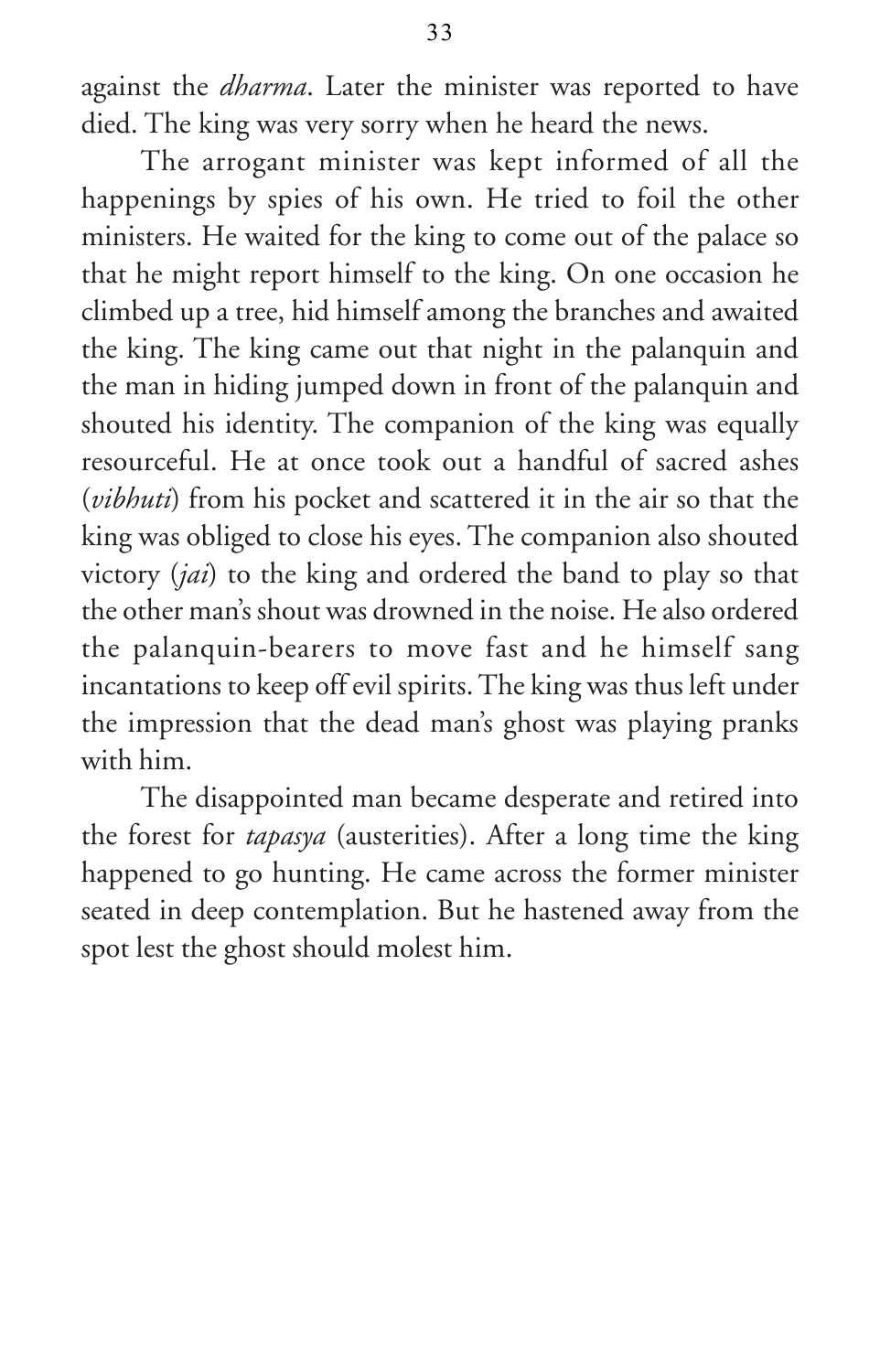### THE GREATNESS OF JAPA

*A devotee asked, "Swami, what is the easiest way to attain* moksha*?"*

*Bhagavan said with a smile, "As and when the mind goes astray, it should be turned inward and made to steady itself in the thought of the Self. That is the only way."*

*Another devotee said, "To do so, the repeating of the name of Rama is good, is it not?"*

*"Certainly, it is good," said Bhagavan. "What could be better? The greatness of the* japa *of the name of Rama is extraordinary. In the story of Namadeva he is reported to have told one devotee, 'If you want to know the greatness of the name of Rama you must first know what your own name is, what your real nature* (swarupa) *is, who you are and how you were born. Unless you know your own origin, you will not know your name!' This idea is found in the* Abhangas *of Namadeva written in Marathi language and in the Malayalam* Adhyatma Ramayana*.*" *Thereupon Bhagavan related a story from the latter.*

IT IS STATED in that book that when Anjaneya went in search of Sita, he seated himself opposite to Ravana in the *Darbar* Hall on a high pedestal and fearlessly spoke to him thus: 'Oh Ravana, I give you a teaching (*upadesa*) for attaining liberation (*moksha*). Please listen to me carefully. It is certain that the Self (*Atma*) gets purified by intense devotion to Hari, who is in the lotus of the Heart at all times. The ego gets destroyed and then the sin gets destroyed. Afterwards, in its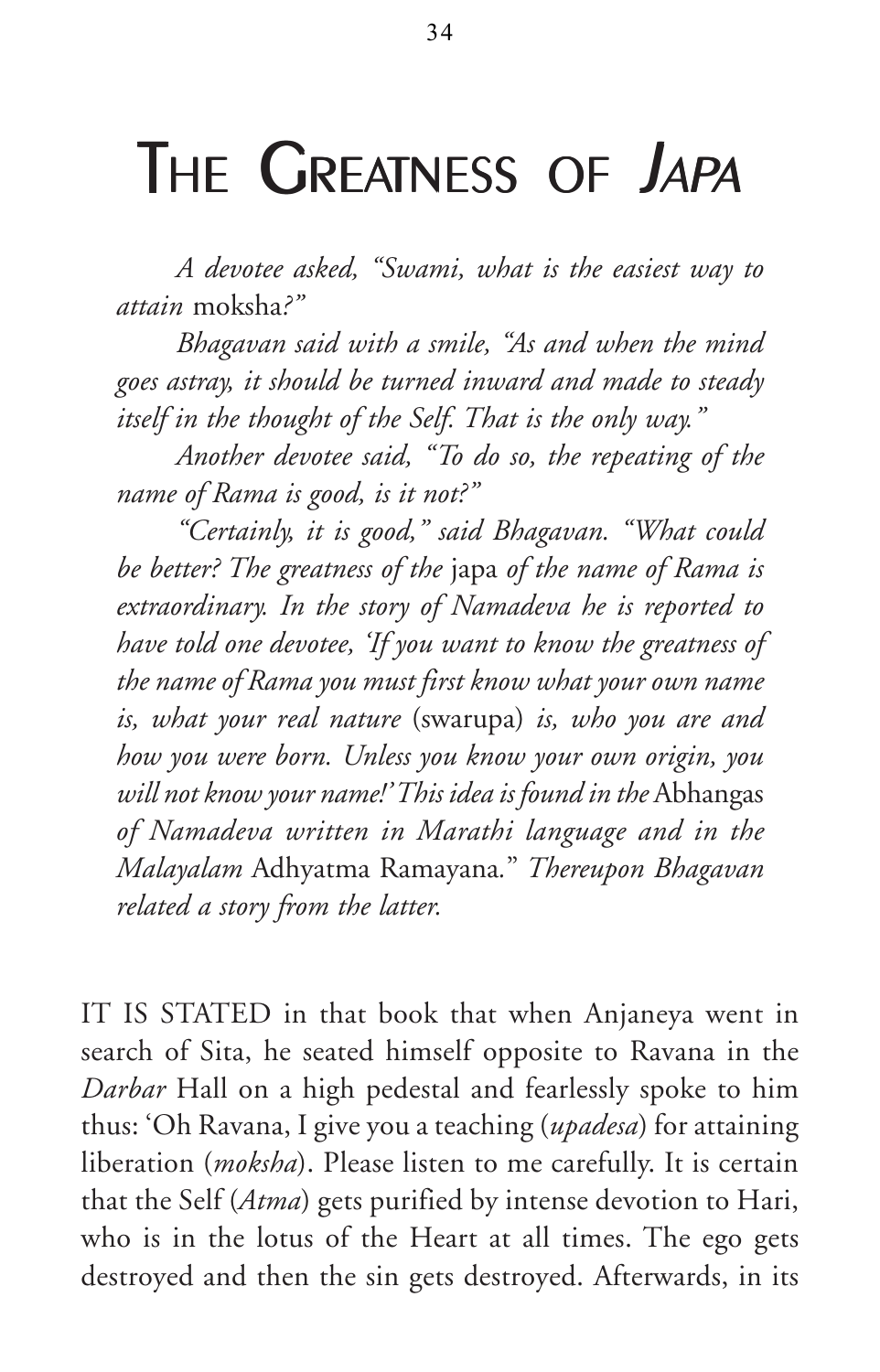place, the knowledge of the transcendent Self emerges. With a pure mind and with the Bliss (*Ananda*) generated by a firm knowledge of the Self, the two letters 'Ra' 'Ma' which are like *mantras*, will repeat themselves within you automatically. What more is required for a person who has this knowledge, however little it might be? Hence worship the lotus feet of Vishnu, which will remove all worldly fears, which are dear to all devotees and which shine as brightly as the light of a crore of Suns. Give up the ignorance of your mind'. This has been mentioned in two or three *slokas* in the Sanskrit *Adhyatma Ramayanam* but not as elaborately as in the Malayalam text. Is the greatness of the name of Rama ordinary?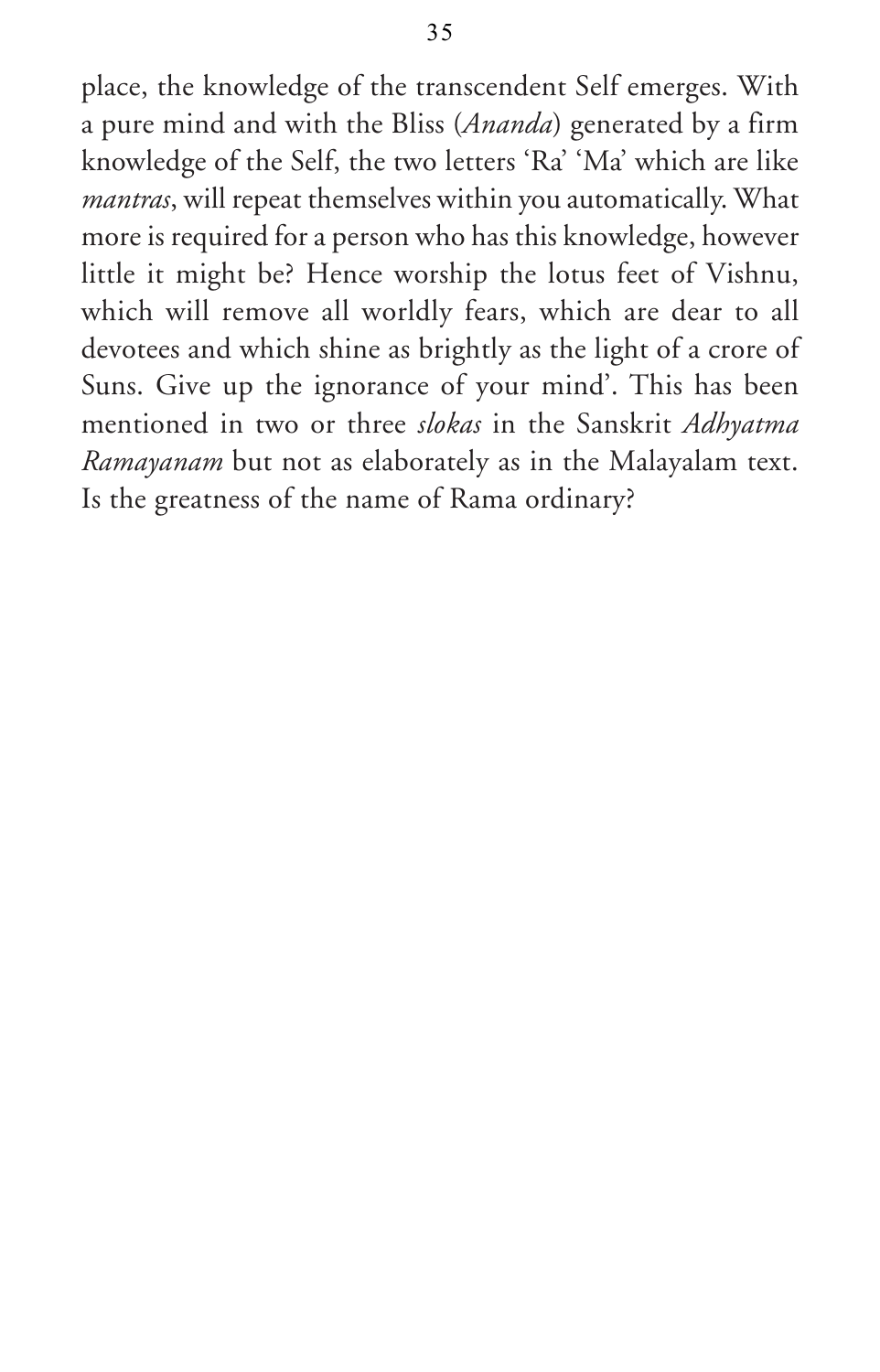### SILENT ELOQUENCE

*Lakshman Brahmachari from Sri Ramakrishna Mission asked, "Enquiry of 'Who am I?' or of the 'I-thought' being itself a thought, how can it be destroyed in the process?" Sri Bhagavan replied with a story.*

WHEN SITA WAS asked who was her husband among the *rishis* (Rama himself being present there as a *rishi*) in the forest, by the wives of the *rishis*, she denied each one as he was pointed out to her, but simply hung down her head when Rama was pointed out. Her silence was eloquent.

Similarly, the Vedas also are eloquent in *neti-neti* (not this, not this) and then remain silent. Their silence is the Real State. This is the meaning of exposition by silence. When the source of the 'I'-thought is reached it vanishes and what remains is the Self.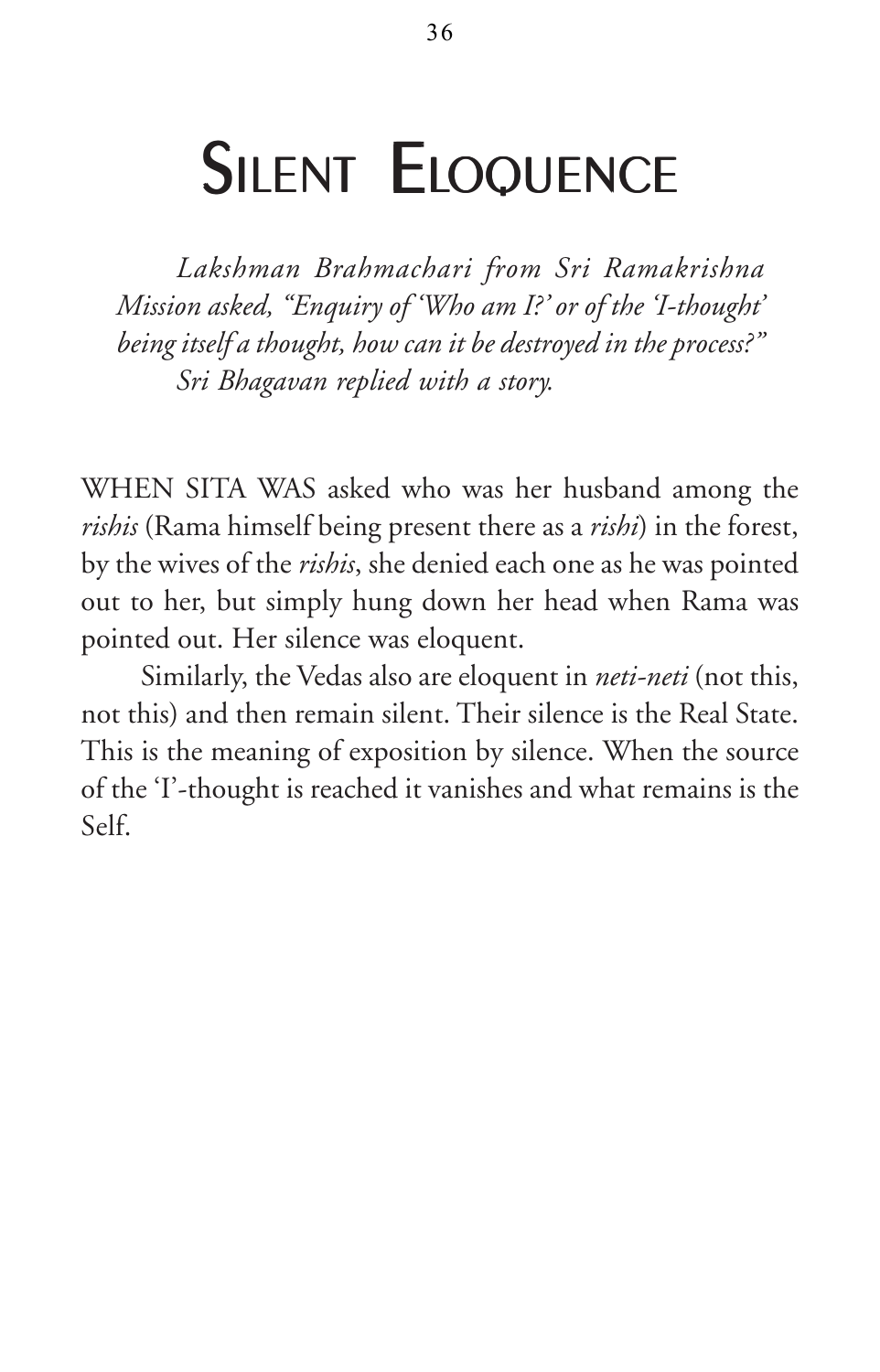#### HEADSHIP OF A MUTT

*A devotee told Bhagavan about his ill-health, treatment by doctors and services rendered to him by his servants. Bhagavan did not immediately reply to him, but in the evening, when the devotees all gathered, he began massaging his own legs with oil. Looking at the questioner with a smile, he said, "We are our own doctors and our own servants." The questioner then said, "What are we to do if we do not have strength like Bhagavan to attend to our own work?" Bhagavan's reply was, "If we have strength to eat, why should we not have strength to do this?" The questioner could not say anything and so kept silent with his head bent. Just then the post arrived. After looking through the letters, Bhagavan narrated the following story.*

ONCE A CERTAIN *sanyasi* was anxious to be the head of a *Mutt*. He had to have disciples, you see and he tried his level best to secure some. Anyone who came, soon found out the limited knowledge of the person and so went away. No one stayed on. What could he do?

One day he had to go to a city. There he had to keep up his position; but he had no disciple. No one must know this. His bundle of clothes, etc., was on his head. So, he thought he would place the bundle in some house unobserved and then pretend to go there afterwards. He wandered throughout the place. Whenever he tried to step into a house, he found a number of people in front of it. Poor chap! What could he do? It was almost evening. He was tired. At last he found a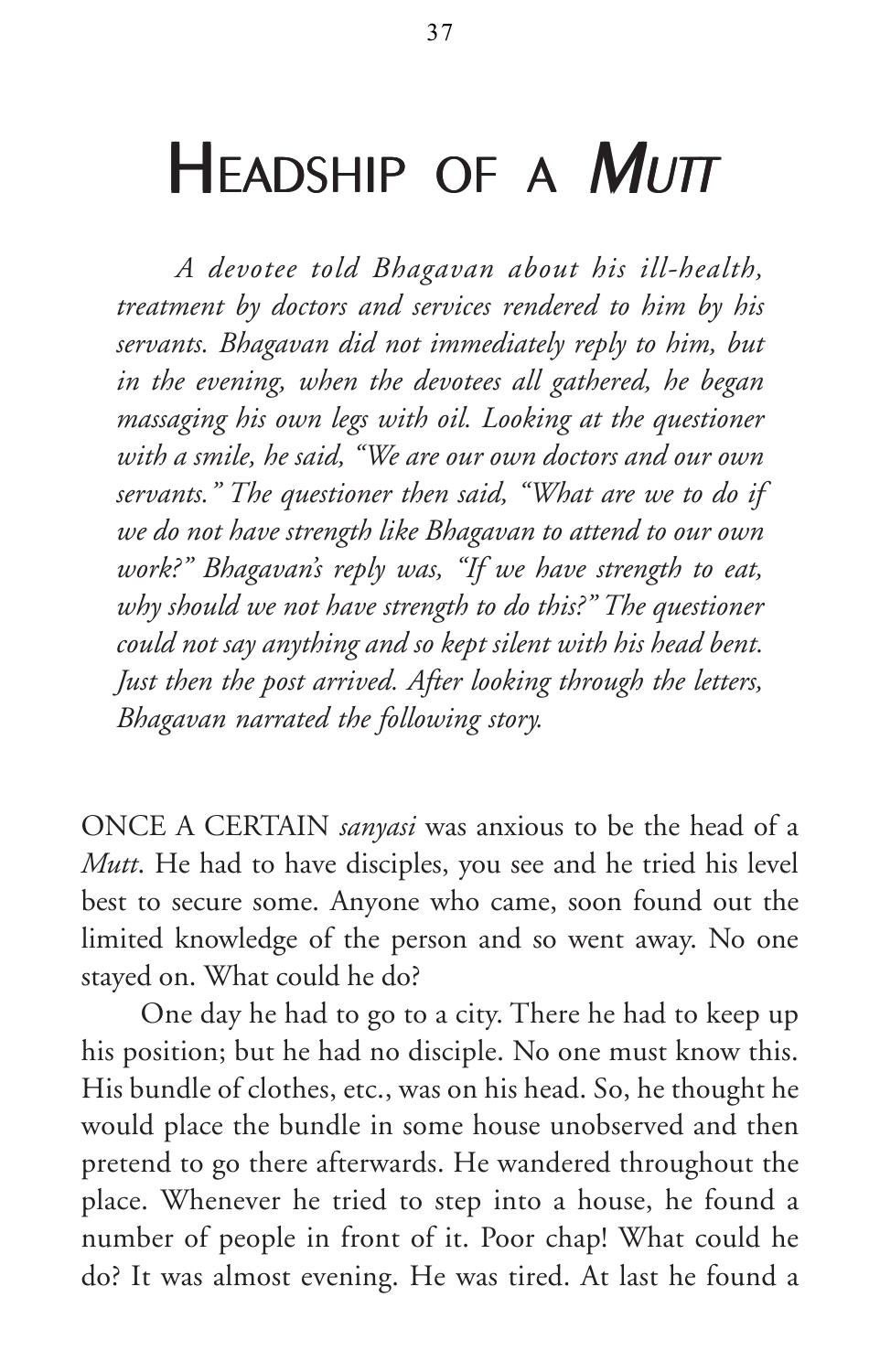house with no one in front. The door was open. Greatly relieved, he placed the bundle in one corner of the house and then sat in the verandah.

After a while the lady of the house came out and enquired who he was. "Me! I am the head of a *Mutt* in such and such a place. I came to this city on some work. I heard that you were good householders. I therefore sent my belongings through my disciple to put them in your house thinking that we could put up with you for the night and go away next morning. Has he done so?" "No one has come sir", she said. "No, please. I asked him to put the bundle here, go to the bazaar and get some things. Kindly see if he has put it in any corner", he said. When the lady searched this side and that, she saw the bundle in one corner. Thereupon she and her husband welcomed him and gave him food, etc.

Rather late in the night, they asked, "How is it, sir your disciple has not come yet?" He said, "Perhaps that useless fellow has eaten something in the bazaar and is wandering about. You please go to bed. If he comes, I will open the door for him."

That couple had by then understood the *sanyasi's* true position. They thought they would see further fun and so went into the house to lie down. Then the person started his acting. He opened the door and closed it, making a loud noise so as to be heard by the members of the household. He then said loudly, "Why! What have you been doing so long? Take care – if you do it again, I shall beat you black and blue. Be careful henceforth." Changing his tone thereafter, he said in a plaintive voice, "Swami, Swami, please excuse me. I shall not do it again." Assuming the original tone, he said, "All right. Come here, massage my legs here. No, there. Please hit lightly with your fists. Yes a little more." So saying, he massaged his own legs and then said, "Enough. It is rather late. Go to bed." So saying he went to sleep. There was a hole in the wall of the room where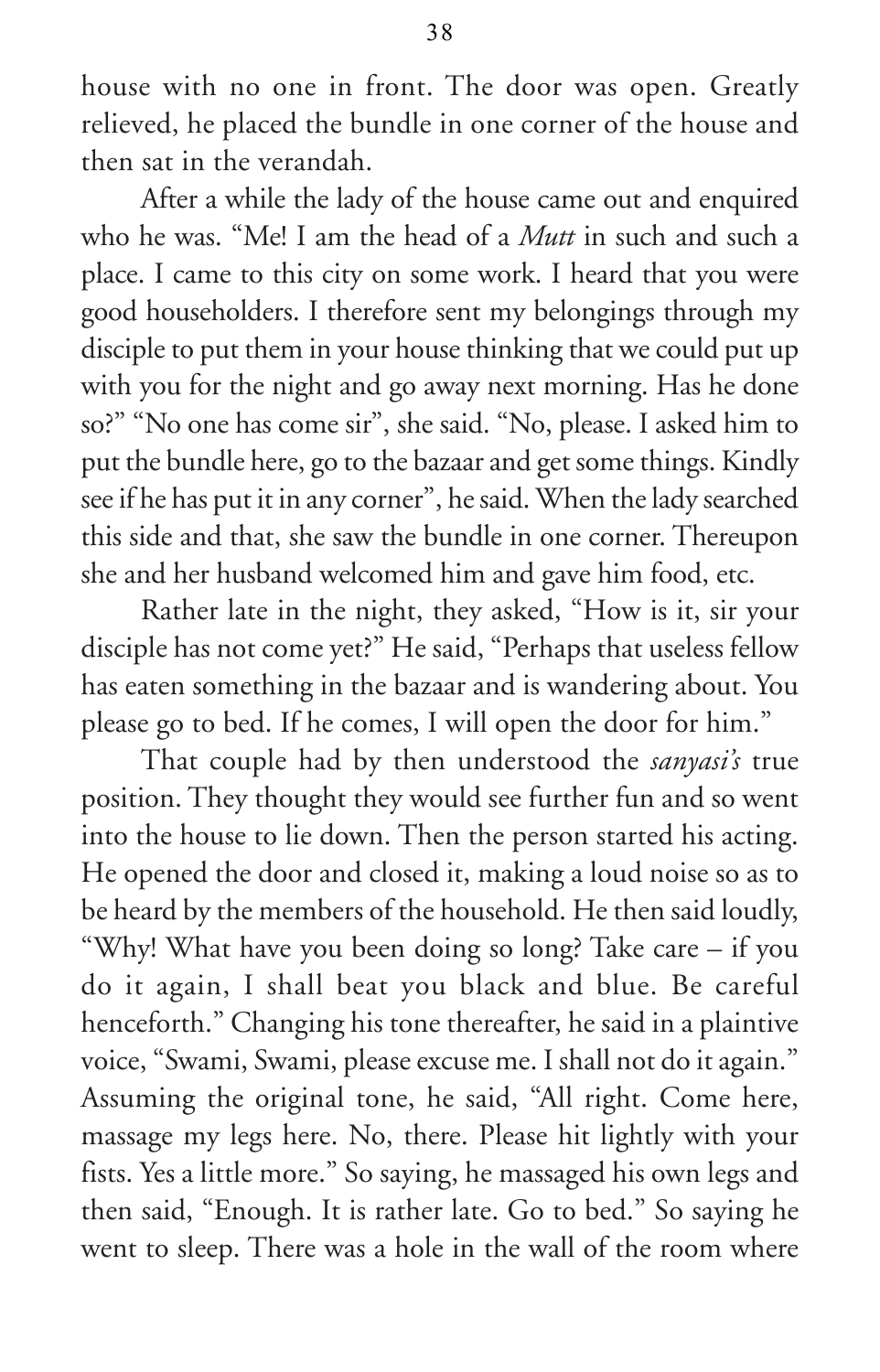the couple were staying and through it they saw the whole farce.

In the early morning the *sanyasi* again began repeating the evening's performance, saying, "You lazy fellow! The cocks have begun to crow. Go to so and so's house and come back after doing such and such work." So saying, he opened the door, pretended to send him away and went back to bed. The couple saw this also.

In the morning he bundled up his belongings, put the bundle in a corner, and went to a tank nearby for bathing, etc. The couple took the bundle and hid it somewhere. The *sannyasi* returned and searched the whole room but the bundle was not found anywhere. So he asked the lady of the house, "Where is my bundle?" The couple then replied, "Sir, your disciple came here and took away the bundle saying you wanted him to bring it to you. It is the same person who massaged your legs last night. He must be round the corner. Please see, Swami." What could he do then? He kept his mouth shut and started going home.

This is what happens if a disciple serves you. Just like me, we are our own servants.

So saying, Bhagavan pretended to massage his legs with his hands and his fists.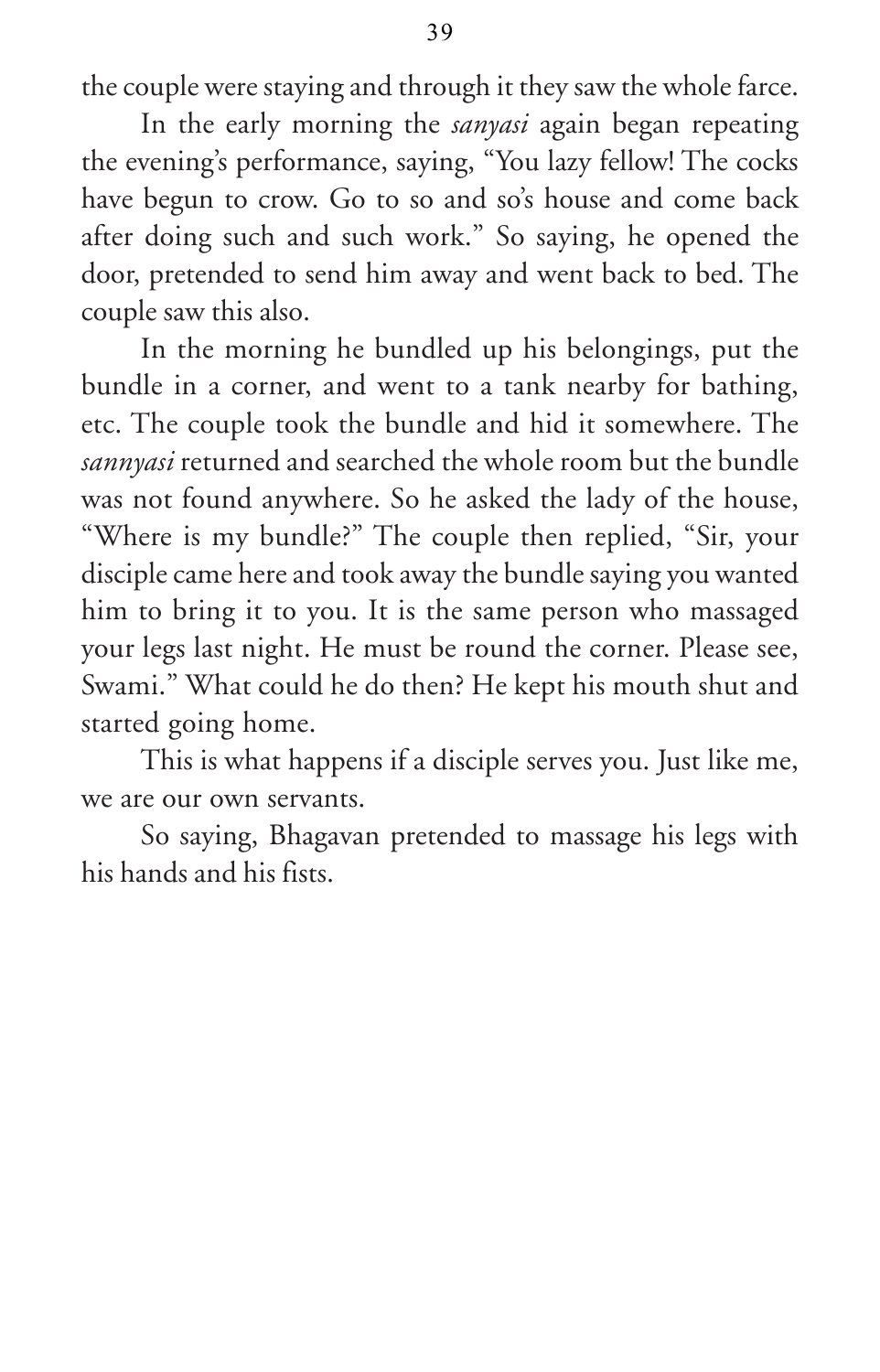#### BHAKTA EKANATH

*A discussion in the hall centred on the story of Kulasekhara Alwar, which had appeared in the* Vision *magazine. During a* Harikatha*, Kulasekhara identifying himself so completely with the situation of the story, felt it his duty as a worshipper of Rama to at once hasten to Lanka and release Sita. He ran to the sea and entered it to cross over to Lanka, when Rama appeared with Sita and Lakshmana and showered His grace on him. This led others in the hall to remark, "Some Maratha saint also did a similar thing. He leaped up to the roof, I think." Thereupon Sri Bhagavan related the story.*

EKANATH WAS WRITING the *Ramayana*, and when he came to the portion in which he was graphically describing that Hanuman jumped across the ocean to Lanka, he so identified himself with his hero Hanuman that unconsciously he leaped into the air and landed on the roof of his neighbour's house. This neighbour had always had a poor opinion of Ekanath, taking him for a humbug and religious hypocrite. He heard a thud on his roof, and coming out to see what it was, discovered Ekanath lying down on the roof with a cadjan leaf in one hand and his iron stile in the other. The cadjan leaf had verses describing how Hanuman leapt across the sea. This incident proved to the neighbour what a genuine *bhakta* Ekanath was and he became his disciple.

After a pause Bhagavan also related: "God appeared in a dream to Ekanath and asked him to go and repair the tomb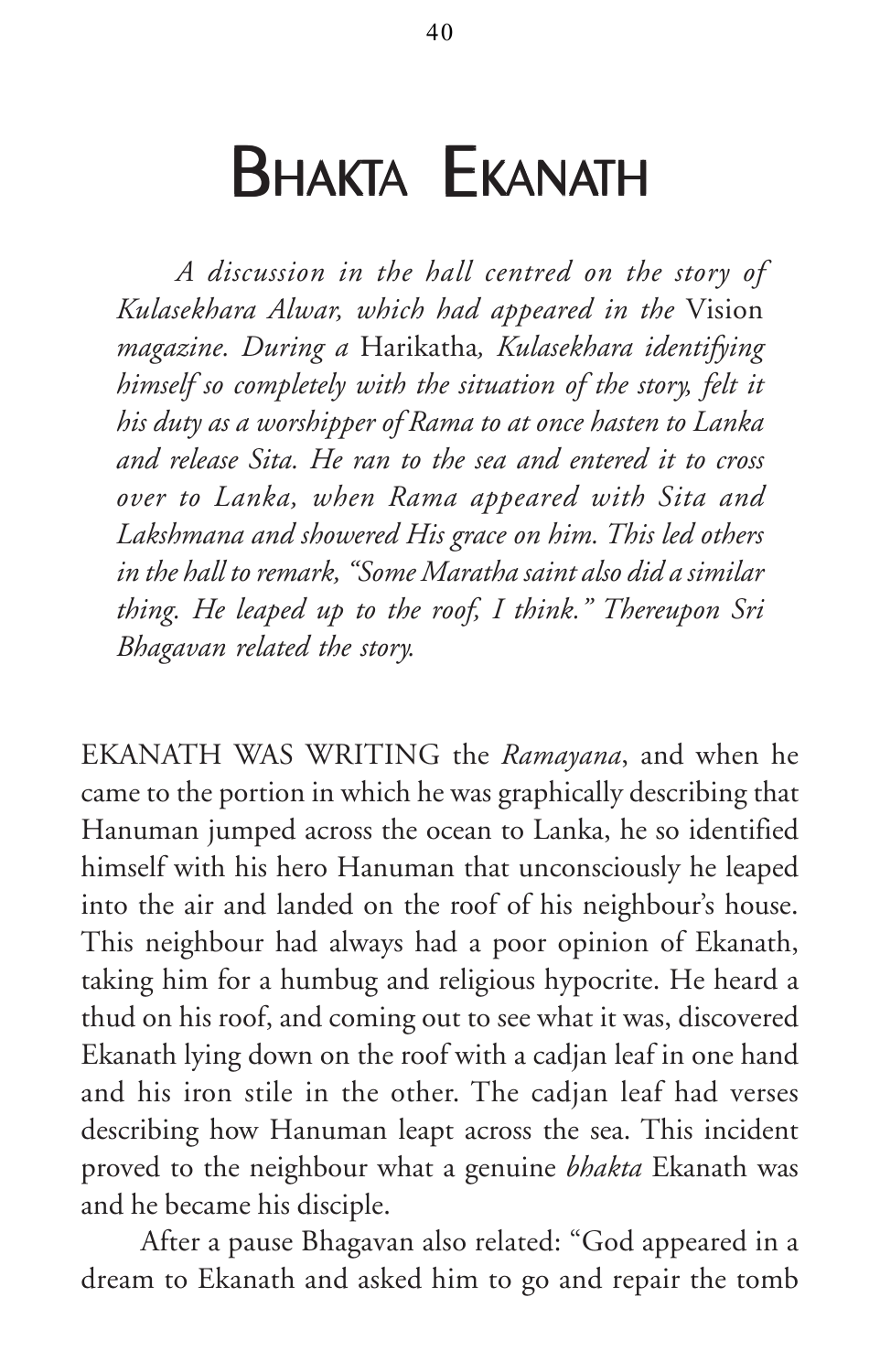of Jnaneswar. When Ekanath went there accordingly, he found a contractor ready to do all the work and take payment at the end. The contractor opened a big account in which all expenses were entered, with the names of all the workmen and wages paid. Everything went on systematically. When the work of repairs was completed, the accounts were looked into and the contractor paid his dues. Then the contractor and his big account book totally disappeared. Then alone Ekanath came to know that God was his contractor and did the work. Such things have happened."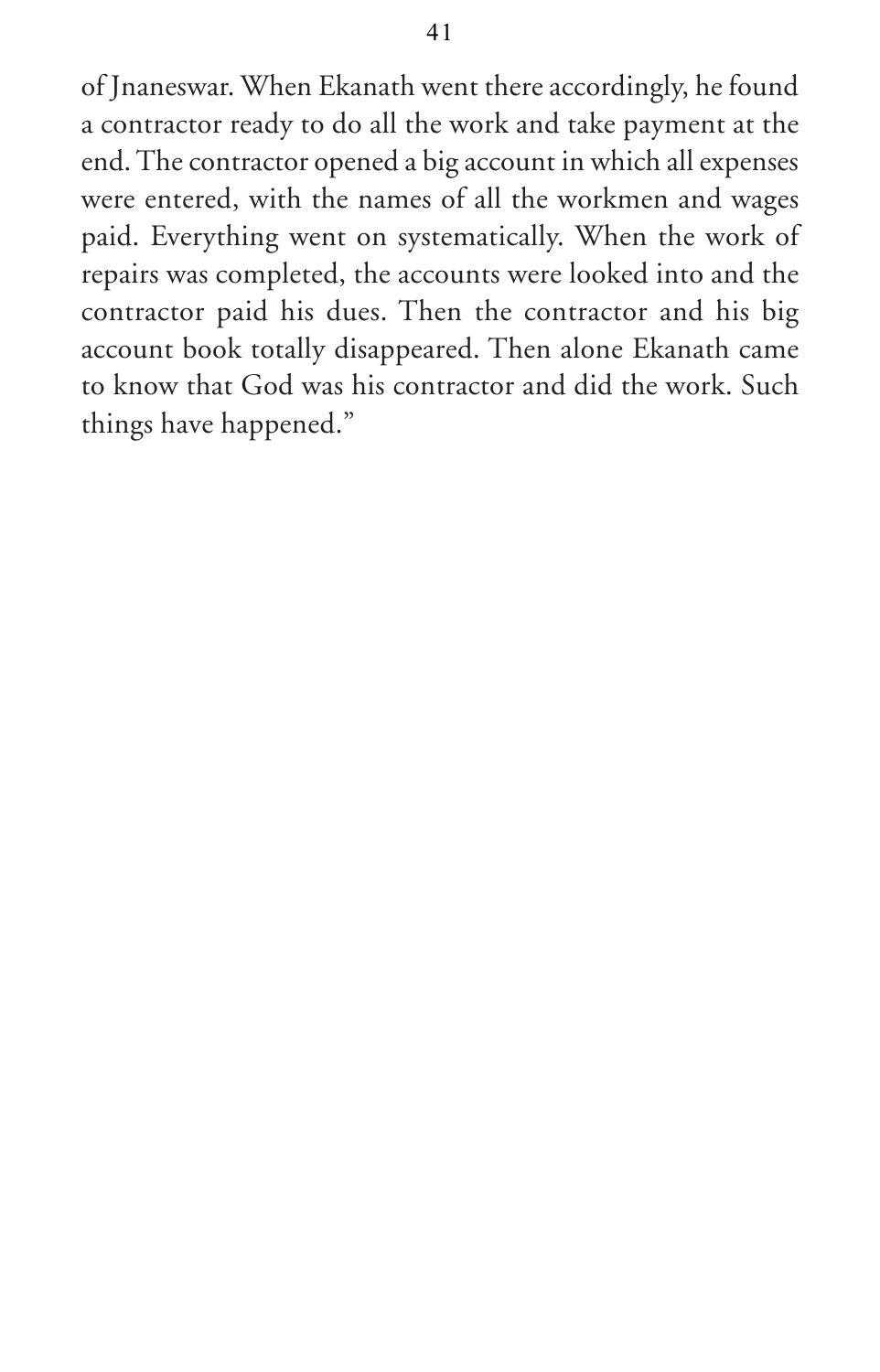#### THE IMMATURE POT

*D: Is it possible to speak to Iswara as Sri Ramakrishna did?*

*M: When we can speak to each other why should we not speak to Iswara in the same way?*

*D: Then why does it not happen with us?*

*M: It requires purity and strength of mind and practice in meditation.*

*D: Does God become evident if the above conditions exist?*

*M: Such manifestation is as real as your own reality. In other words, when you identify yourself with the body as in* jagrat *you see gross objects; when in subtle body or in mental plane as in* swapna*, you see objects equally subtle; in the absence of identification as in* sushupti *you see nothing. The objects seen bear a relation to the state of the seer. The same applies to visions of God.*

*By long practice the figure of God, as meditated upon, appears in dream and may later appear in* jagrat *also.*

*D: Is that the state of God-realisation? M: Listen to what happened once years ago.*

Vithoba found Namdev had not yet realised the Supreme Truth and wanted to teach him. When Jnaneswar and Namdev returned from their pilgrimage, Gora Kumbhar gave a feast to all the saints in his place and among them were Jnaneswar and Namdev. At the feast Jnaneswar, in collusion with Gora, told Gora publicly, "You are a potter, daily engaged in making pots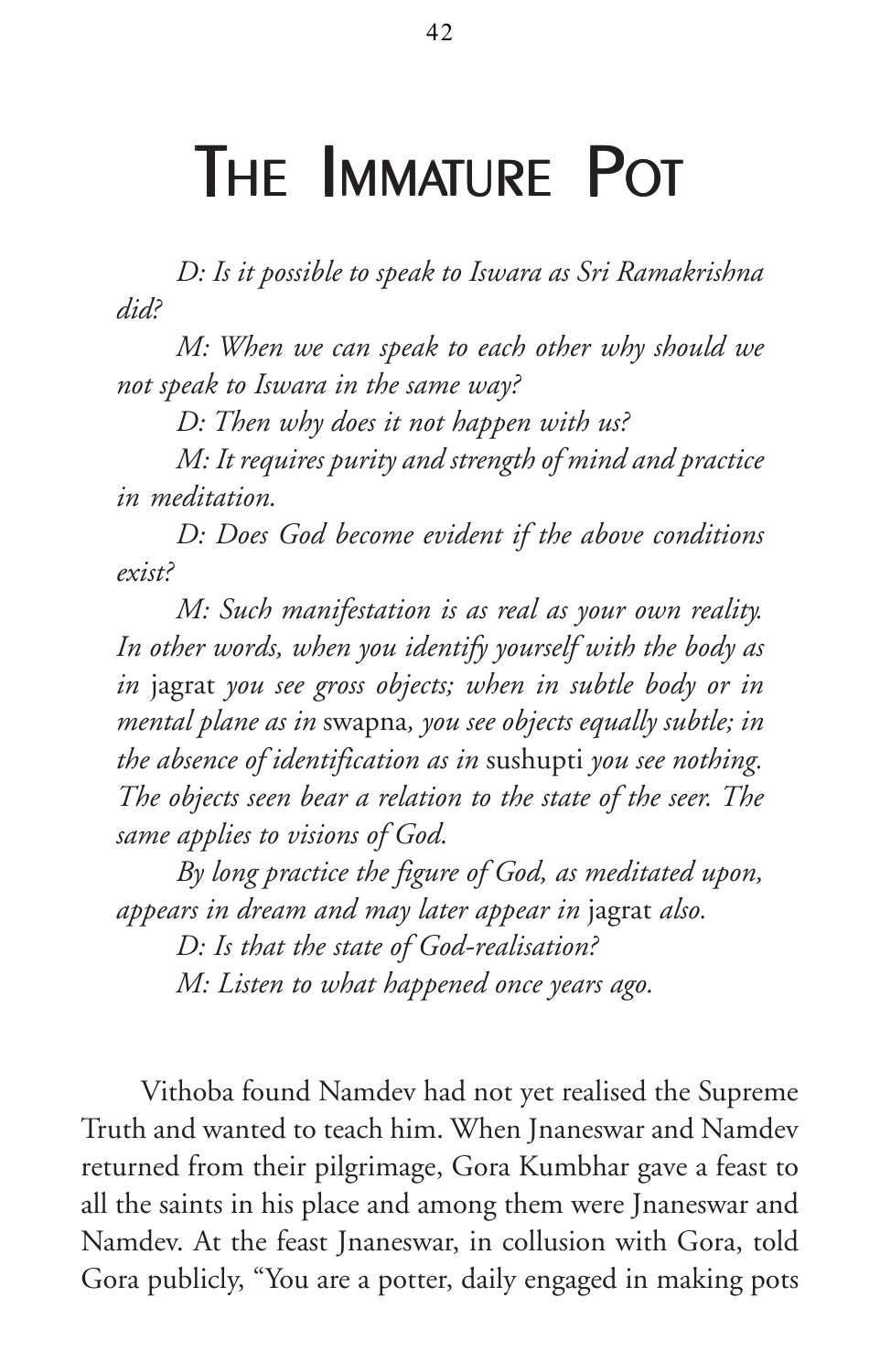and testing them to see which are properly baked and which are not. These pots before you (i.e., the saints) are the pots of *Brahma*. See which of these are sound and which not." Thereupon Gora said, "Yes, Swami, I shall do so," and took up the stick with which he used to tap his pots to test their soundness. Holding it aloft in his hand he went to each of his guests and tapped each on the head as he usually did to his pots. Each guest humbly submitted to such tapping. But when Gora approached Namdev, the latter indignantly called out, "You potter, what do you mean by coming to tap me with that stick?" Gora thereupon told Jnaneswar, "Swami, all the other pots have been properly baked. This one (i.e. Namdev) alone is not yet properly baked." All the assembled guests burst into laughter.

Namdev felt greatly humiliated and ran up to Vitthala (the deity he worshipped) with whom he was on the most intimate terms, playing with him, eating with him, sleeping with him and so on. Namdev complained of this humiliation which had happened to him, the closest friend and companion of Vitthala. Vitthala (who of course knew all this) pretended to sympathise with him, asked for all the details of the happenings at Gora's house and after hearing everything said, "Why should you not have kept quiet and submitted to the tapping, as all the others did? That is why all this trouble has come." Thereupon Namdev cried all the more and said, "You also want to join the others and humiliate me. Why should I have submitted like the others? Am I not your closest friend, your child?" Vitthala said, "You have not yet properly understood the truth, and you won't understand if I tell you. But go to the saint who is in a ruined temple in such and such a forest. He will be able to give you enlightenment."

Namdev accordingly went there and found an old, unassuming man sleeping in a corner of the temple with his feet on a *Sivalingam*. Namdev could hardly believe this was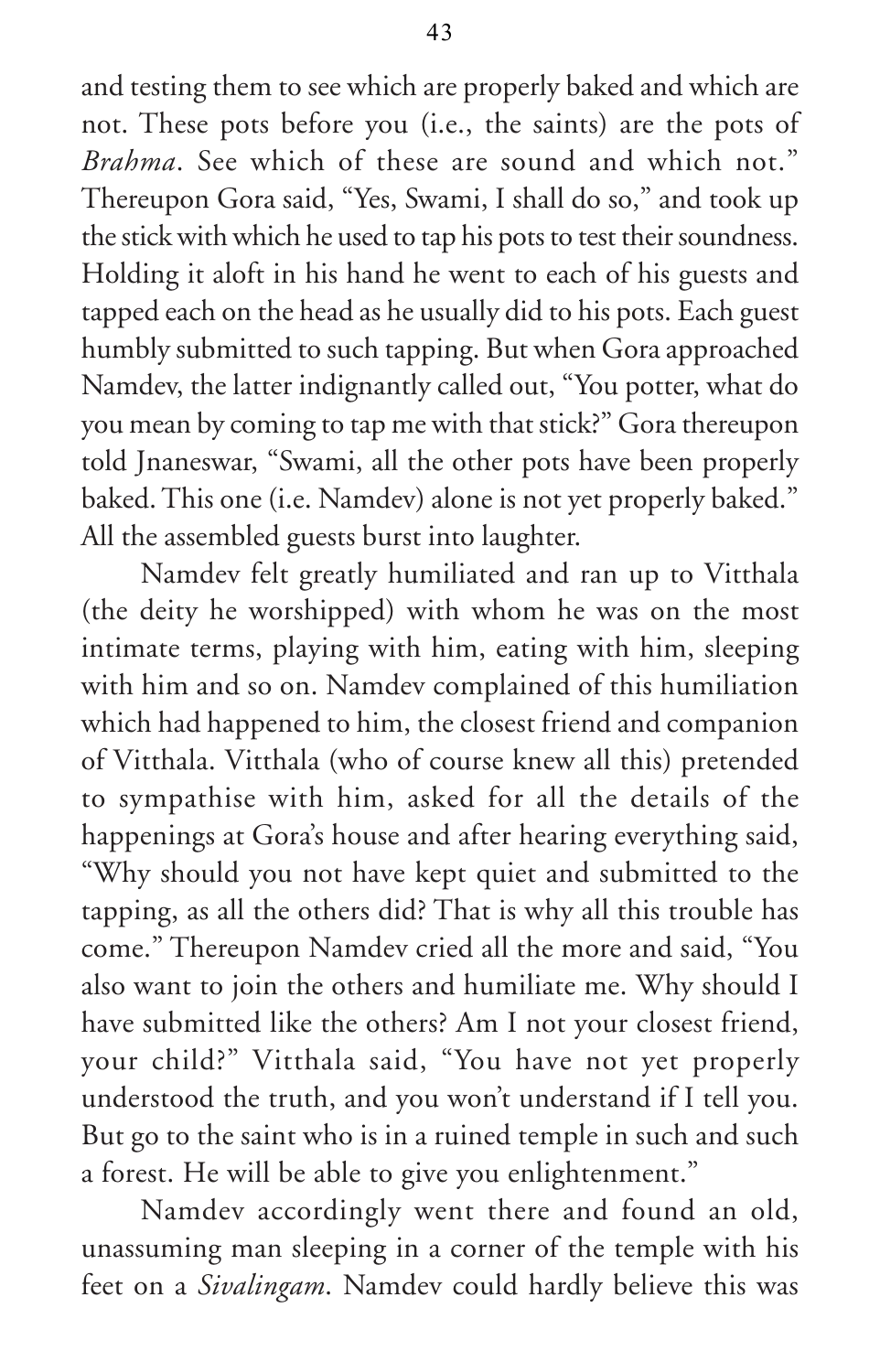the man from whom he – the companion of Vitthala – was to gain enlightenment. However, as there was none else there, Namdev went near the man and clapped his hands. The old man woke up with a start and seeing Namdev, said, "Oh – you are Namdev whom Vitthala has sent here. Come!" Namdev was dumbfounded and began to think, "This must be a great man." Still he thought it was revolting that any man however great, should be resting his feet on a *lingam*. He asked the old man, "You seem to be a great personage. But is it proper for you to have your feet on a *lingam*?" The old man replied, "Oh, are my feet on a *lingam*? Where is it? Please remove my feet elsewhere." Namdev removed the feet and put them in various places. Wherever they were put, there was a *Sivalingam*. Finally, he took them on his lap and he himself became a *Sivalingam*! Then he realised the truth and the old gentleman said, "Now you can go back."

Bhagavan added, "It is to be noted that only when he surrendered himself, and touched the feet of his guru, enlightenment came. After this final enlightenment Namdev returned to his house and for some days did not go to Vitthala at the temple, though it had been his habit not only to visit Vitthala every day, but to spend most of his time with Vitthala at the temple. So, after a few days, Vitthala went to Namdev's house and like a guileless soul, enquired how it was that Namdev had forgotten him and never visited him. Namdev replied, 'No more of your fooling me. I know now. Where is the place where you are not! To be with you, should I go to the temple? Do I exist apart from you?' Then Vitthala said, 'So you now understand the truth. That is why you had to be sent for this final lesson'."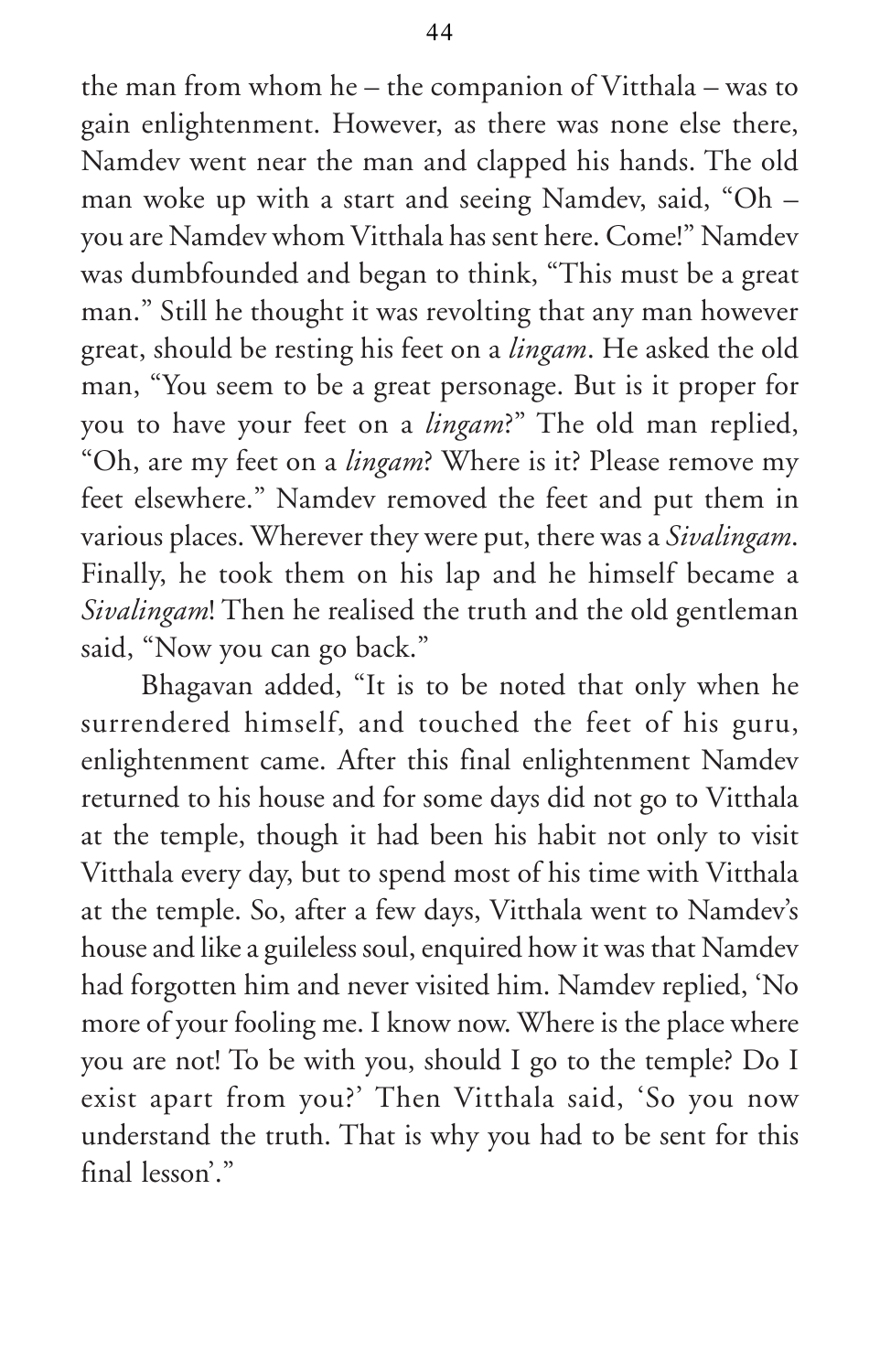## TAPO BHRASHTA

(Fallen from the state of *tapas*)

NAKKIRAR WAS DOING *tapas* on the bank of a *tirtha*. A leaf fell down from the tree; half the leaf touched the water and the other half touched the ground. Suddenly the waterhalf became a fish and the land-half became a bird. Each of them was united to the other by the leaf and struggled to go into its own element. Nakkirar was watching it in wonder and suddenly a spirit came down from above and carried him away to a cave where there were already 999 captives, all of whom were *tapo bhrashtas*.

Devotee: "Was Nakkirar a *tapo bhrashta*?"

Bhagavan: "Yes. While engaged in contemplation, why did he fall from contemplation and take to watching the mysterious happening in front of him? Nakkirar composed *Tirumurukatruppadai* and obtained the release of all the thousand prisoners."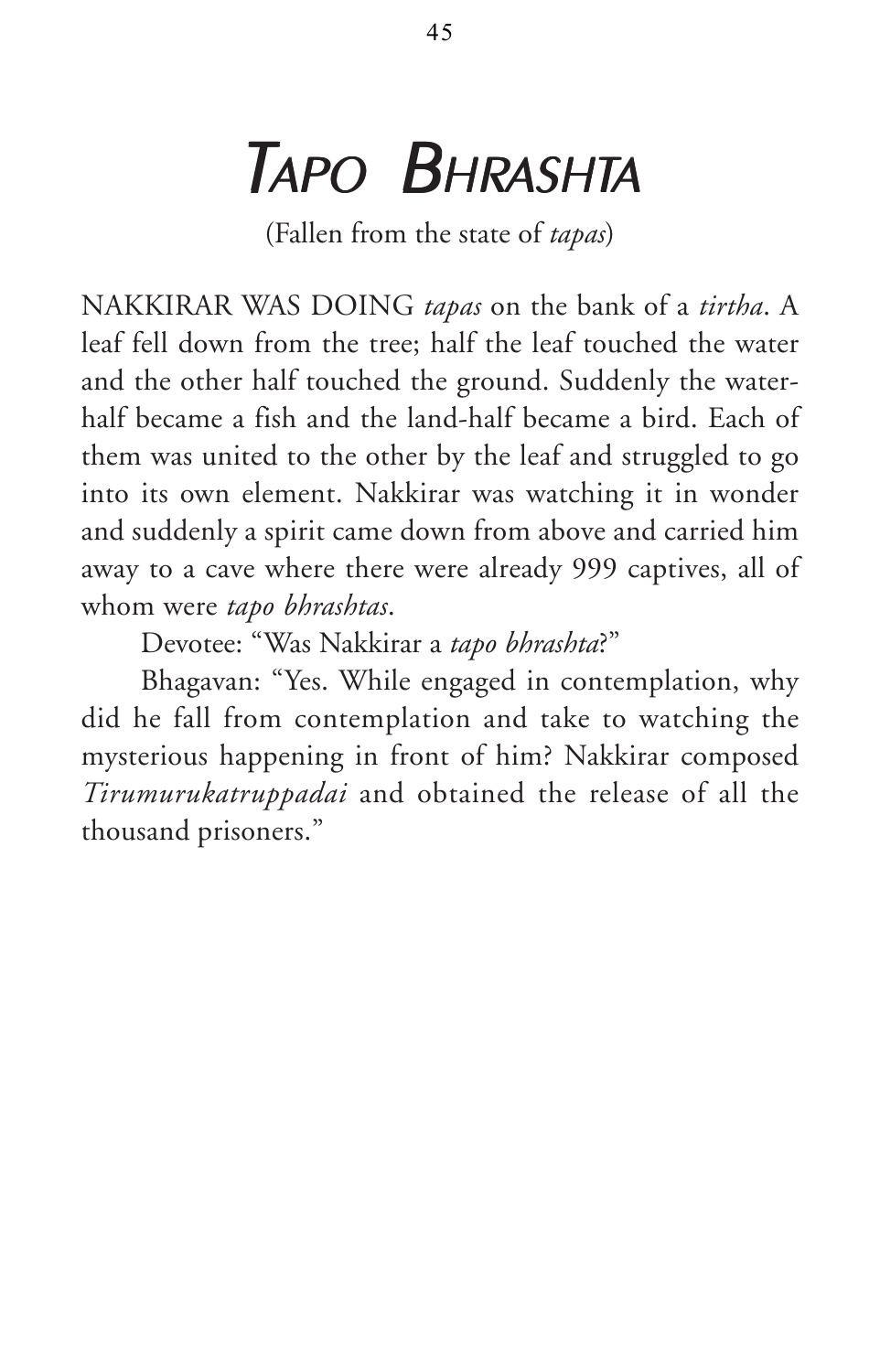# YOGI'S PENANCE

*Bhagavan narrated the following story to illustrate the distinction between* manolaya *(stillness of mind) and* manonasa *(destruction of mind).*

A YOGI WAS doing penance (*tapas*) for a number of years on the banks of the Ganges. When he had attained a high degree of concentration, he believed that to remain in that state for prolonged periods constituted salvation and therefore continued practising it. One day, before going into *samadhi* (a state of deep concentration), he felt thirsty and asked his disciple to bring some water for drinking from the Ganges; but before the disciple could return with the water, he had gone into *samadhi*, and he remained in that state for countless years. When he woke up from this experience, the first thing he did was to say, "water! water!"; but there was neither his disciple nor the Ganges in sight.

The first thing which he asked for was water because, before going into deep concentration, the topmost thought in his mind was about water; by concentration, however deep and prolonged it might have been, he had only been able to lull his thoughts temporarily; therefore when he revived consciousness this topmost thought flew up with all the speed and force of a flood breaking through the dykes. If this was the case with regard to a thought which took shape immediately before he sat for meditation, there is no doubt that other thoughts which had taken deeper root earlier would still remain unannihilated. If annihilation of thoughts is salvation, can he be said to have attained salvation?

The moral is that one should not be taken away by the spell of temporary stillness but pursue the enquiry till the last *vasana* is eradicated.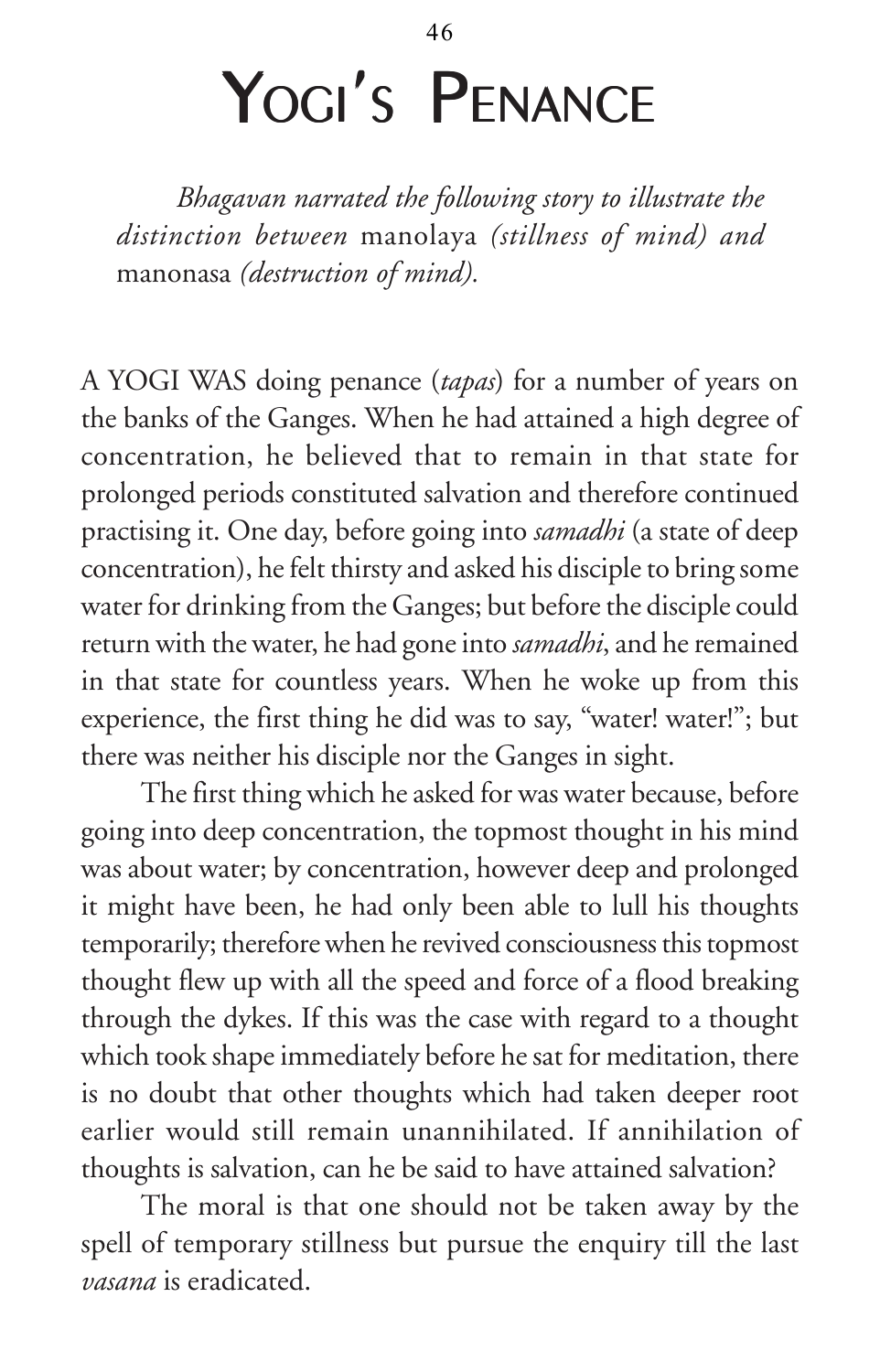# **BRAHMIN'S CURSE**

47

ONE DAY A sage called Pakanar was weaving a basket in front of his house. Hearing a loud voice chanting, "Hare Ram", he asked his sister who it was that was chanting. His sister replied that it was a *brahmin* who is keeping his own daughter. Pakanar replied, "You are the hundredth person to repeat the scandal". Meanwhile, the *brahmin* having come to that place, the sage told the *brahmin* that his curse was lifted and that he could return home. Later, he explained to his sister thus: "This *brahmin* was living with his widowed daughter. They were generous and kind-hearted. They would invite *sadhus* and feed them with love. On hearing of their generosity a *sadhu* came to visit them. He was well received and fed. The *sadhu* was immensely pleased with their devotion and decided to bless them.

He just glanced once and knew what was in store for them when they die. He called the *brahmin* and told him that after his death he would be tortured by a mountain of leeches in hell. On hearing this, the *brahmin* fell at his feet in terror and implored him for some means of escape. The *sadhu* told him, 'Once while you were cooking food a leech fell from the roof into the cooking pot and died unobserved. You offered that food to a realised sage. Since whatever is given to a sage will be received back a thousand-fold a mountain of leeches are in store for you'. The *sadhu* then advised the *brahmin* that in order to escape this fate he should conduct himself towards his grownup widowed daughter in such a way, as to provoke a scandal that he was having illicit intimacy with her. He assured him that when a hundred persons had uttered the scandal the sin would leave him completely, having been distributed among the scandal-mongers. The *brahmin* did accordingly and you are the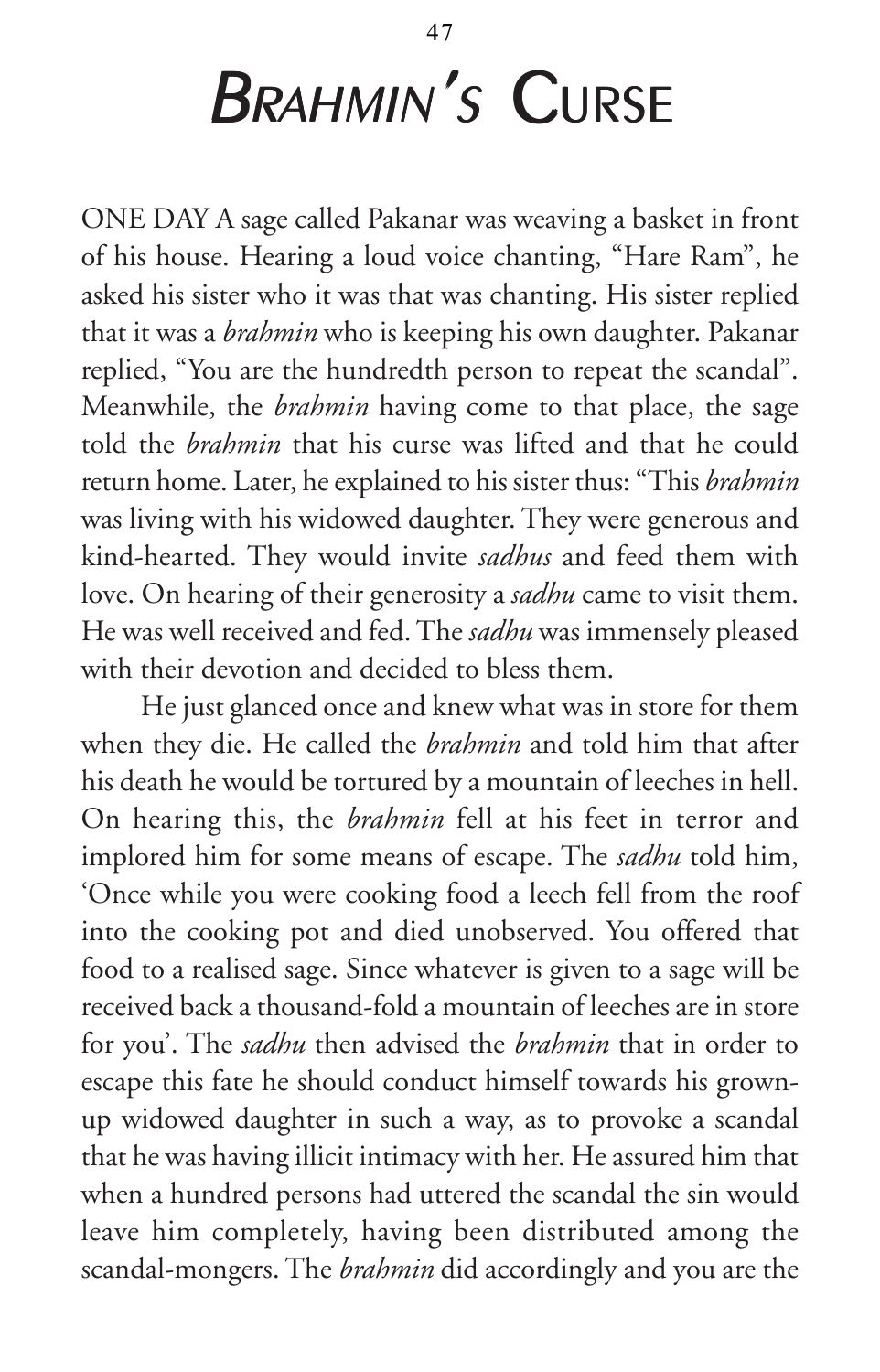hundredth person to tell the scandal. So I say that the *brahmin's* curse is now removed."

Sri Bhagavan drew from the story the following moral: "Have the best intention, but act in such a way not to win praise, but to incur blame. Resist the temptation to justify yourself even when you are just."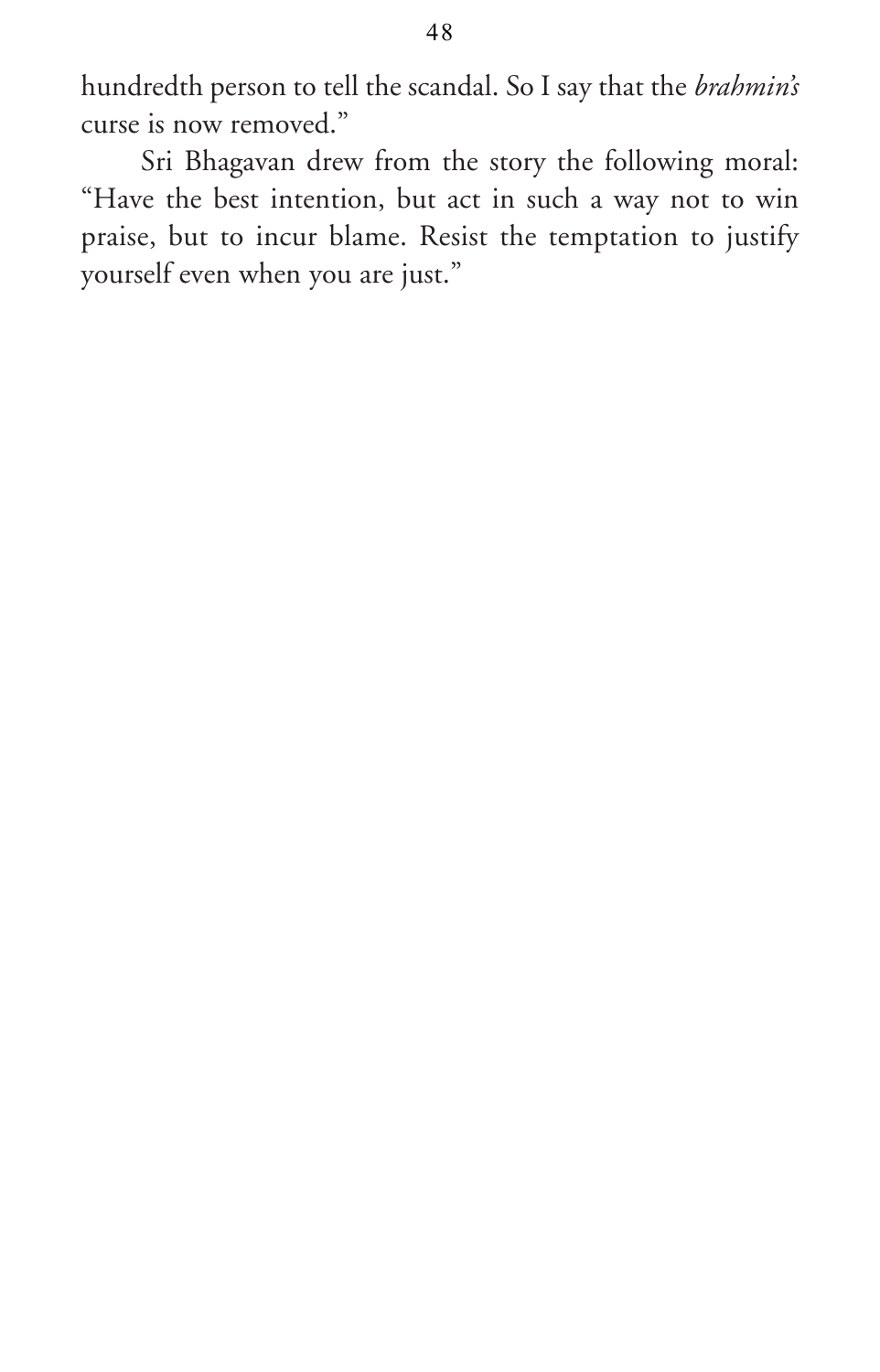#### KABIR

KABIR WAS A great *bhakta* (devotee) who lived in or near Benares some centuries ago. Although he had *siddhis* (psychic powers), he earned his livelihood by weaving. One day, when he was working on his loom, a disciple entered in great excitement and said, "Sir, there is a juggler outside here who is attracting large crowds by making his stick stand in the air". Thereupon Kabir, who like all true saints, discouraged the display of jugglery, wanted to shame the man, and so rushed out with a big ball of thread in his hand. Seeing the long bamboo standing in the air, he threw his ball of thread up in the air. As the ball went up it unwound itself till the whole length of thread stood stiff in mid-air, and to a far greater height than the juggler's stick, without any support whatever. The people, including the juggler himself, were stunned with amazement, and Sri Bhagavan's eyes acted the amazement, while his hand stood high above his head in the position of Kabir when he threw up the ball.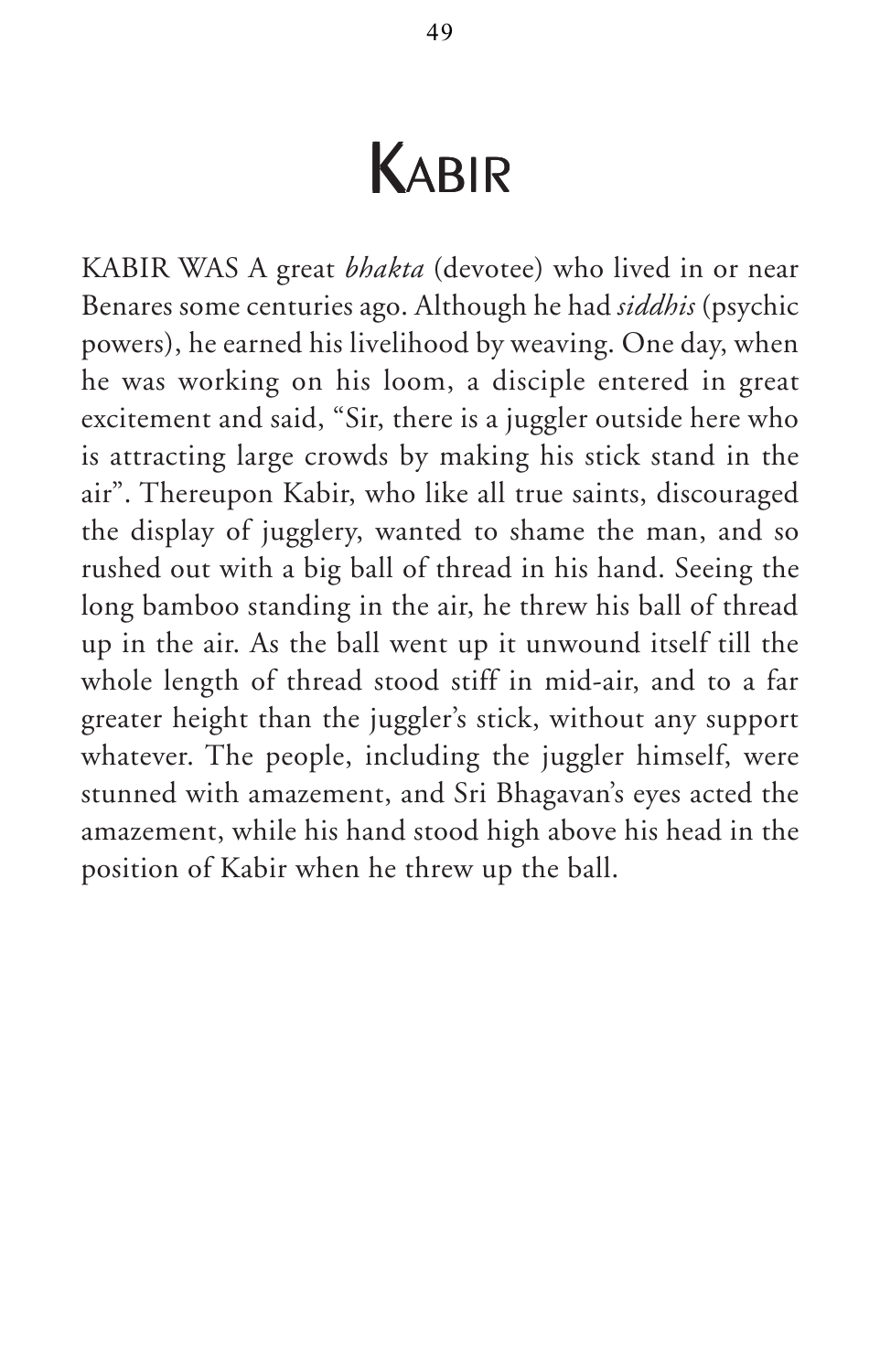# KAMAL, SON OF **SAINT KABIR**

*A devotee asked, "Can the place between the eyebrows be said to be the seat of the Self?" Bhagavan replied, "The fact is that a* sadhaka *may have his experience at any centre or* chakra *on which he concentrates his mind. But, that particular place of his experience does not for that reason become* ipso facto*, the seat of the Self. There is an interesting story about Kamal, the son of Saint Kabir, which serves as an illustration to show that the head (and a part of the space between the eyebrows) cannot be considered the seat of the Self."*

KABIR WAS INTENSELY devoted to Sri Rama, and he never failed to feed those who sang the praise of the Lord with devotion. On one occasion, however, it so happened that he had not the wherewithal to provide food for a large gathering of devotees. For him, however, there could be no alternative except that he must somehow make every necessary arrangement before the next morning. So he and his son set out at night to secure the required provisions.

The story goes that after the father and son had removed the provisions from a merchant's house through a hole they made in the wall, the son went in again just to wake up the household and tell them, as a matter of principle, that their house had been burgled. When, having roused the household, the boy tried to make good his escape through the hole and join his father on the other side, his body got stuck in the aperture. To avoid being identified by the pursuing household (because, if detected, there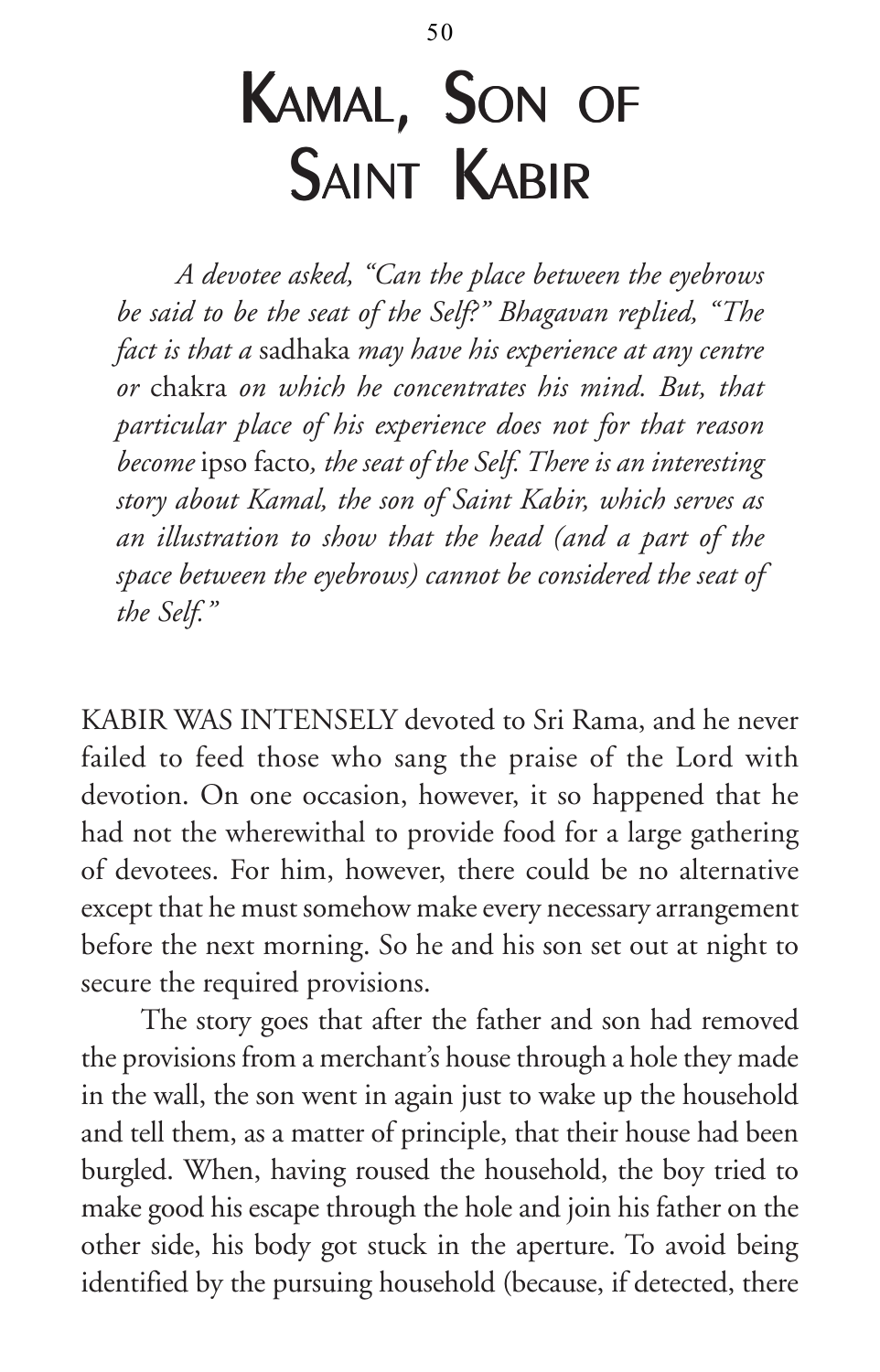would be no feeding at all of the devotees the next day), he called out to his father and told him to sever his head and take it away with him. That done, Kabir made good his escape with the stolen provisions and his son's head, which on reaching home was hidden away from possible detection.

The next day Kabir gave a feast to the *bhaktas*, quite unmindful of what had happened the previous night. "If it is Rama's Will," said Kabir to himself, "that my son should die, may it prevail!" In the evening after the feast, Kabir set out with his party as usual in procession into the town with *bhajana*, etc.

Meanwhile, the burgled householder reported to the king, producing the truncated body of Kamal, which gave them no clue. In order to secure its identification, the king had the body tied up prominently on the highway so that whoever claimed it or took it away (for no dead body is forsaken without the last rites being given to it by the kith and kin) might be interrogated or arrested by the police, who were posted secretly for the purpose.

Kabir and his party came along the highway with the *bhajana* in full swing when, to the astonishment of all, Kamal's truncated body (which was considered dead as a door-nail) began to clap its hands, marking time to the tune sung by the *bhajana* party.

This story disproves the suggestion that the head or the place between the eyebrows is the seat of the Self. It may also be noted that when in the battlefield the head of a soldier in action is severed from the body by a sudden and powerful stroke of the sword, the body continues to run or move its limbs as in a mock fight, just for a while, before it finally falls down dead.

A devotee protested: "But Kamal's body was dead hours before."

Bhagavan replied: "What you call death is really no extraordinary experience for Kamal. Here is the story of what happened when he was younger still."

As a boy Kamal had a friend of equal age with whom he used to play games of marbles etc. A general rule they observed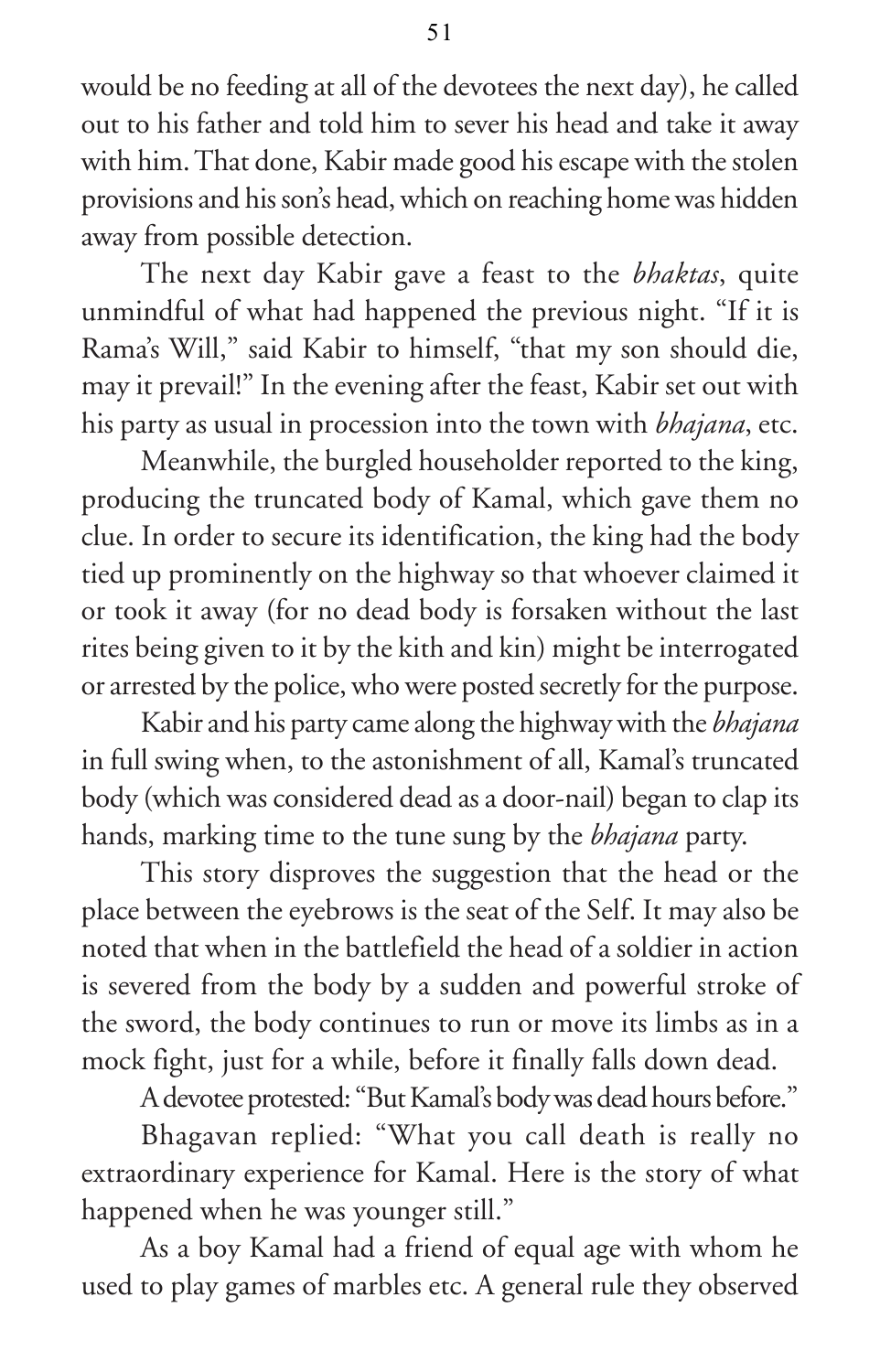between themselves was that if one of them owed the other a game or two, the same should be redeemed the next day. One evening they parted with a game to the credit of Kamal. Next day, in order to claim "the return of the game", Kamal went to the boy's house, where he saw the boy laid on the verandah, while his relatives were weeping beside him. "What is the matter?" Kamal asked them. "He played with me last evening and also owes me a game." The relatives wept all the more saying that the boy was dead. "No," said Kamal, "he is not dead but merely pretends to be so, just to evade redeeming the game he owes me." The relatives protested, asking Kamal to see for himself that the boy was really dead, that the body was cold and stiff. "But all this is a mere pretension of the boy, I know. What if the body be stiff and cold? I too can become like that." So saying Kamal laid himself down and in the twinkling of an eye was dead.

The poor relatives who were weeping till then for the death of their own boy, were distressed and dismayed, and now began to weep for Kamal's death also. But up rose Kamal on his back, declaring, "Do you see it now? I was as you would say dead, but I am up again, alive and kicking. This is how he wants to deceive me, but he cannot elude me like this with his pretensions."

In the end, the story goes, Kamal's inherent saintliness gave life to the dead boy, and Kamal got back that was due to him. The moral is that the death of the body is not the extinction of the Self. The Self is not limited by birth and death, and its place in the physical body is not circumscribed by one's experience felt at a particular place, as for instance between the eyebrows, due to practice of *dhyana* made on that centre. The supreme State of Self-awareness is never absent; it transcends the three states of the mind as well as life and death.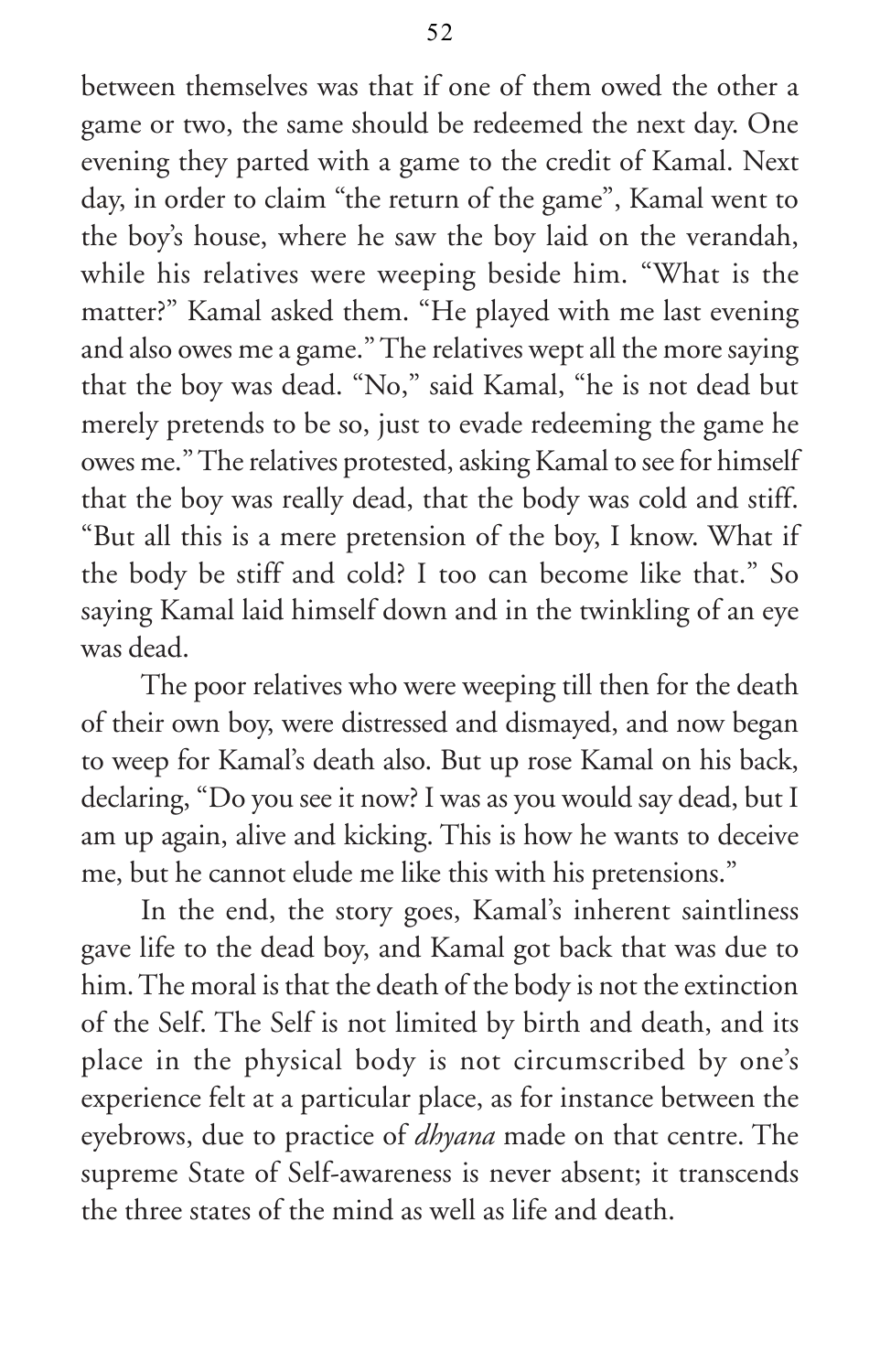# **MUTUAL CURSE**

INDRA APPROACHED AHALYA (wife of Gautama) taking the form of Gautama and she yielded without knowing that he was not her husband. Without ascertaining the truth, Gautama cursed her to become a stone. Angered thereby Ahalya said, "Oh, you fool of a *Muni*! Without enquiring into the truth, you have cursed me and have not even stated when I shall be free from the curse. Tell me, when will the curse end and how? Why not have some consideration for me and tell me at least that?" Gautama thereupon told her that she would be released from the curse at the time of Rama *avatar* when the dust from Rama's feet fell on her. Immediately thereafter she became a stone.

Gautama left that place and tried to get into his daily rituals but he could not, for he had no peace of mind. He tried his level best but could not control his mind and became more and more troubled. On thinking deeply over the matter, he realised that he had cursed his wife Ahalya without proper enquiry and also recollected that she had in turn cursed him by saying, "You fool of a *Muni*!" After all, she was also a great *tapasvini* (a female ascetic). Hence those words which were unusual must have resulted in an irrevocable curse on himself. He therefore decided to seek the help of *Iswara*, by seeing his "Nataraja Dance", in order to get relieved of the curse.

He therefore went to Chidambaram. At that place he heard an ethereal voice saying, "I shall be pleased to give you *darsan* of my *Thandava* dance in Trisulapura." Gautama immediately left that place and went on foot towards Trisulapura. On nearing the place, and at the mere sight of it, even from a distance, his mind began to get clear. He stayed there for a very long time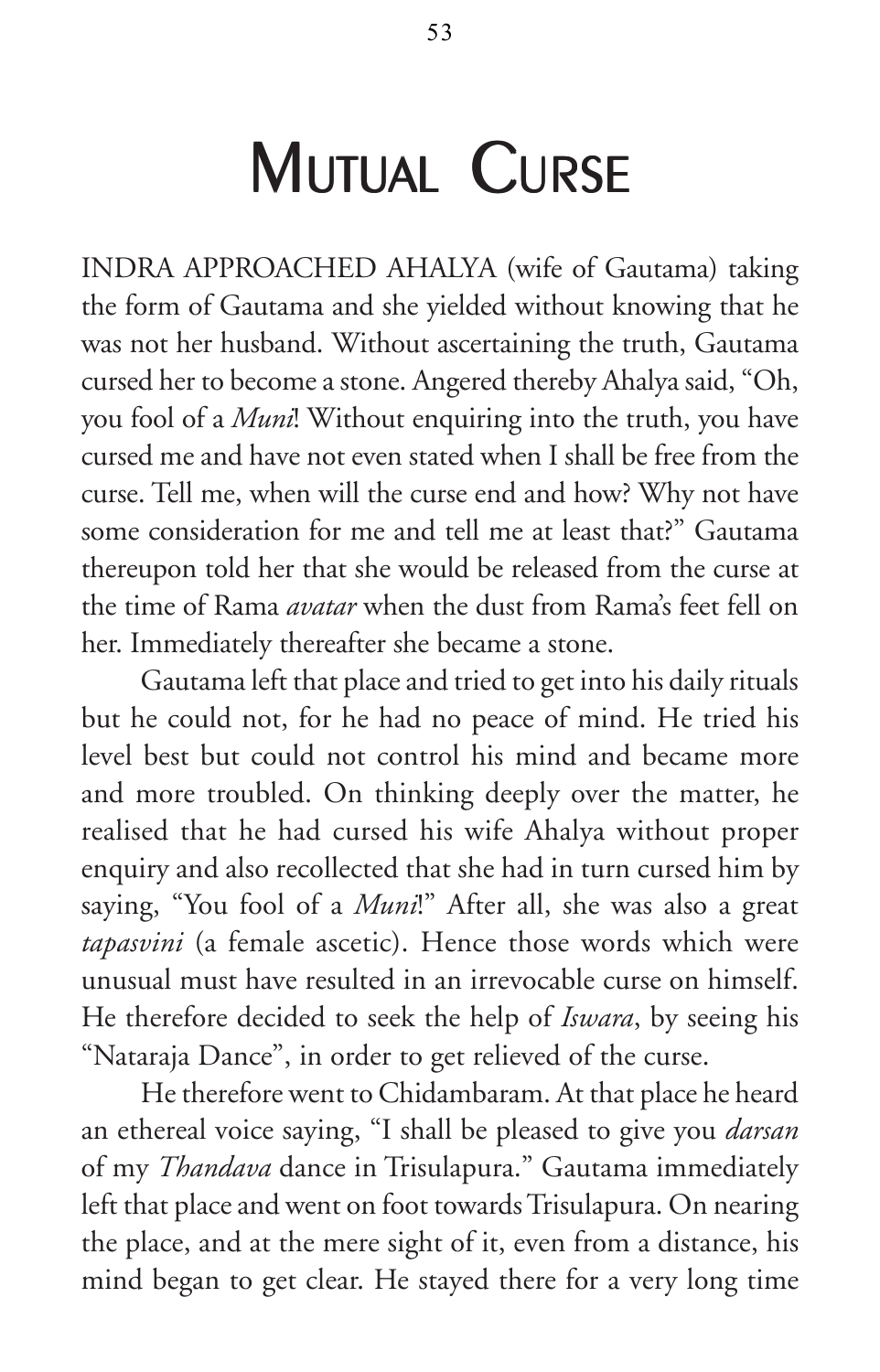doing *tapas*. At last *Iswara* was pleased and gave him *darsan* of his "Nataraja Dance" in the month of *Dhanus* when the *Ardra* star was predominant. It was at that time Gautama is reported to have lived under the tree and performed *tapas*. After seeing the dance of *Iswara*, Gautama worshipped *Iswara*, went to his original place and began to perform his rituals as usual.

Later on Ahalya became purified by the dust of the feet of Sri Rama and regained her normal form.

Devotee: "The statement that Ahalya turned into a stone applies only to her mind and not to her body. Is that not so?"

Bhagavan: "That is so. If it is not for the mind, could it be for the body? It is only ordinary people that say her body turned into a stone and that Rama restored her to her original form by putting his foot on the stone. How is that possible? It only means that the mind lost its awareness of the Self, and unable to think of anything else, she became dull like a stone. That dullness got relieved by the *darsan* of a great personage. As she herself was a great *tapasvini* she could immediately become aware of the Self. She worshipped Sri Rama as the embodiment of the Self. This inner meaning could be found in the *Ramayana*. The moment Rama set his foot in Gautamasrama, the mind of Ahalya was restored to its original state, like the blossoming of a flower."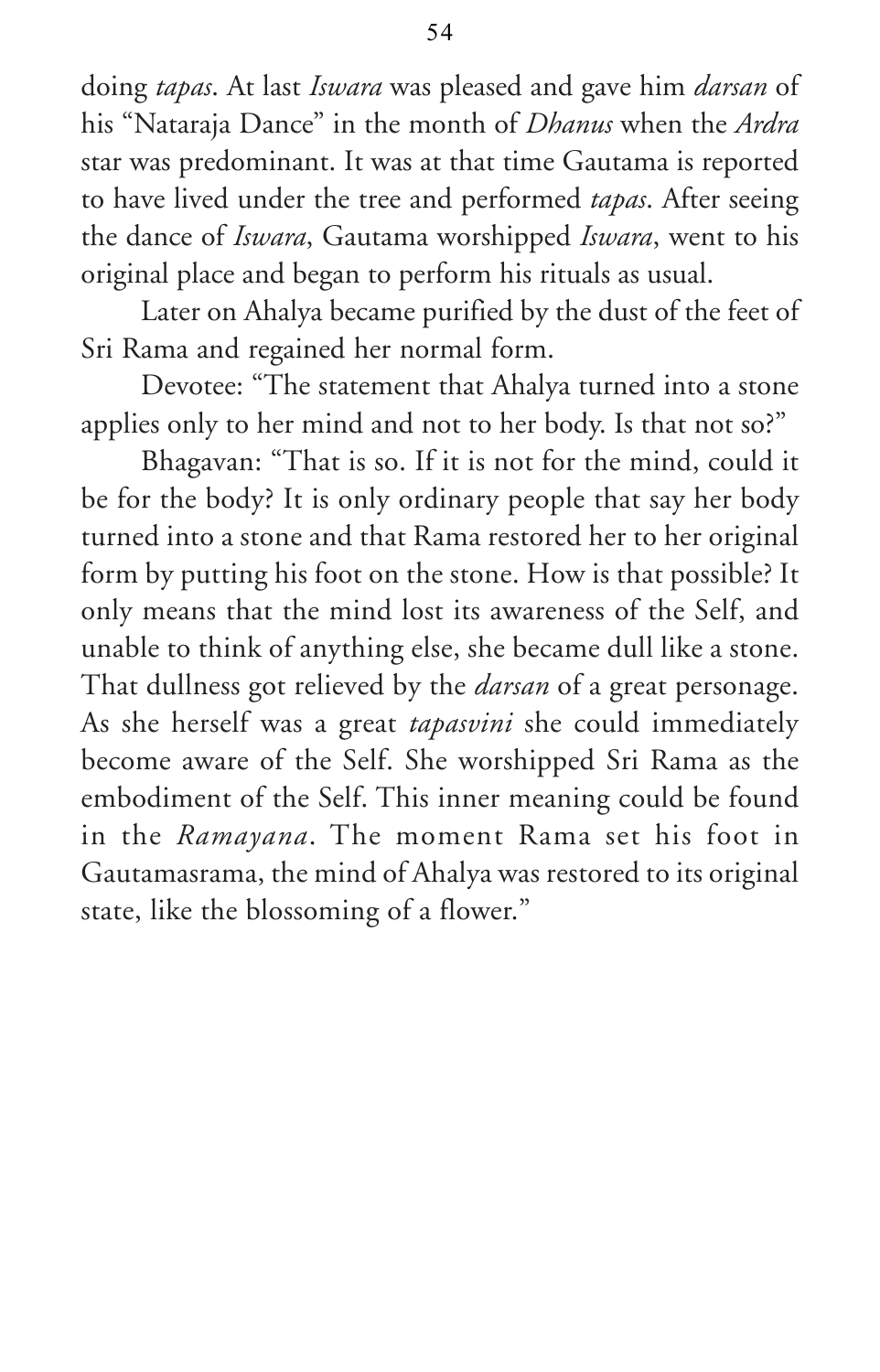# THE LORD HIMSELF COMES

*A new Tamil translation of Sankara's* Atmabodha *with a commentary was sent to the Ashram. After glancing through it, Bhagavan sent it to the library. It was noticed that Bhagavan did not seem pleased with the translation. Sending for a copy of Sankara's* Atmabodha *from the library, Bhagavan began looking intently into it and after two days rendered two* slokas *into Tamil verse and showed them to the devotees. Overjoyed at seeing Bhagavan's translation they asked him to finish the whole work. Although Bhagavan said, "Why, why?" he wrote some more saying, "though I feel disinclined to compose more verses, one after another comes and stands in front of me. What am I to do?"*

*Little by little the verses continued till all of them were translated. Addressing Sri Muruganar, Bhagavan with a smile said, "How is it I feel I have read this before? Is it possible that someone has already written this?" Muruganar answered, "No one has written it in* venba *metre. What surprise is there, if one verse after another occurs to Bhagavan. It is said that in every* kalpa *the Vedas appeared as though they were standing before Brahma. This also is like that."*

JAYADEVA'S STORY IS found in Panduranga Bhakta Vijayam. After writing the Gita Govindam, Jayadeva wrote Bhagavatam also in Sanskrit. On hearing about that, Krauncha Raja appealed to Jayadeva to read the Gita Govindam in the durbar hall and so he began reading it. People who heard him were so impressed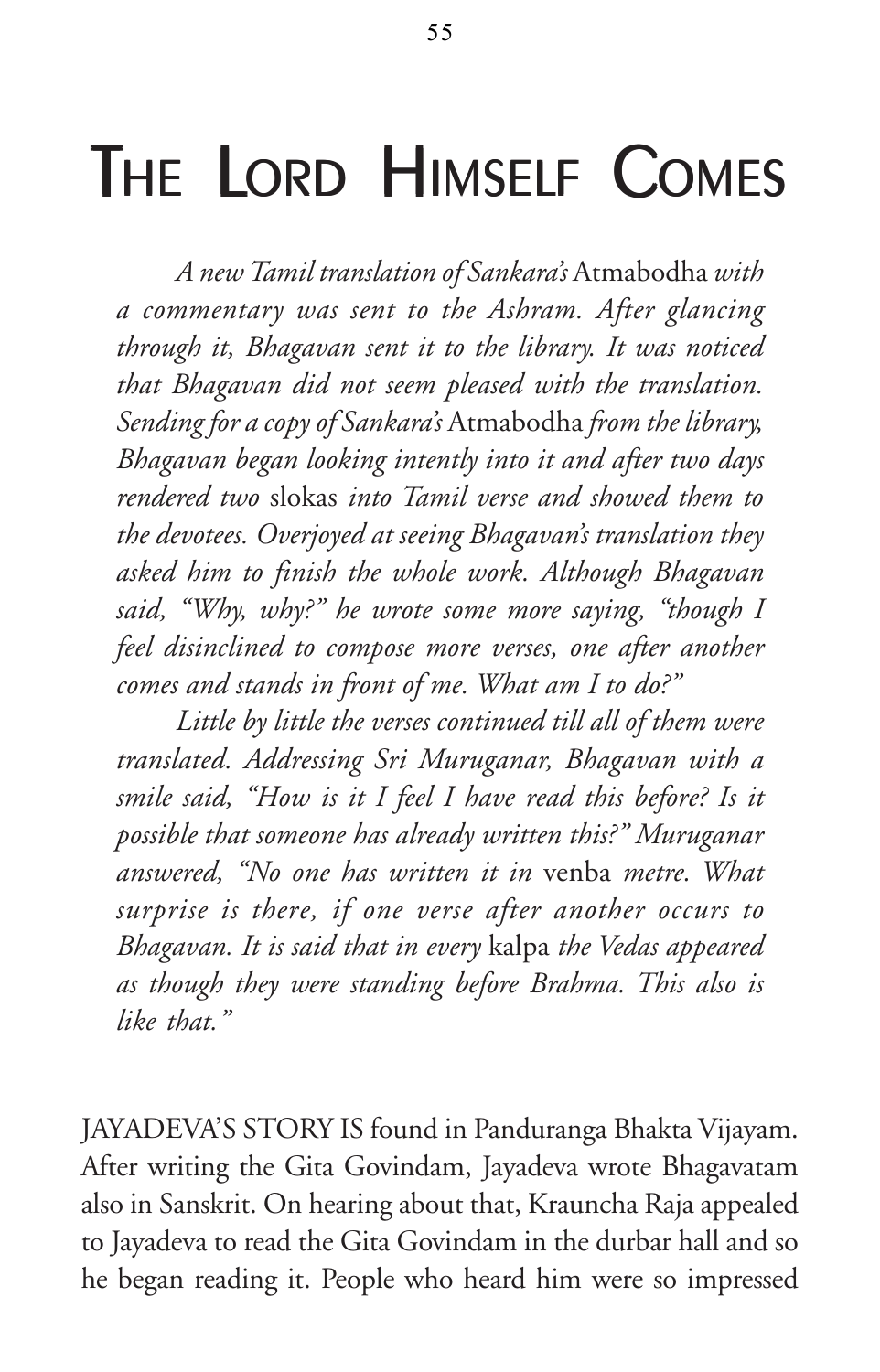with the writing and with his discourses that his fame spread in all directions and people came in large numbers to hear him. His fame spread so far that Jagannatha Swami, the presiding deity of Puri, was eager to listen to him. So he started in the guise of a *brahmin* one day while the discourse was going on and entered the durbar hall of the king. After blessing the king, he said, "Sir, I am a resident of Gokula Brindavan. I am a pandit well versed in all *sastras*. I have been searching all the world over for someone who could discuss the *sastras* with me on equal terms but so far I have not found any one. I am therefore itching for a discussion. I learned that Jayadeva was with you and so I came here. Where is he?" and when the people pointed out Jayadeva to him, he said, disdainfully, "Oh! You are Jayadeva. Let me see. Let us discuss any one of the *sastras* you have studied," and looking at him steadily, said, "What is that in your hands?" Without waiting for a reply, he snatched the book from his hands and said, "Oho! This is *Bhagavatam*. So you are a *Pauranika*? (one who gives discourses on the epics). Who wrote this?" With fear and devotion Jayadeva said, "Sir, I am not a pandit to hold discussions with you. I humbly seek the blessings of elders like you. Though I do not have the courage to say before you that, I wrote this book, still as it will be a fault not to tell you the truth, I admit that I am its author." That *brahmin* pretended surprise and said, "What! If it is you who wrote it, tell me, how could I have learnt all its contents by heart?" So saying and without opening the book he began repeating the contents quickly, chapter by chapter. The king and the audience were amazed. Realising that Lord Jagannatha Himself had come in that form to shower his grace on him, Jayadeva prayed to him to reveal his real form (of Vishnu) with the conch, mace, *chakra* (discus) etc. Pleased with the *stotras* (prayers), Lord Jagannatha revealed Himself in the various forms in which Jayadeva had invoked Him in his *stotras*, blessed him and disappeared.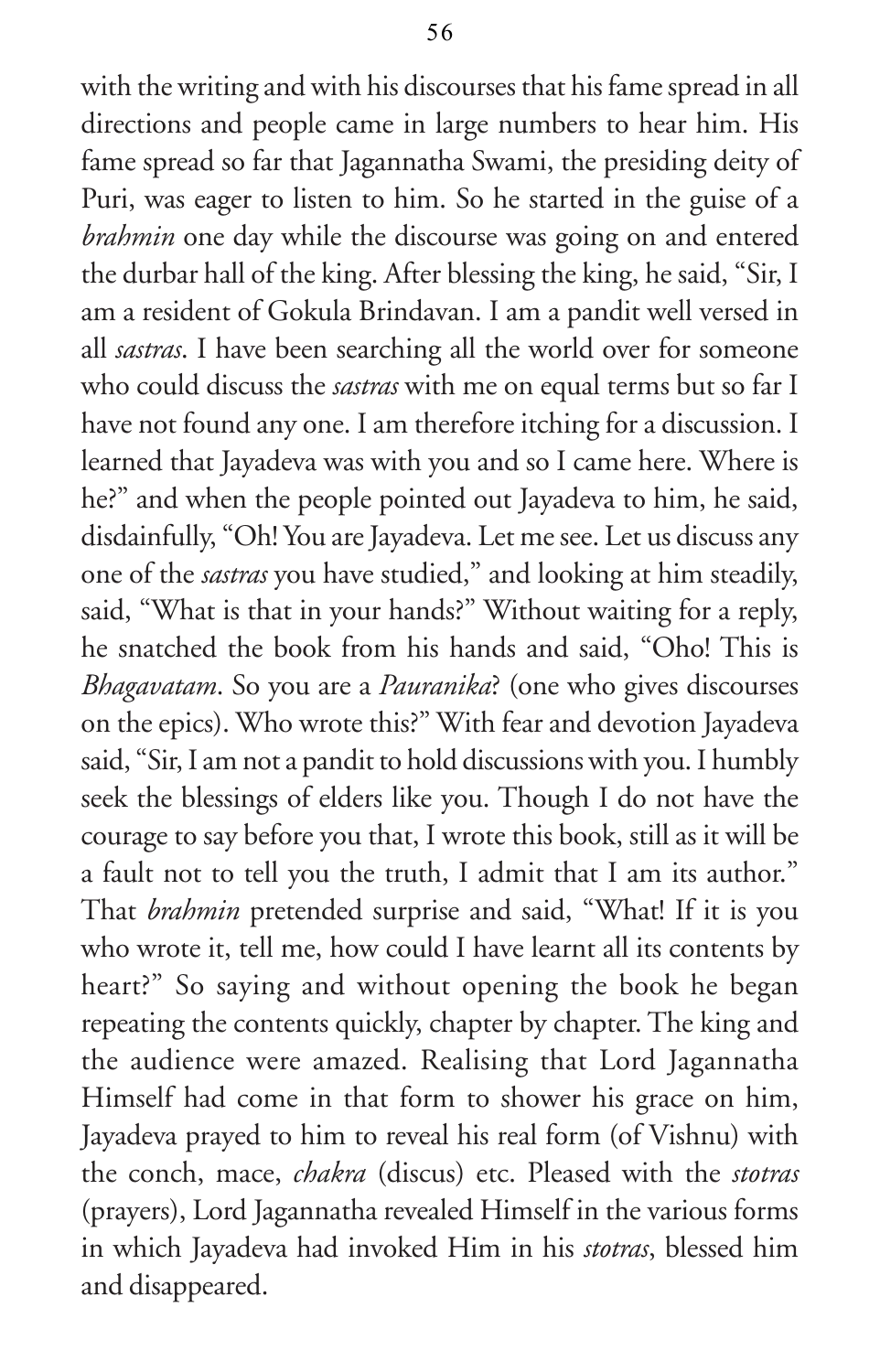## DELIVERANCE OF <sup>A</sup> **THORN BUSH**

*One of the devotees who had heard of the verses written by Bhagavan about the deliverance of Lakshmi, the cow, approached Him and said, "Swami, we ourselves see that animals and birds are getting deliverance in your presence; but is it not true that only human beings can get* moksha*?"*

*"Why? It is stated that a great saint gave* moksha *to a thorn bush," said Bhagavan with a smile. The devotee eagerly asked who that great saint was and what was the story about the thorn bush.*

IN CHIDAMBARAM, THERE was a *jnani* by the name of Umapathi Sivacharya. He was a poet and also a pandit. As he was in a transcendental state of spirituality (*athita sthithi*), he did not pay much attention to the usual *brahminical* practices. Hence, the *dikshitars* of the place became angry with him, especially since he was a learned man and knew all the precepts of the Hindu religion. They forbade him from living in the village or even visiting the temple. He therefore lived in a small hut built on a raised ground outside the village. A low caste man called Pethan Samban used to supply him with all that he required and also helped him in a general way. As things went on like this, one day, when Pethan was carrying on his head a bundle of firewood to the hut, *Iswara* Himself met him on the way in the guise of the *dikshitar* in charge of the temple. He wrote a verse on a palmyra leaf and gave it to him, telling him that it was to be handed over to Umapathi Sivacharya, and then disappeared.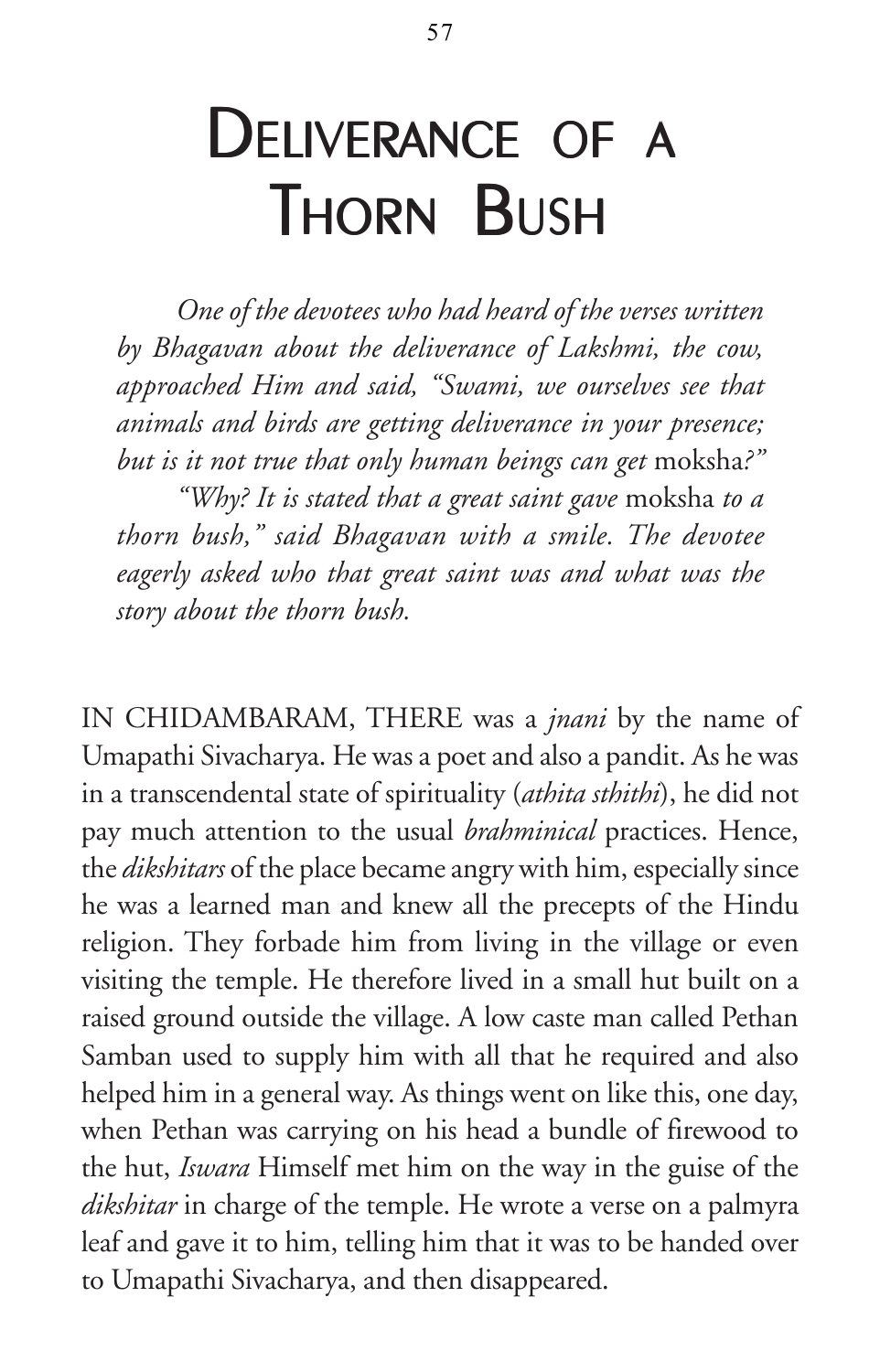Pethan gave that verse to Sivacharya, who, on opening it, found in the first line itself the words, "*Adiyarkkadiyen Chitrambalavanan*" (the servant of the devotees, the Lord of Chidambaram). Immediately, he was overwhelmed with devotion and a thrill passed through his body as he read the letter. The gist of the verse was, "A note from Chidambaranathan, the servant of the devotees, to the person who has set up a new establishment, namely Sivacharya. It is your duty to give initiation to this Pethan Samban regardless of caste and to the surprise of all people."

He read the letter and was overwhelmed with joy. In obedience to the orders of the Lord, he initiated Pethan into the order of *sannyasa*, though he belonged to the lowest caste. In due course he gave *nayana diksha* (transmission of Power through the eyes) to Pethan, immediately after which Pethan merged into holy light. Sivacharya himself was immensely surprised at this occurrence and only then understood the wisdom of Pethan.

Enemies of Sivacharya noticed the sacrificial offerings and other things he had for this initiation. They complained to the king that Sivacharya had burnt Pethan to death for some mistake, he might have committed. When the king came there with his retinue to enquire into the complaint, Sivacharya showed the verse of Lord Nataraja and said that he gave initiation to Pethan and that Pethan vanished thereafter in the form of a divine light (*jyoti*). The king was surprised and asked Sivacharya if he could likewise give initiation and *moksha* to the thorn bush nearby. "Yes. What doubt, is there?" said Sivacharya. Accordingly he gave *nayana diksha* to that thorn bush and that too immediately disappeared in pure light (*jyoti*).

The king was still more astonished at that and said, "This looks like some black magic. You said this note had been written by Lord Nataraja. Let us go and ask Him." Sivacharya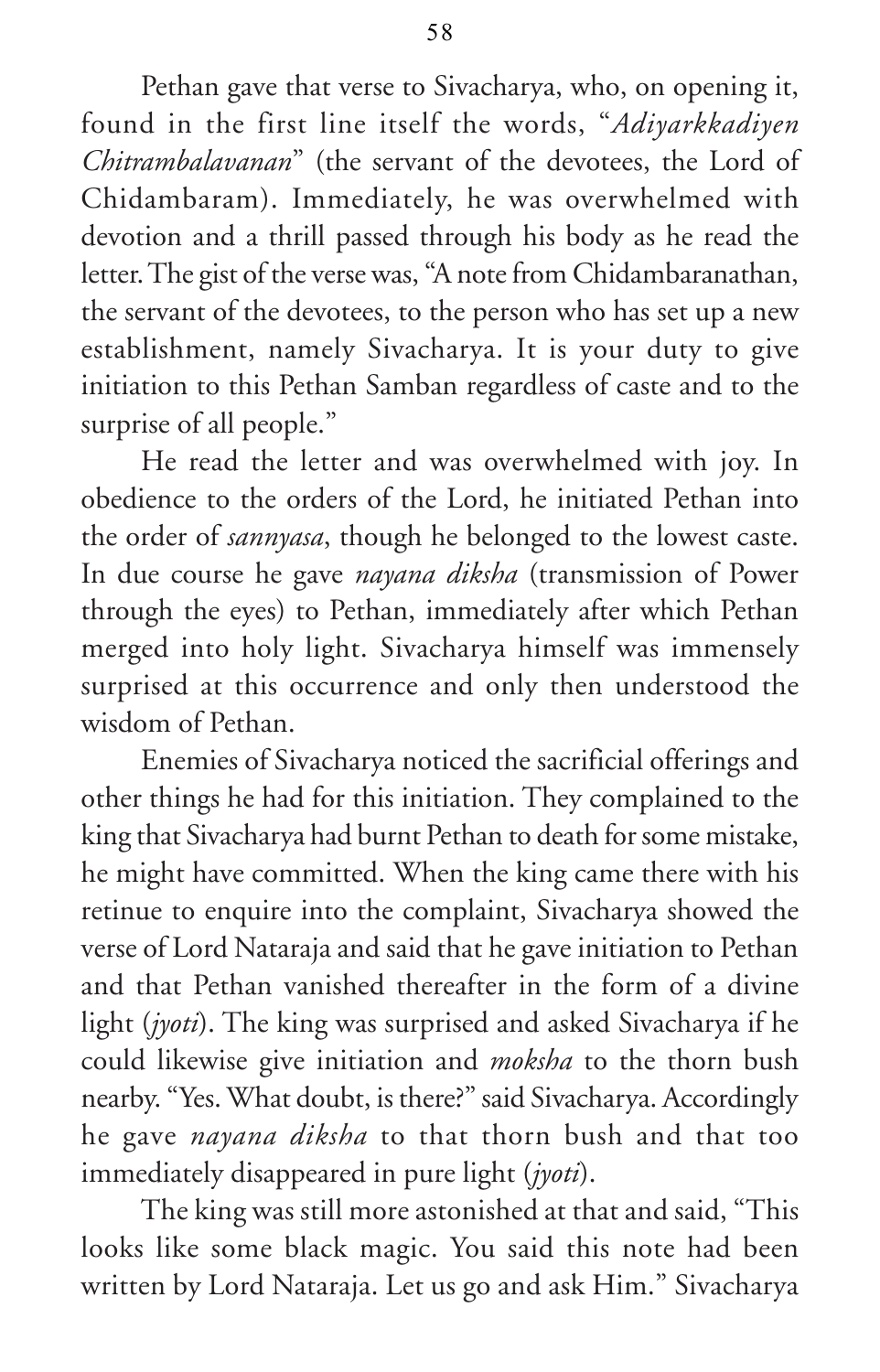pointed out that there was a ban on his entering the temple. The king said that would not matter as he himself was accompanying Sivacharya. Accordingly they started for the temple together. Hearing all this, all the people – the pundits, the common people curious about the whole thing and enemies of Sivacharya who were sure he would be duly punished – flocked to the temple to see the strange sight. The two entered the temple. Out of regard for the king, when *Arathi* (waving of lights) was offered to Lord Nataraja, it was found that on either side of the Lord there stood Pethan and the thorn bush. The pundits were surprised and out of fear and remorse, fell at the feet of Sivacharya requesting him to pardon them for all their faults. They subsequently brought him back into the village with due honours.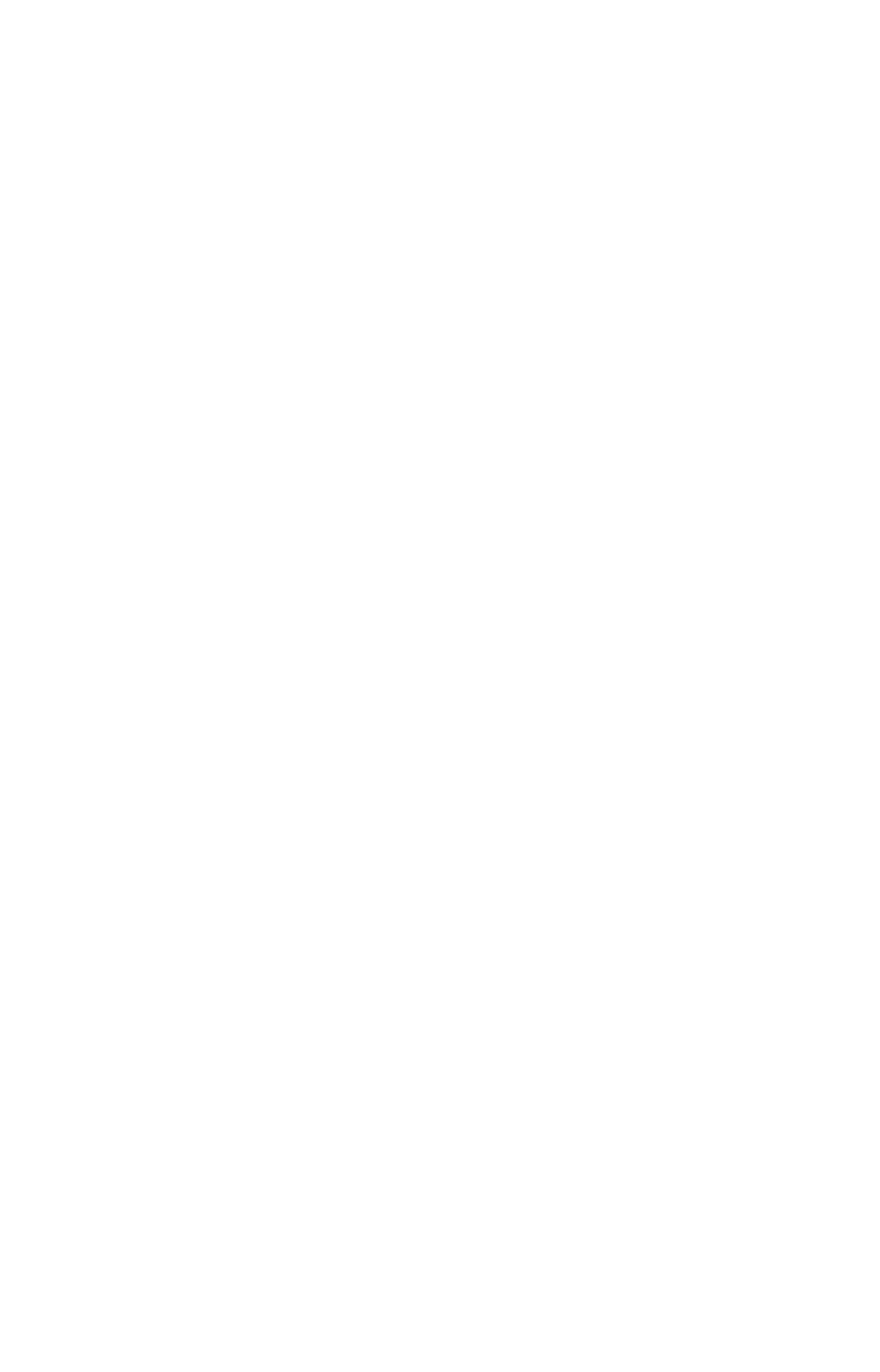# Brahma, Vishnu, Siva

Stories of the Hindu trinity Brahma Vishnu and Siva abound throughout the scriptural literature of India. Although these stories are both entertaining and enlightening Sri Bhagavan also gives a deeper meaning to them, he says, "Siva is the Being assuming all forms and the Consciousness seeing them. That is to say, Siva is the background underlying both the subject and the object. Everything has its being in Siva and because of Siva."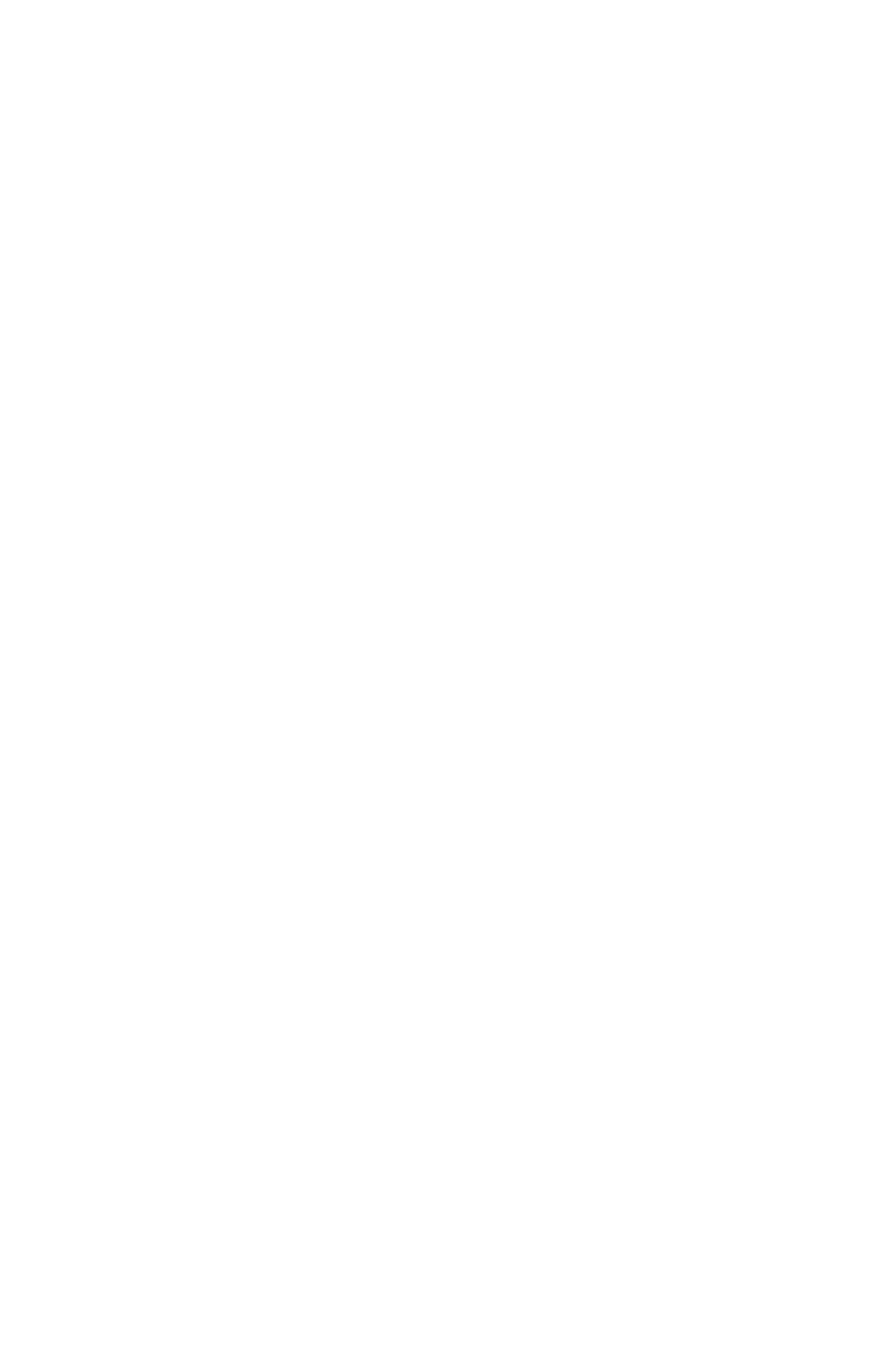## SILENCE IS THE TRUE UPADESA

*Once a devotee came and said that the great sages of the past had travelled extensively preaching the Truth and thus had served the world at large. Similarly, if Bhagavan were to travel thus it would be beneficial to many. Smilingly Bhagavan replied that his being settled in one place was also beneficial and narrated the following story.*

BRAHMA, THE LORD of Creation, once lost interest in the work of creation and thought of taking to a life of *tapas*. So, out of his mind he created Sanaka, Sanatkumara, Sanandana and Sanatsujata, with the intention to hand over to them his job in the course of time. They grew up and mastered all the branches of study. Brahma then decided to hand over to them his job and to retire. Sage Narada came to know of his father's intention. Since Narada knew that his brothers were full of dispassion and fit to be initiated into the path of Self-knowledge, he decided to warn them beforehand of Brahma's intention. On hearing this the four brothers, who had no intention to follow the path of action, left home in search of a guru without informing their father. They all proceeded to Vaikunta, the abode of Vishnu. There they saw Lakshmi sitting on Vishnu's couch massaging His Feet. On seeing this they thought, "How can this family man bound by the intimate glance of his consort render us any help in learning *adhyatma vidya*. Look at the splendour of this palace and this city! This is enough. Let us seek the help of Lord Siva."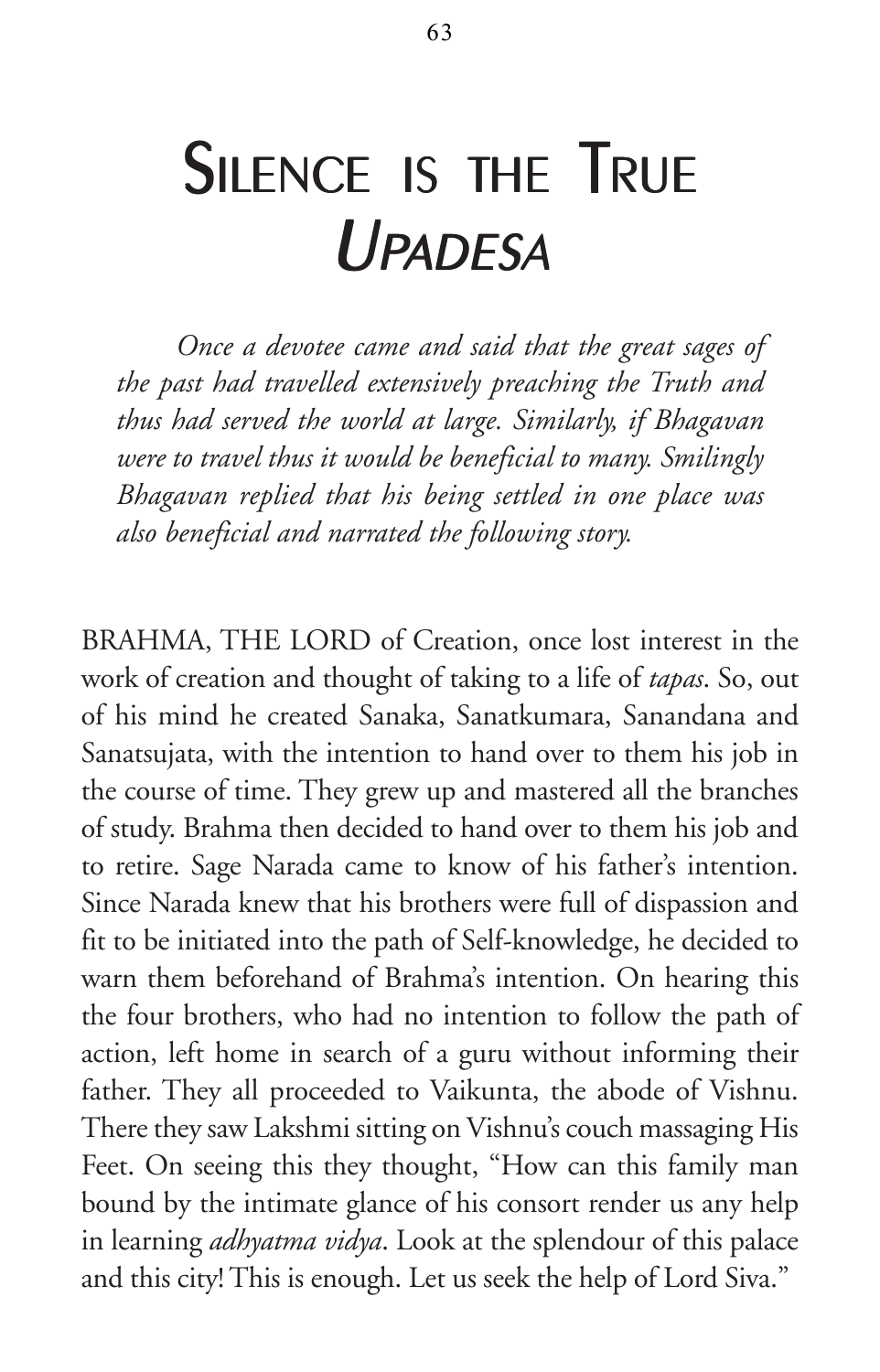Lord Siva, who was in Kailas with His family, knew beforehand about their coming and understood their plight. He was sure that they would be disappointed on seeing Him with a family, so taking pity on them He decided to impart spiritual knowledge to them. The kind-hearted Lord left Mount Kailas and taking the youthful form of Dakshinamurti seated Himself with *Chinmudra* under a banyan tree on the Northern side of Lake Manasarovar, on the way by which these disappointed devotees were returning to their homes. When they came and sat before Him, He went into *samadhi*. He was in Perfect Repose. Silence prevailed. They saw Him. The effect was immediate. They fell into *samadhi* and their doubts were cleared.

Silence is the true *upadesa*. It is the perfect *upadesa*. It is suited only for the most advanced. Others are unable to draw full inspiration from it. Therefore they require words to explain the Truth. But Truth is beyond words. It does not admit of explanation. All that is possible to do is only to indicate it.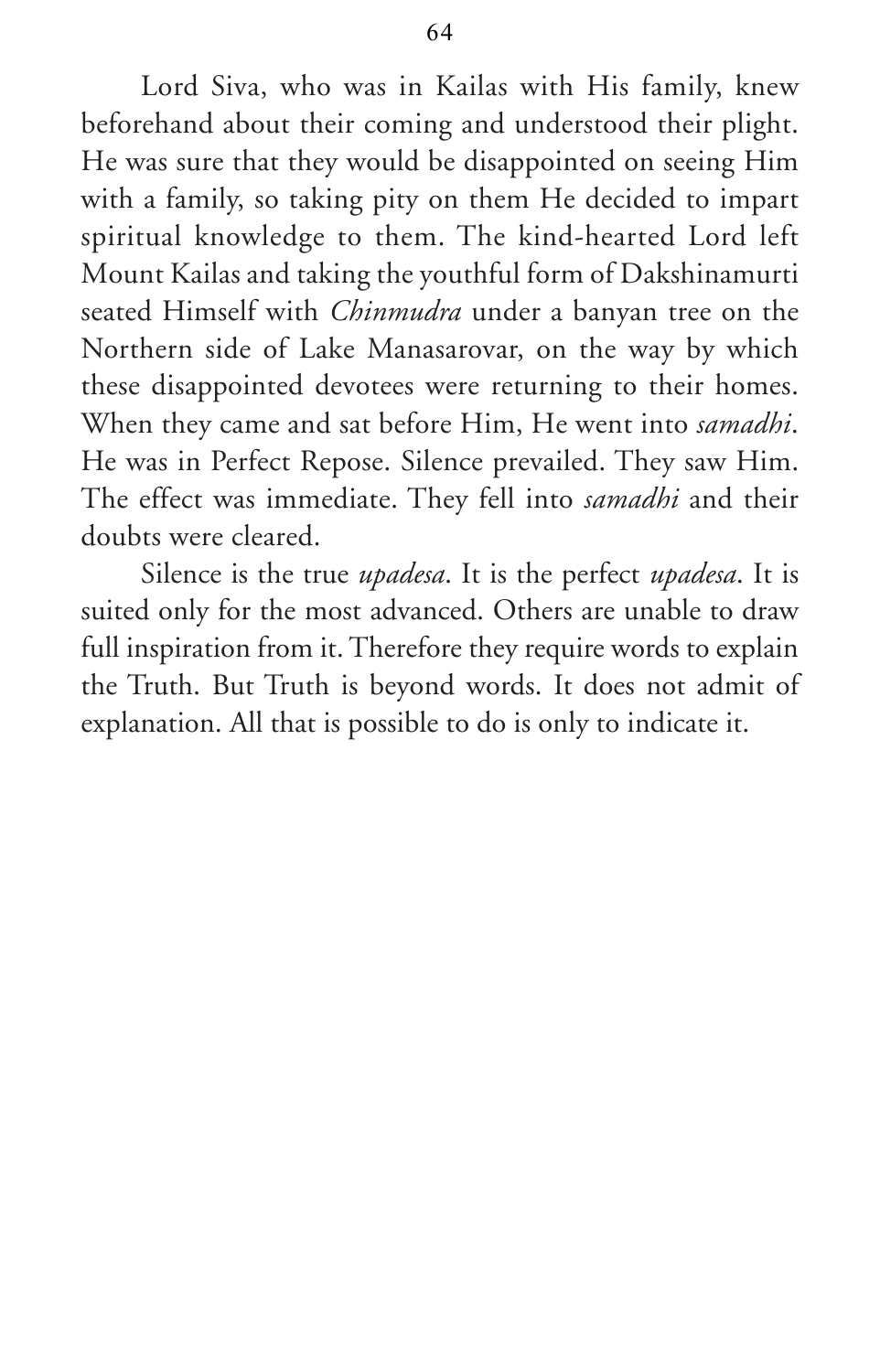#### DAKSHINAMURTI

The Self alone, the Sole Reality, Exists for ever. If of yore the First of Teachers Revealed it through unbroken silence Say, who can reveal it in spoken words? – *Ekatma Panchakam,* Sri Bhagavan.

*Sri Bhagavan once told the story that follows to Sri Muruganar. This brings out the profound significance of the Supreme Silence in which the First Master, Sri Dakshinamurti is established.*

Sri Bhagavan said,

"When the four elderly Sanakadi *rishis* first beheld the sixteen-year-old Sri Dakshinamurti sitting under the banyan tree, they were at once attracted by Him, and understood that He was the real *Sadguru*. They approached Him, did three *pradakshinas* around Him, prostrated before Him, sat at His Feet and began to ask shrewd and pertinent questions about the nature of reality and the means of attaining it. Because of the great compassion and fatherly love (*vatsalya*) which He felt for His aged disciples, the young Sri Dakshinamurti was overjoyed to see their earnestness, wisdom and maturity, and gave apt replies to each of their questions. But as He answered each consecutive question, further doubts arose in their minds and they asked further questions. Thus they continued to question Sri Dakshinamurti for a whole year, and He continued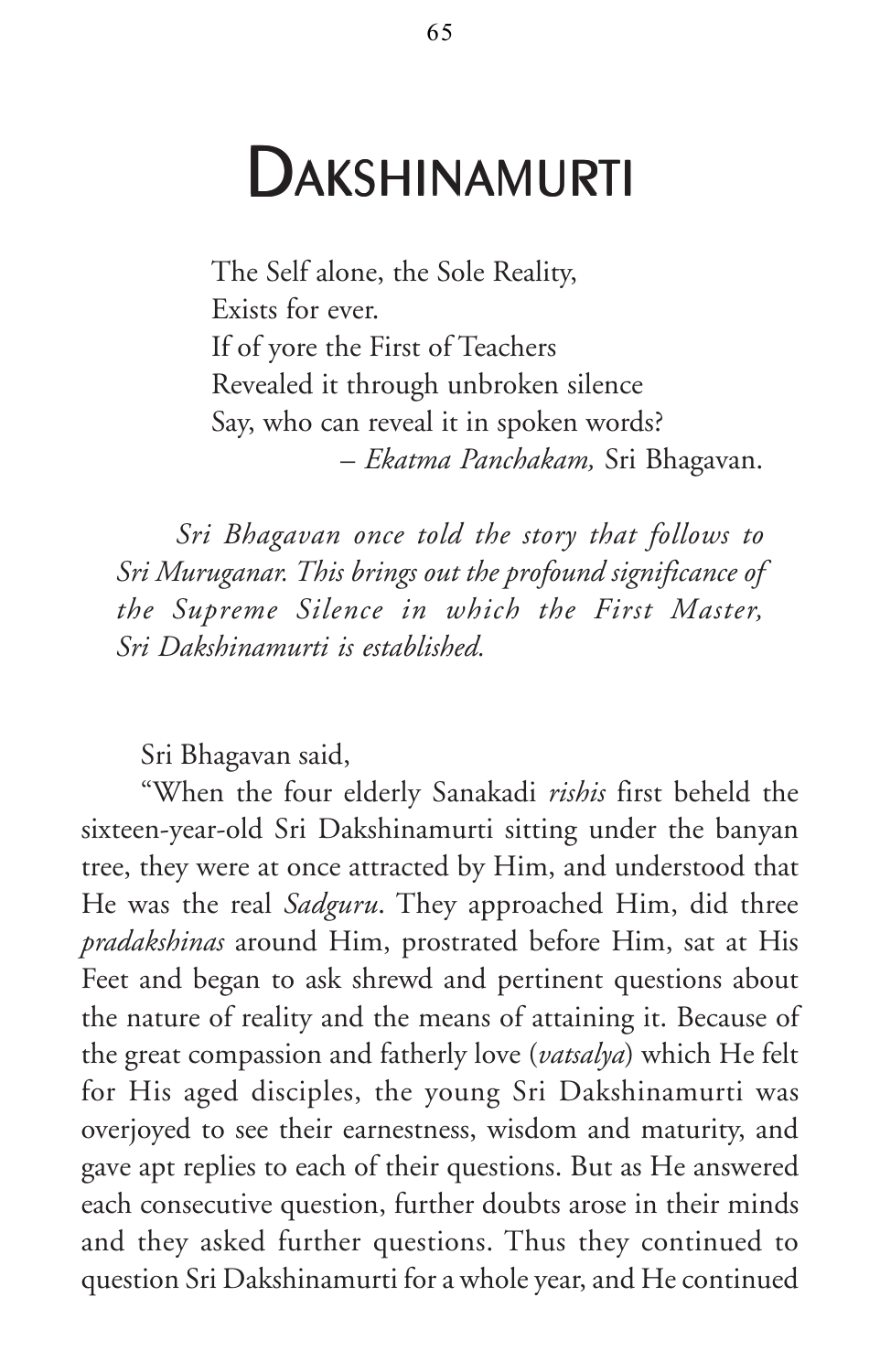to clear their doubts through His compassionate answers. Finally, however, Sri Dakshinamurti understood that if He continued answering their questions, more doubts would arise in their minds and their ignorance *(ajnana)* would never end*.* Therefore*,* suppressing even the feeling of compassion and fatherly love which was welling up within Him, He merged Himself into the Supreme Silence. Because of their great maturity (which had ripened to perfection through their year-long association with the *Sadguru*), as soon as Sri Dakshinamurti assumed Silence, they too automatically merged into Supreme Silence, the true state of the Self."

Wonderstruck on hearing Sri Bhagavan narrating the story in this manner, Sri Muruganar remarked that in no book was it mentioned that Sri Dakshinamurti ever spoke anything. "But this is what actually happened", replied Sri Bhagavan curtly. From the authoritative way in which Sri Bhagavan replied and from the clear and descriptive way in which He told the story, Sri Muruganar understood that Sri Bhagavan was none other than Sri Dakshinamurti Himself!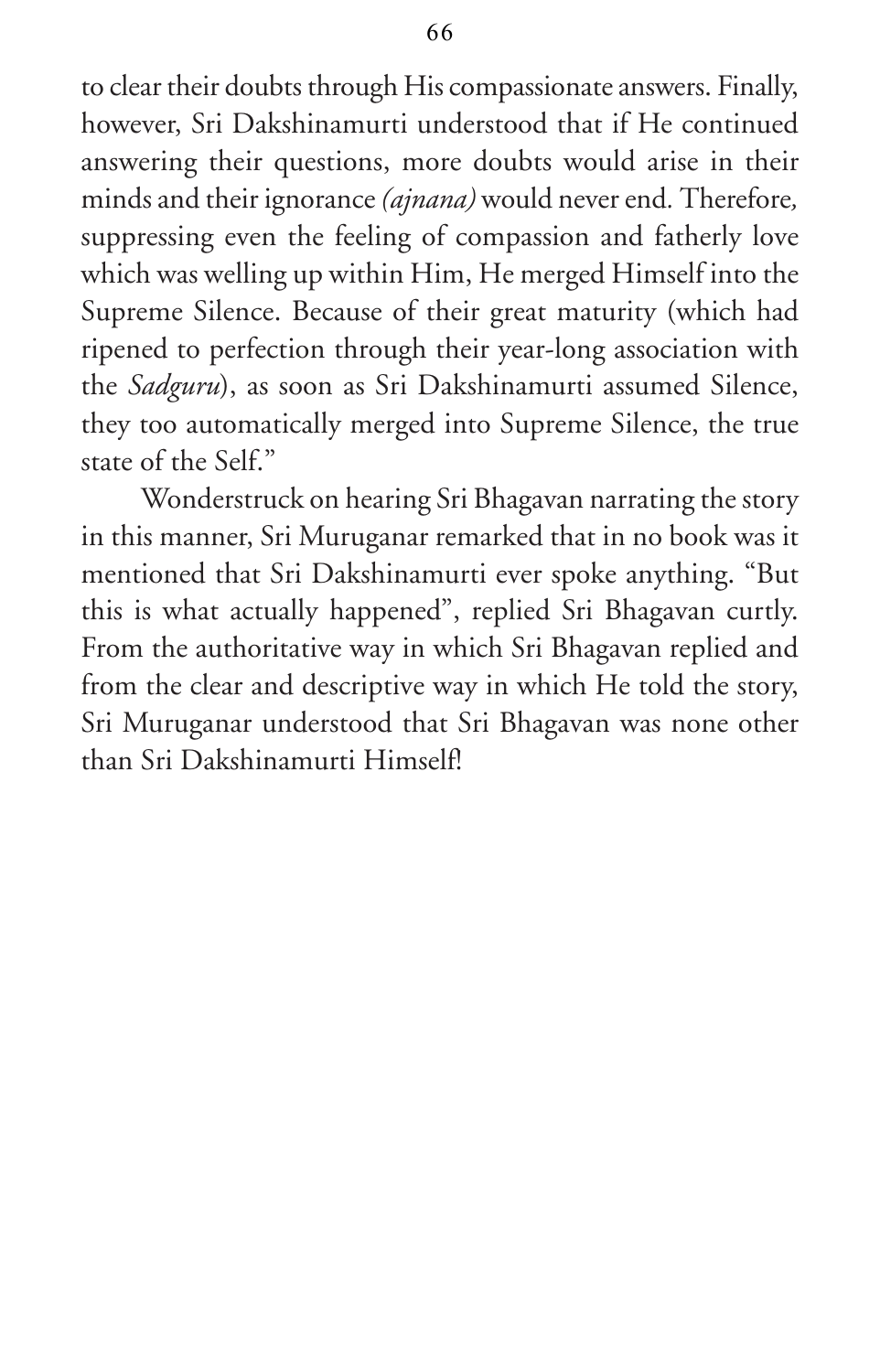#### BRAHMA'S PRIDE

*A family came from a distant place to seek solace from the grief of losing six sons; the last child had recently died. As though Bhagavan had inspired the question, a devotee asked about using* pranayama *and other practices to prolong life to enable them to become realised souls,* jnanis*.*

*Bhagavan gently replied, "Yes, people do live long if they do these practices, but does a person become a* jnani*, a realised soul, by living long? A realised soul has really no love for his body. For one who is the embodiment of bliss, the body itself is a disease. He will await the time to be rid of the body."*

*A devotee said, "Some people say we have lived for fifty years, what more is needed? As though living so long were a great thing!"*

*"Yes," said Bhagavan with a laugh, "that is so. It is a sort of pride and there is a story about it."*

IT SEEMS THAT in the olden days, Brahma once felt proud of the fact that he was long-lived. He went to Vishnu and said, "Do you not see how great a person I am! I am the oldest living person (*chiranjeevi*)." Vishnu told him that was not so and that there were people who had lived much longer than he. When Brahma said that could not be, since he was the creator of all living beings, Vishnu took him with him to show him people older than him.

They went along until, at a certain place, they found Romasa Mahamuni. Vishnu asked him his age and how long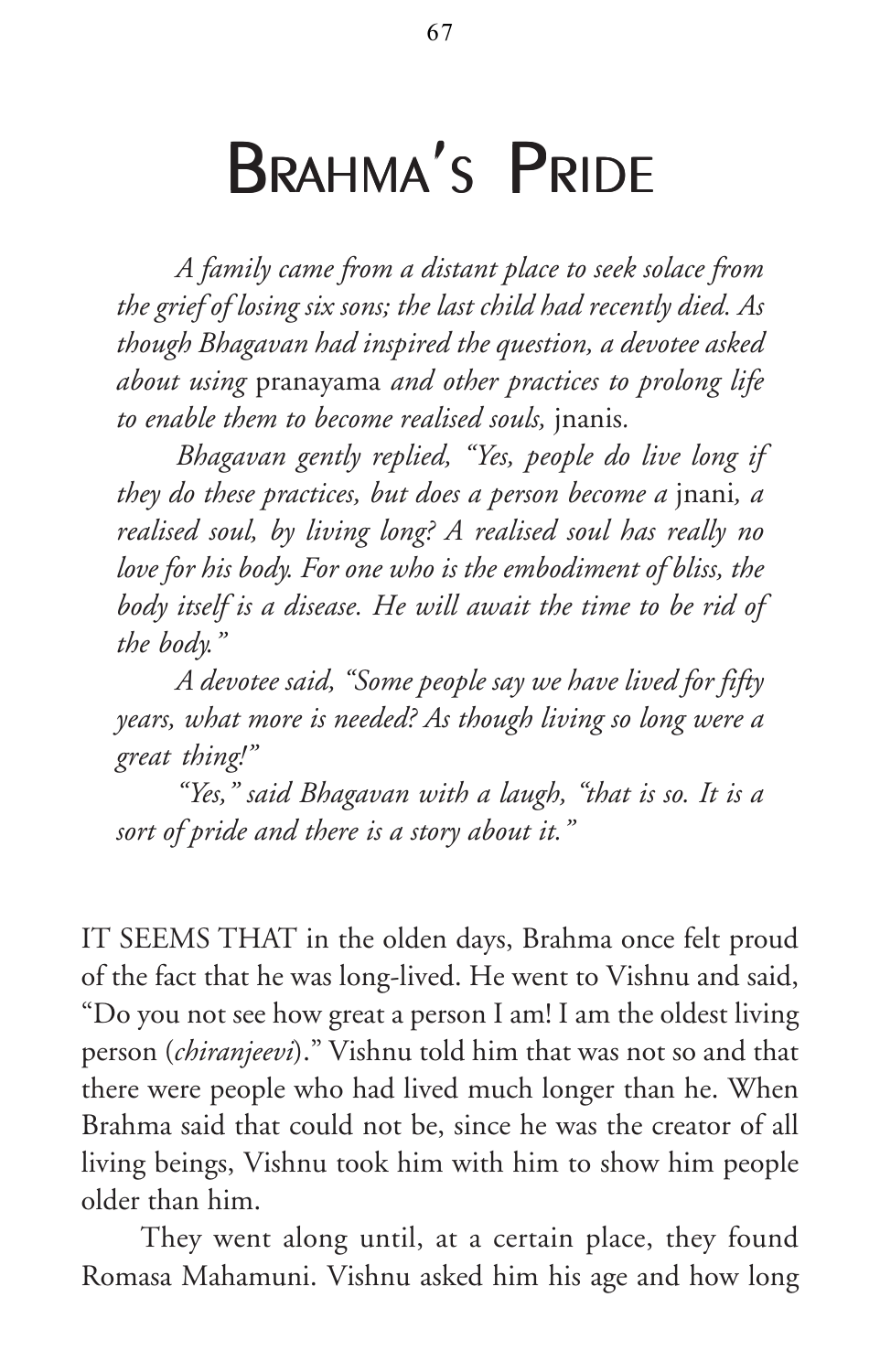he expected to live. "Oho!" said Romasa, "you want to know my age? All right, listen then and I will tell you. This era (*yuga*) consists of so many thousands of years. All these years put together make one day and one night for Brahma. It is according to these calculations that Brahma's life is limited to one hundred years. When one such Brahma dies, one of the hairs of my body falls out. Corresponding to such deaths as have already occurred, several of my hairs have fallen out, but many more remain. When all my hairs fall out, my life will be over and I shall die."

Very much surprised at that, they went on to Ashtavakra *Mahamuni*, an ascetic with eight distortions in his body. When they told him about all the above calculations, he said that when one such Romasa *Mahamuni* dies, one of his own distortions would straighten, and when all the distortions had gone, he would die. On hearing this, Brahma was crestfallen. Similarly, there are many stories. If true realization is attained, who wants this body? For a Realised Soul who enjoys limitless bliss through realization of the Self, why this burden of the body?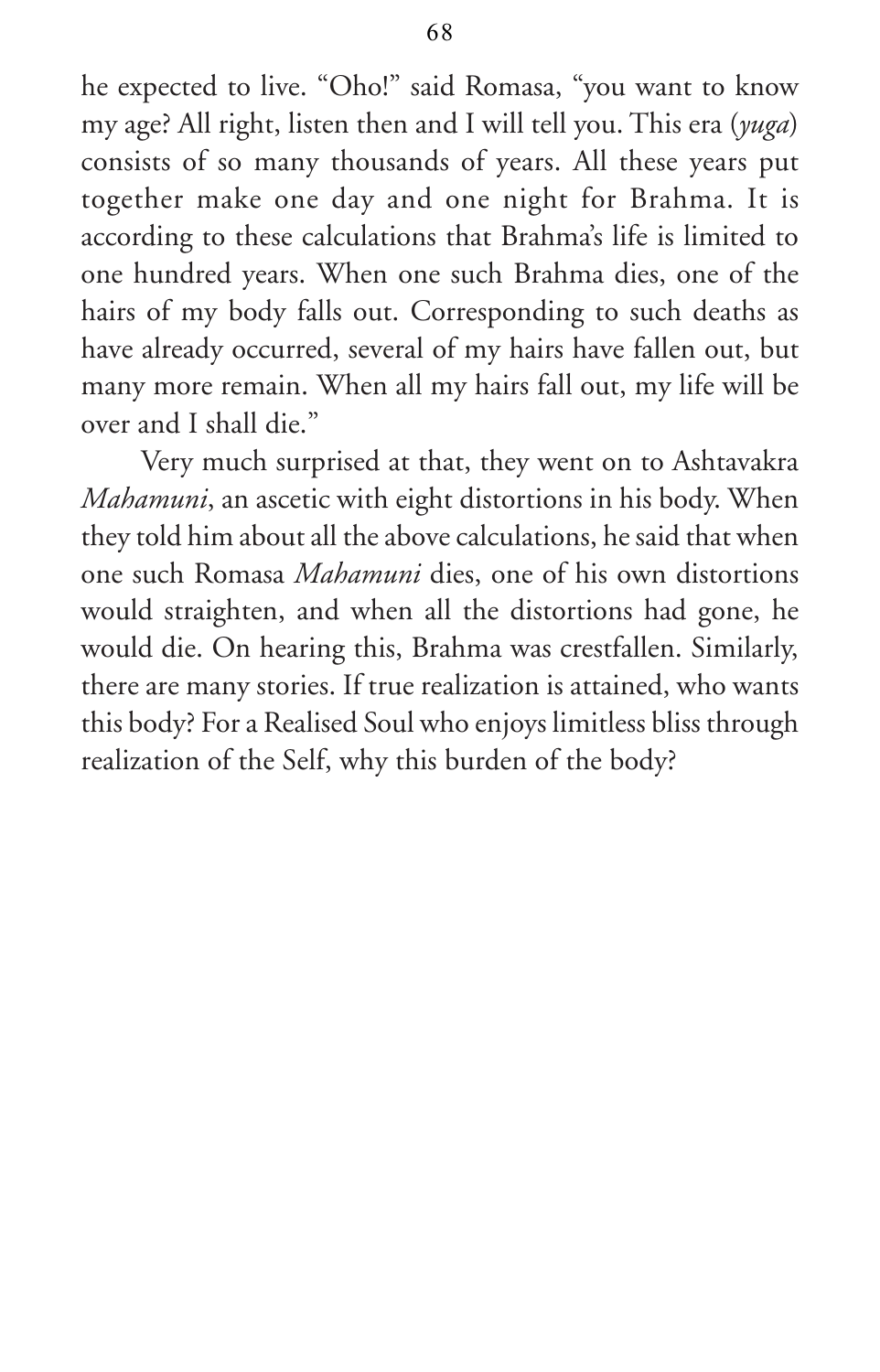#### SWEET OF SPEECH

SATI DEVI, THE wife of Siva and the daughter of Daksha, gave up her life as she was insulted by her father during the *yajna* performed by him. She was subsequently born to Himavan and Menaka as Parvati. She wanted only Lord Siva as her husband, and to achieve that purpose she set out for doing *tapas*. Menaka, while trying to prevent her from doing so said, "U (no), Ma (give up)." That is how she got the name of Uma. Finding Menaka's dissuasion of no use, Himavan took her to the *tapovana* (hermitage) where Siva was staying in the form of Dakshinamurthy and said, "This little child of mine wants to do *tapas*. Please allow her to be under your care." Seeing Parvati, Siva said, "Why *tapas* at this tender age? Why not go home with father?" Parvati replied, "No, I won't go." Parameswara tried to dissuade her skilfully by saying, "I have conquered *prakriti* (nature) and so could concentrate on this *tapas*. If you are to be here you will be exposed to the ravages of *prakriti*. So please go back." Parvati was equally skilful, so she said, "Oh Lord! You say you have conquered *prakriti*. Without some relationship with *prakriti* how could you do *tapas*? You have just spoken. How could you do that without *prakriti*? How could you walk? Without your knowing it, *prakriti* is occupying your heart. If it is not for the sake of argument, if you are really above the influence of *prakriti*, why are you afraid of my staying here?" Siva was pleased with this and said, "*Ingithagna*! (you who are skilled in thought reading), *Madhurvachani*! (you who are sweet of speech) stay on!" and sent Himavan home.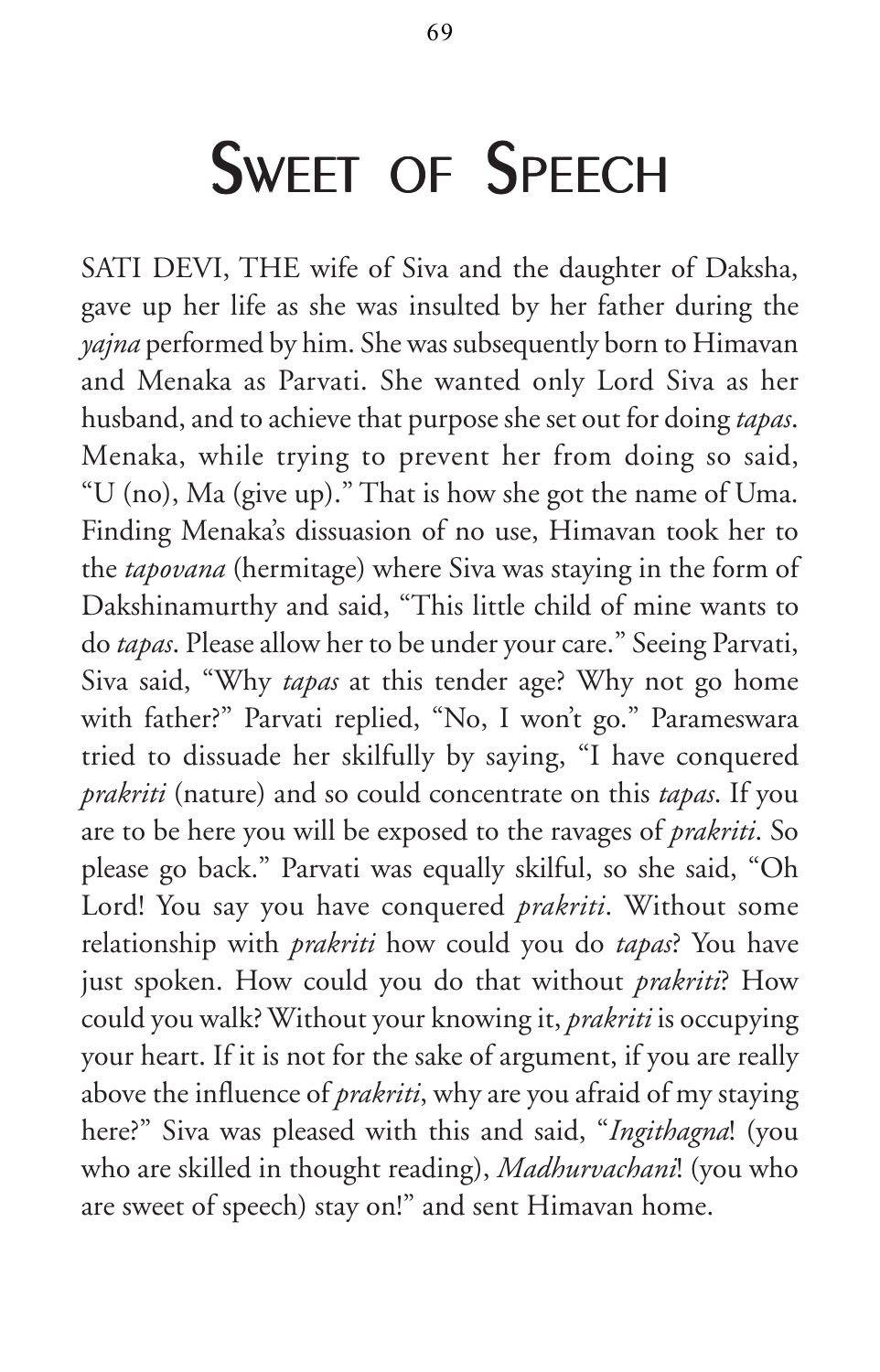# PARVATI'S TEST

70

*Sri Bhagavan was looking into the* Siva Purana *and related, "Siva has the transcendental and immanent aspects as represented by His invisible, transcendental being and the* linga *aspect respectively. The* linga*, manifested as Arunachala originally, stands even to this day.*

*"In the sphere of speech,* Pranava *(the mystic sound AUM) represents the transcendental* (nirguna)*, and the* Panchakshari *(the five-syllabled* mantra*), represents the immanent aspect* (saguna)*." To illustrate this Sri Bhagavan recounted the anecdote of Parvati testing Rama.*

RAMA AND LAKSHMANA were wandering in the forest in search of Sita. Rama was grief-stricken. Just then Siva and Parvati happened to pass close-by. Siva saluted Rama and passed on. Parvati was surprised and asked Siva to explain why He, the Lord of the Universe, being worshipped by all, should stoop to salute Rama, an ordinary human who having missed his consort was griefstricken and moving in anguish in the wilderness looking helpless. Siva then said, "Rama is simply acting as a human being would under the circumstances. He is nevertheless the incarnation of Vishnu and deserves to be saluted. You may test him if you choose."

Parvati considered the matter, took the shape of Sita and appeared in front of Rama, as he was crying out the name of Sita in great anguish. He looked at Parvati appearing as Sita, smiled and asked, "Why Parvati, are you here? Where is Sambhu? Why have you taken the shape of Sita?" Parvati felt abashed and explained how she went there to test him and sought an explanation for Siva saluting him.

Rama replied, "We are all only aspects of Siva, worshipping Him at sight and remembering Him out of sight."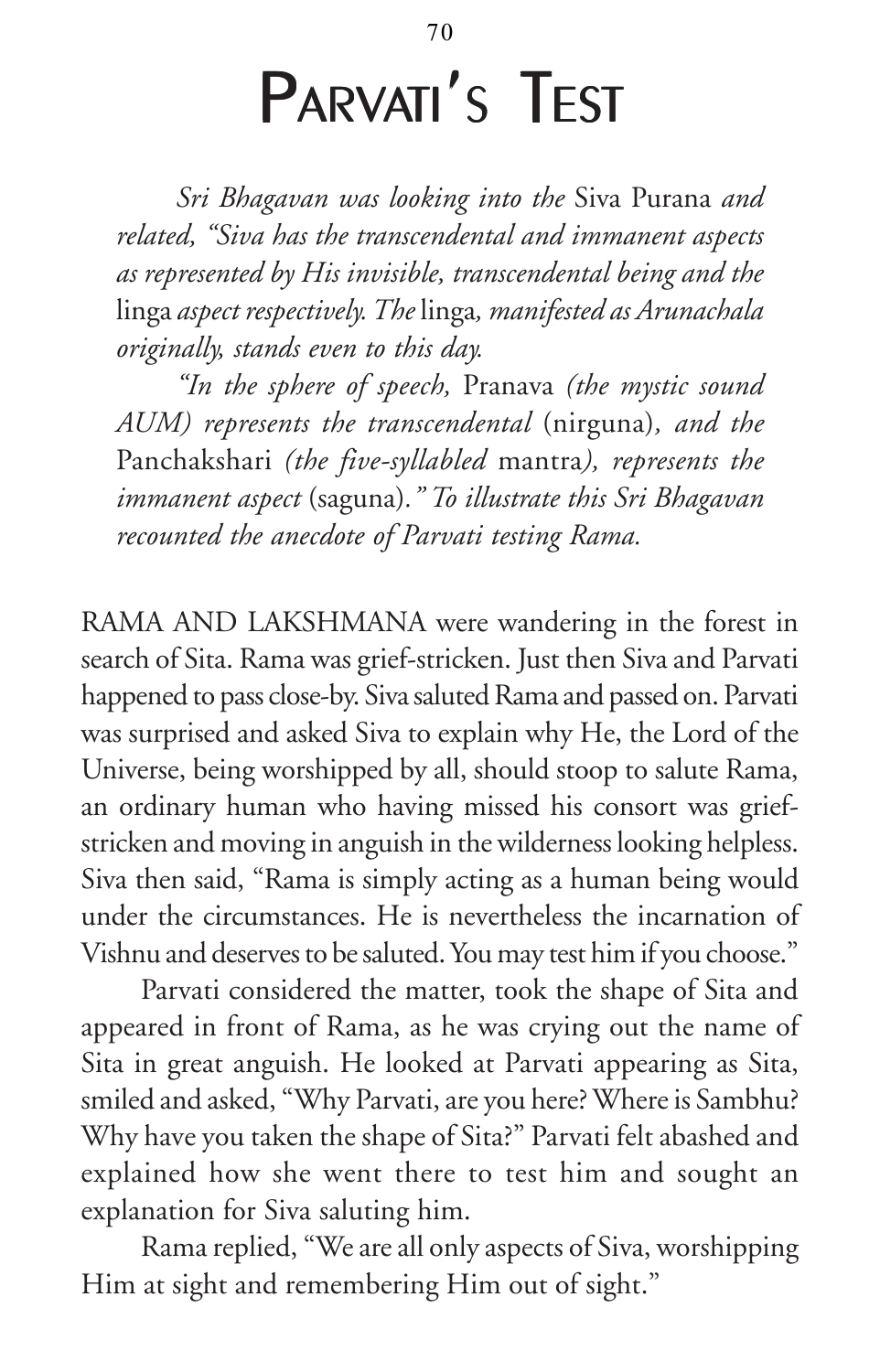# GOING ROUND THE SELF

*In the evening when some devotees were beginning giripradakshina, (circumambulation around the hill Arunachala), Sundaresa Iyer, a long-standing devotee also felt like going with them. Then feeling that he might not be able to complete the round, as the others were taking leave, he quickly went around Bhagavan. Bhagavan asked him why he was doing this. He replied, "I am afraid I cannot go around the hill, so I have gone around Bhagavan." "Go around yourself That will be Atma pradakshina," Bhagavan said with smile.*

*Another devotee remarked, "It means he has done what Vinayaka once did". Bhagavan was then asked to tell that story.*

ONCE UPON A time, Lord Parameswara wanted to teach a lesson to His Son, Lord Subrahmanya. Along with Parvathi, Parameswara sat on the top of Mount Kailas holding a fruit in His hand. Seeing the fruit both Ganapathi and Subrahmanya asked their Father, Parameswara for it. Then *Iswara* said that He would give the fruit to whoever of them returned first after going round the whole world. With self-confidence and pride that he would win the race, Subrahmanya started immediately riding on his favourite mount, the peacock. He began going at a fast pace, frequently looking behind to assure himself that his elder brother Ganapathi was not following. What could poor Ganapathi do, with his huge belly? His *vahanam* (mount) was after all a mouse. So he thought it was no use competing with Subrahmanya in the race round the world, and went round Parvati and Parameswara, bowed before them and claimed the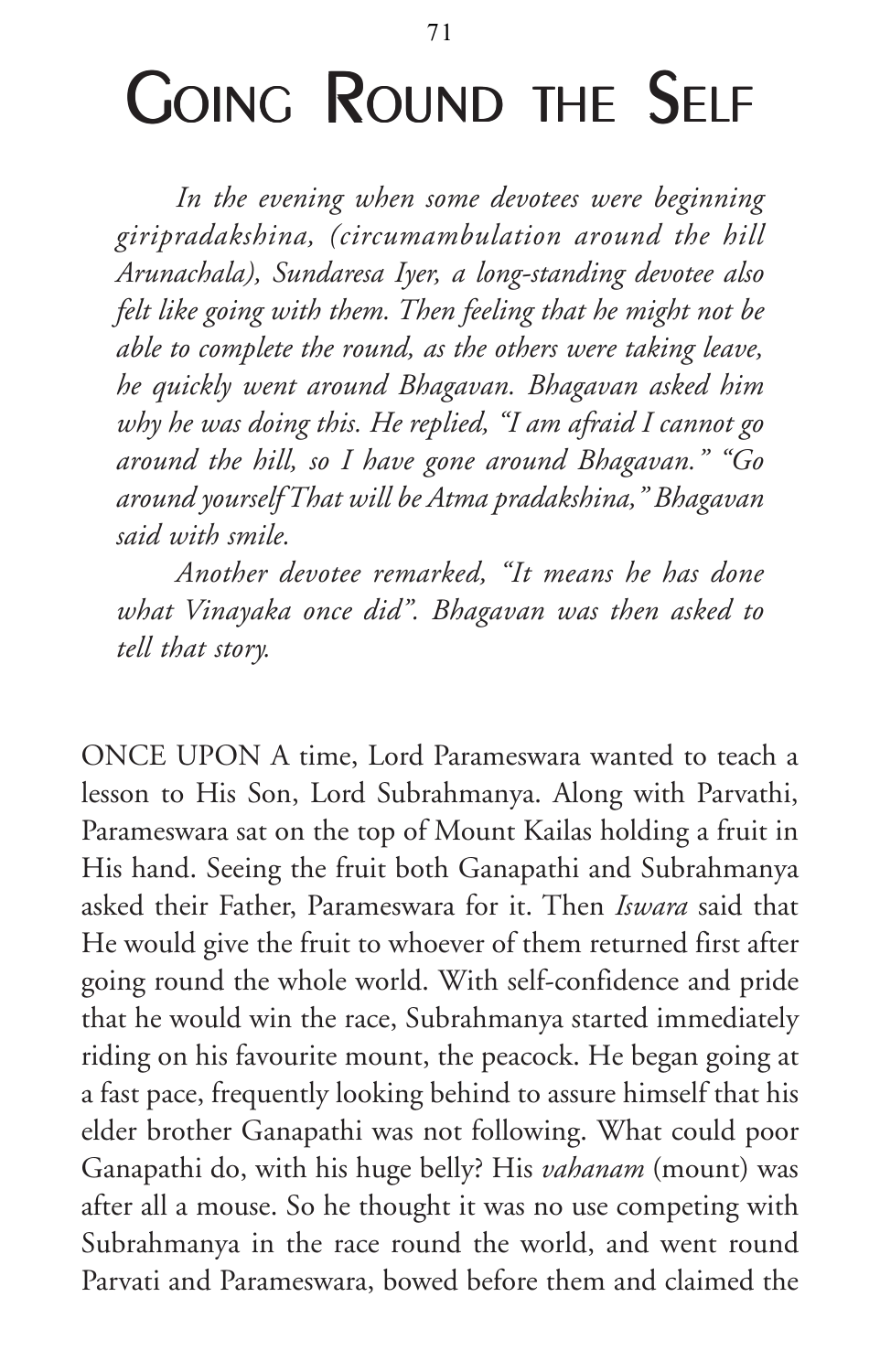reward. When they asked him whether he had gone round the world, he said, "All the worlds are contained within you; so if I go round you, it is as good as going round the world". Pleased with his reply, Parameswara gave him the fruit and Ganapathi sat there eating it.

By the time Subrahmanya finished going round the world in full confidence that he would be the winner, arriving at the starting point, he found Ganapathi seated before Parvati and Parameswara, eating the fruit. When he asked Parameswara to give him the fruit for winning the race, *Iswara* said, 'There it is, your elder brother is eating it.' When he asked his father how that could be fair, *Iswara* explained to him all that had happened. Subrahmanya then realised his vanity in thinking that he was a great sage, bowed before his parents, and asked to be pardoned. That is the story. The significance is that the ego which goes round like a whirlwind must get destroyed, and must get absorbed in *Atma*. That is *Atma Pradakshina*, said Bhagavan.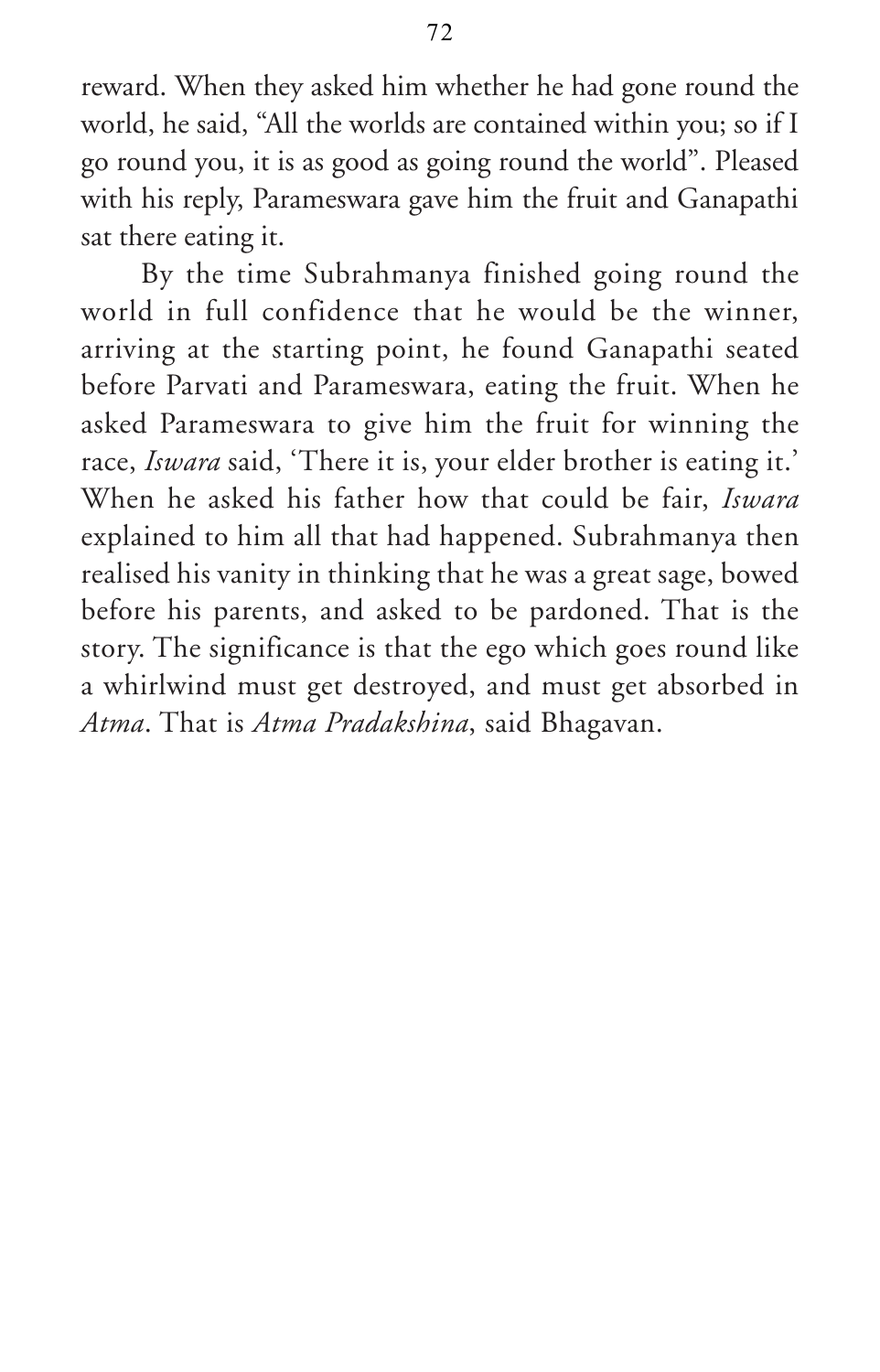#### ARDHANAREESWARA

(A form of Siva – half man and half woman)

ONCE UPON A time on Mount Kailas, the mountain of delight, the great Lord Siva and Goddess Parvati were sitting on a resplendent throne. The place was filled with the scent of fine flowers and incense. After granting the boons desired by *devas, rishis* and other hosts of devotees, and dismissing them, Lord Siva rejoiced in the company of Goddess Uma (Parvati). The great God pleased Goddess Uma who was as beautiful as goddess Rati and full of auspicious qualities and noble traits. In a joyous mood the Goddess, who thought that her Lord's attention was entirely centred on her, slipped playfully behind Him and in sport covered fondly the three eyes of Sambhu, the Lord of the World, with her two hands resembling lotus petals and asked merrily, "who is it?"

As soon as His three eyes (the Moon, the Sun and Fire) were covered a dismal darkness spread over the universe for millions of years, because half a trice for Siva is aeons for us. The darkness produced by the playfulness of the Goddess proved to be the cause of the untimely destruction of the worlds, for in the dense darkness no activities were possible and consequently living beings perished without giving birth to new generations.

Seeing this state of affairs, the ever glorious *Siddhas* approached Sambhu with devotion and prayed to Him for the well-being of the universe. In response to this prayer of devotees and *Siddhas*, Lord Siva, the embodiment of compassion, said, "Gowri! Leave my eyes alone". Immediately the Goddess removed the obstruction to the Moon, Sun and Fire in the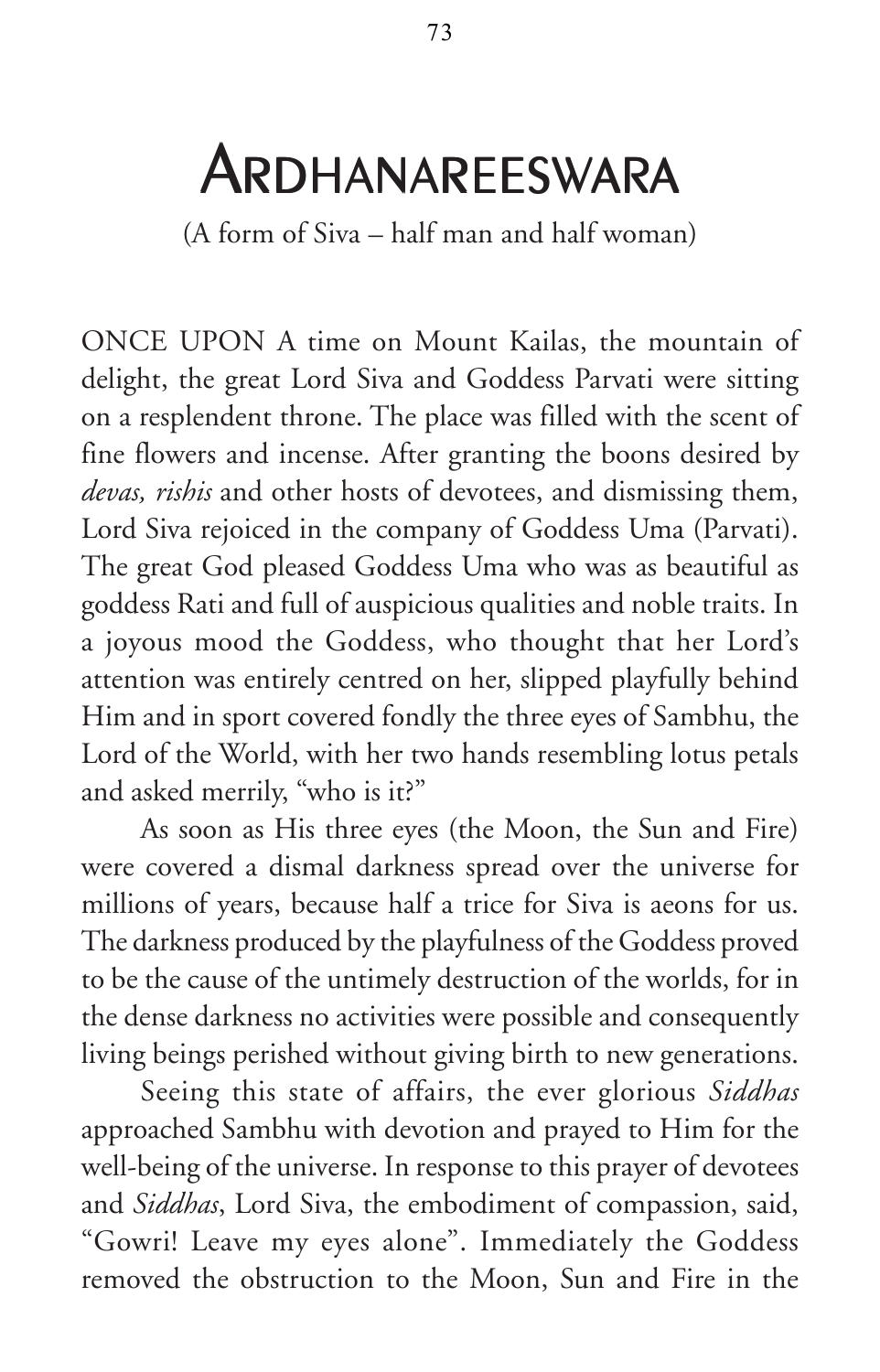form of the eyes of Hara. Light returned to the worlds. The Lord then asked the *Siddhas*, who stood in an attitude of worship, "How much time has elapsed?" and they replied, "Half a second for you and millions of years for us". On hearing this the Lord, who is an ocean of compassion, turned with a smile to his beloved and graciously spoke some words on *dharma* and *artha*. "It is not proper that you, who are the Mother of the world, should do anything to dissolve it. At the appointed time only I am the one to do so. You have by your folly produced an untimely dissolution. How can you, the embodiment of love, perform acts which cause pain to your creation? You, who are compassion itself, should not even for sport do anything to hurt others".

On hearing Sambhu's words, Uma was struck with remorse and prayed to know what she could do in expiation of this fault of hers. At this Lord Siva was pleased with the repentance and devotion of the Goddess and said, "What penance can be prescribed for you leaving me out? Besides you follow the path of *dharma*. Therefore I shall prescribe a penance for you in accordance with prevailing practice. You may perform meritorious acts for the welfare of *karmabhoomi* (the earth, which is said to be the place most suited for performing religious rites). People will acquire firm faith in *dharma* by seeing your method of doing penance. There is no doubt about it. Your grace will make the earth realize its goal, which is the maintenance of *dharma*, Goddess! The timeless Vedas declare you to be the All. The city known as Kancheepuri is heaven on earth. A little penance done there yields boundless results. I shall remain there in the lotus of your heart in my formless state as the Absolute Pure Being. Therefore you need not suffer the pangs of separation from me". On hearing this, the Goddess at once proceeded southwards with her companions.

At that time, in the kingdom of Kasi there was famine for want of rain, and the people were suffering greatly as they could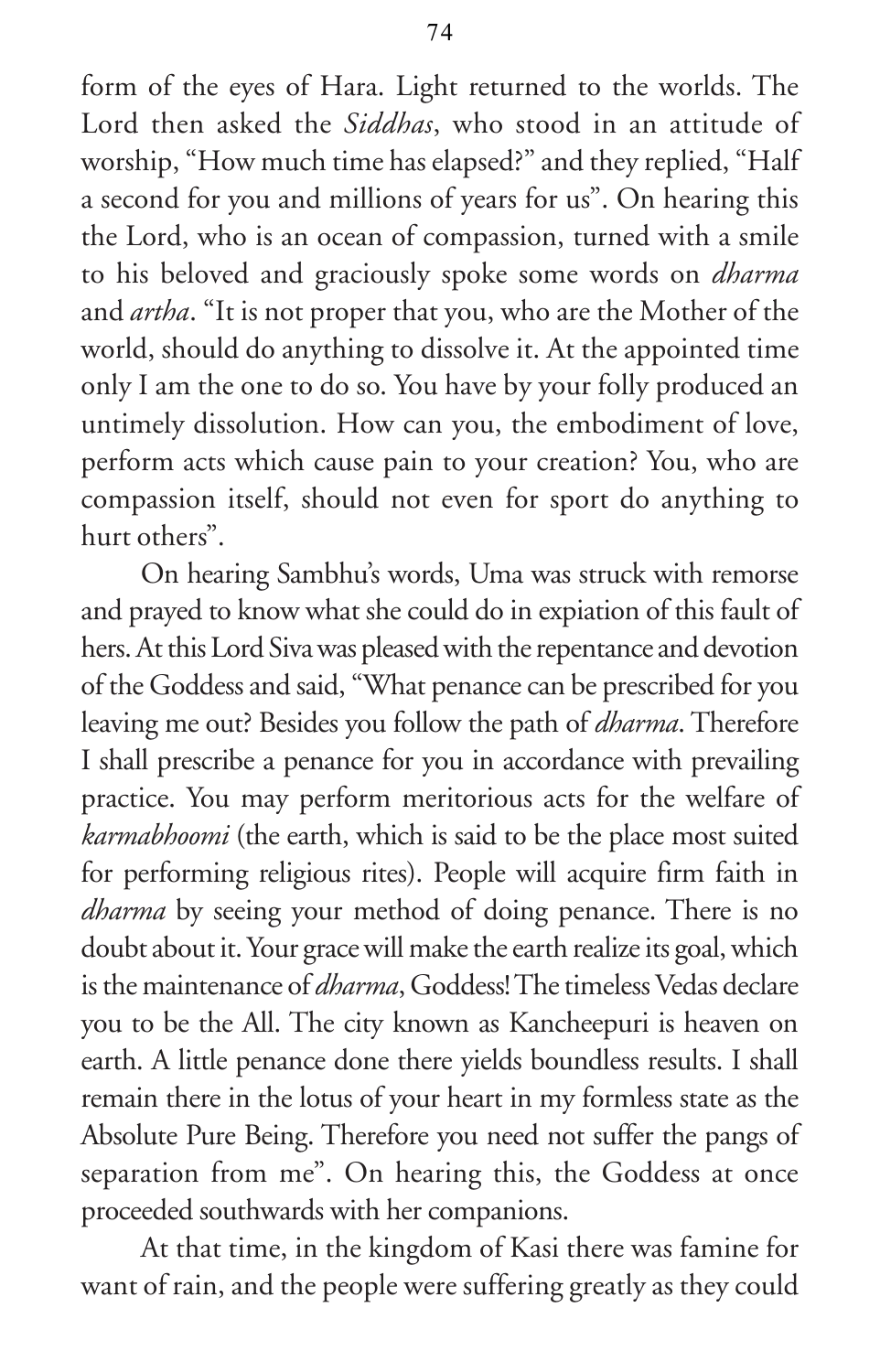not get food. Seeing this on her way and taking pity on the people, Devi created a big mansion by Her mere wish, took the name of Annapurna and, with a vessel which never became empty, fed thousands of people. Before long Her fame spread throughout the country.

Meanwhile the king himself found that his granary had become empty and was wondering what to do. When he heard of the poor-feeding that was being done by this lady Annapurna, he was greatly surprised at the ability of a mere woman and, to test her, asked for the loan of few measures of rice. He received a reply saying that there was no question of lending but that he could come there to eat. With a wish to test her ability, the king and his ministers went there in disguise and ate the food that was given. When the king found the inexhaustibility of the food that was being served all round, he immediately realised that this could not be done by any human agency but only by divine power.

Therefore, after the meal, he went and fell at the feet of Annapurna and prayed, "Great Mother, please bless us and grant us deliverance". Pleased with his devotion, the Divine Mother assumed her original form and said, "My son, I am pleased with your devotion. As I have stayed here so long, your country will be relieved of the evils of drought. You will now have rain and there will be no famine. I cannot stay here any longer. I must go south for my penance. Rule the people well and be happy". The king prayed, "Even so, You should be available to us for our worship". So the Mother agreed and left. That is the reason why She manifested herself as ANNAPURNA, and the place where She was, is now famous as the Temple of Annapurna.

From there She went to Kancheepuram in the South. There She saw the pure and holy waters of the Kampa and began to practise austerities on the river bank. She put aside Her various ornaments and instead wore beads of *rudraksha*. She threw away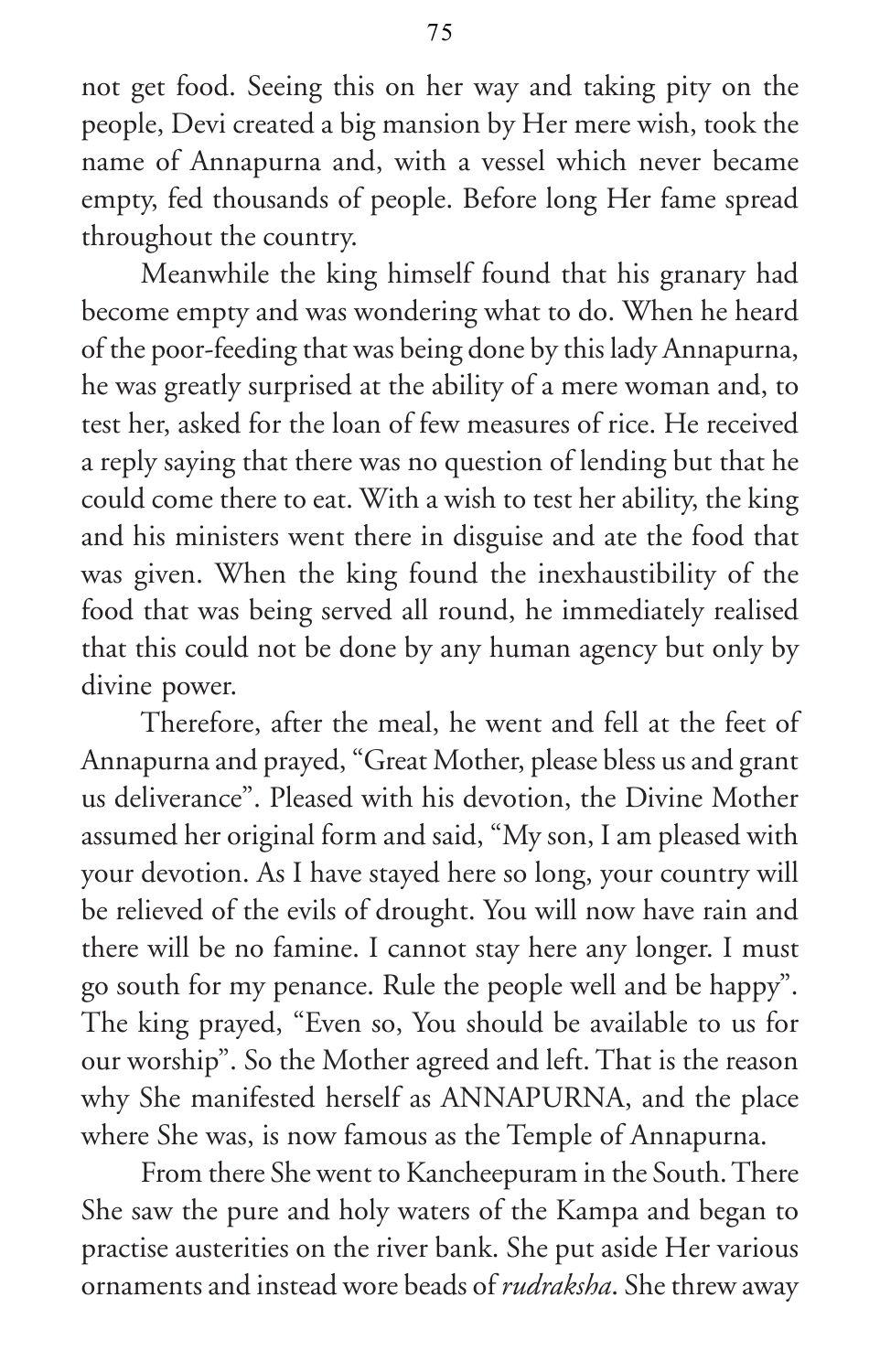Her fine clothes and wore for garments the bark of trees, and smeared her entire body with holy ashes. She lived on ears of corn picked by Herself and always repeated the name of Siva. Thrice a day (morning, noon and evening) She bathed in the Kampa, and lovingly shaped its sand into a Linga. Full of devotion she worshipped it with leaves as traditionally prescribed. She respectfully welcomed the holy sages (*maharshis*) who came to see Her. The sages were filled with wonder at Her austerities.

On one occasion she had collected and cleaned the flowers from the forest. Repeating *mantras* She began to worship the *Linga* made of sand, on the bank of the Kampa, in the *agamic* way. Siva wished to test her devotion and so made the waters of the Kampa rise and overflow its banks. Seeing a huge flood approaching, Her companions warned Devi, who opened Her eyes and saw the river in spate. Distressed at this obstacle to Her worship, She at once embraced the *Linga* lest it should crumble away and said to them, "What to do? Worship in progress cannot be stopped, come what may. Only those who have acquired merit can bring to completion their good actions in this world and practise the *dharma* which is capable of fulfilling the desires of the heart. The *Sivalinga* is made of sand. It will dissolve in the flood. If a *Linga* is to be destroyed, a true devotee should also perish with it. This flood has risen up through the *maya* of Siva to test the sincerity of my devotion. I will continue without the least fear. Friends! Go away quickly!" Saying this, Ambika did not abandon the *Linga* which she was embracing, even though she was fast being surrounded by water. She devoutly adored the great *Linga*, clasped it to her heart, and with open eyes meditated on Sadasiva with one pointed devotion.

Then a divine voice from the sky spoke: "Girl! This great flood has subsided. You can now leave the *Linga,* noblest of beings! This *Linga* worshipped by you will achieve everlasting fame as the one worshipped by the gods and capable of granting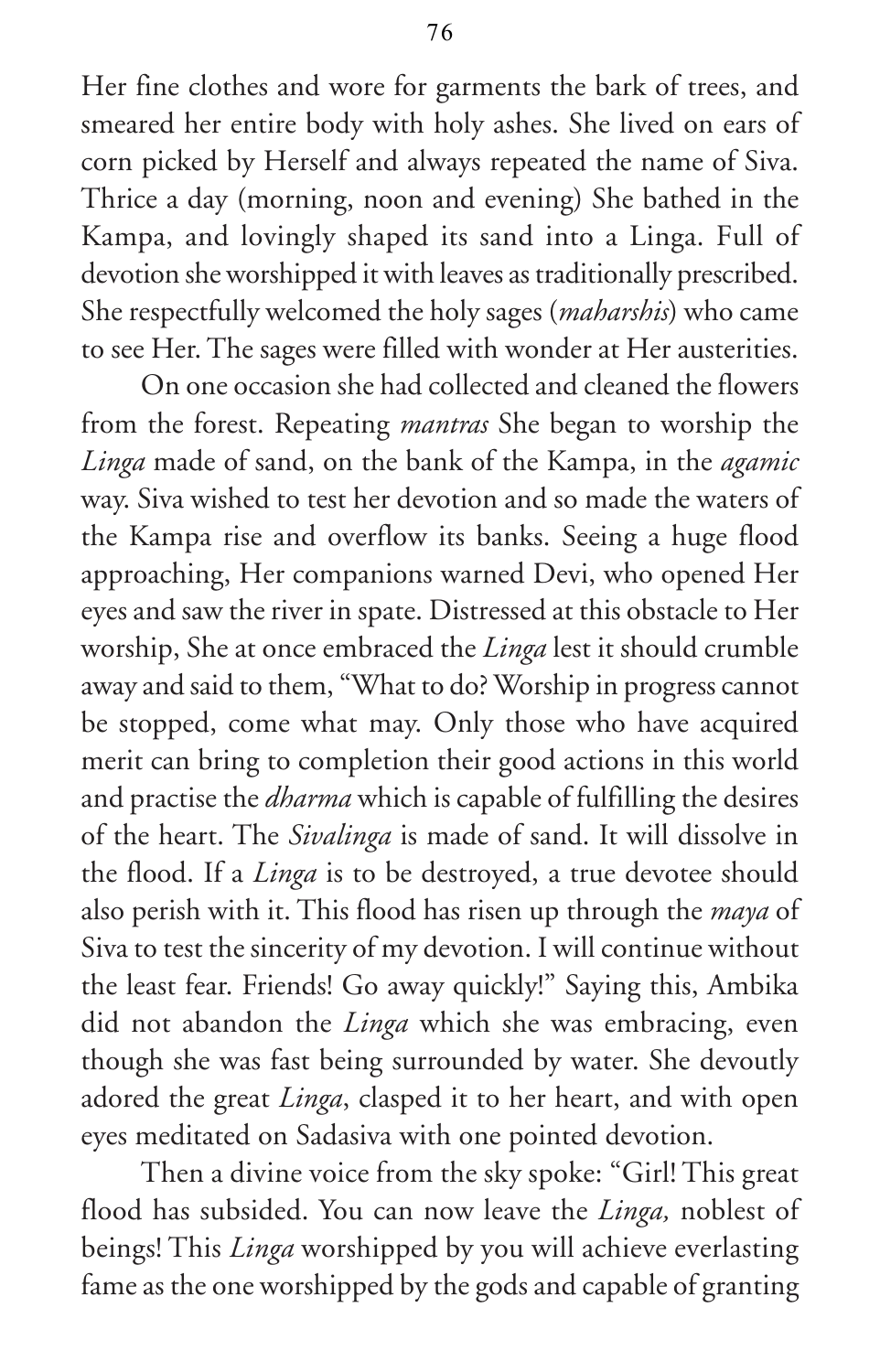boons. May your penance be successful! May human beings who see and worship this *Linga* – established for the maintenance of *dharma* – attain the goal of their lives! I myself shine on this earth in the form of the effulgent Arunachala for the liberation of mortals. Since it removes the cruel heap of sins from all the worlds, and since bondage becomes nonexistent when one sees it, it is named Arunachala (the Hill that destroys bondage). *Rishis, Siddhas, Gandharvas, Yogis* etc., come here and fervently worship it, forsaking the peaks of Kailas and Mount Meru. You may go there and learn from the Sage Gautama about devotion to me and about the glory of Arunachala, and do more penance. I shall reveal to you my effulgent form there in order that all the sins (of the world) may be destroyed and all the worlds prosper". On hearing these words which came from Siva in His formless state, Devi said, "So be it", and started at once for Arunachala. Turning to the *rishis* who wished to follow Her, She said, "Perform your austerities on the banks of the sacred Kampa. This *Linga* of sand, which removes all sins and brings in all kinds of prosperity, bears the marks of my embrace. Worship it. Let my devotees know that I shall be worshipped as Kamakshi, since I fulfil their desires and bless them. Let them worship me and obtain the boons they desire."

She then came to Arunachala. The Goddess saw *Siddhas, yogis, rishis* and *devas* there. All the Maharshis begged Her to be their guest, but She said that She must see Gautama according to Siva's command. So they directed Her to his ashram. Devi then went to the Gautama Ashram at the foot of the Coral Hill (*pavalakunru*). Satananda, the son of Gautama, saw Her and full of devotional fervour invited and worshipped Her as prescribed and requested Her to stay on while he went to the forest to bring his father, Gautama, who had gone to fetch *Kusa* grass. By that time Gautama had already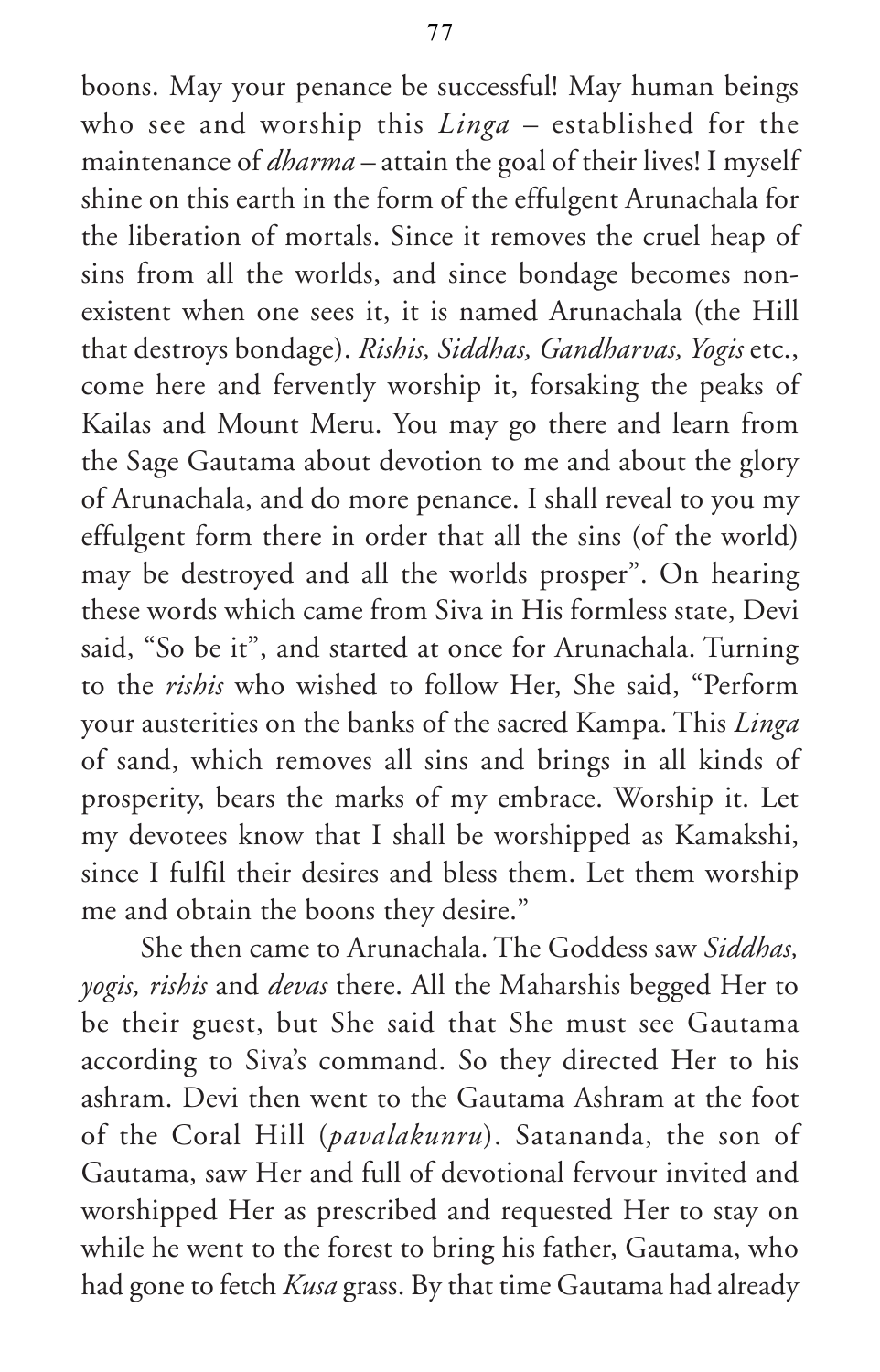started for home and when Satananda saw him, he ran to his father with great excitement and told him that the Divine Mother had come to their ashram. The whole forest in the twinkling of an eye became green and full of flowers and fruits. Gautama was surprised and asked his son if it was really so. Satananda with a faltering voice said, "Mother Parvati Herself has come." Equally thrilled and elated, Gautama hastened to the place, saw Parvati and worshipped Her. After Devi performed penance for a long time according to the instructions of Gautama, Mahadeva finally appeared before Her and said that He would grant Her whatever boon she asked for. With great respect Devi prayed that She should become half of Siva Himself saying, "I cannot live any longer with a separate body, for if separate, I may make another mistake like this and then shall have to undergo all the hardships of penance and suffer the pangs of separation". Parameswara therefore acceded to Her request and so united with Her as *ARDHANAREESWARA* (the Lord with a halffemale form). This is how Amba, the Mother of the universe, became one half of Siva.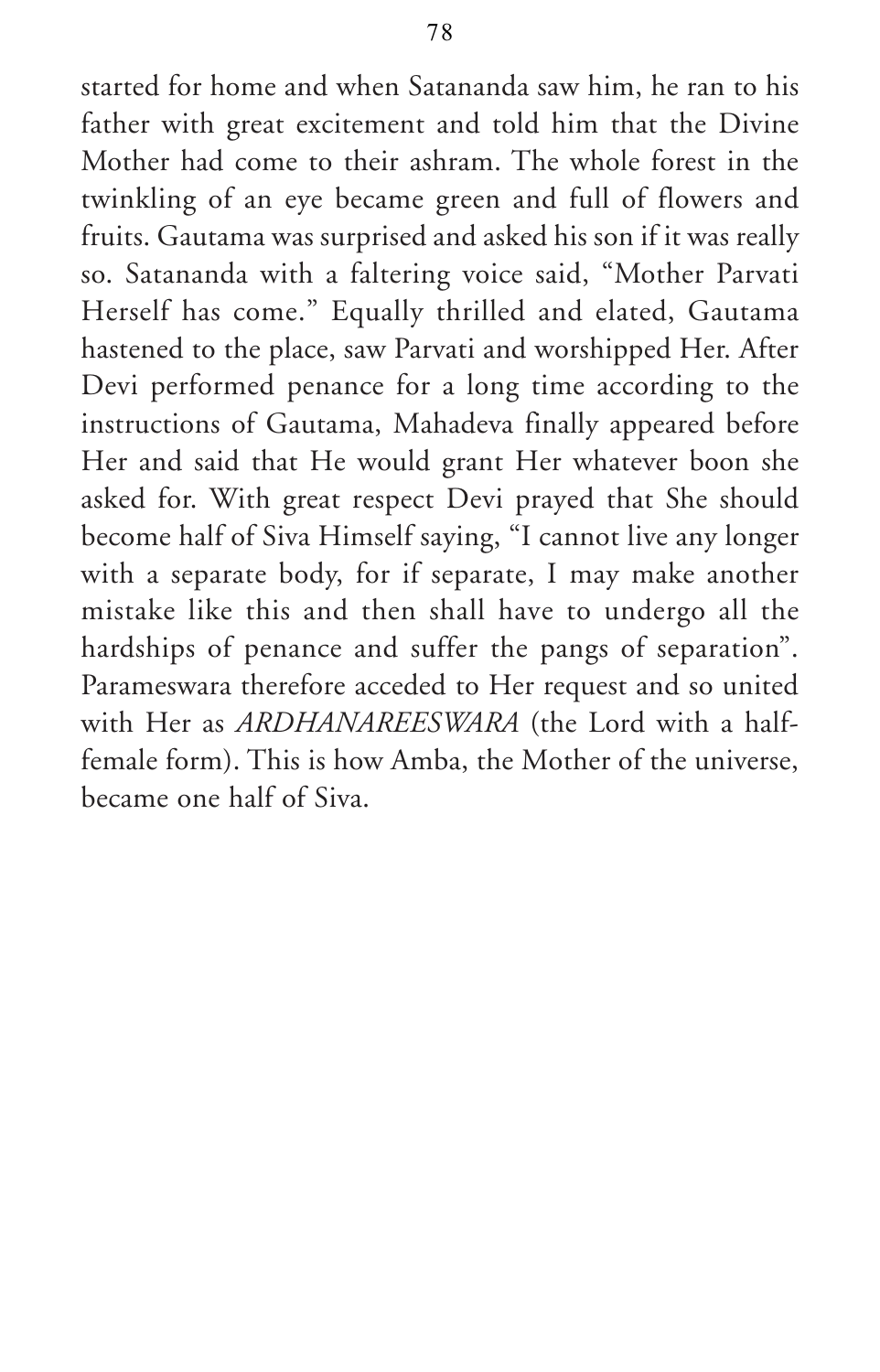# Periapuranam

The *Periapuranam* is a Tamil devotional classic depicting the lives of 63 *Saivite* Saints. This book made a remarkable impression on Sri Bhagavan as a young boy. Speaking of four of the most famous Saivite Saints Sri Bhagavan once remarked, "The devotion of Sundaramurthy to the Lord is that of a friend, of Manikkavachakkar that of the beloved, of Appar that of a servant and Sambandar that of a son."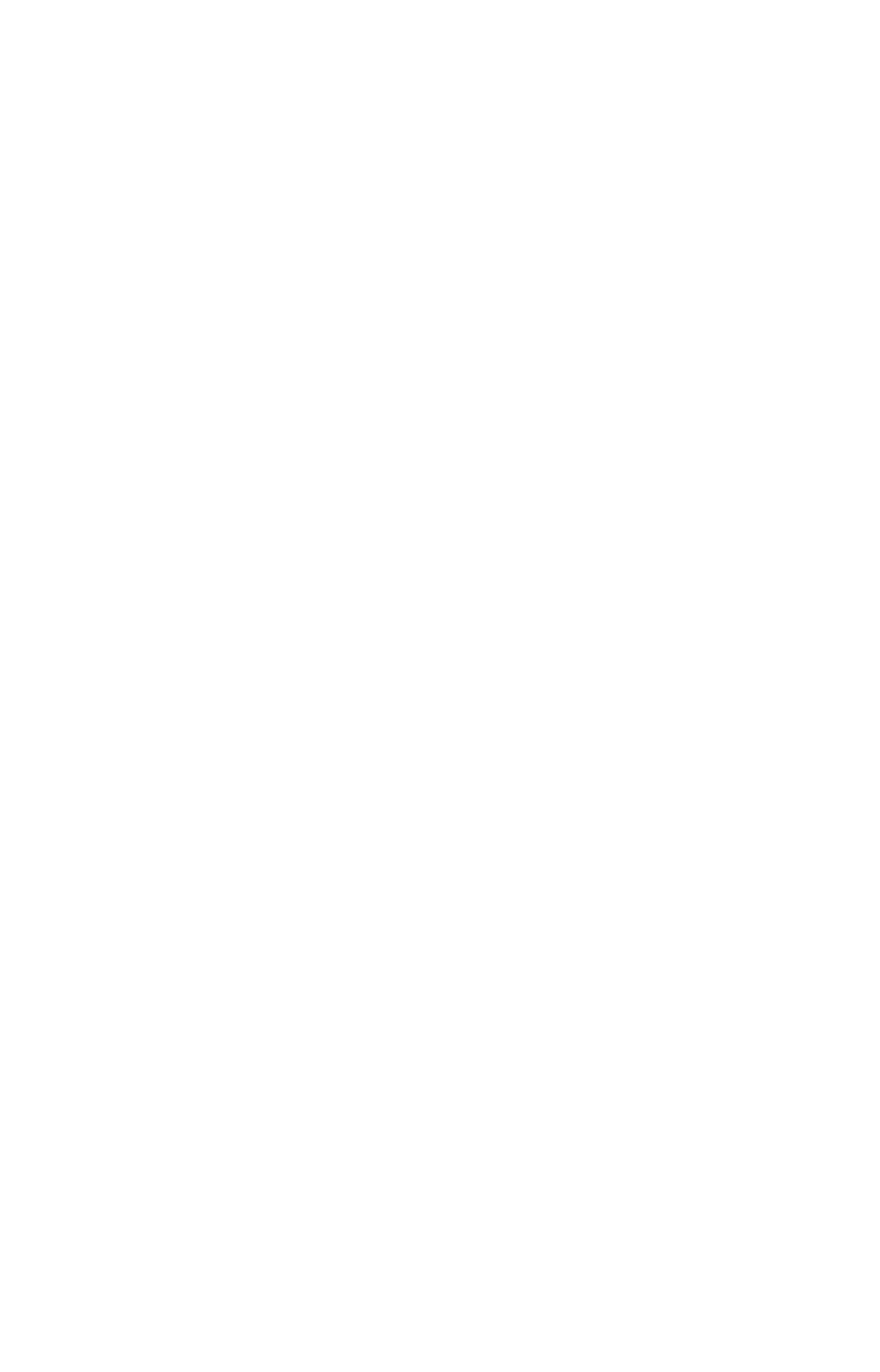#### THE FIRE OF DEVOTION

*With reference to a devotee's account of the miraculous appearance of sugar candy and almonds, which dropped into the hands of some ladies in a trance, Bhagavan replied, "We hear of so many things. There are certain sects which work for such things. But who sees or gets them? You must see that. In the* Periyapuranam *a similar occurrence is mentioned."*

KARAIKAL AMMAIYAR WAS a great devotee of Lord Siva and a poetess, many of whose verses are still preserved. She was the wife of a rich merchant of Karaikal, whose name was Paramadattan (meaning 'one endowed with heavenly gifts'). Her own name was Punithavathiyar (meaning 'the pure one'). She was very devout, and especially eager to entertain all devotees of Lord Siva that came to her door. One day her husband received from some persons who had come to him on business a present of two mangoes of a very superior variety which he sent home to his wife. Soon afterwards, a holy devotee came to her house as a mendicant. Since she had no cooked food ready to offer him except some boiled rice, she gave him one of the aforesaid mangoes along with the rice. At noon her husband returned and after having his meal ate the remaining mango. It pleased him so much that he said to his wife, "There were two, bring me the other." She went away in dismay, but remembering that the Lord to whose servant she had given the fruit, never deserts those who serve Him, she offered a mental prayer, and straightaway found a mango in her hand, which she took to her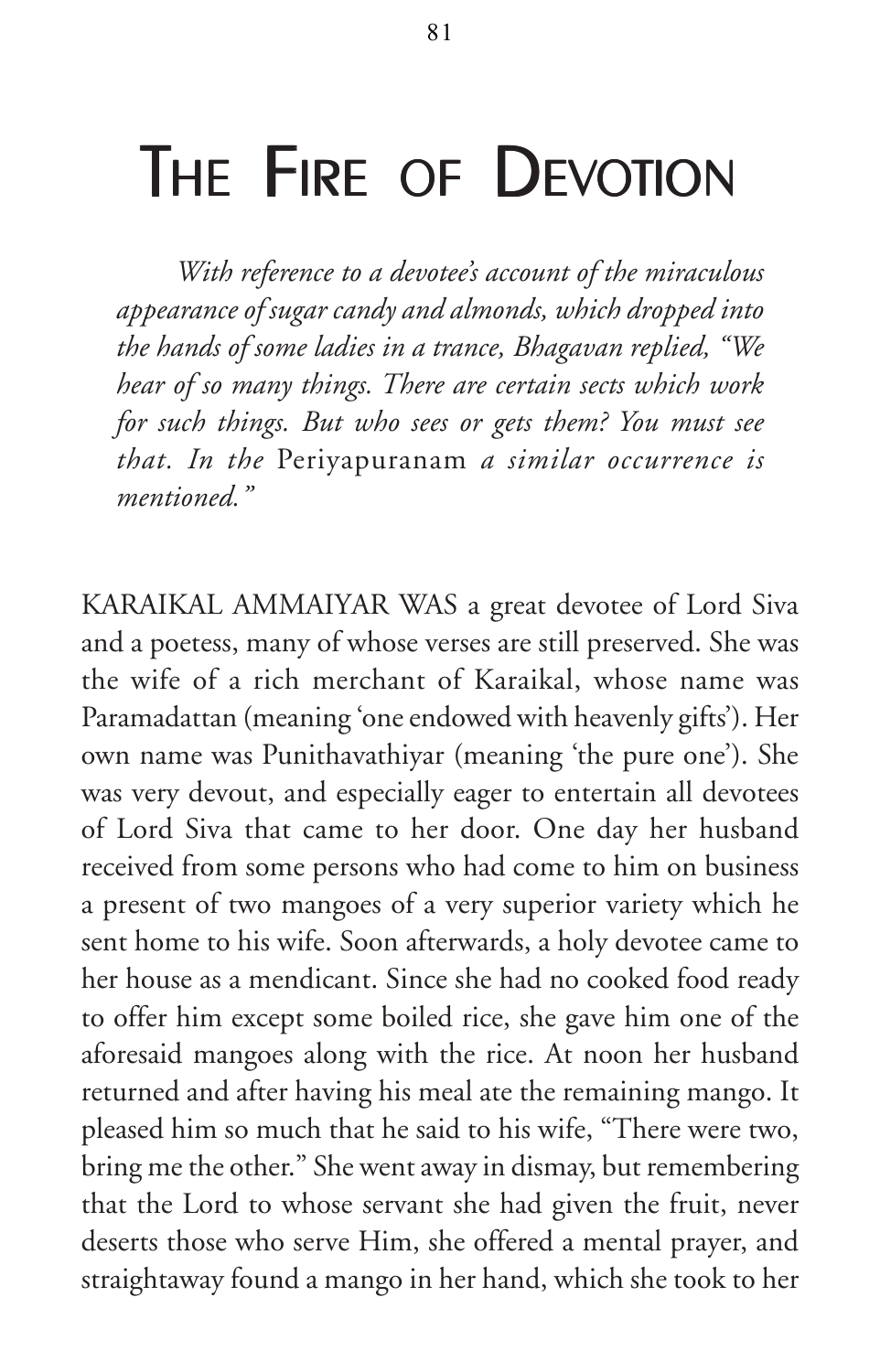husband. Being a divine gift, it was of incomparable sweetness, so he asked her, "Where did you obtain this?" She hesitated at first to reveal the wonder that had taken place on her behalf, but thinking that she ought to hide nothing from her husband, she told him everything. He gave no credence to her words, but roughly replied, "If that is so, get me another like it." She went away and said in her heart to God, "If You do not give me one more fruit, my word will have no weight!" Immediately she found another fruit in her hand. She brought this fruit to her husband but as soon as he took it, it disappeared. Wondering at this strange happening, he concluded that his wife must be a divine being and therefore decided that he should no longer live with her. However, he revealed this decision to no one. One day he quietly hired a ship on which he placed a great deal of his wealth, and then on an auspicious day, worshipped the god of the sea. With sailors and a skilful captain, he set sail for another country where, by trading his merchandise he accumulated a fortune. After some time he returned and came to another city in the Pandiyan kingdom, where he married a merchant's daughter and lived in great luxury. A daughter was born to him, whom he named Punithavathi after his first wife, with whom he had feared to remain but for whom he retained great reverence.

After a while, his return and prosperity became known to his friends in Karaikal, who resolved to compel him to receive again his first wife, their kinswoman, whom he had deserted. They accordingly proceeded to his new residence, carrying with them in a litter his saintly spouse, Karaikal Ammaiyar. When he heard that she had arrived and was halting in a grove outside the town, he was seized with great awe. He proceeded with his second wife and daughter to where, she was camping – surrounded by her relatives. He prostrated before her with profoundest reverence, saying, "Your slave is happy here and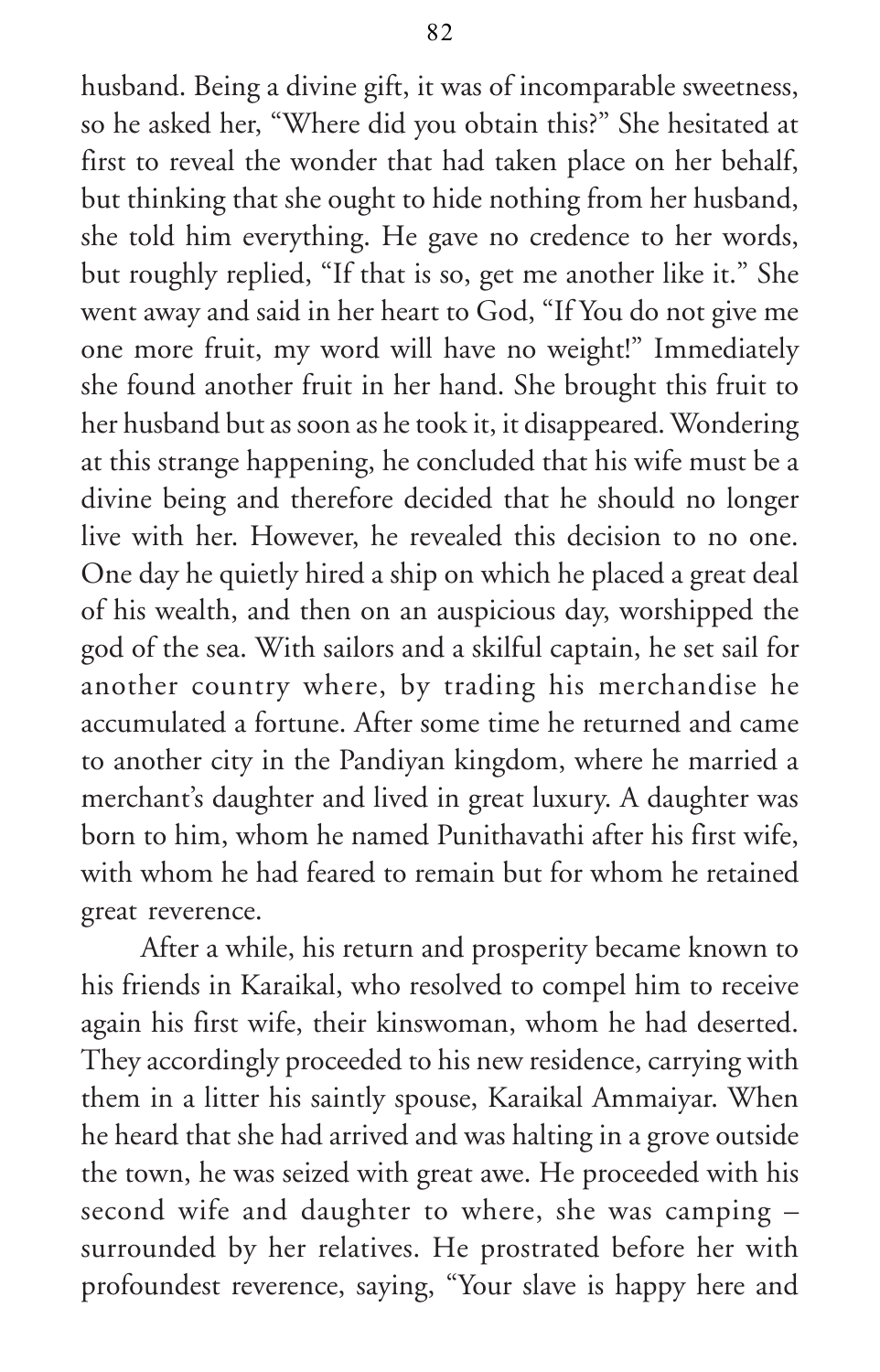prosperous through your blessings. To my daughter I have given your sacred name, and I constantly adore you as my tutelary goddess!" Poor Punithavathiyar was utterly confounded by this salutation and worship, and so took refuge among her relatives, who all asked with wonder, "Why is this madman worshipping his own wife?" To this Paramadattan replied, "I myself saw her work a miracle, so I know that she is no daughter of the human race, but a divine being. Therefore I have separated myself from her, and I worship her as my tutelary deity and have dedicated my daughter to her". Hearing this, Punithavathiyar pondered over it and prayed within herself to Siva, the Supreme Lord, saying, "O Lord, this is my husband's belief. So take away from me the beauty that I have till now cherished only for his sake. Remove from me this burden of flesh, and give to me the form and features of those who always attend on Thee, and praise Thee." Immediately, by the grace of God, her flesh dried up and she became a skeleton, becoming one of Siva's hosts whom the earth and the heaven hold in reverence. Then the gods sent down a rain of flowers, heavenly minstrels resounded, and her relatives paid obeisance to her and departed in awe. Having thus assumed the form of a skeleton, she lived in the wild jungle of Alankadu, and through the inspiration of God she sang several sacred poems, which are sung even to this day. After some time there came upon her an irresistible desire to see the sacred Mount Kailas, so with great speed she travelled northwards till she arrived at the foot of the Mountain. Considering that it was not right to tread on the Holy Mountain by foot, she began to climb it with her feet in the air and with only her head touching the ground.

The goddess Uma, Siva's consort, saw her ascending in this manner and said to Her Lord, "Who is this that approaches in this strange fashion, a gaunt skeleton sustained only by the power of love?" Lord Siva replied, "She is Karaikal Ammaiyar,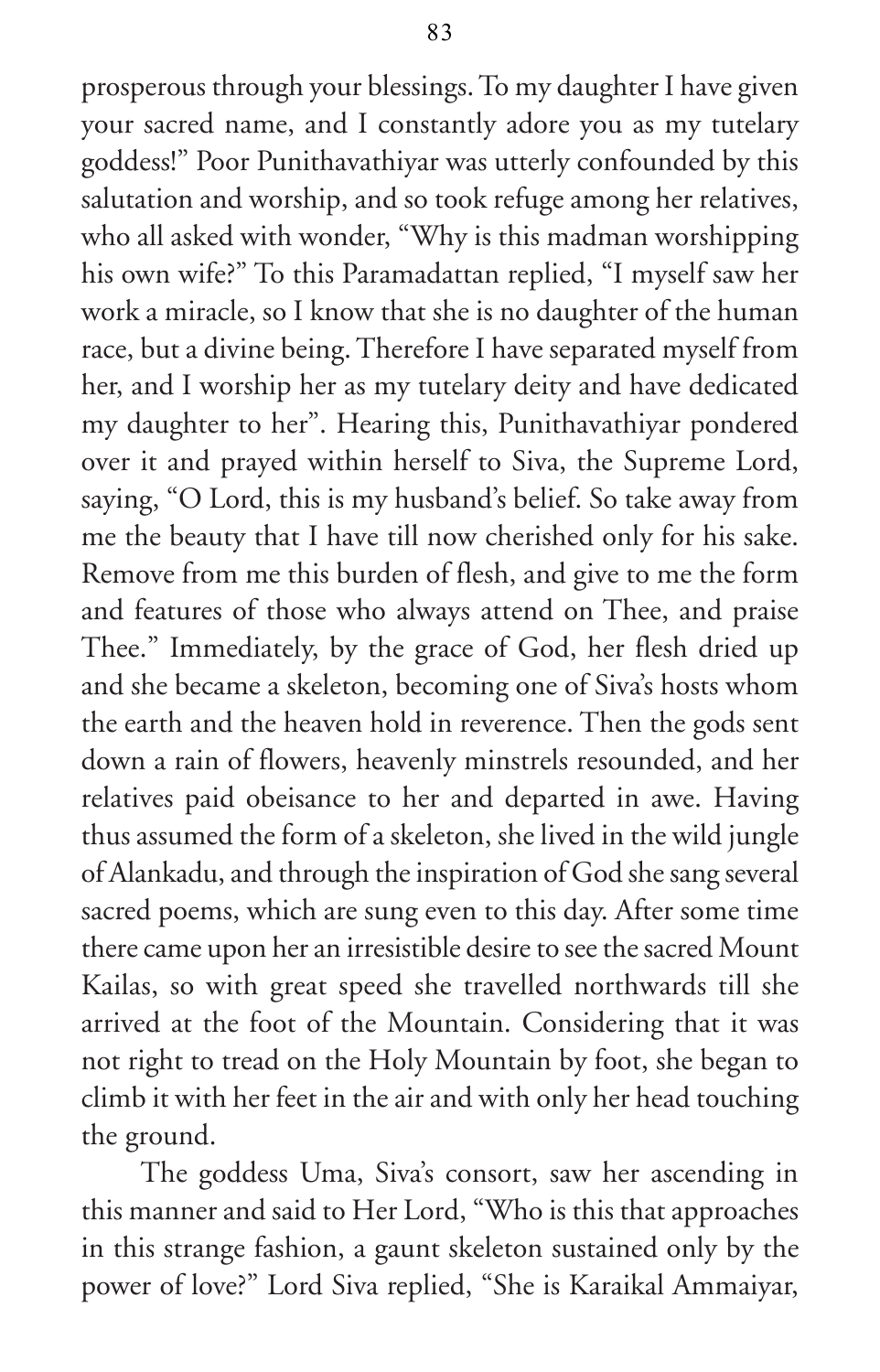and she has obtained this form by her prayers." When She drew near, He addressed her with words of love, calling her 'Amma' (Mother), a name which she bears ever since. As soon as she heard the word she fell at His feet and exclaimed, "Father!" Siva then said to her, "What boon do you wish to ask from me?" She replied, "O Lord, grant undying love and infinite blessedness to me, Your slave. I would be glad never to be born on earth again, but If I must be so born, grant me at least that I may never, in any form or at any time forget You, my Lord; and when You perform Your sacred mystic dance, may I stand in rapture at Your feet and sing Your praise". The Lord replied, "In Alankadu you shall see my dance, and with rapture you shall sing." Then the holy Karaikal Ammaiyar returned to Alankadu, still covering the distance on her head, and there she beheld the Lord's sacred dance, and sang her renowned lyrics in His praise.

Karaikal Ammaiyar's devotional hymns form sixth part of *Thirumurai*.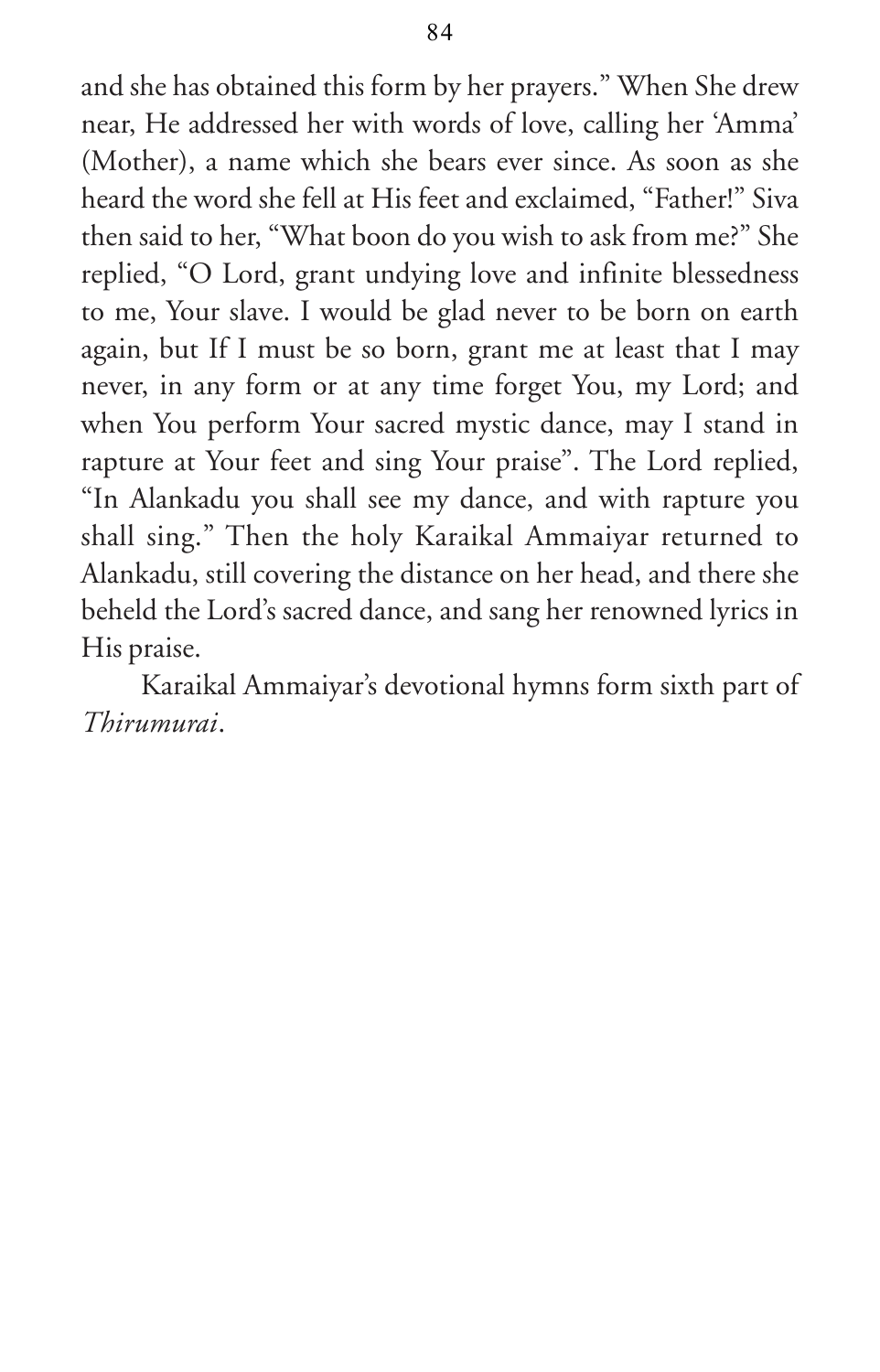# **MOTHER'S BLESSINGS**

SAMBANDHA WAS BORN in an orthodox *brahmin* family in the town of Sirkali, to Sivapada Hridayar and his wife Bhagavatiyar.

One day, when the boy was three years old, the father took him to Thirutonni Appar Koil. The father while immersed in the tank for a bath, began repeating the *aghamarshana mantram*. The child could not see his father in the tank, and looked around in fear and grief. There was no trace of the father. Not able to contain its grief the child wept aloud looking at the temple tower saying, "Mother! Father!" Parvati and Lord Siva appeared in the sky, seated on the sacred bull, and gave *darsan* to the little child. As desired by Siva, Parvati gave the child a golden cup full of milk from her breast – the sacred milk containing *Siva Jnana* (Knowledge of Siva). The child drank the milk, became free from sorrow, and the divine couple disappeared. The child was transformed into an inspired sage, wholly and solely dedicated to Siva. Consequently he received the epithet of *Aludaiya Pillaiyar* ('the God's own child') and *Thiru Jnana Sambandhar* ('he who is conjoined with divine wisdom').

Having drunk the milk of *jnana*, and feeling quite satisfied and happy, Sambandha sat on the tank bund with milk dribbling from the corners of his mouth. When the father came out from his bath, he saw the boy's condition and angrily asked, flourishing a cane, "Who gave you milk? Can you drink milk given by strangers? Tell me who that person is or I will beat you."

Sambandha immediately replied by singing ten Tamil verses. The gist of the first verse is: "The man with *kundalas*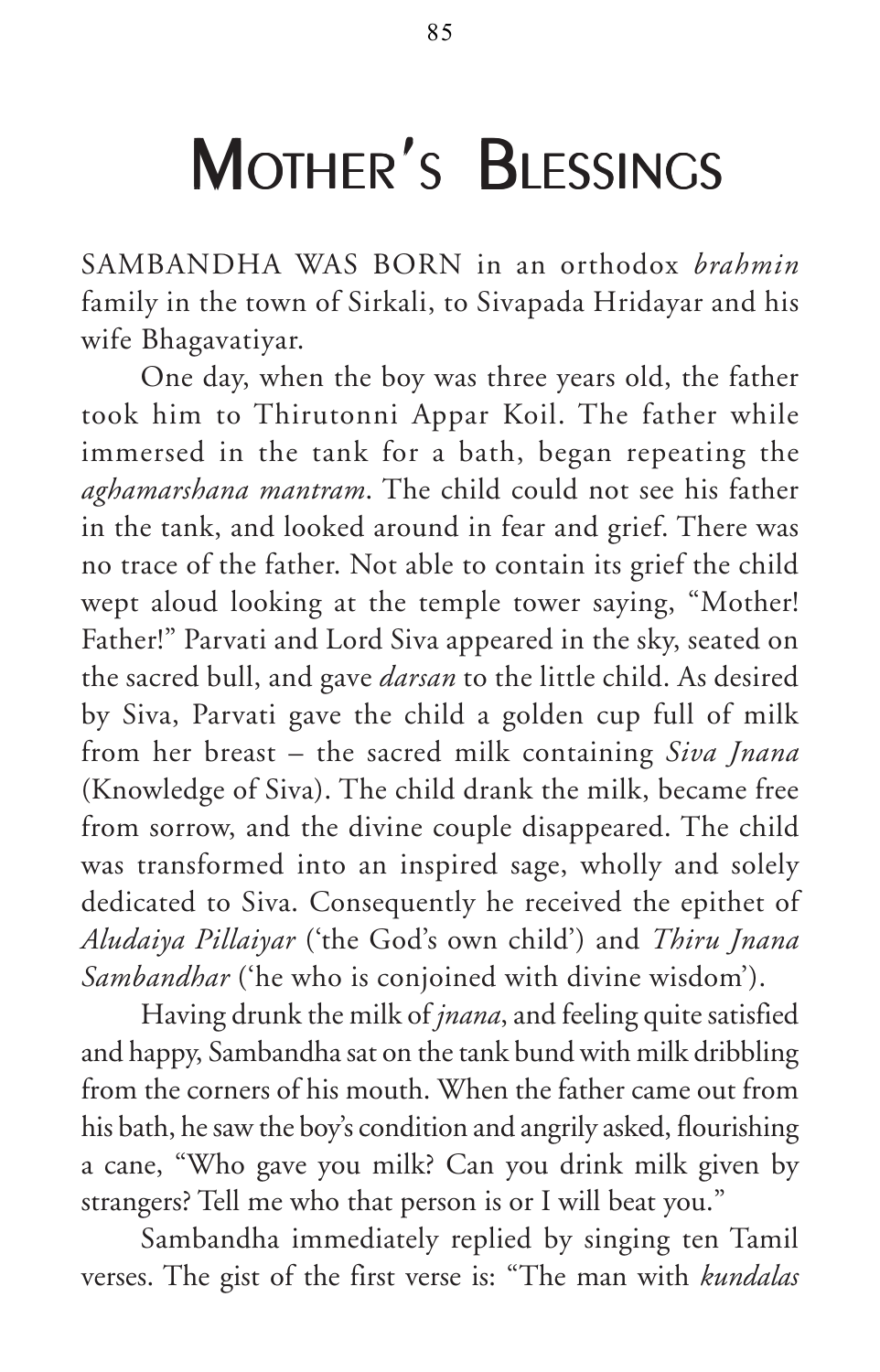(sacred earrings), the Man who rides the sacred bull, the Man who has the white moon on his head, the Man whose body is smeared with the ashes of the burning ghat, the thief who has stolen my heart. He came to bless Brahma, the Creator, when Brahma, with the Vedas in his hand did penance. He who occupies the sacred seat of Brahmapuri, He, my Father, is there, and She, my Mother who gave me milk, is there!" So saying he described the forms of Siva and Parvathi who had given him milk, and also pointed out the temple chariot.

It was clear from the verses, that those who gave milk to the child were no other than Parvathi and Lord Siva. A large gathering of people witnessed this unique scene. From that day onwards, the boy's poetic flow continued unimpeded.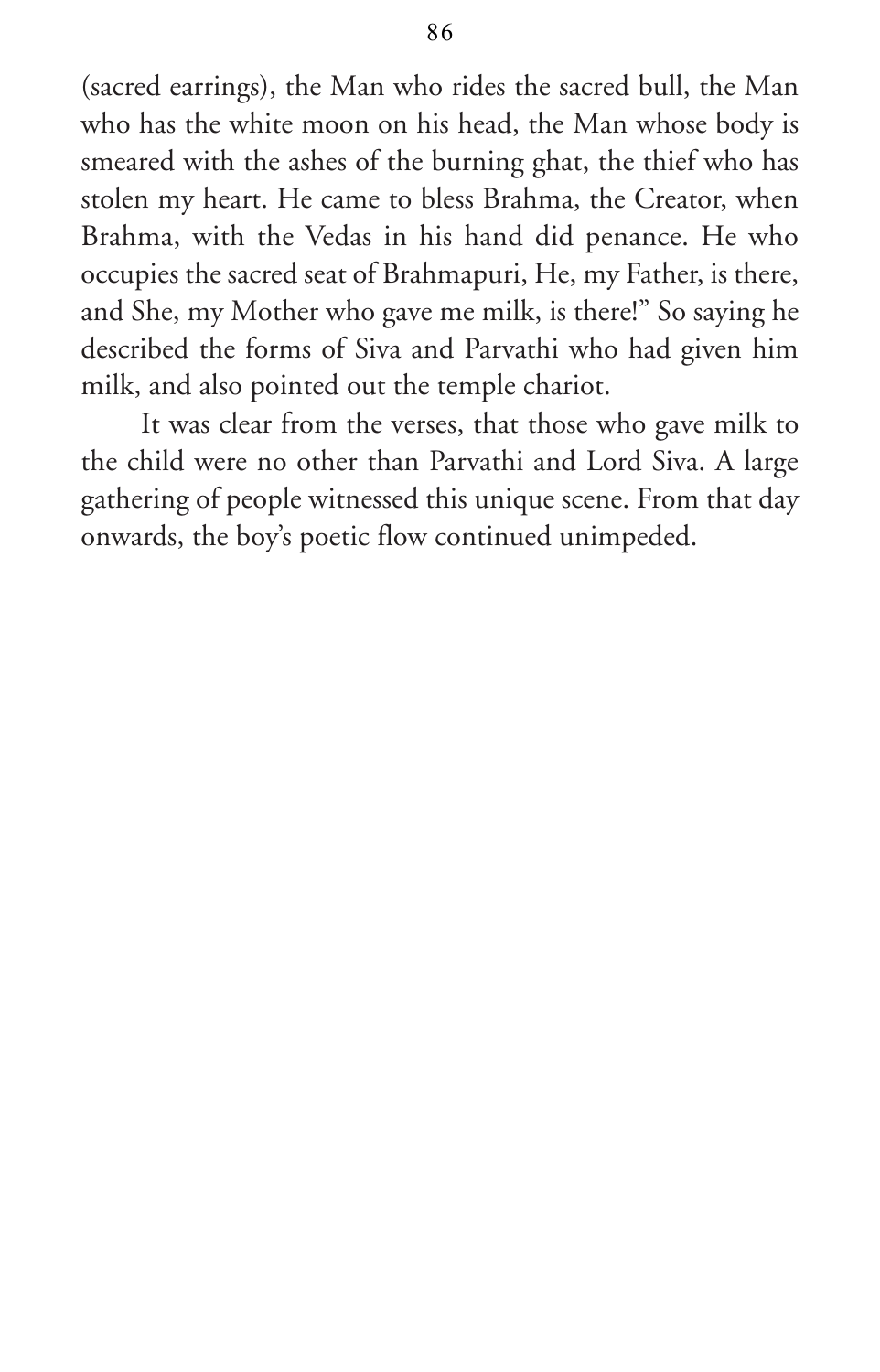# THE LORD IS WITHIN ME

THE MADURA KING Pandyan was inclined towards Jainism. His wife was the daughter of the Chola King and was attached to Saivism. She had heard of the great saint Jnana Sambandar, his powers. And she also came to know of his camping at Vedaranyam. The Pandyan Queen, with the help of a minister who was also attached to *Saivism*, sent an invitation to the Saint to visit Madurai and convert the king to *Saivism*. The Saint came accordingly. When the queen saw that he was a mere boy of about ten or even less, she had serious misgivings whether he could be a match for all the big Jain leaders surrounding the king and if by inviting this child she had put him in jeopardy. When the Saint noticed this, he sang some songs, addressed to the queen and assuring her, "I am not in any way inferior to these Jains. The Lord is within me. Don't, therefore, be afraid."

A devotee added, "The songs mention the names of Jain leaders, referring to them in contempt and stating, 'I am not inferior to all these, as the Lord is within me'. It is amusing to read those songs."

Bhagavan added, "This was after the saint came to Madurai. When the invitation reached Vedaranyam and Jnana Sambandar wanted to start for Madurai, Appar (Tirunavukkarasar) who was with Sambandar pleaded, 'Do not start today. The day is not auspicious for you. They, the Jains, are terrible and powerful persons'. Thereupon Jnana Sambandar sang the *Kolaru Padhikam*, in which he again says, 'As the Lord is within me, in my heart, no days, no planets, can affect me adversely and every day of the week is equally auspicious'."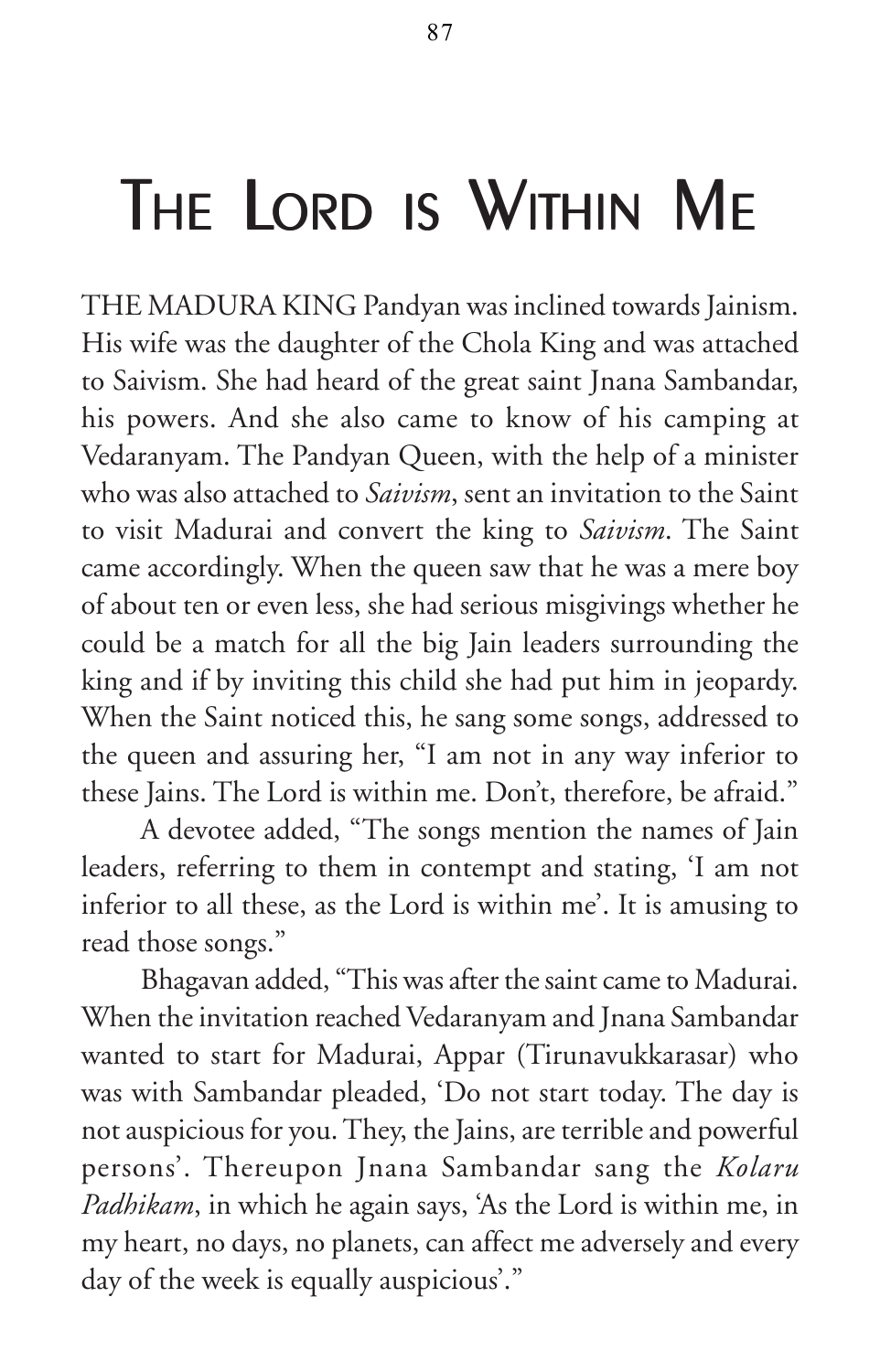In the afternoon a copy of *Thevaram* was brought and the above two songs were picked out and Bhagavan read a few of them aloud. In the Madurai hymn Bhagavan referred to the last stanza and said, "When I explained the first stanza in the morning I gave the meaning as 'Because the Lord is within me' though the words only mean 'Because there is the Lord'. I was wondering whether I was justified in my interpretation. I find in the last stanza it is clearly mentioned by the saint himself that what he meant was 'Because the Lord is within me'. Besides, the same is clear from the whole of the *Kolaru padhikam*. Look at the last verse in the Madurai decad. With what authority he sings, 'No harm can approach those who sing these songs of the king of Shiyali (Sirkali) and the Master of Tamil'. Similarly in the last song he says, 'By my order those who read these shall be saved'."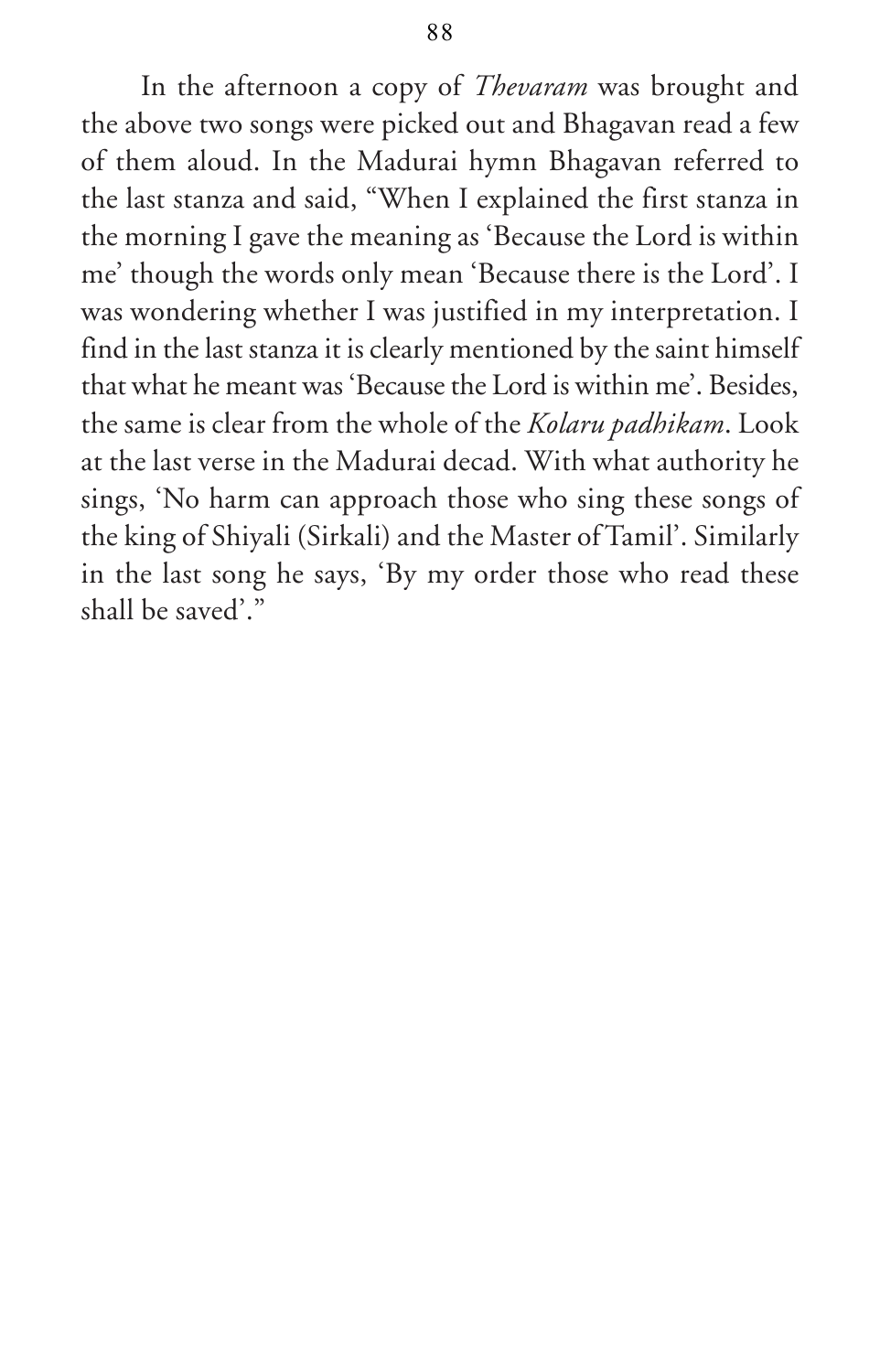### PILGRIMAGE TO SRI ARUNACHALA

"IN *SRI RAMANA LILA* it is stated that while Sambandha was coming to Tiruvannamalai the forest tribes robbed him of his possessions. He was a man of wisdom and knowledge. What property had he?", asked Suri Nagamma.

"Oh! That! He followed the path of devotion, didn't he? Therefore he had golden bells and a pearl palanquin and other symbols of that nature according to the injunctions of *Iswara*. He also had a *Mutt* (an establishment) and all that a *Mutt* requires," said Bhagavan.

"Is that so? When did he get all those?" Suri Nagamma further enquired.

Bhagavan replied with a voice full of emotion, "From the time when he acquired the name of Jnana Sambandha, that is, even from his childhood, he used to sing with uninterrupted poetic flow and go on pilgrimages. He first visited a holy place called Thirukolakka, went into the temple there and sang verses in praise of the Lord, keeping time with his little hands. By the grace of Siva, cymbals of gold inscribed with the mystic five letters were miraculously put into his hands, and with them he kept time to his songs. Thereafter he visited Chidambaram and other holy places and then went to a pilgrim centre called Maranpadi. There were no trains in those days, you see. The presiding deity in that place observed this little boy visiting holy places on foot. His heart melted with pity, and He created a pearl palanquin, a pearl umbrella and other accompaniments bedecked with pearls suitable for *sannyasis*. He left them in the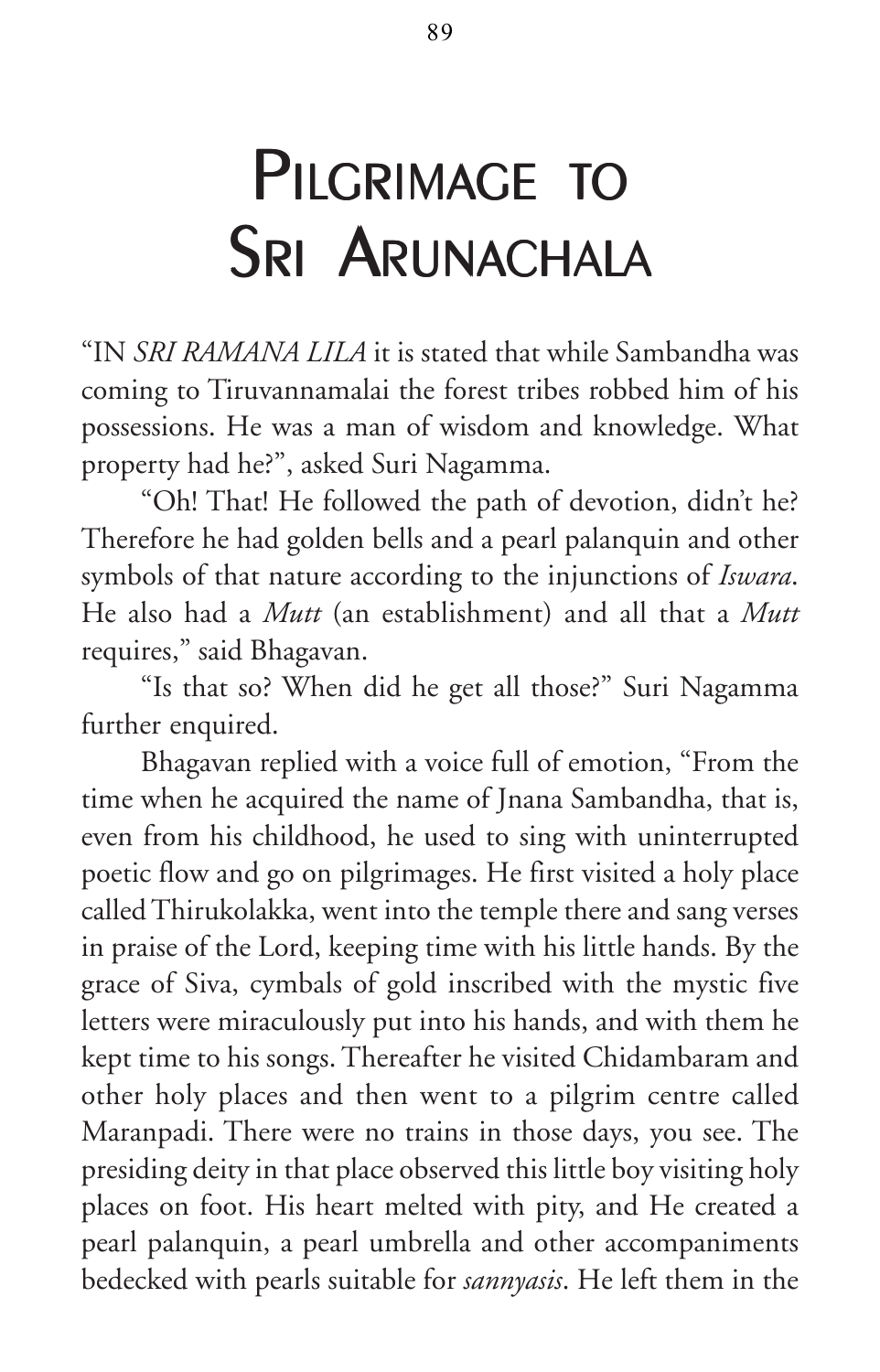temple and appeared to the *brahmin* priests and to Sambandha in their dreams, telling the *brahmins*, 'Give them to Sambandha with proper honours,' and told Sambandha, 'The *brahmins* will give you all these; take them.' As they were gifts from Gods he could not refuse them. So Sambandha accepted them with reverential salutations by doing *pradakshina* etc., and then got into the palanquin. From that time onwards, he used to go about in that palanquin wherever he went. Gradually some staff gathered around him and a *Mutt* was established. But whenever he approached a holy place, he used to alight from the palanquin as soon as he saw the *gopuram* (tower) of the shrine and from there onwards, he travelled on foot until he entered the temple. He came here (i.e. Arunachala) on foot from Tirukoilur observing the same principle since, as you know, the peak of Arunagiri is visible from there."

A Tamil devotee said that that visit was not clearly mentioned in *Periapuranam*, to which Bhagavan replied as follows: "No. It is not in *Periapuranam*. But it is stated in Upamanyu's *Sivabhaktivilasam* in Sanskrit. Sambandha worshipped Viratteswara, the presiding deity at Kilur and won the god's favour with his verses and then he worshipped Athulyanatheswara, the presiding deity at Arakandanallur in the same way. From there he beheld the peak of Arunagiri and sang verses out of excess of joy and installed an image of Arunachaleswara in the same spot.

"While he was seated there on a mandapam, God Arunachaleswara appeared to him first in the shape of a *jyoti* (light) and then in the shape of an old *brahmin*. Sambandha did not know who that old *brahmin* was. The *brahmin* had in his hand a flower basket. Unaccountably, Sambandha's mind was attracted towards that *brahmin* like a magnet. He at once asked him with folded hands, 'Where do you come from?' 'I have just come from Arunachalam. My village is here, nearby,'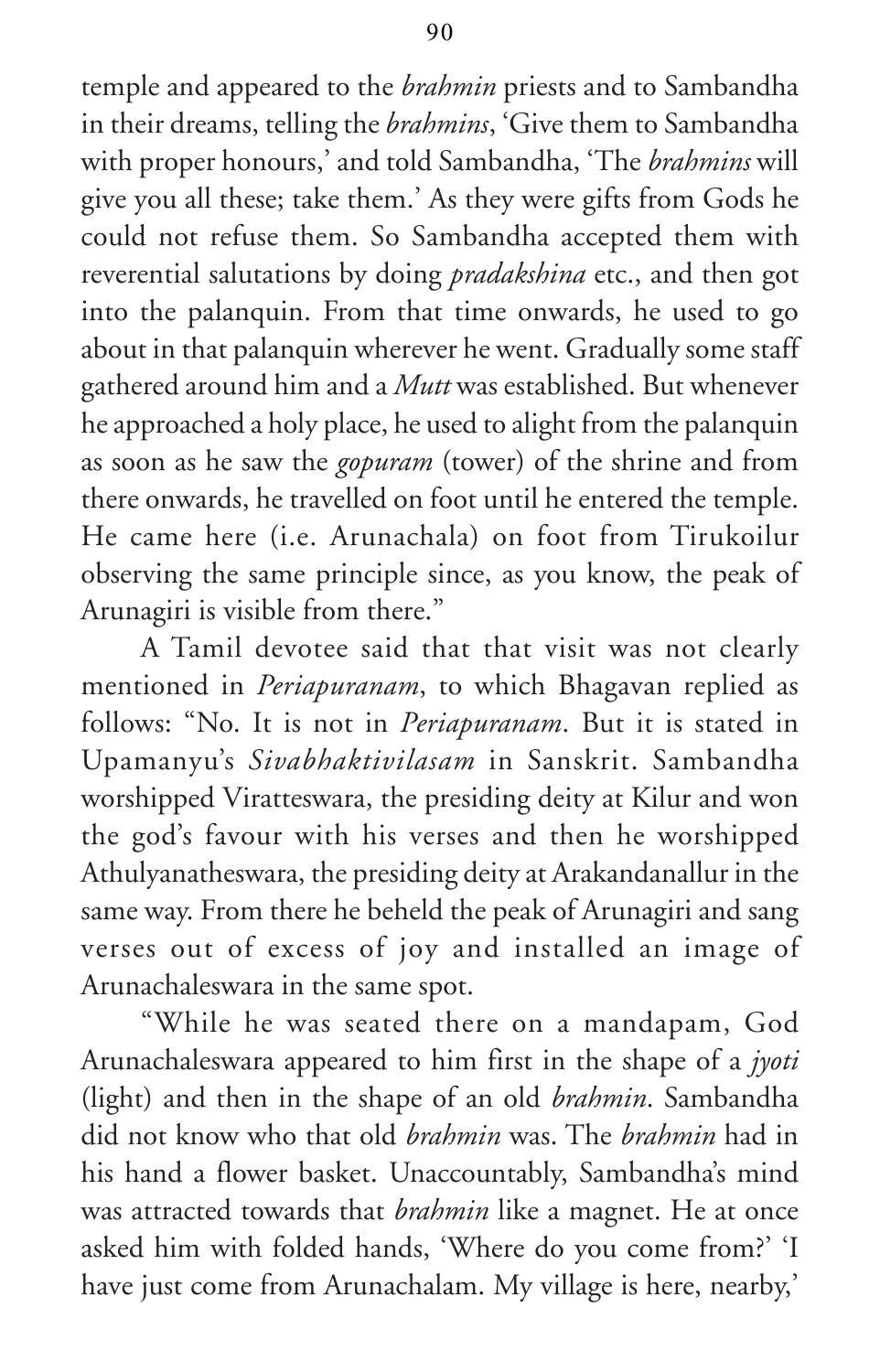replied the *brahmin*. Sambandha asked him in surprise, 'Arunachala! But how long ago did you come here?' The *brahmin* replied indifferently, 'How long ago? Daily I come here in the morning to gather flowers to make a garland for Lord Arunachala and return there by the afternoon'. Sambandha was surprised and said, 'Is that so? But they said it is very far from here?' The old *brahmin* said, 'Who told you so? You can reach there in one stride. What is there great in it?' Having heard that, Sambandha became anxious to visit Arunachala and asked, 'If so, can I walk there?' The old man replied, 'Ah! If an aged man like me goes there and comes here daily, can't a youth like you do it? What are you saying?' With great eagerness Sambandha asked, 'Sir, if that is so, please take me also along with you,' and started at once with all his entourage. The *brahmin* was going in advance and the party was following behind. Suddenly the *brahmin* disappeared.

"As the party was looking here and there, in confusion, a group of hunters surrounded them, and robbed them of the palanquin, umbrella, golden bells, the pearls and other valuable items, their provisions and even the clothes they were wearing. They were left with only their loin cloths. They did not know the way; it was very hot and there was no shelter, and all were hungry as it was time for taking food. What could they do?

"Then Sambandha prayed to God, 'Oh! Lord, why am I being tested like this? I don't care what happens to me, but why should these followers of mine be put to this hard test?' On hearing those prayers, God appeared in his real form and said, 'My son, these hunters too are my *pramatha ganas* (personal attendants). They deprived you of all your possessions as it is best to proceed to the worship of Lord Arunachala without any show or pomp. All your belongings will be restored to you as soon as you reach there. It is noon time now. You may enjoy the feast and then proceed further'. So saying he disappeared.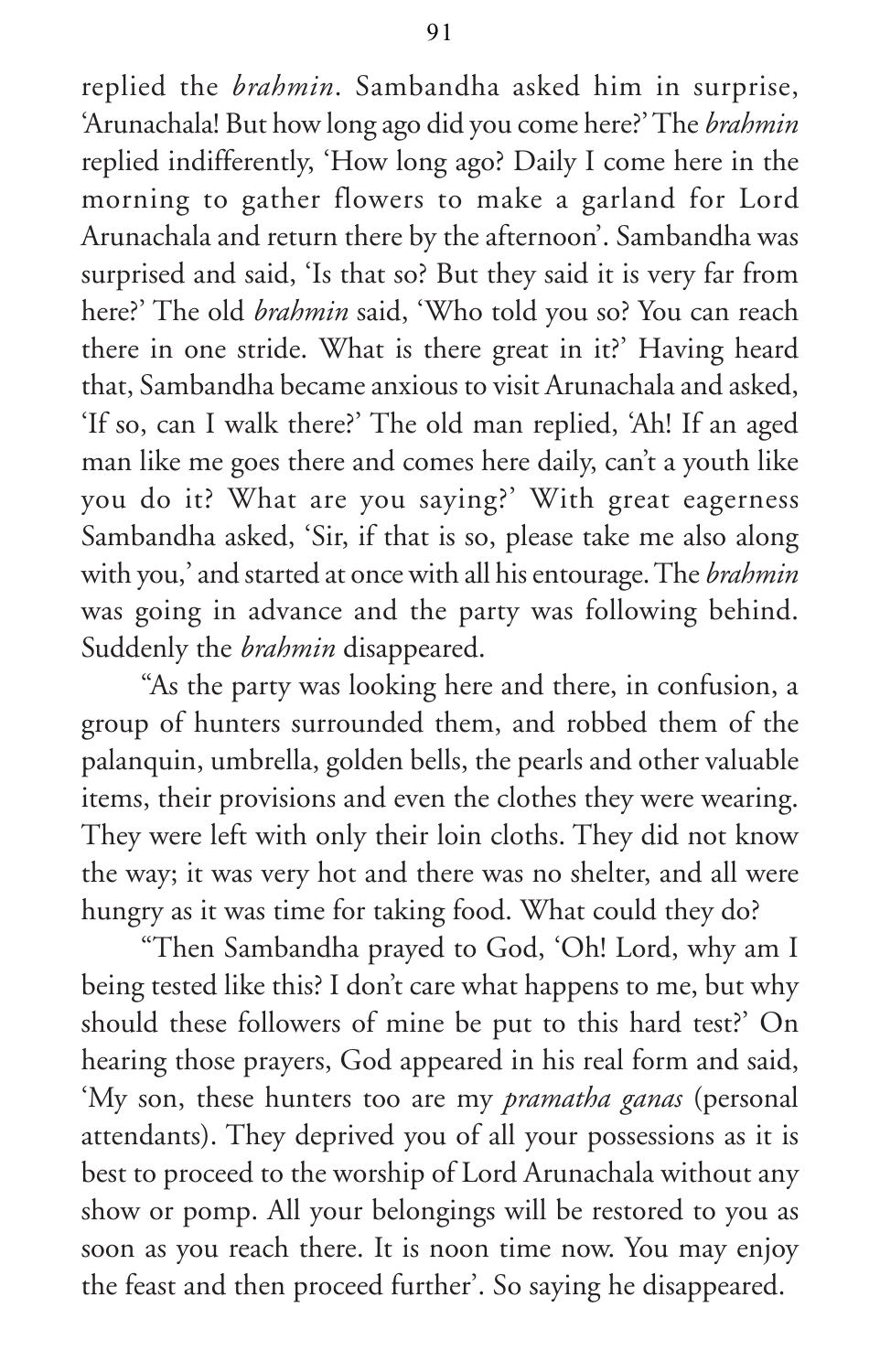"At once, a big tent appeared on a level space nearby. Some *brahmins* came out of the tent and invited Sambandha and his party to their tent, entertained them to a feast with delicious dishes of various kinds and with *chandanam* (sandal paste) and *thambulam* (betel leaves). Sambandha, who was all along entertaining others, was himself entertained by the Lord Himself. After they had rested for a while, one of the *brahmins* in the tent got up and said, 'Sir, shall we proceed to Arunagiri?' Sambandha was extremely happy and accompanied the *brahmin* along with his followers. But as soon as they set out on their journey, the tent together with the people in it disappeared.

"While Sambandha was astonished at the strange happenings, the guide who had been leading them to Arunachala disappeared as soon as they arrived there. Suddenly, the tent along with the people in it and the hunters who had robbed them previously appeared on all sides, and placing before Sambandha all his belongings which they had robbed him of earlier, they vanished. With tears of joy and with a thrill in his body, Sambandha praised the Lord, for His great kindness, stayed there for some days, worshipped Him with flowers of verses in praise of Him and then proceeded on his journey. Out of His affection for Sambandha, who was serving Him with reverence. God Himself, it seems, invited him to this hill.

"Jnana Sambandha thus became one of the most famous *bhaktas* and was much sought after. He led a vigorous and active life and went on pilgrimage to several places in South India. He got married in his sixteenth year. The bride and the bridegroom went to have *darsan* of God in the local temple soon after the marriage ceremonies were over. A large party went with them. When they reached the temple the place was a blaze of light and the temple was not visible. There was however a passage visible in the blaze of light. Jnana Sambandha told the people to enter the passage. He himself went round the light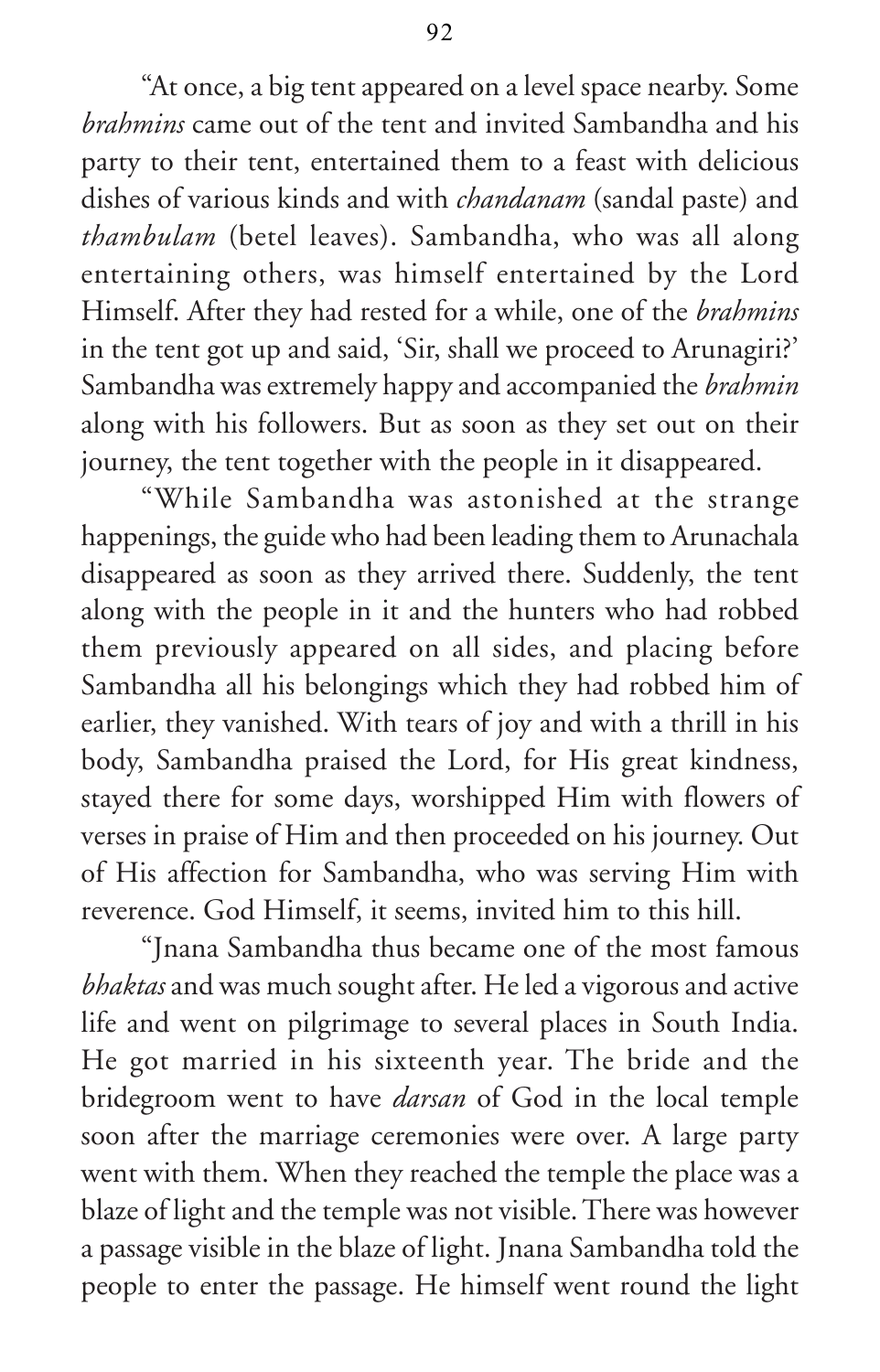with his young wife, came to the passage and entered it as the others had done earlier. The Light vanished leaving no trace of those who entered it. The temple again came into view as usual. Such was the brief but very eventful life of the sage."

So saying, Bhagavan assumed silence, with his heart filled with devotion and with his voice trembling with emotion.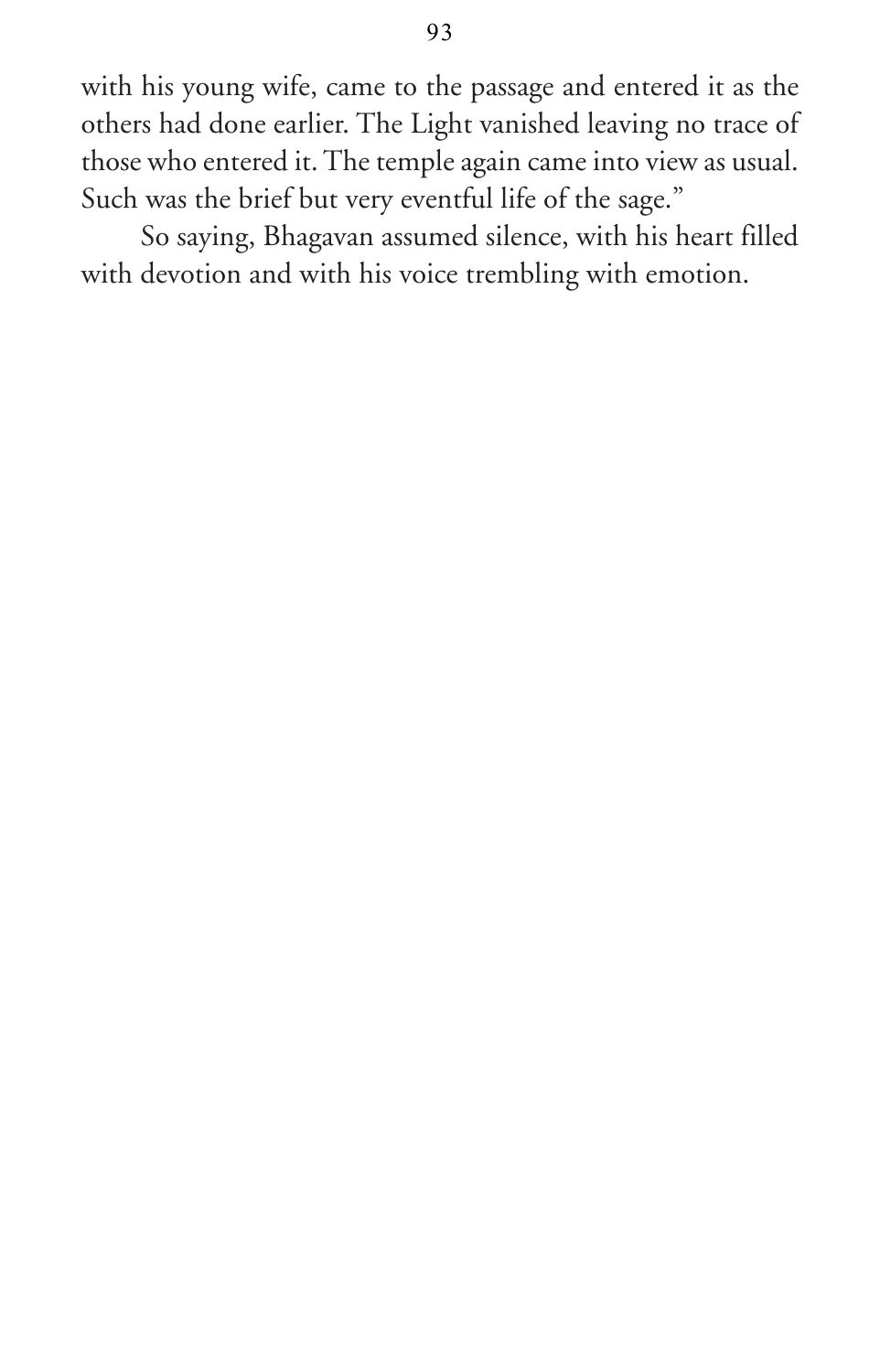#### SAMBANDHAR AND APPAR

WHILE ON A pilgrimage, the twelve-year old Sambandhar and Appar reached Vedaranyam. The main gate of the Vedaranya temple was found locked. It seems that long ago the ancient Vedas took human shapes. They worshipped the Lord in the temple with *abhishekam* (pouring of water) and *puja*. On going away, closed the main gate and sealed it. Since then no one had the courage to open it and so a hole was bored through the wall and a side gate improvised for people for coming and going out. When Appar and Sambandhar enquired about the closure of the main gate, the watchman told them this story and suggested that they could go in by the side gate. They did not feel like using that gate and so decided to pray to *Iswara* for the opening of the main gate. Sambandhar suggested that Appar should pray. It was then that Appar sang a hymn of ten verses. *Iswara* is fond of Appar's songs and it seems He was so absorbed in hearing them, that He forgot to open the gate. When the gate did not open even on singing the ninth verse, Appar was overwhelmed with grief and sang the tenth verse saying, "Oh Lord, has not your heart melted yet?" When even that had no effect, he sang the eleventh verse beginning, "*Avakkanai Vavalaladar Thittaneer*", the purport of which is, "When Ravana lifted Mt. Kailas with his hands you struck him down with your little finger and inflicted trouble on him for a thousand years. That being so, how will you have compassion for me?" When this was sung, it seems that *Iswara* regretted the delay and immediately opened the doors.

After entering the temple and worshipping the Lord therein, they came out. Appar requested Sambandhar to pray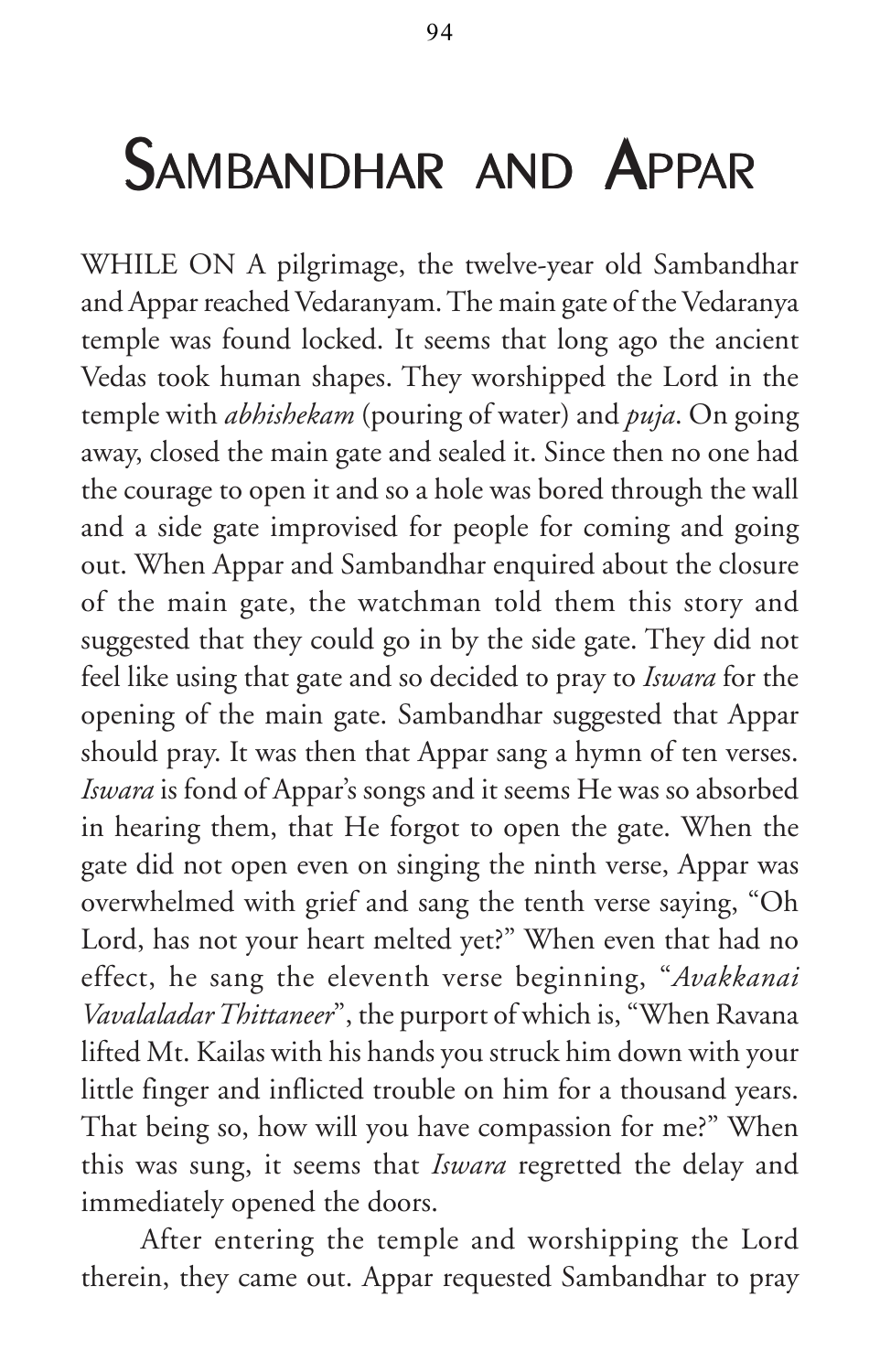to *Iswara* to close the door and when Sambandhar sang only one verse, the doors closed with a bang. On this occasion, *Iswara* tested Appar by not answering his prayers until he sang eleven songs and favoured Sambandhar by promptly closing the doors when he sang only one song.

On another occasion, it was Sambandhar that was put to a severe test while Appar was readily granted favour. From the time *Iswara* put him to a severe test at Vedaranyam, Appar felt aggrieved and began worshipping *Iswara* with greater devotion than ever. Subsequently both Appar and Sambandhar went on a pilgrimage with their respective retinue and reached a village called Tiruveelimalai. At that time the village was in the grip of a famine. Unable to bear the sight of the sufferings of the people they decided to stay in two different *Mutts* along with their attendants and distribute food to the people. They had of course no money with them and so went to the local temple to pray to *Iswara*. Pleased with their devotion, *Iswara* gave them a sovereign each every day. The sovereign used to be kept on the doorstep. The one given to Appar was accepted by the vendors of foodstuffs and the required articles were readily supplied. Food could therefore be given to the people before the afternoon set in. The sovereign of Sambandhar was however below the standard purity of gold and so the dealers offered to take it only at a discount. The attendants had therefore to come back to the *Mutt* to obtain Sambandhar's consent, then return to the shop, buy the required articles and then feed the people rather late, by about 2 P.M. everyday.

In due course this delay came to the notice of Sambandhar. On enquiry he found that it was all due to the bad coins he was getting from the Lord daily. He went to the temple and sang ten songs beginning with "*Vachiteerave Kachunalguveer*", which means, "Swami, why are you giving me coins which are not pure gold?" Then the Lord who is the embodiment of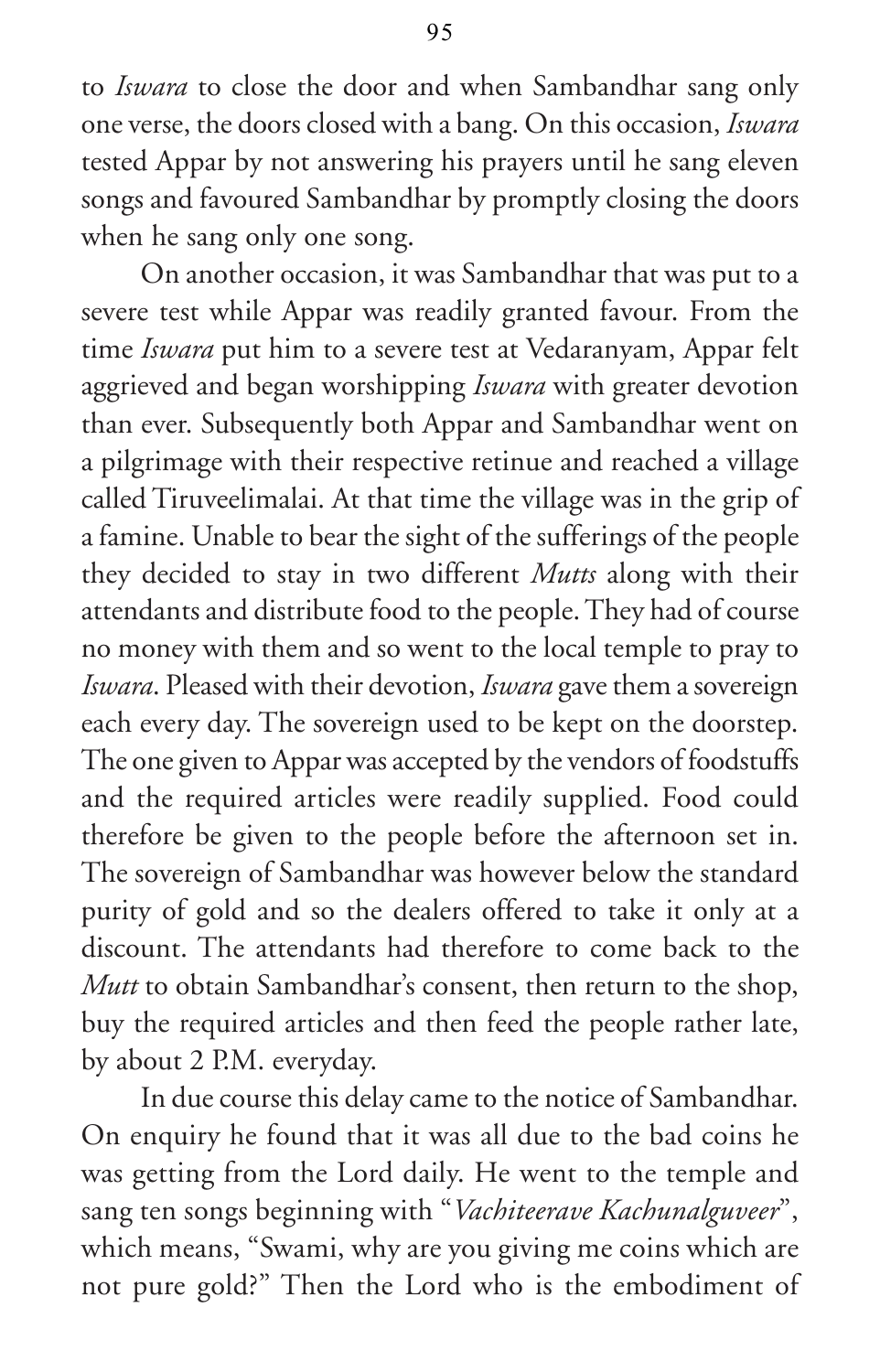kindness, said, "Appar is worshipping me with his mind, speech and deed, while you are doing it with your mind and speech only". Appar was daily cleaning the temple grounds, making them neat and tidy. "It was only to point out the difference that I have been doing like this. Henceforth, I shall give you also good coins. Don't worry". And from that day onwards good coins were given.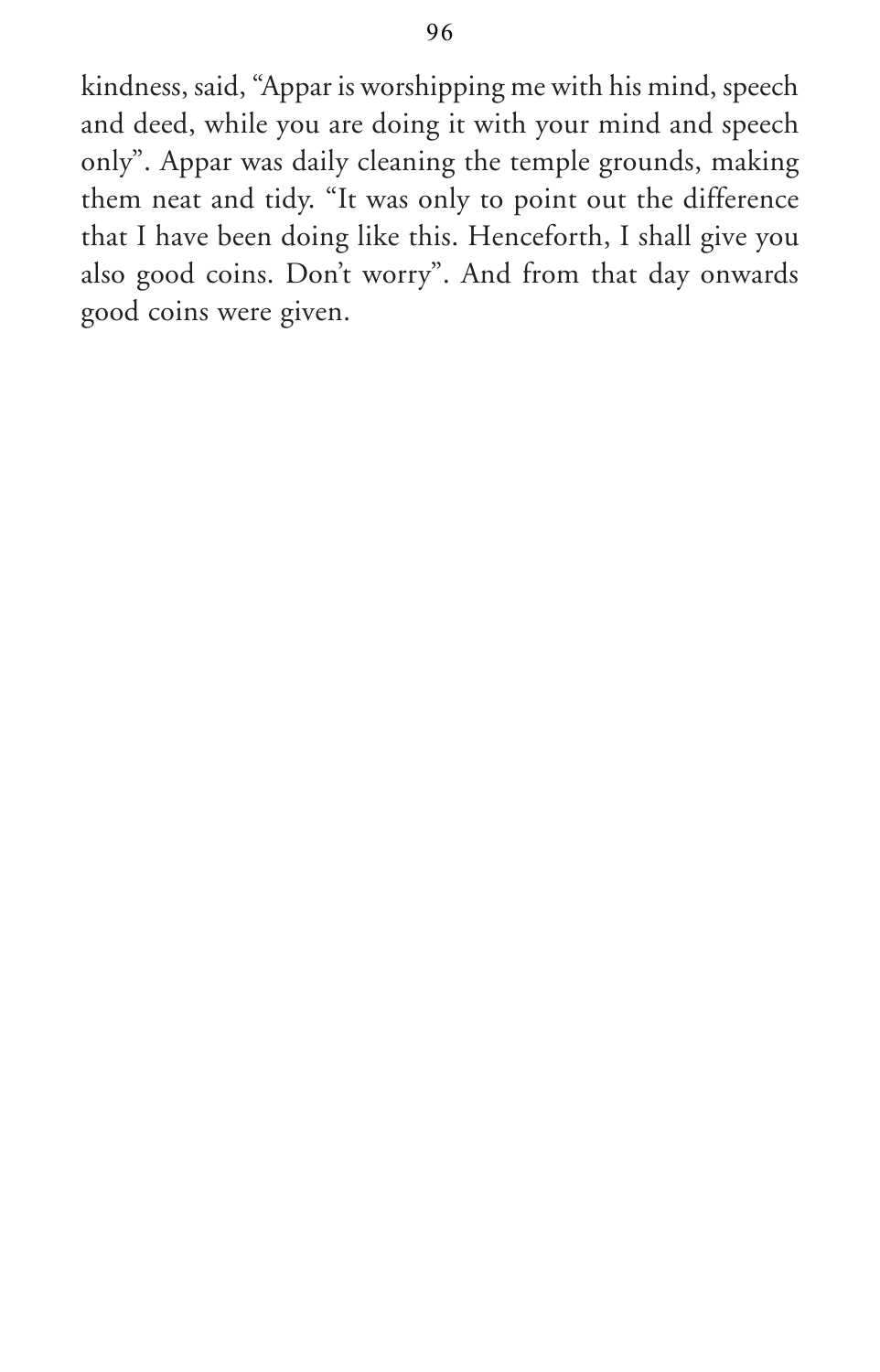#### SAINT APPAR

APPAR WAS BORN in a village called Tiruvamur in the Thirumunaipadi region of a Vellala family of Saivaites. His father's name was Pugazhanar and mother's name was Madiniyar. His parents named him Marul Neekkiyar. He had only one sister by name Tilakavati. As he grew up he became proficient in all branches of knowledge. When Tilakavati was 12 years of age, the parents decided to give her in marriage to a commander in the king's army. Just then there was a war and that commander went away saying he would marry her on his return. In the meantime Pugazhanar passed away and his wife Madiniyar committed *Sati*. The brother and sister were left alone. They awaited the return of the commander, but after some time they heard that the commander had died in the war. Tilakavati wanted to commit *Sati* as her parents had decided to give her away in marriage to that commander and she felt that her body was therefore his. Marul Neekkiyar with great grief, fell at the feet of his sister and told her that he looked up to her as his father and mother, and if she insisted on dying on the funeral pyre, he would also commit suicide. As she was anxious that her brother should live and prosper, she gave up her idea of committing *Sati*. She however did not marry but remained at home absorbed in the service of the Siva temple and in her own *tapas* (austerity).

Marul Neekkiyar realised that material wealth was transitory. Whatever money, gold and other valuables he had, he gave away, became a *sannyasi*, left home and in his wanderings reached Patalipuram (Tiruppadiripuliyur, i.e. Cuddalore). The most important place at that time was the Samana *Mutt*. As fate would have it, he went there and joined the Samana cult (a Jain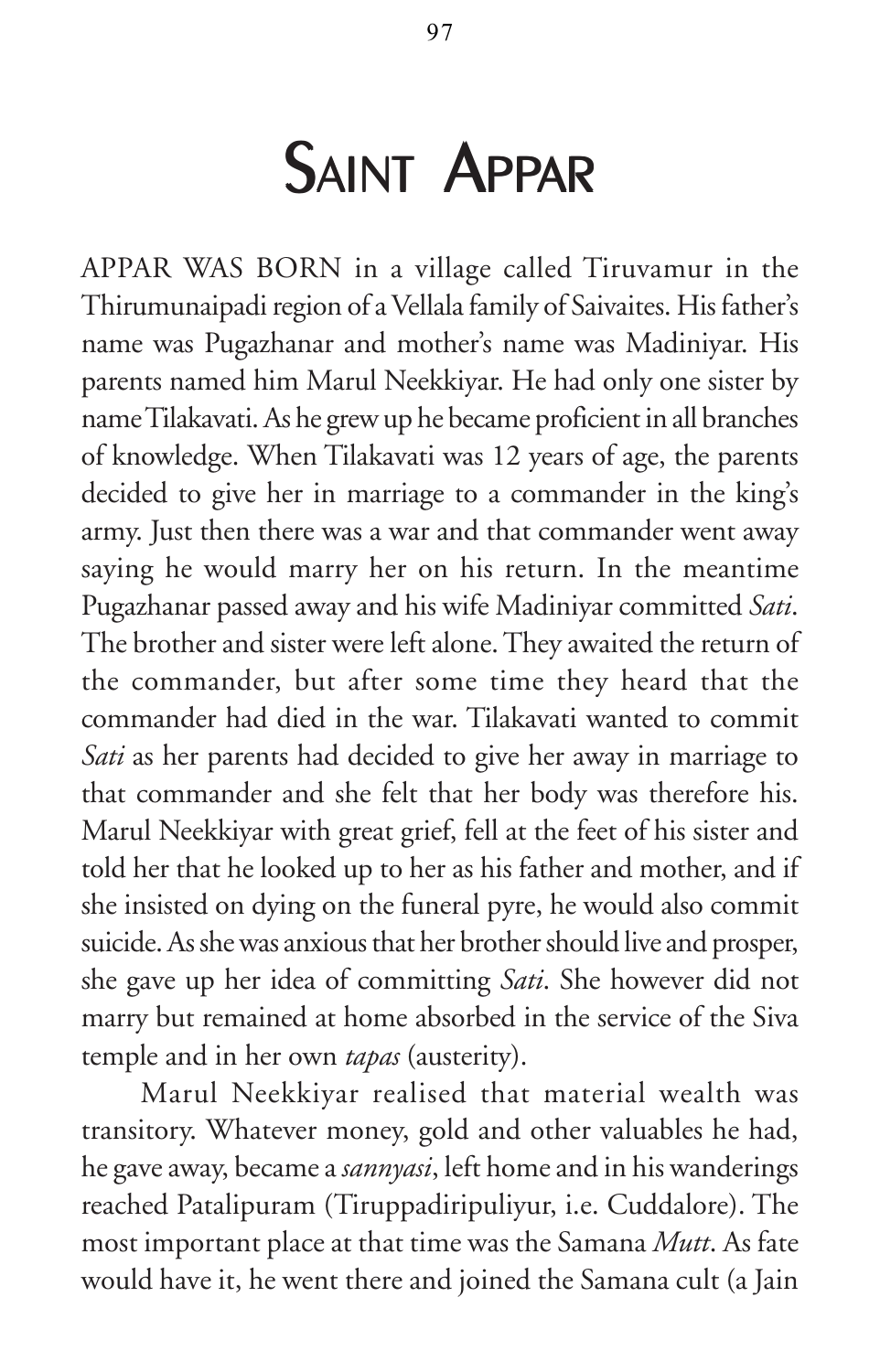cult), was given the title of Darmasena, and became the Head of the *Mutt*, the *Purohit* of the Raja and the Poet Laureate of the kingdom. He therefore stayed on there.

Tilakavathi, who was staying at her native place, heard this news and felt sad. She went to their family deity, Veerasthaneswara, on the banks of the river Gedila and prayed to God several times to save her brother from following the ways of the heretics. One day Parameswara appeared to her in a dream and said, "O *Tapaswini*, you can now give up your mental agony. In his last birth, your brother was a *sannyasi*, but did not perform *tapas* properly. There was a flaw in his *tapas*. As a result of that, he has now joined that heretic (*Pashanda*) cult. I shall now save him by making him suffer from stomach ache. Give up your grief and relax."

Immediately thereafter, Dharmasena had a violent stomach ache. Several people in that *Mutt* who were well versed in *mantras* and *tantras* tried their best to cure him but could not succeed and so gave up all hopes. Dharmasena could not bear the agony any longer. He then remembered his sister. Hoping she might be of some help, he sent a man to fetch her. She refused to give up her own *dharma* and go to the Samana *Mutt*. On hearing that, Dharmasena regretted his having given up his own *dharma*, namely *Saivism*, and without the knowledge of other people in the *Mutt*, left the *Mutt* at night, with two servants for his native place. When he tapped at the door and called his sister, she recognised his voice and opened the door. He fell at her feet and requested her to forgive him. She received him with open arms and overjoyed at the kindness of Parameswara, and after giving him holy ash, taught her brother the *Panchakshari Mantra*. He smeared the holy ash all over his body and repeated the *mantra*.

Tilakavati took her brother to the temple of Veerasthaneswara. When he prostrated and got up, Marul Neekkiyar began composing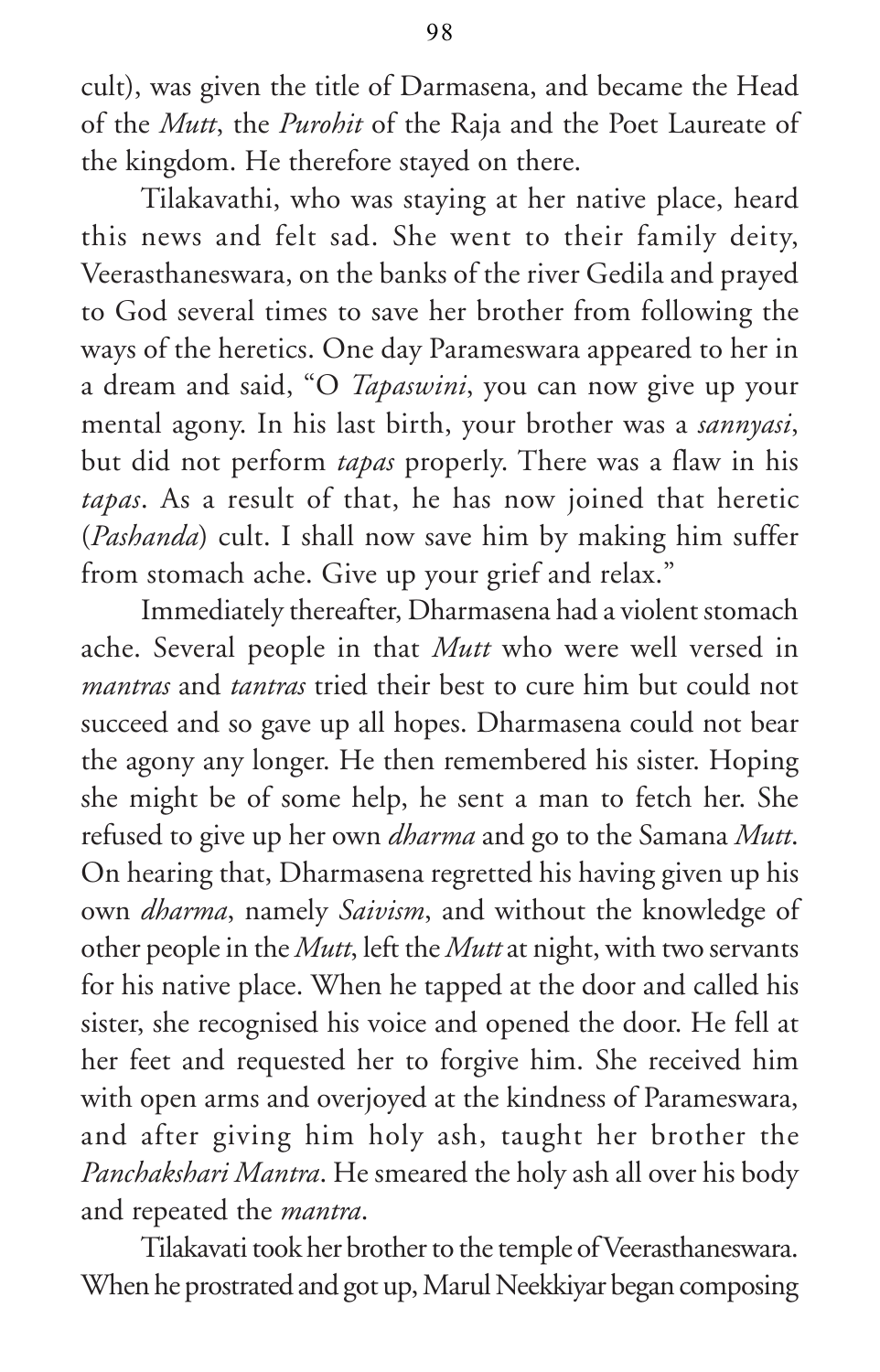songs in Tamil in praise of Siva. The first of the Ten Verses (*Padikam*) begins with '*Kootrayinavaru*'. His stomach ache ceased immediately. That is why there is a belief that whoever recites these songs gets relief from all illness.

After that, he took up *Sannyasa* and went on a pilgrimage singing his *Padikams* (containing 10 verses each). In due course he reached Chidambaram. After worshipping Nataraja there, and singing the *Padikams*, he went with his followers to nearby Sirkali. He had heard that Sambandar had become a saint by drinking the milk of the mother of the universe, Parvati, when he was a little child. Hearing that he was coming, Sambandar with his followers went out to meet him. As soon as they met, Marul Neekkiyar fell at the feet of Sambandar. The latter lifted him up with his hands with great affection, and as a show of respect, called him 'Appah'. Appar immediately claimed that he was the *Dasan* (servant) of Sambandar. From that time onwards, Marul Neekkiyar came to be known as Appar. Subsequently both of them went together to the temple of Brahmapureeswara. Sambandar then asked Appar to worship the Lord, which Appar did with his *Padikams*. After that, they went together to several temples and sang *Padikams* in praise of the Lord. You have already heard of Vedaranyam and the sovereigns. There are several other stories like that. After his contact with Appar, Sambandar went to Patalipuram, defeated the people of Samana *Mutt* by arguments and established *Saivism*. They always used to be together.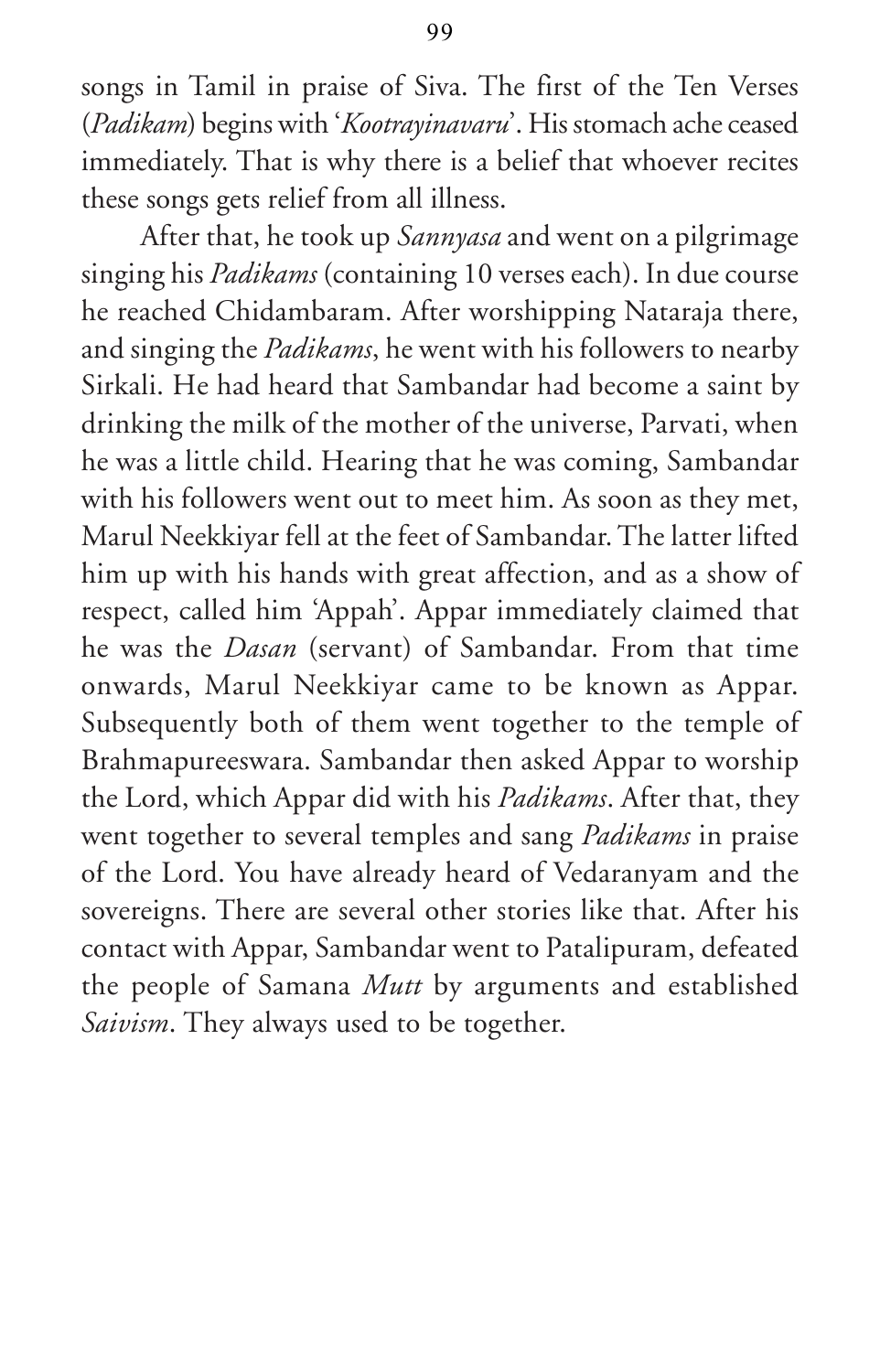### THERE IS NOTHING **WITHOUT**

*Umadevi, a Polish lady had travelled in Kashmir and brought some photos which were shown to all in the old hall. Bhagavan humorously remarked, "We have seen those places without the trouble of travelling." A devotee thereby said, "I wish to go to Kailas."*

*Sri Bhagavan said, "One can see these places only if destined. Not otherwise. After seeing all, there will still remain more – if not in this hemisphere, may be in the other. Knowledge implies ignorance of what lies beyond what is known. Knowledge is always limited." After sometime Sri Bhagavan related the following story.*

APPAR WAS DECREPIT and old and yet began to a travel to Kailas. Another old man appeared on the way and tried to dissuade him from the attempt, saying that it was too difficult to reach there. Appar was however obdurate and said that he would risk his life in the attempt. The stranger asked him to dip himself in a tank close by. Appar did so and found Kailas then and there. Where did all this happen? In Tiruvayyar, nine miles from Tanjore. Where is Kailas then? Is it within the mind or outside it? If Tiruvayyar be truly Kailas, it must appear to others as well. But Appar alone found it so.

Similarly it is said of other places of pilgrimage in the South, that they are the abodes of Siva, and devotees found them so. This was true from their standpoint. Everything is within. There is nothing without.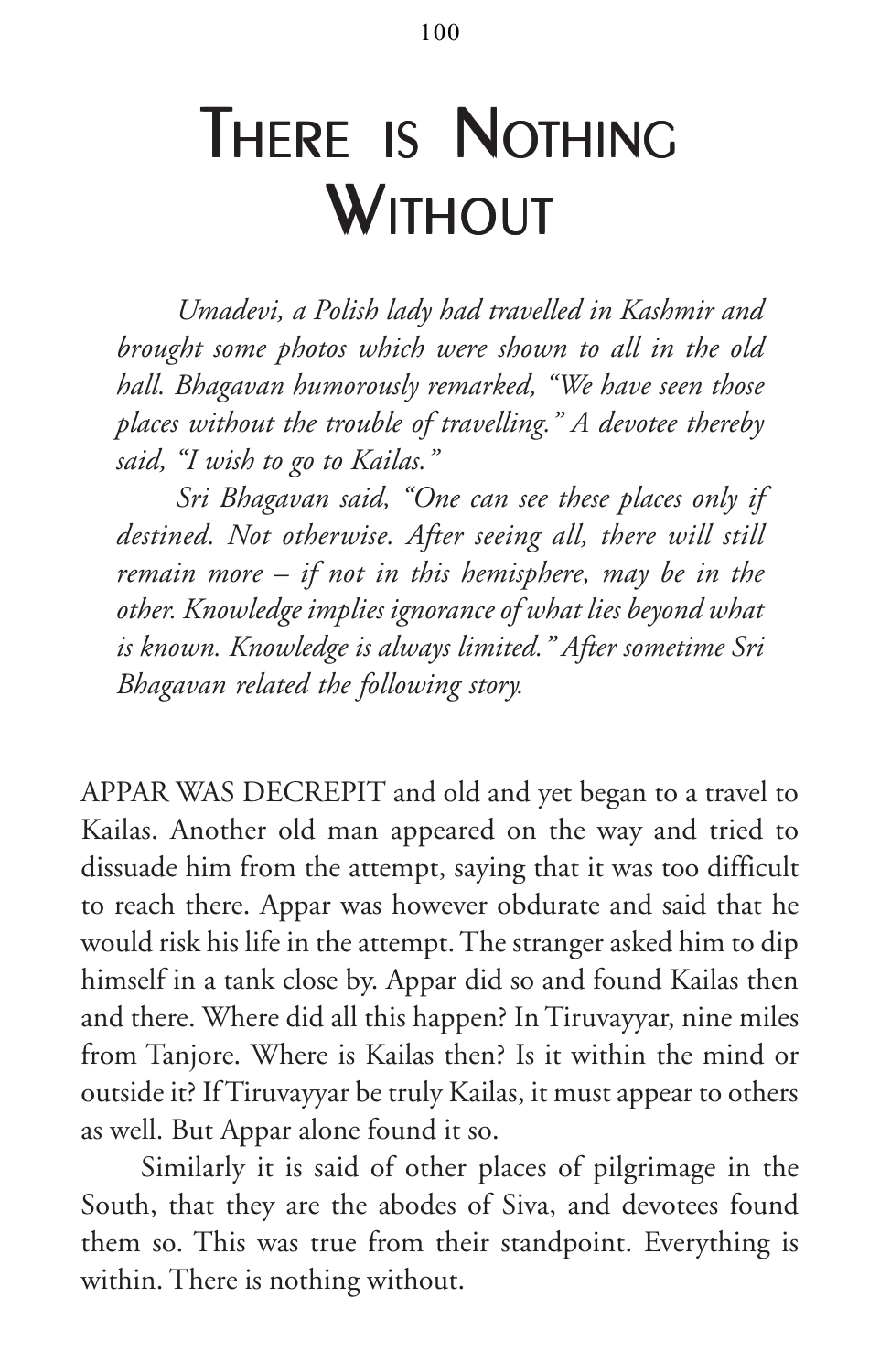# WITH THE MOON IN HIS **CROWN**

THE VENERABLE SUNDARAMURTHY was born in the *amsa* of Aalaala Sundara, who emanated from the reflection of Lord Siva, the Somasekhara (with moon in his crown). He acquired the friendship of the Kerala king, Cheraman Perumal Nainar, in the course of his wanderings as a pilgrim, and together they both went to Madurai on pilgrimage. The Pandyan king as well as his son-in-law, the Chola king, extended a very warm welcome to them and expressed their happiness at being their hosts. Sundaramurthy worshipped God Sundareswara, the consort of the goddess Meenakshi, and sang hymns in praise of the Lord with his poetic skill. Accompanied by the Chera king he visited and worshipped at the sacred shrines of the south, namely Thirukuttralam, Tirunelveli and Rameswaram. From there he visited the sacred shrine of Thirukkedeswara in Lanka Dwipa (Ceylon) and offered worship. There he remembered Thrisulapuram (Thiruchuli) which is the Muktinagar (city of salvation) and proceeded thither. As they approached that city, the crowds saw them both resplendent as though the sun and the moon appeared at the same time. Sundaramurthy was happy to have the *darsan* of Lord Bhuminatha and offered worship with the song beginning '*Oona uyir Puhalai*' and was overwhelmed with devotion. He decided to stay in that holy place for a while, and resided in the *Mutt* on the bank of the river Kowndinya.

One night during his stay there, Lord Siva appeared to him in a dream with a ball in his hand (ball is the symbol of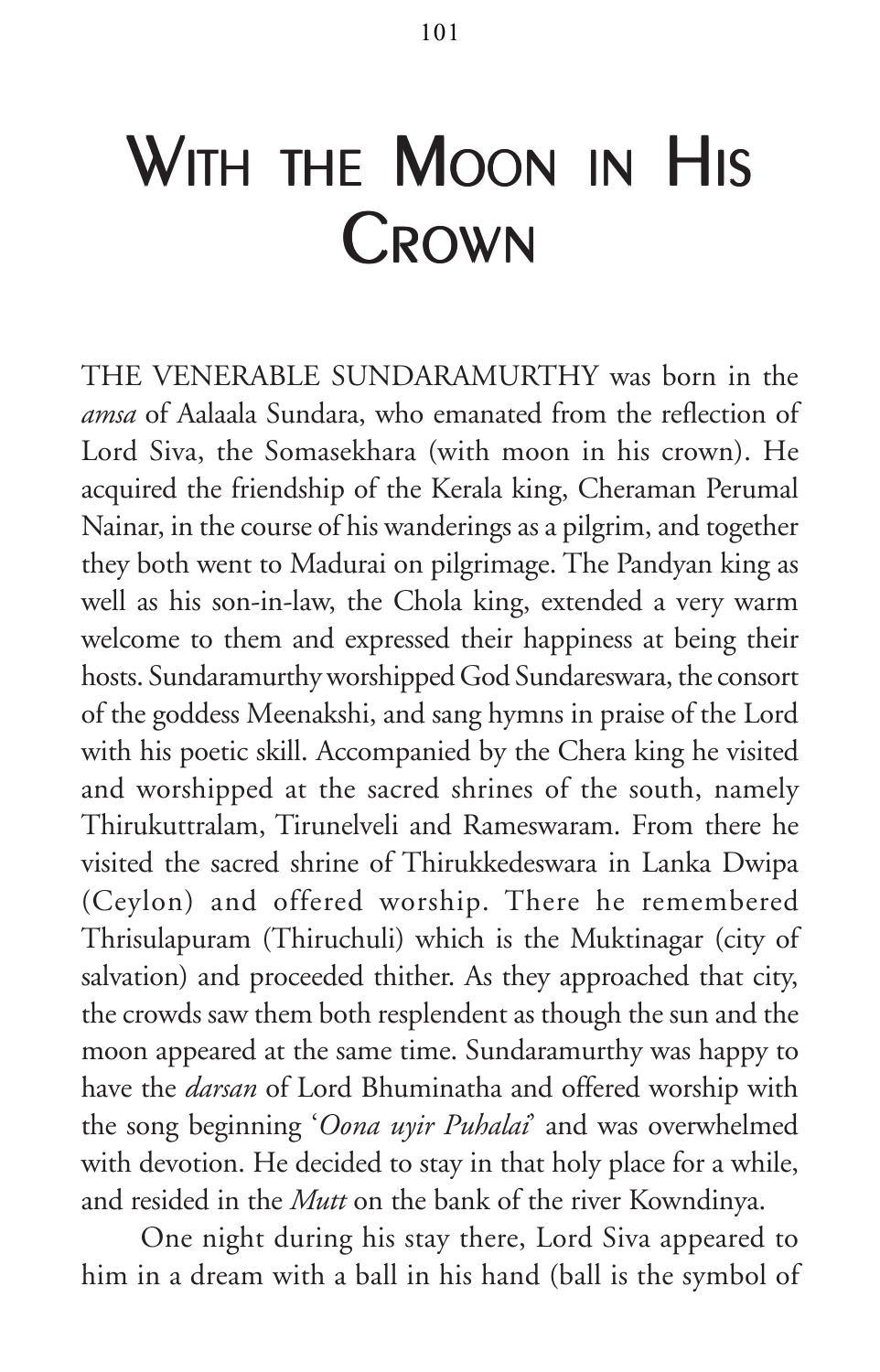kingship) and a crown on his head, as a youth of incomparable beauty. With a smile dancing on his lips, he said, "We stay in *Jyotivana* (Kaleswara)." On hearing these words, Sundaramurthy woke up with excitement and recollected the glorious kindness of the Lord who appeared and showered benevolence on him, and narrated the wonderful vision to the Chera king with joy. There and then he sang, overwhelmed with devotion, the *Thevara Pathikam* commencing with the words, '*Thondar Adithodalalum*' on Lord Kaleswara.

From there they started to visit the far off holy place, Thiruppunavayil. Even as they started, God Kaleswara (who appeared in the dream of Sundaramurthy) and Amba approached them in the guise of an old *brahmin* couple. When Sundaramurthy asked them, "Who are you? Where do you come from?" they replied, "We shall talk about that later. First give us food. We are hungry." Sundaramurthy consented, got the food prepared and looked for the couple, but they were not to be seen anywhere. All the lanes and by-lanes of the village were searched but they could not be found anywhere. They came back to the *Mutt* only to find that the food had disappeared and the leaves in which the food was eaten were scattered all over the place. Sundaramurthy was wonder-struck and exclaimed, "Ah! What a wonder is this! What can this be except the *leela* (play) of the Lord of the Universe?" As he arrived at this conclusion he heard an invisible voice: "Where do you intend going without seeing us who reside in the *Jyotivana*?" Sundaramurthy was wondering where that *Jyotivana* was and how to go there. The invisible voice once again said, "We are proceeding there on the vehicle of the sacred bull Nandi. You may also come there, following its footsteps."

Sundaramurthy followed the footsteps, accompanied by the devotees, but suddenly the track disappeared. As he stood there in confusion the invisible voice was heard to say, "Look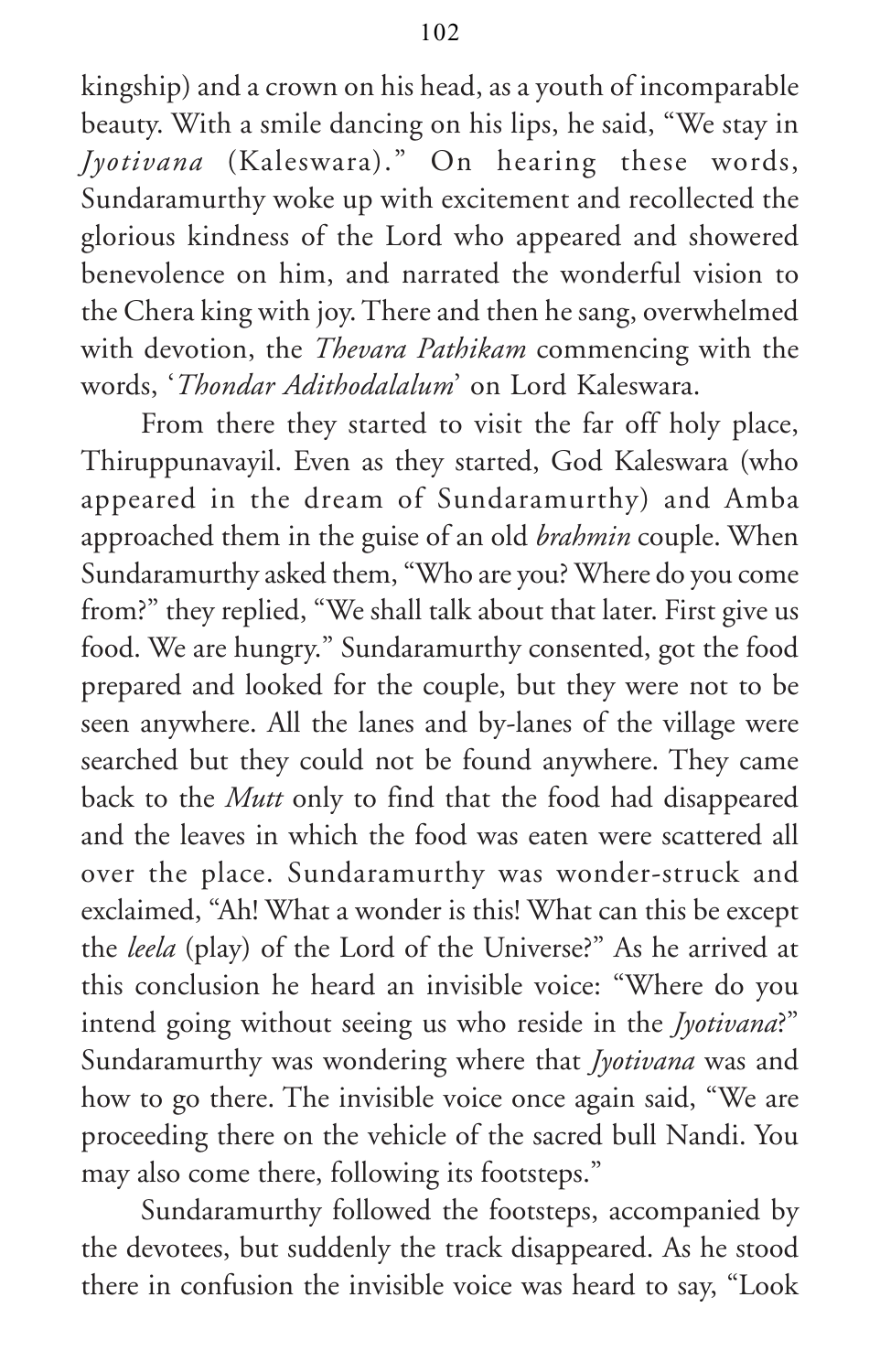103

carefully". As he followed carefully the footsteps he saw a particular place full of *Siva Lingas*. There was no space even for a single step forward and he and the other devotees stood there bewildered. Suddenly he saw a narrow footpath and they went along it, on and on until at last they beheld the temple of Kaleswara. They all took their bath in the tank in front of the temple, and as they were thinking of going into the temple, all of a sudden the temple with its tower disappeared. Sundaramurthy was wonder-struck and sang some songs in praise of the Lord, conveying the idea: "Is this the result of my not having come for worship in your temple before bathing?" At once a whole view of *jyoti* (light) appeared and the peak view of a temple tower and then the temple itself with its compound wall. He was overjoyed, had a *darsan* of God, worshipped Him, sang songs in praise of Him, and then proceeded on his pilgrimage. This is a wonderful story. There are many more stories of him.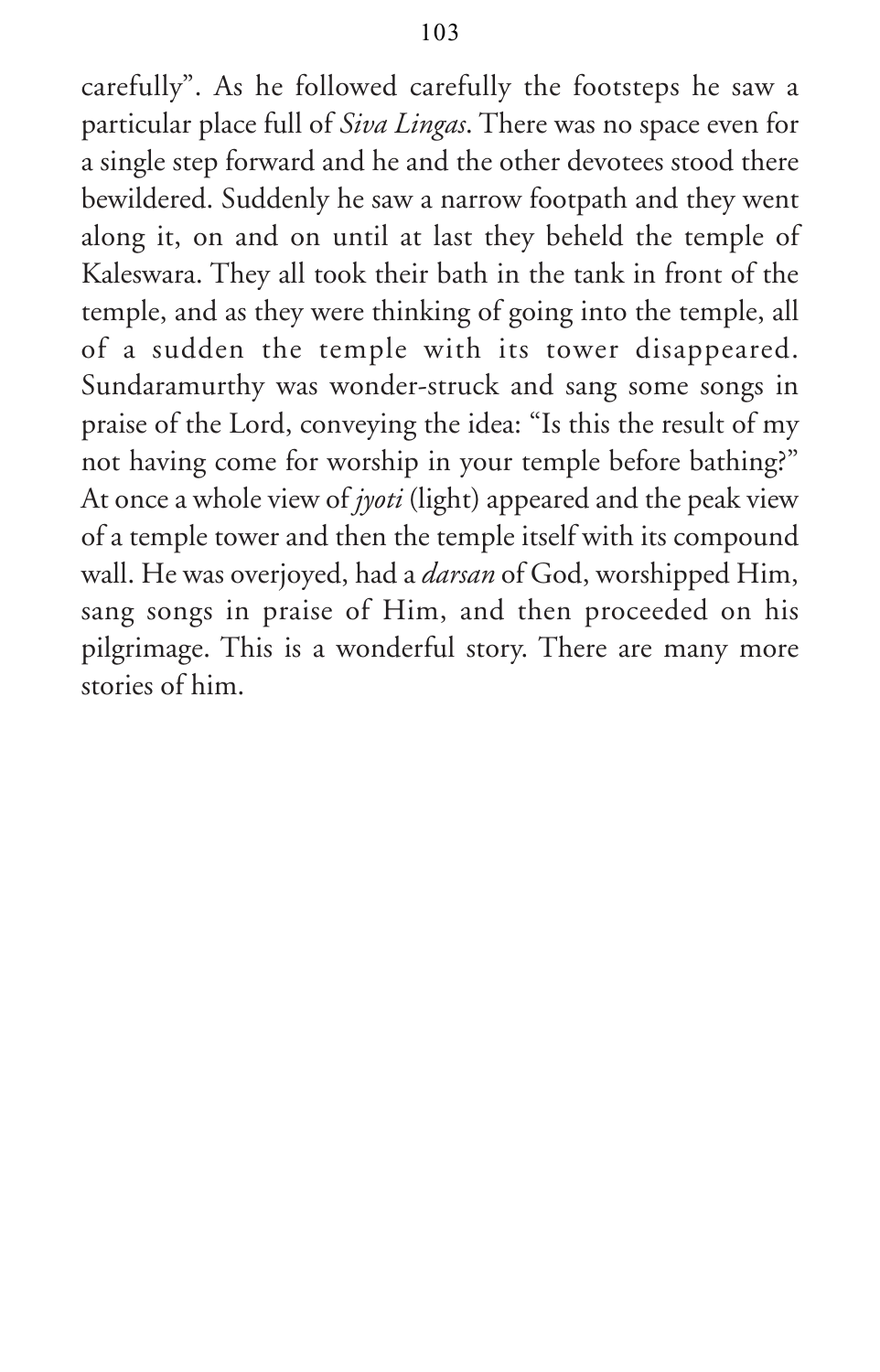## SWAMI IS EVERYWHERE

*An American lady unaccustomed to squatting on the floor, somehow managed to sit in the hall by stretching her legs towards Bhagavan's sofa. One of the attendants suggested to her that she sit cross-legged. When Bhagavan saw that, he said smiling, "When they find it difficult even to sit down on the floor, should you force them to sit cross-legged also?" "No, no! As they do not know that it is disrespectful to stretch their legs towards Bhagavan, I merely told them so, that is all," said the devotee. "Oh is that so! It is disrespectful, is it? Then it is disrespectful for me to stretch my legs towards them. What you say applies to me as well." Saying this in a lighter vein, Bhagavan sat up cross-legged. Even though the rheumatism in Bhagavan's legs rendered them painful and stiff after ten minutes of being folded, he continued to sit cross-legged stretching them from time to time, saying that it might be deemed disrespectful. Even after the visitors took leave he kept his legs folded saying, "I do not know if I can stretch them. They say it is not good manners." The attendant stood by Bhagavan's side crestfallen and repentant. Bhagavan, full of compassion, stretched out his legs as usual and began telling this story.*

SEEING THAT SUNDARAMURTHI was going away on a white elephant which had come from Kailas, the Rajah of Chera whispered in the ear of his horse the *panchakshara mantra* and got upon it to go to Kailas. Avvaiyar, who was at the time doing *puja* to Lord Ganesa, saw them both going to Kailas and so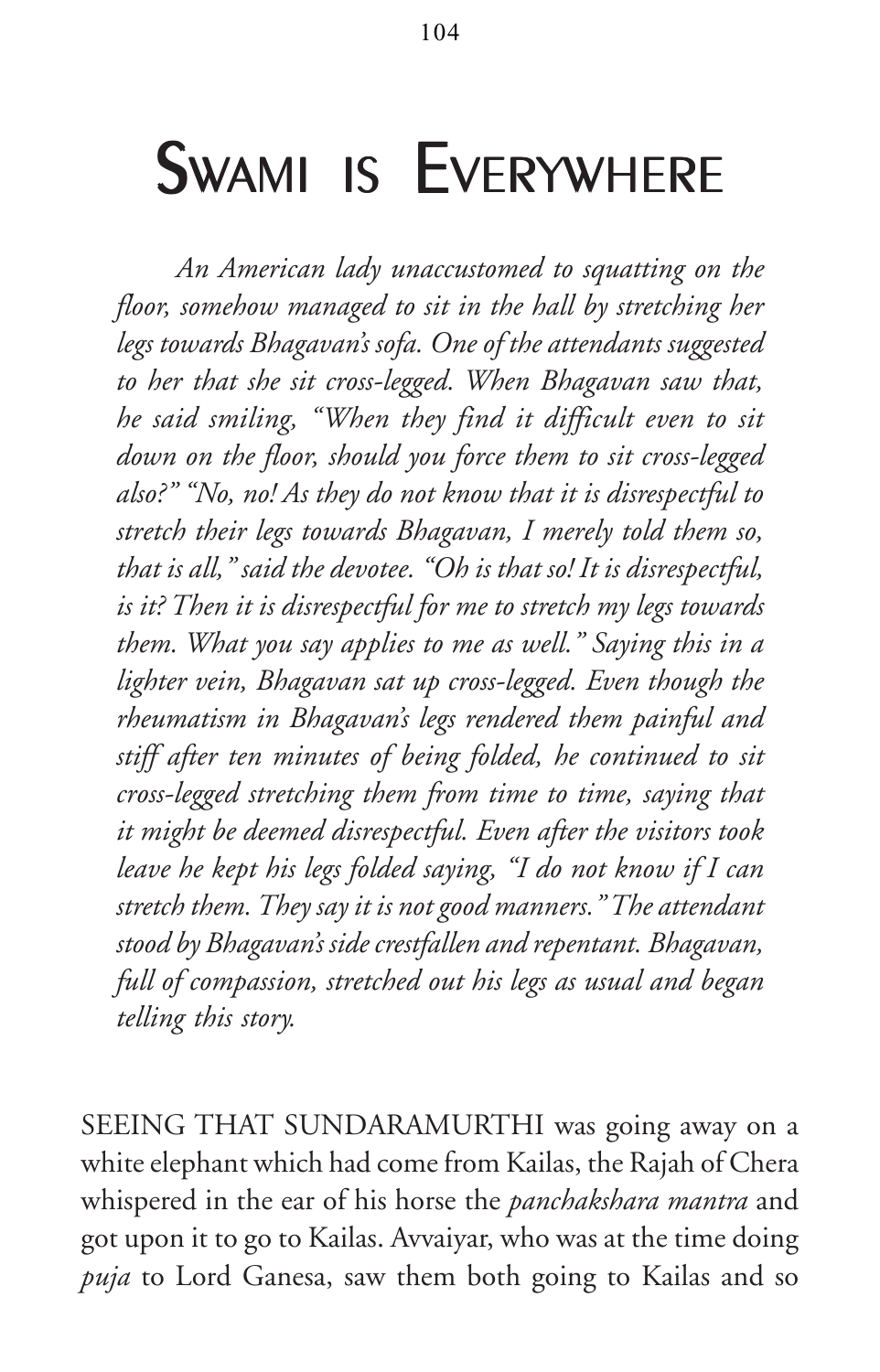tried to hurry up her *puja* as she too wanted to go to Kailas. Seeing that, Ganesa said, "Old woman, don't hurry. Let your *puja* be performed as usual. I shall take you to Kailas before they reach it." Accordingly, the *puja* was performed in due course. Waving his hand around, he said, "Old lady, close your eyes." That was all. When she opened her eyes, she found herself seated in Kailas in front of Parvati and Parameswara. By the time Sundaramurthi and Chera Raja reached the place, they found her already seated there. Surprised at that, they asked her how she had got there and were overjoyed at her *bhakti*.

After all, she was very old. So she sat facing Parameswara with her legs stretched out like me. Parvati could not bear that sight. She was worried because to sit with legs stretched out towards Swami, she felt, was a great insult. She respectfully suggested to Parameswara that she should be permitted to tell the old lady about it. "Oh, don't speak, don't open your mouth. We should not say anything to her." How could Parvati put up with that insult? She therefore whispered into the ear of her maid to tell the old lady, who said, "Grandma, Grandma, don't keep your legs outstretched towards *Iswara*". "Is that so?" She replied, "Tell me on which side *Iswara* is not present. Shall I turn this side?" asked Avvaiyar. So saying, she turned her outstretched legs to another side and *Iswara* got turned to that side; and when again she turned to a different direction, He also got turned to the same side. Thus Swami got turned to whichever side she turned her legs. Looking at Parvati, *Iswara* said, "Do you see now? You would not listen to me. See how she turns me this side and that. That is why I told you not to open your mouth." Then Parvati requested the old lady to excuse her. It is similar to that when people are asked not to stretch their legs towards *Swami*. Where is He not present?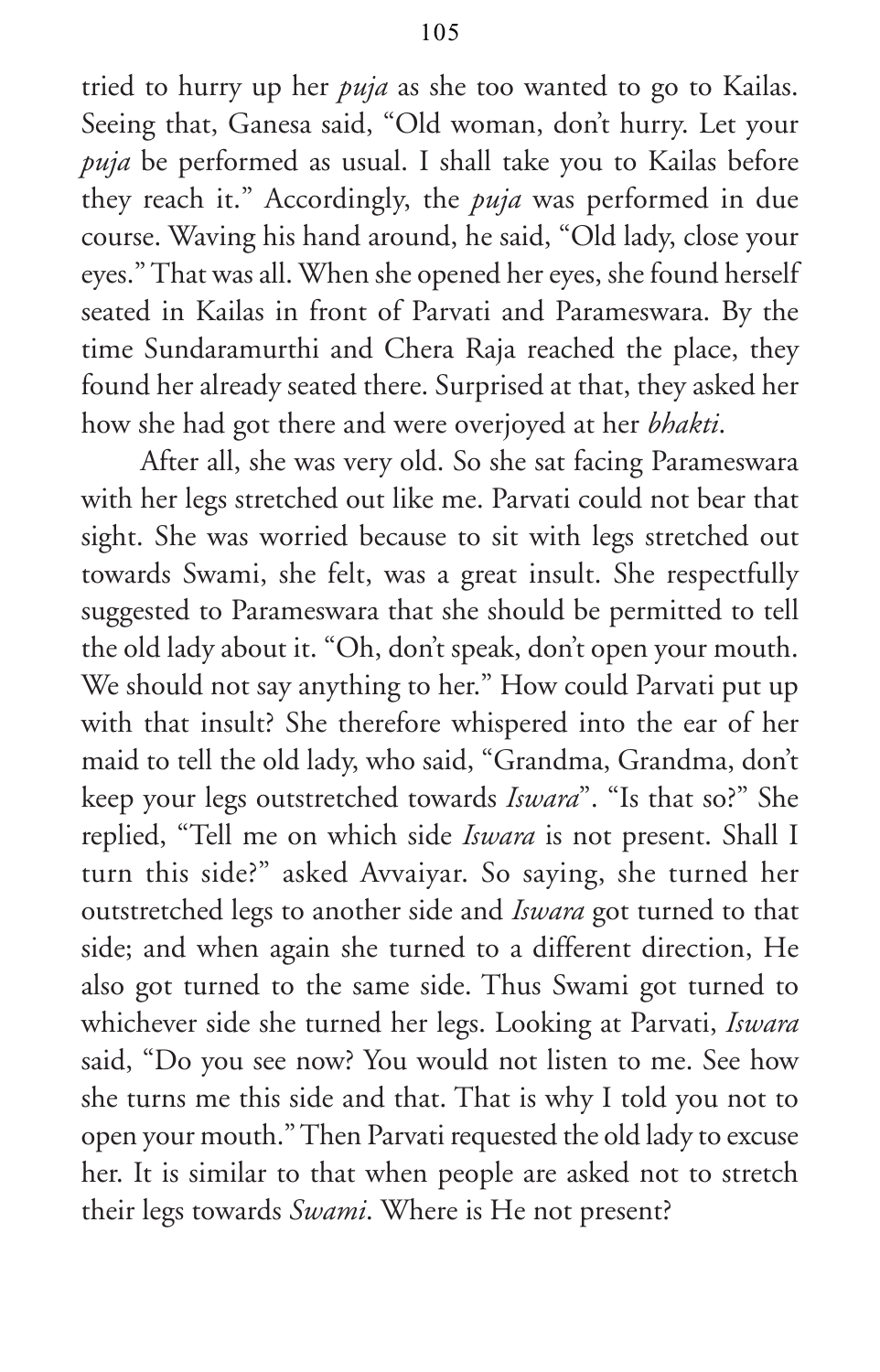# SUNDARAMURTHI'S BOND OF SERVITUDE

SUNDARAMURTHY WAS BORN in the sacred place Tirunavalur in Thirumunaippadi region in the Siva Brahmana caste called *Adi Saivam*, to a Siva priest named Chadayanar alias Sivacharya and his wife Isaijnaniyar. He was named by his parents Nambiyarurar. One day, while he was playing in the street with a toy cart, the king of the place, by name Narasinga Muniyar, saw him and took a fancy to him. He requested the father, Sivacharya to let him have the boy. The father agreed and the boy was brought up by the king as his foster son. Even so, the *brahminical* usages regarding thread ceremony and *vedic* instructions were carefully observed and he became well-versed in all the arts.

When he came of age, his marriage with the daughter of a relative by name Chatangavi Sivacharya was decided upon, and invitations were issued to all relatives for the function. Sundaramurthy went through the usual premarital ceremonies a day before the marriage, and on the marriage day, properly dressed as the bridegroom accompanied by his relatives, he went to the bride's father's house in Puttur village, quite early in the morning on horseback. On reaching the bride's house, he alighted from the horse and sat on the wedding seat in the marriage *pandal* in accordance with the usual custom. Drums were sounded and the arrival of the bride was awaited.

Just then, Lord Siva approached the marriage *pandal* in the garb of an old *brahmin*, and announced, "All of you please listen to what I have to say." On their assenting, the old man told the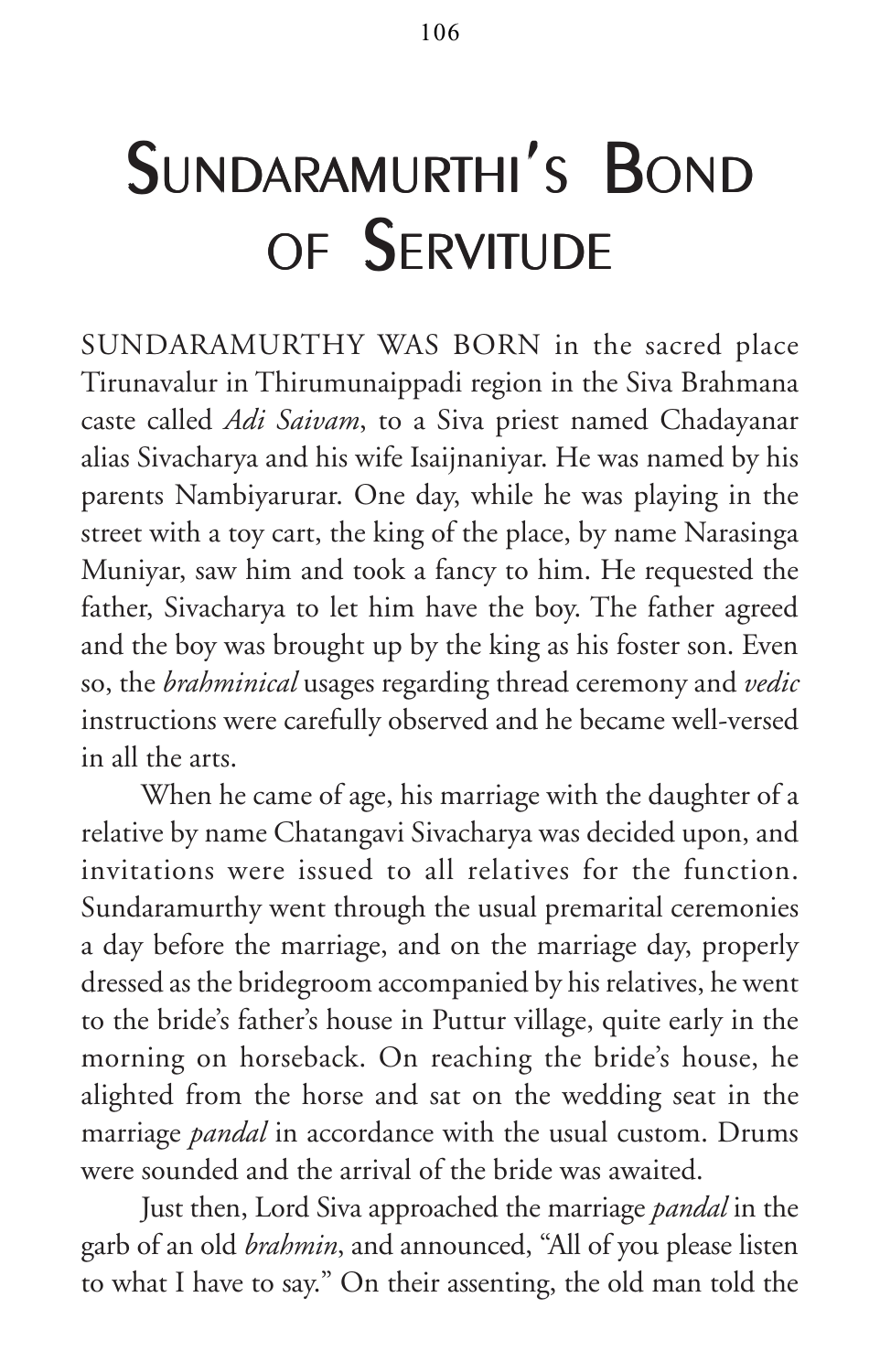boy, "Look here, there is an agreement between you and me. First fulfil it and then marry." The boy replied, "If there is an agreement, let it be so, but tell us first what it is." The old *brahmin* told the audience, "Sirs, this boy is my servant. I have with me the deed of service executed by his grandfather in my favour." Sundaramurthy replied, "Oh! Madman, Enough! We are hearing for the first time that a *brahmin* is the servant of another *brahmin*. Go, get away!" The *brahmin* replied, "I am neither a mad man nor a devil. I am not offended at your remarks. You have not understood me at all. Stop this childish talk and come and serve me." Sundaramurthy then said, "Show me the deed." "Who are you to decide after seeing the deed?" said the old man. "If the people in the audience see the deed and agree that it is true, you should begin to serve me." Sundaramurthy got very angry and pounced upon the man to snatch the deed from him. The *brahmin* ran away, but the boy pursued him, snatched the deed at last, and tore it to pieces. The old man caught hold of Sundaramurthy and began shouting. The marriage guests got agitated over that, separated the two and said to the *brahmin*, "You are speaking of arrangements unheard of in this world. Oh! Quarrelsome old man! Where do you come from?" The *brahmin* replied, "I belong to the village of Thiruvennainallur. Don't you agree that this boy Nambiyarurar has confirmed his servitude to me by unjustly snatching away the service deed from my hands and tearing it to pieces?" Sundarar replied, "If indeed you are a resident of Thiruvennainallur village, your claim can be decided there, can't it be?" The *brahmin* replied, "Yes. Come with me. I shall produce the original deed before the Council of *brahmins* there and establish my claim that you are my servant." Accordingly the *brahmin* walked ahead and Sundaramurthy and all the other *brahmins* followed him.

As soon as they all reached the Council of *brahmins* in the other village, the cunning old *brahmin* filed his claim petition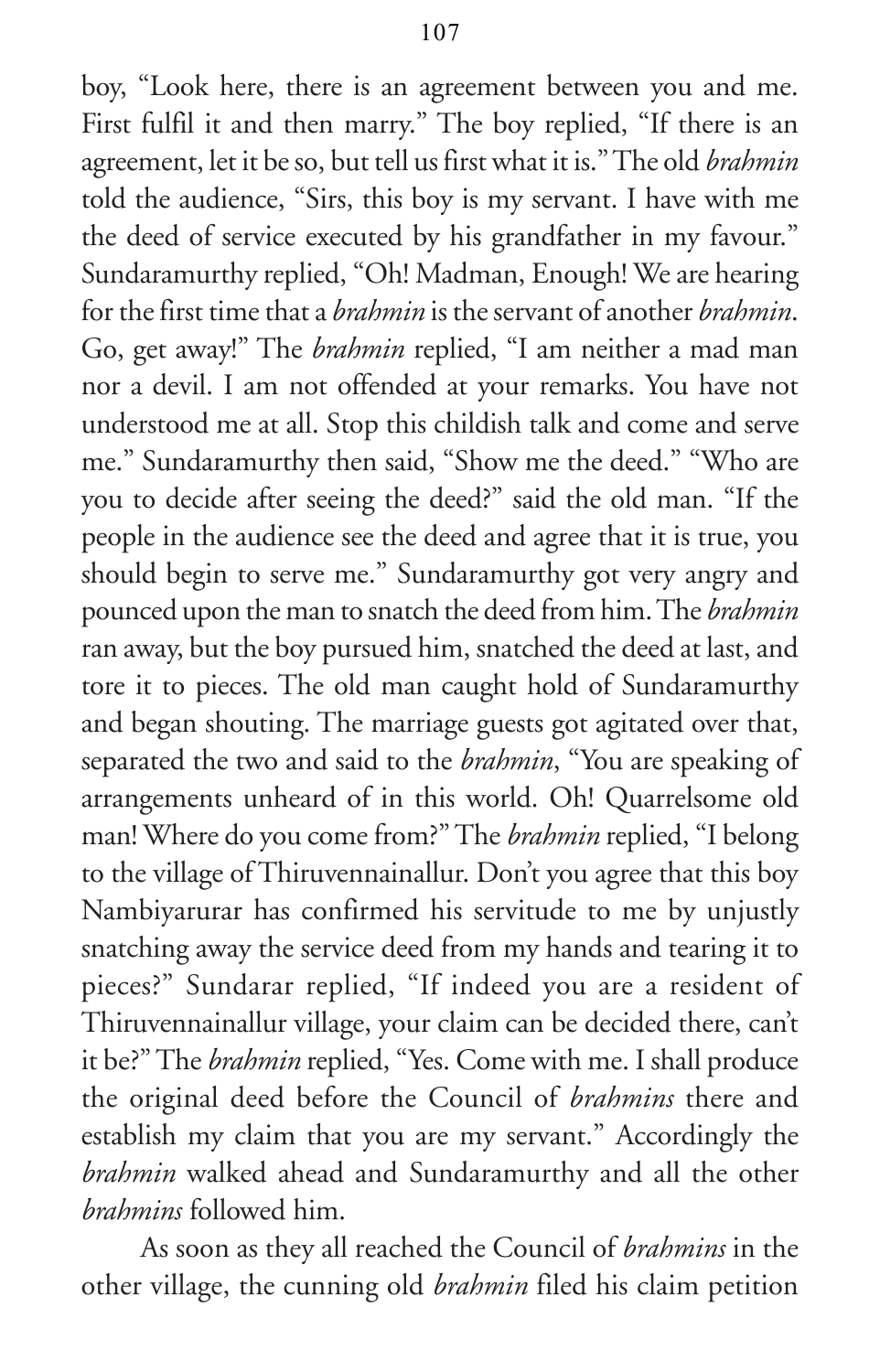before them to the effect that the boy Nambiyarurar tore up the service deed in his favour. The councillors said, "We have not heard anywhere in this world that *brahmins* become servants of *brahmins*." The *brahmin* replied, "No. Mine is not a false claim. The deed that this boy tore up is the deed of service executed by his grandfather to be my servants." The councillors asked Sundaramurthy, "Can you win your case by merely tearing up the deed executed by your grandfather? What do you say?" He replied, "Oh virtuous men, learned in all the vedic lore! You all know that I am an *Adi Saiva*. Even if this old *brahmin* is able to establish that I am his servant, you must please consider it a piece of magic beyond the reach of mental reasoning. What can I say of such a claim?" The councillors told the *brahmin*, "You must first prove to us that he is your servant. To decide an affair of this nature, three things are needed – custom, written evidence and oral evidence. Should you not produce at least one of these three items?" The *brahmin* replied, "Sir! What he tore up is only the duplicate copy; the original deed is with me." The councillors demanded the production of the original deed, and gave him an assurance that it would not be torn up by Sundaramurthy. The old man took out the original deed from the folds of the cloth around his waist, and showed it to them. The village *Karnam* who happened to come there unexpectedly then, was asked to read it. He bowed before the councillors, opened the folds of the original document and so as to be heard by all, he read it out aloud as follows: 'I, *Adi Saiva* by caste and Arurar by name, residing in Thiruvennainallur village have executed this deed of service gladly and out of my own free will, undertaking to do service by me and by my successive descendants, to *Pitthan* (mad man) residing in Thiruvennainallur village. (Sd.) Arurar."

The witness to the deed were those very councillors and they all identified and confirmed that the signatures were their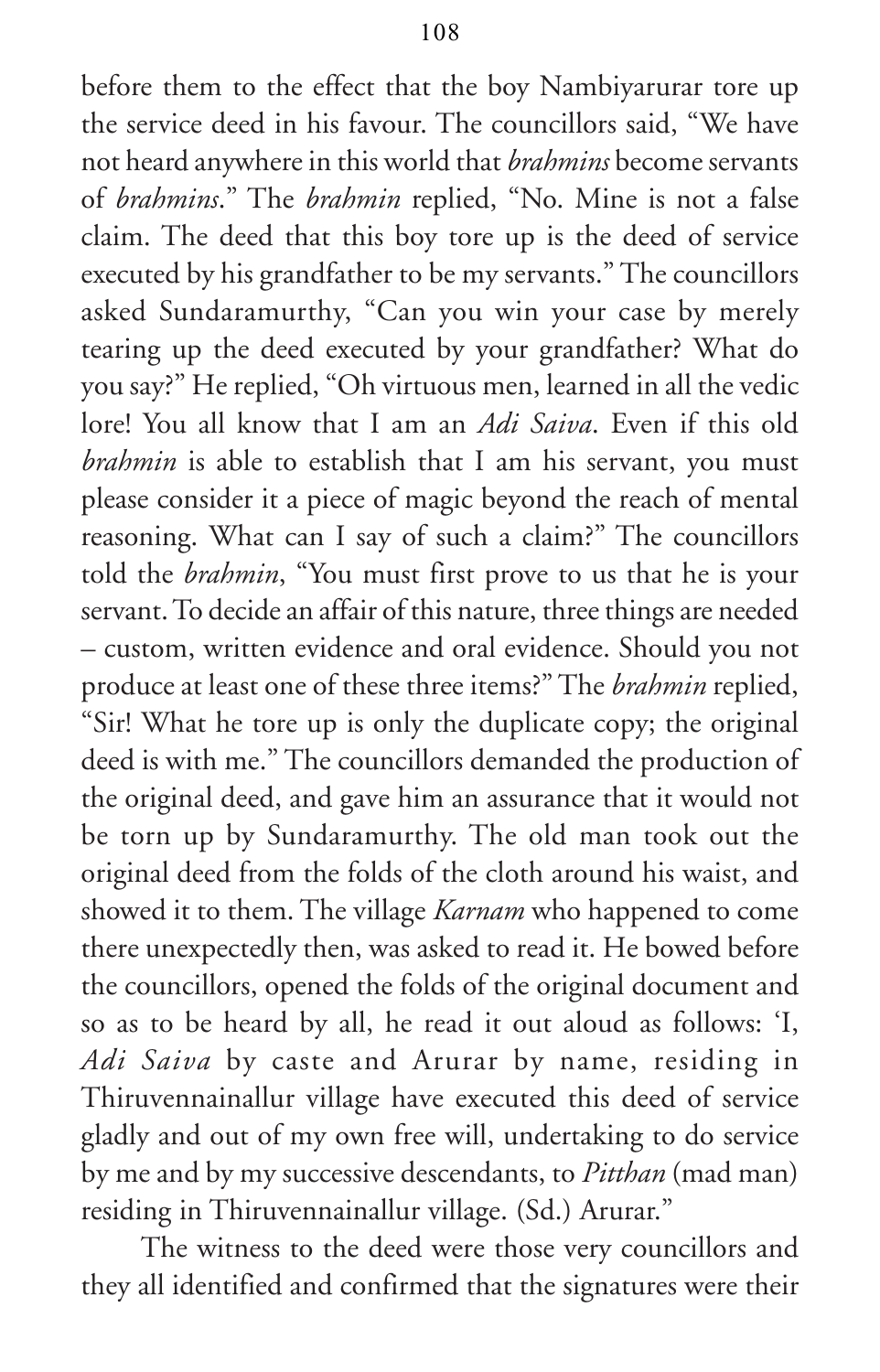own. The councillors asked Sundaramurthy to verify if the handwriting in the deed was his grandfather's.

The man pretending to be a *brahmin* said, "Sir! This is a mere boy. How can he identify his grandfather's writing? If there is any other paper available containing his grandfather's writing, please send for it and compare." They all agreed, and the relatives of Sundaramurthy searched, and produced a paper containing his grandfather's handwriting. The councillors compared the two papers and confirmed that the writings in the two papers were identical. They told Sundaramurthy, "Boy! There is no way of escape for you. You have lost. It is your duty to do service according to this old man's orders." Sundaramurthy was stupefied at this and said that he would obey the order, if fate had decreed that way.

They had compassion on the boy, and had still some doubts about the *brahmin*, and questioned him, "Sir! This deed says that you belong to this very village. Can you show us where your ancestral house and property and all that are?" The *brahmin* pretended surprise, and said, "What! You are all of this village, so learned, so intelligent, so elderly – does not even one among you know my house? How surprising are your words! Come with me then!" So saying, he led the way, and they all followed. They saw the *brahmin* enter Siva's temple called 'Thiruvarul Thurai', and they were stupefied.

Sundaramurthy thought, "The *brahmin* who made me his servant has entered the temple of my God Parameswara! What a wonder!" So thinking, he followed alone eagerly the footsteps of the *brahmin* and entered the temple with great desire and shouted, "Oh *brahmin*!" At once Lord Siva appeared in the company of Goddess Parvathi, seated on the sacred bull, and said, "My son! You are Aalaala Sundara, one of my *pramatha ganas* (chief attendants). You were born here as a result of a curse. You requested me to have you as My own, wherever you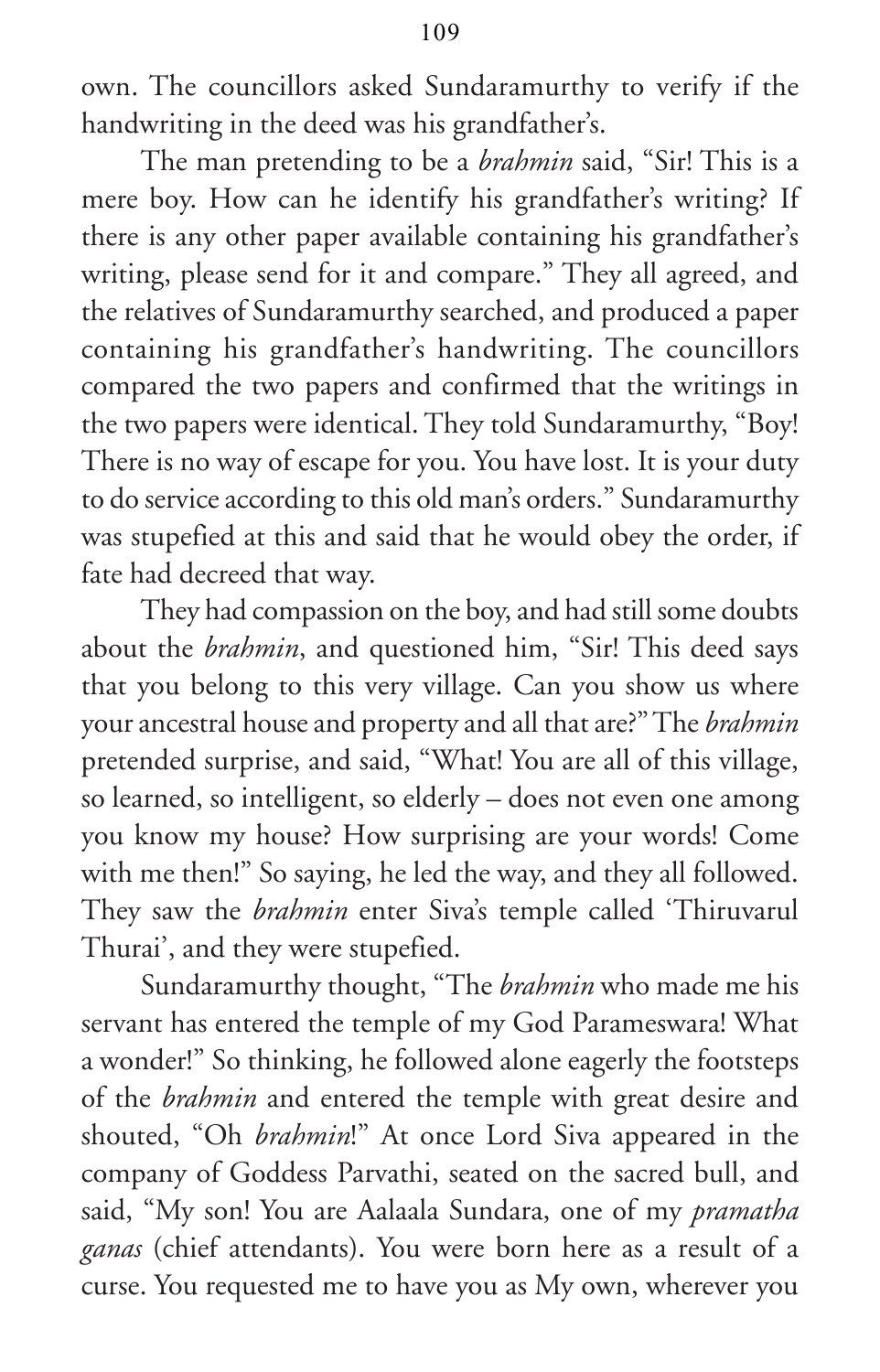might be, even during the period of the curse. I therefore made you my servant here."

As soon as Sundaramurthy heard those words of the Great Lord he was overjoyed like the calf that heard the mother-cow's call. With his voice trembling with emotion and eyes filled with tears of joy, he made prostrations to Him, and with folded hands said, "Oh Lord! You are gracious to my worthless self, hold me fast to you like the cat holding on to its kitten, and make me your own. What gracious kindness!", and praised Him. The Great Lord was pleased and said, "My son! Because you have disputed with me, you shall have the name of '*Van Thondan*'. The service to be rendered hereafter by you to me, is to worship me with flowers of verses. Compose verses on me and sing them."

With folded hands, Sundaramurthy said, "Oh Lord! You came in the guise of a *brahmin* and preferred a claim against me, and I contested and argued with you, not knowing your greatness. You are the great Lord that gave me recollection of my past and saved me from falling into worldly actions and behaviour and getting drowned therein. What do I know of your limitless great qualities, and what shall I sing of them?" *Iswara* said, "You already called me *Pithan*, mad man. Therefore, sing of me as the Mad Man." So saying, he disappeared. Sundaramurthy immediately sang the *Sri Padikam*, commencing with the verse: '*Pittha pirai sudi'*."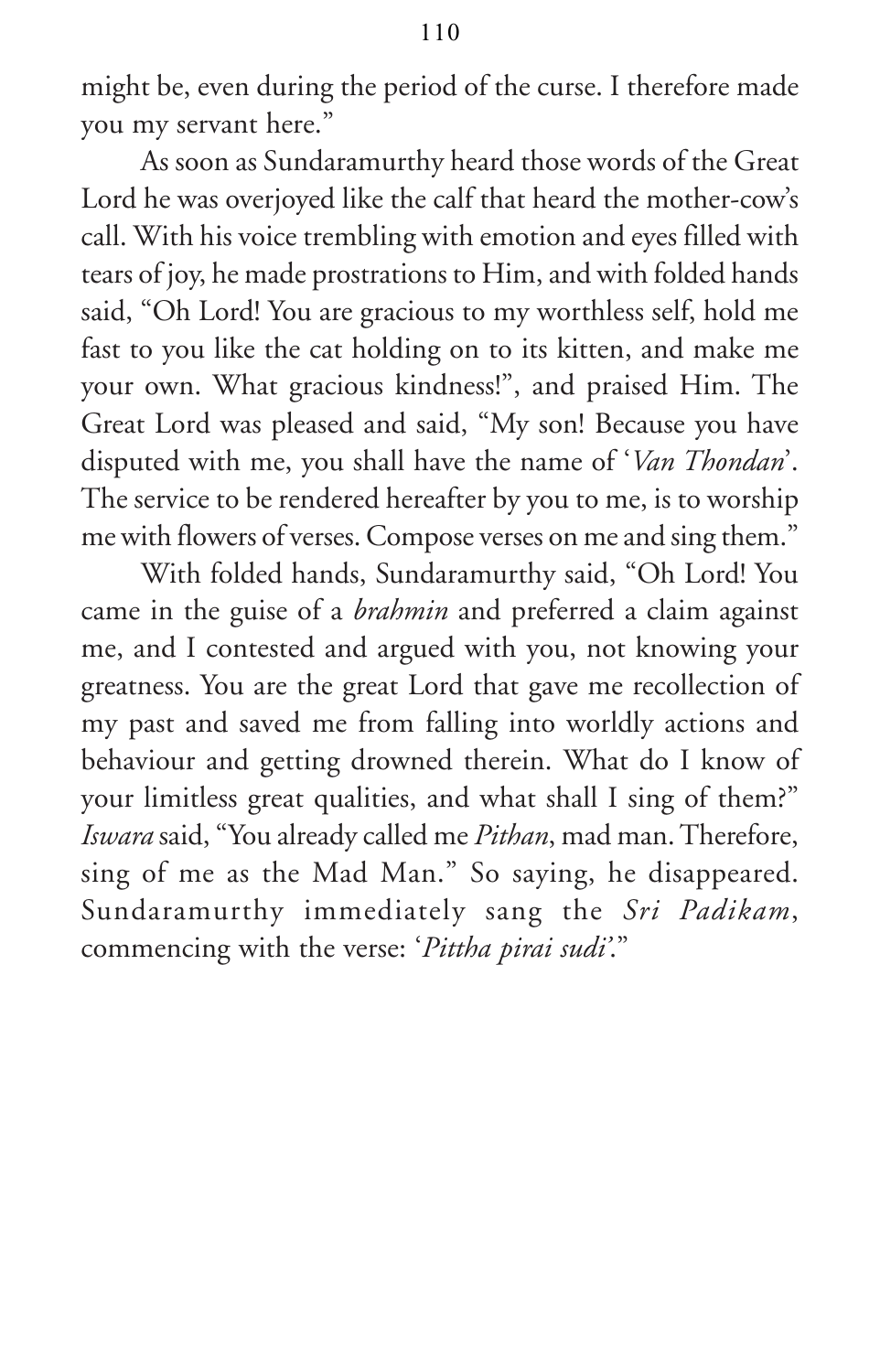## **MANIKKAVACHAKAR**

MANIKKAVACHAKAR WAS BORN in a village called Vaadavur (Vaatapuri) in Pandya *Desa*. Because of that people used to call him Vaadavurar. He was sent to school very early. He read religious books, absorbed the lessons therein, and became noted for his devotion to Siva, as also his kindness to living beings. Having heard about him, the Pandya king sent for him, made him his Prime Minister and conferred on him the title of "*Thennavan Brahmarayan*" i.e., Leader among *brahmins* in the south. Though he performed the duties of a minister with tact and integrity, he had no desire for material happiness. His mind was always absorbed in spiritual matters. Feeling convinced that for the attainment of *jnana*, the grace of the guru is essential, he kept on making enquiries about it.

Once the Pandya king directed the minister to buy a few good horses and bring them to him. As he was already in search of a guru, Manikkavachakar felt that it was a good opportunity and started with his retinue, carrying with him the required amount of gold. He visited all the temples on the way and reached a village called Tiruperundurai. For about a year before that, Parameswara had assumed the form of a school teacher and was teaching the poor children of the village seated on a street pial, near the temple. He had his meal which consisted of only cooked green vegetables, in the house of his pupils everyday by turn. Well aware of the mental maturity of Manikkavachakar, *Iswara* anxiously awaited his arrival. By the time Manikkavachakar came, *Iswara* assumed the form of a *Siddha Purusha* (realised soul) and sat under a *Kurundai* (yellow amanth) tree within the temple. Many *sannyasis* had gathered around him. Manikkavachakar came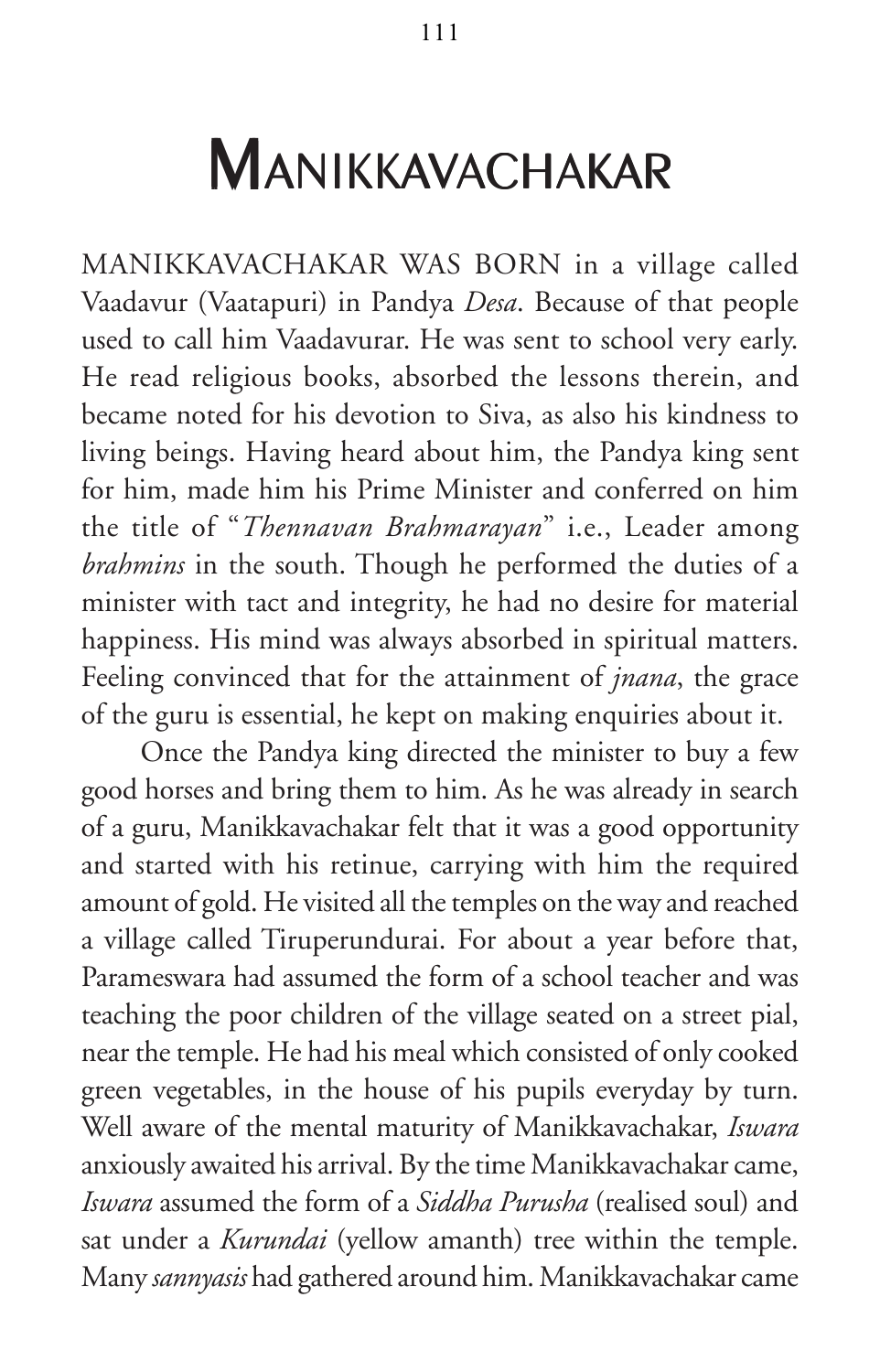to the temple, had *darsan* of the Lord in the sanctum sanctorum, and while doing *pradakshina* around the temple, saw the *Siddha Purusha*. He was thrilled at the sight and tears welled up in his eyes. Spontaneously, he lifted his hands above his head in salutation and prostrated at the feet of *Iswara*. He then got up, and prayed that he, a humble being, may also be accepted as a disciple. Having come to earth solely to bestow grace on Manikkavachakar, *Iswara*, through His mere look, gave him *jnana upadesa* (initiation into knowledge). Manikkavachakar felt indescribable happiness and the *upadesa* given by *Iswara* took deep root in his heart. With folded hands and tears of joy, Manikkavachakar went round the guru, offered salutations, stripped himself of all his official dress and ornaments, placed them near the guru and stood before him with only a *kowpeenam* on. A deeply felt inspiration resulted in his spontaneously composing and singing beautiful and moving devotional songs in praise of his guru. *Iswara* was pleased, and addressing him as 'Manikkavachaka', commanded him to remain there, worshipping Him and singing His praise. His mission fulfilled, the Lord disappeared.

Fully convinced that he who had blessed him was no other than *Iswara* Himself, Manikkavachakar was stricken with unbearable grief and fell on the ground weeping and saying, "Oh! My lord, Why did you go away leaving me here?" The villagers were very much surprised at this and began a search for the person who was till then working in their village as a schoolteacher but could not find him anywhere. Then they realised that it was the Lord's *leela*. Some time later, Manikkavachakar got over his grief, decided to act according to the injunctions of *Iswara*, sent away his retinue to Madurai, spent all the gold with him on the temple and stayed there alone.

Hearing all that had happened, the king immediately sent an order to Manikkavachakar to return to Madurai, but then how could he go to the king without the horses?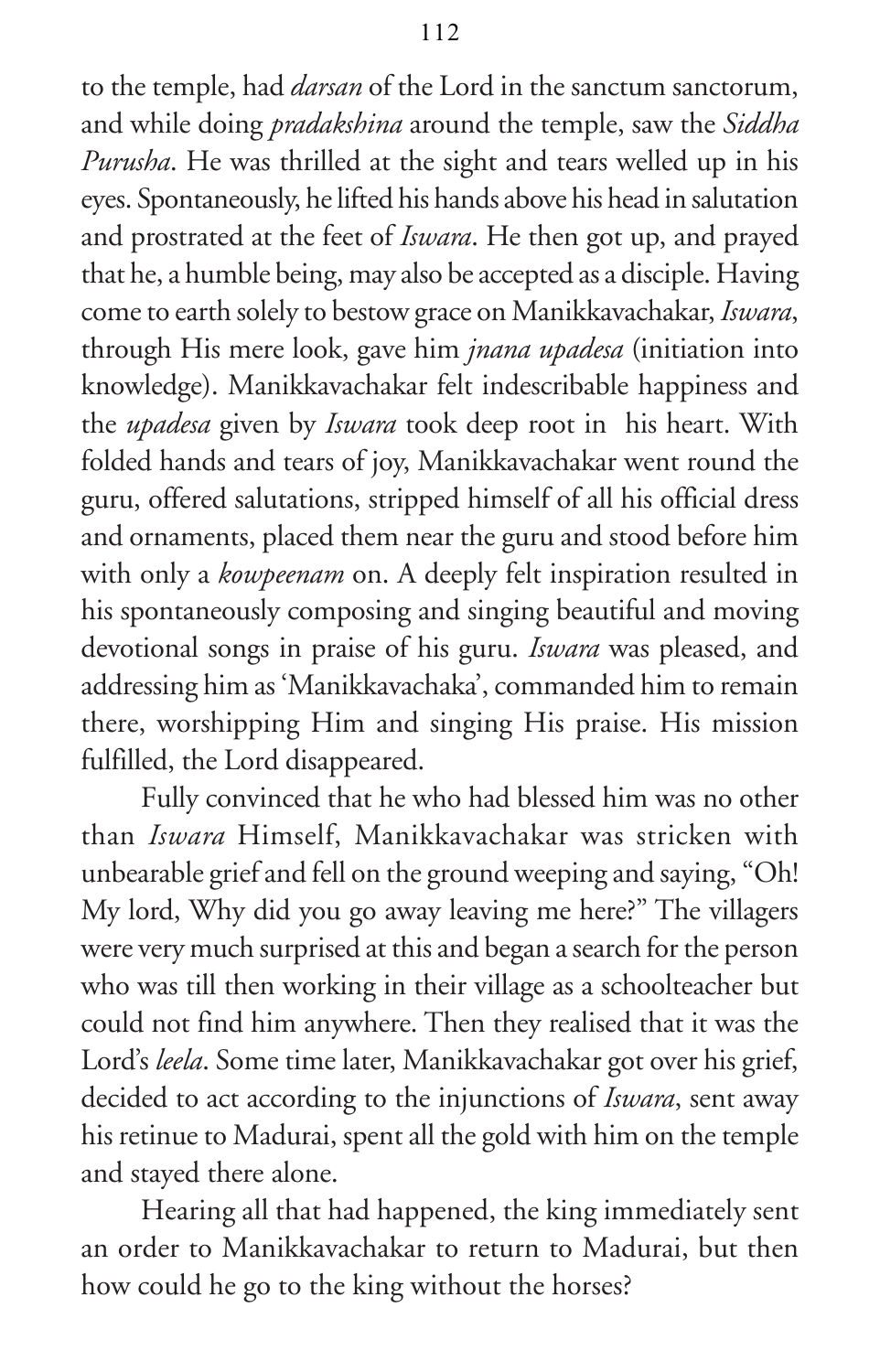If he wanted to purchase them, where was the money? Not knowing what to do, he prayed to Lord Siva for help. That night Lord Siva appeared to him in a dream, gave him a priceless gem and said, "Give this to the king and tell him the horses will come on the day of the *Moola* star in the month of *Sravana*". Startled at that vision he opened his eyes but the Lord was not there. Manikkavachakar was however, overjoyed at what had happened, put on his official dress and went to Madurai. He gave the gem to the king, discussed the auspicious time when the horses would be arriving and then anxiously waited for the day. He did not however, resume his official duties. Though his body was in Madurai, his mind was in Tirupperundurai. He was merely biding time. The Pandyan king, however, sent his spies to Perundurai and found out that there were no horses there meant for the king and that all the money meant for their purchase had been spent in the renovation of the temple. So he immediately imprisoned Manikkavachakar making him undergo all the trials and tribulations of prison life.

Meanwhile, as originally arranged, on the day of the *Moola* star, *Iswara* assumed the guise of a horseman transformed the jackals of the jungle into horses, and brought them to the king. The king was astonished at this, took delivery of the horses and according to the advice of the keeper of the stables, had them tied up at the same place where all his other horses were kept. He thanked the horseman profusely and after sending him away with several presents, released Manikkavachakar from prison with profuse apologies. The same night, the new horses changed into their original forms, killed all the horses in the stables, ate them, created similar havoc in the city and fled. The king grew very angry, branded Manikkavachakar a trickster and put him back into prison. Soon, in accordance with *Iswara's* orders, the waters of the river Vaigai rose in floods and the whole of the city of Madurai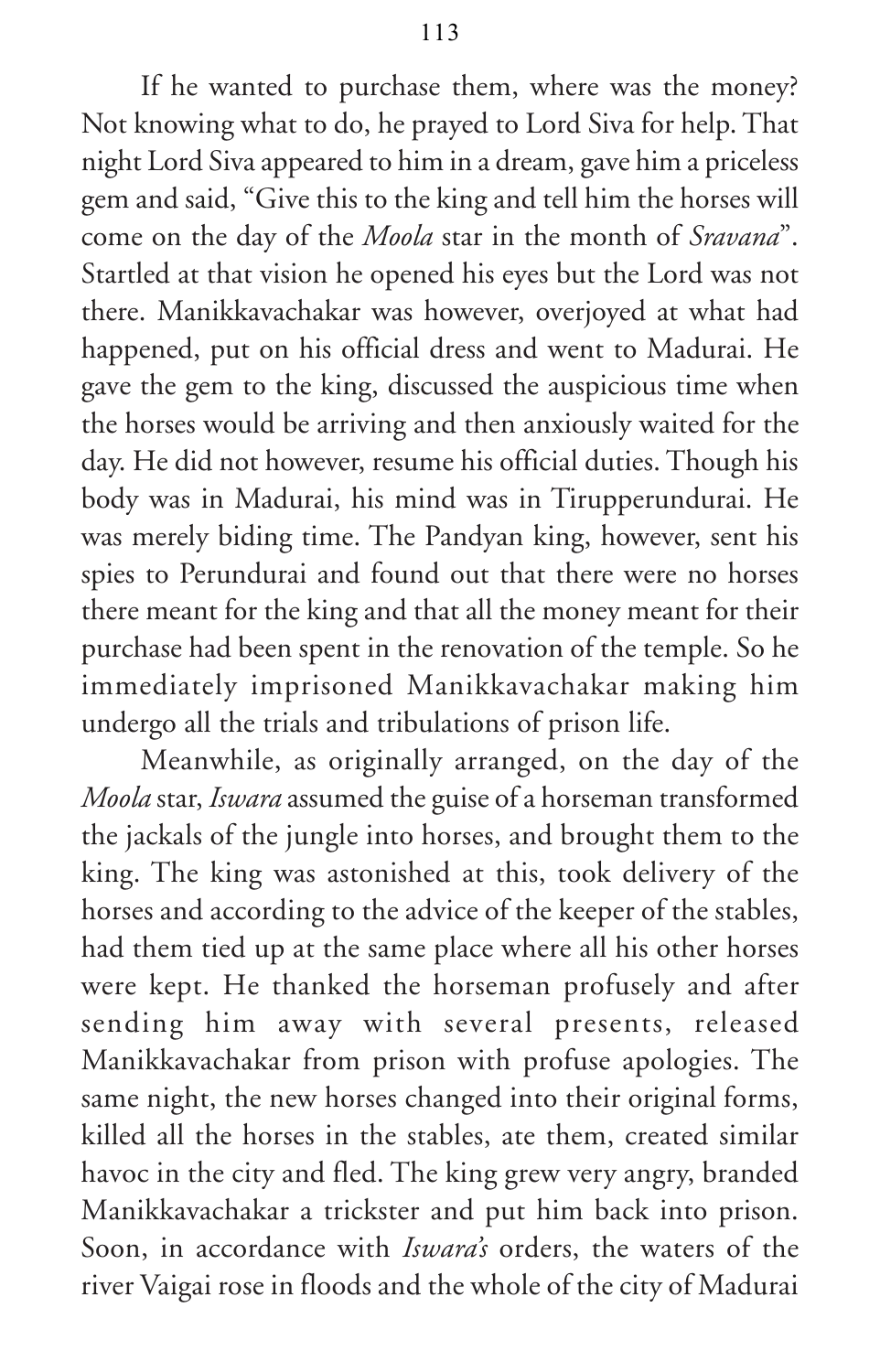was under water. Alarmed at that, the king assembled all the people and ordered them to put up bunds around the river. For that purpose, he ordered every citizen to do a certain amount of work with the threat of dire consequences, should they fail to do their allotted work.

There was in Madurai an old woman by name 'Pittuvani Ammaiyar'. She was a pious devotee of Lord Siva. She was living alone earning her livelihood by daily preparing and selling '*Pittu*' (*Pittu* is sweetened powdered rice pressed into conical shapes). She had no one to do her allotted work on the river bund nor had she the money to hire a person to do it. She was therefore greatly worried and cried. "*Iswara*! What shall I do?" Seeing her helplessness, *Iswara* came there in the guise of a coolie, with a spade on his shoulder, and called out, "Granny, granny, do you want a coolie?" "Yes", she said, "But I do not have even a paisa in my hand to pay you. What to do?" He said, "I do not want any money and would be satisfied if you gave me a little *Pittu* to eat. I shall then do the allotted work on the river bund."

Pleased with that offer, she began making *Pittu*, but they did not come out in full shape but were broken. Surprised at this she gave all the bits to the coolie. He ate as many of them as he could and went away saying that he would attend to the bund-raising work. Surprisingly, the dough with the old woman remained intact even though she had prepared and given bits of the *Pittu* to the coolie. The coolie went to the work-spot but instead of doing the work lay down there idly coming in the way of others doing their work.

The king went round to inspect the progress of the work and found that the portion allotted to Ammaiyar remained unattended to. On enquiry, his servants told him all about the pranks of that coolie. The king got infuriated, called the coolie and said, "Instead of doing the allotted work, you are lying down and singing". So saying, he hit the coolie on the back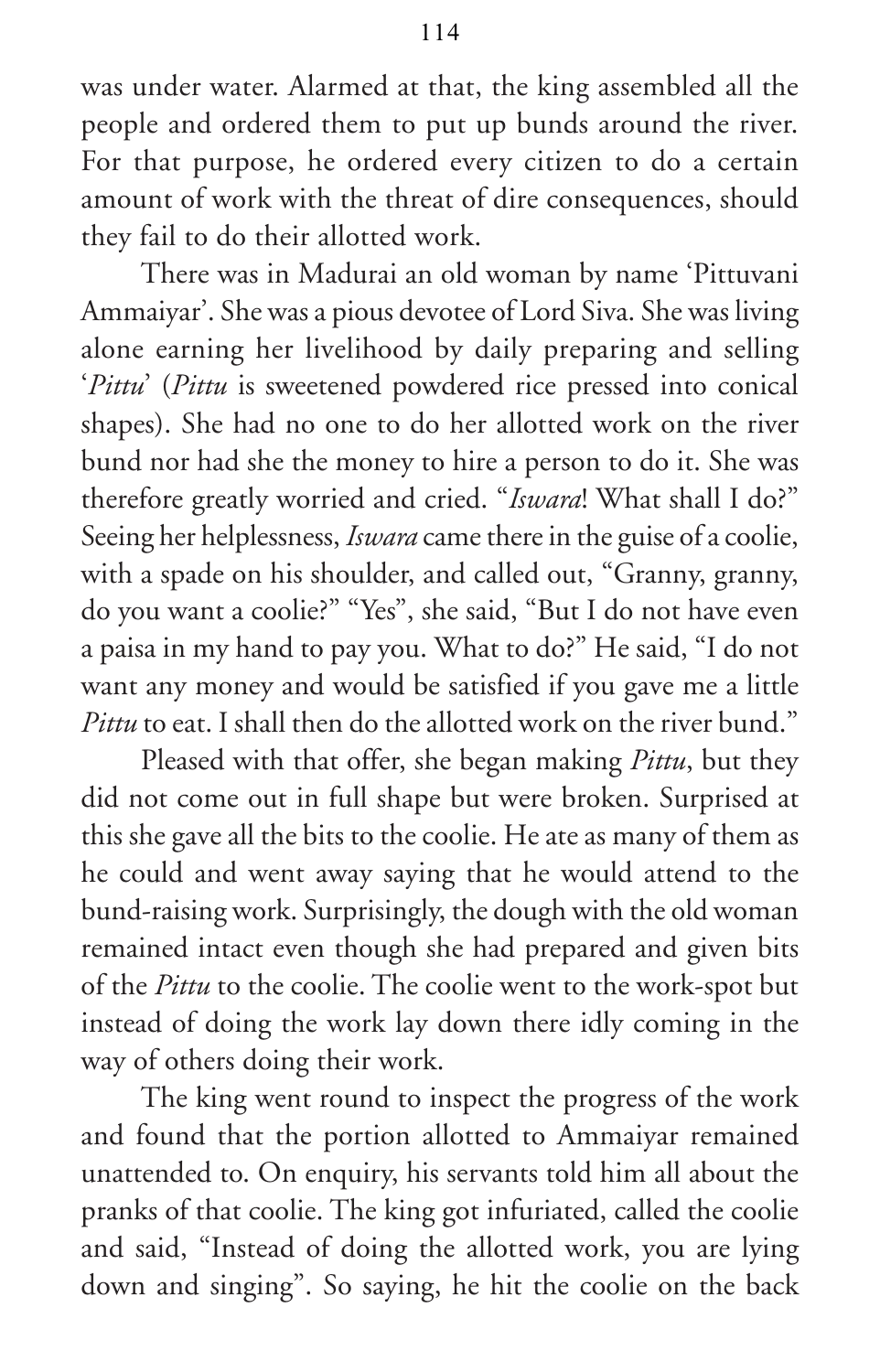with a cane he had in his hand. The hit not only recoiled on the king himself, but on all living beings there, and all of them suffered the pain on that account. The king immediately realised that the person hit by him was *Parameswara* Himself in the guise of a coolie. The king stood aghast. *Parameswara* vanished and soon a voice from the sky said, "Oh king! Manikkavachakar is my beloved devotee. I myself did all this to show you his greatness. Release him and seek his blessings."

Soon after hearing that voice, the king went to see Manikkavachakar and on the way, he stepped into the house of Pittuvani Ammaiyar to see her. By that time she had already got into a *vimanam* (a heavenly car moving through the skies) and was on her way to Kailas. The king was greatly surprised and saluted her and from there he went straight to Manikkavachakar and fell at his feet. Manikkavachakar lifted him with great respect, and enquired of his welfare. The king said, "Please forgive me and rule this kingdom yourself." Manikkavachakar, looking at the king, said with kindness, "*Appah!* (a term of endearment) As I have already agreed to serve the Lord, I cannot be bothered with the problems of ruling a kingdom. Please do not mistake me. Rule the kingdom yourself looking after the welfare of the people. Henceforth you will have nothing to worry about."

So saying, smilingly, he put on the dress of a *sannyasin* and went about visiting holy places singing the praise of Siva.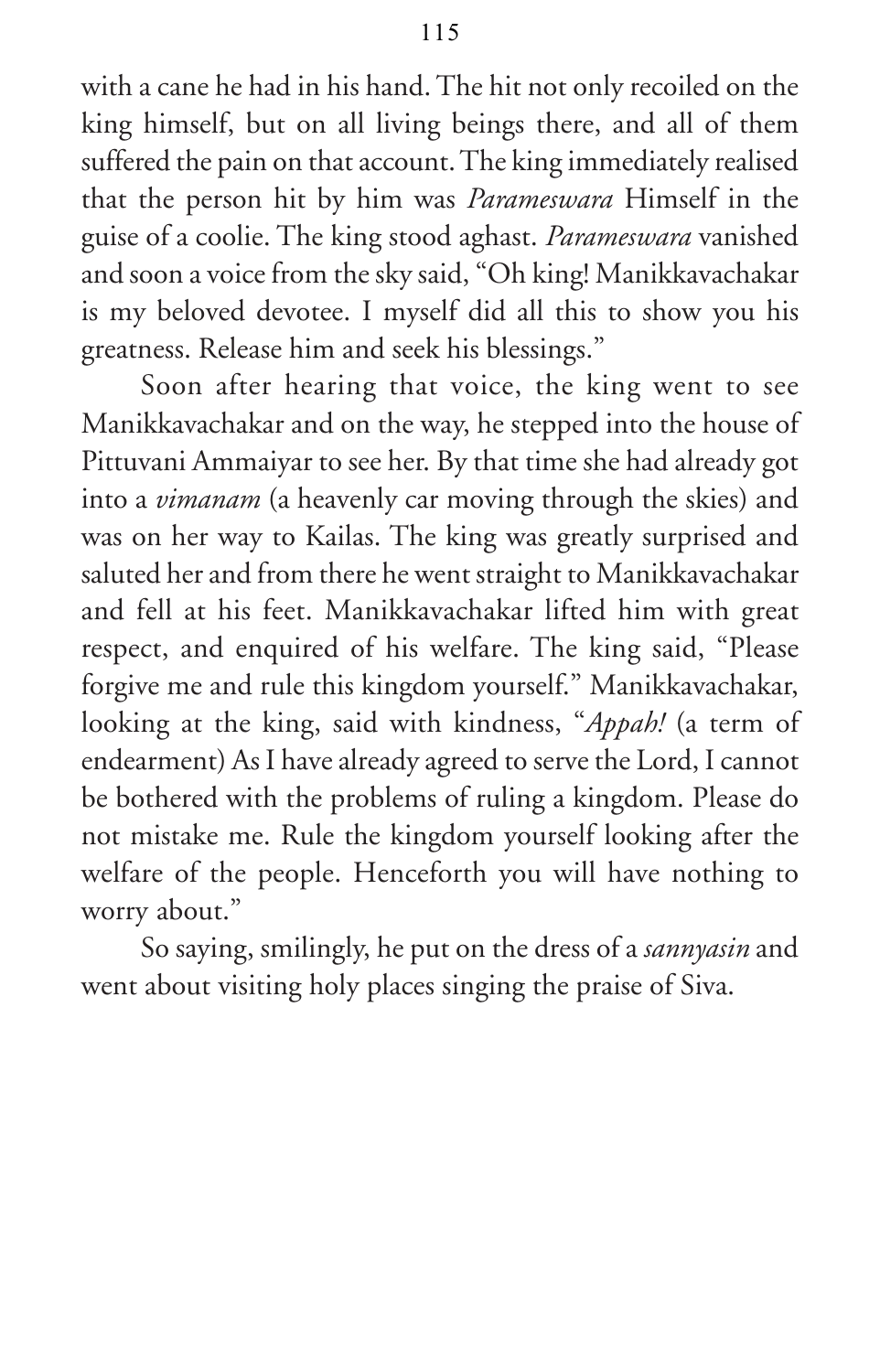# HOW THE *TIRUVACHAKAM* WAS WRITTEN

MANIKKAVACHAKKAR WAS GOING from one place to another until he came to Chidambaram. While witnessing Nataraja's dance he started singing heart-melting songs and stayed in that place itself. Then one day Nataraja, with a view to make people know the greatness of Manikkavachakar and to bless the people with an excellent collection of hymns, went to the house of Manikkavachakar in the night, in the guise of a *brahmin*. He was received cordially and when asked the purpose of the visit, the Lord smilingly and with great familiarity asked, "It seems you have been singing hymns during your visit to sacred places of pilgrimage and that you are doing it here also. May I hear them? I have been thinking of coming and listening to you for a very long time but could not find the required leisure. That is why I have come here at night. I suppose you don't mind. Can you sing? Do you remember them all?" "There is no need to worry about sleep. I shall sing all the songs I remember. Please listen." So saying Manikkavachakar began singing in ecstasy. The Lord in the guise of a *brahmin* sat down there writing the songs on palm leaves. As Manikkavachakar was in ecstasy he hardly noticed the *brahmin* who was taking down the songs. Singing on and on, he completely forgot himself in the thought of God and ultimately became silent. The old *brahmin* quietly disappeared.

At daybreak, the *dikshitar* (priest) came to the Nataraja temple as usual to perform the morning *puja* and as he opened the doors he found in front of the Nataraja image, on the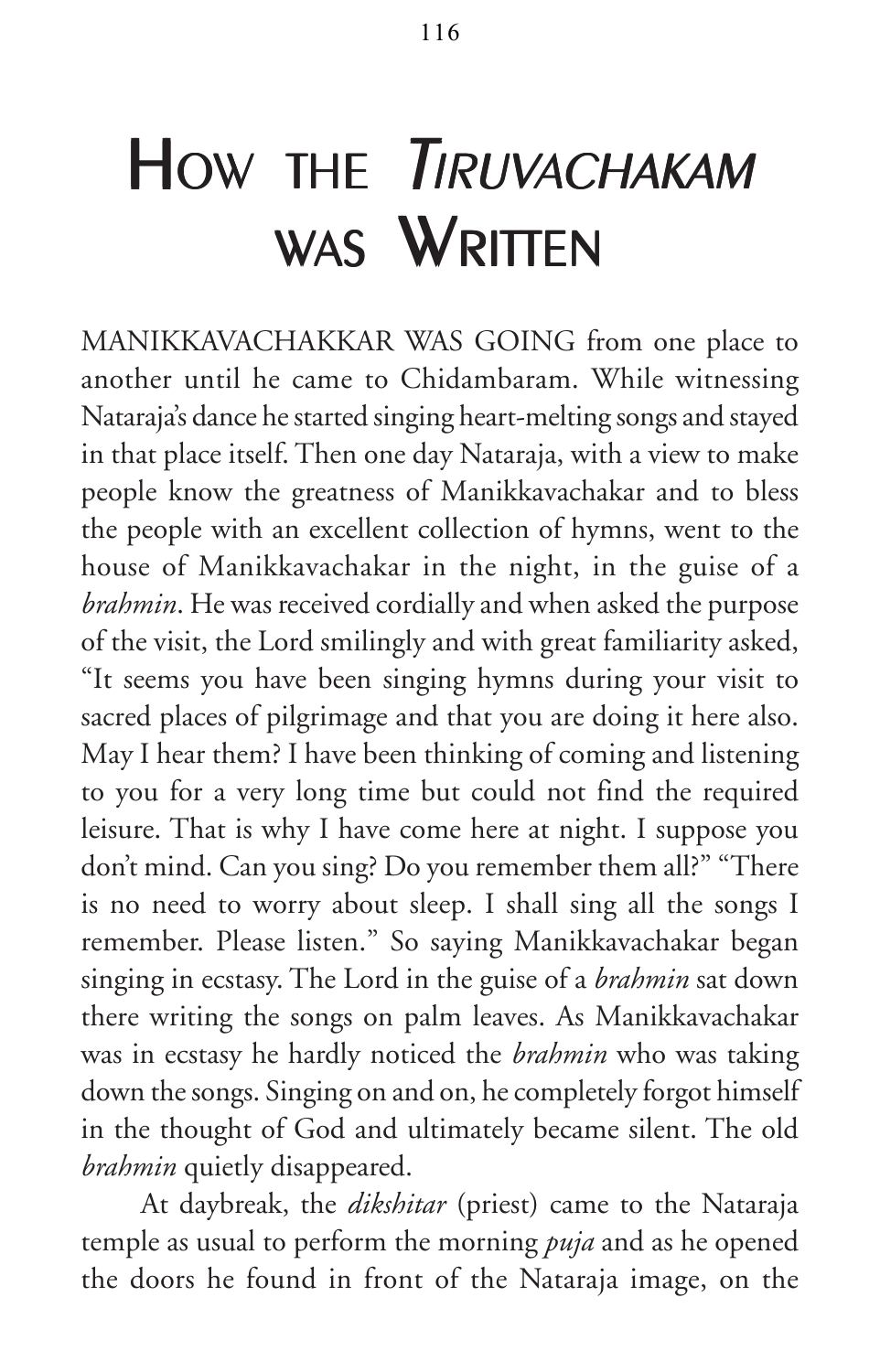doorstep, a palm-leaf book. When the book was opened, and scrutinised the words *Tiruvachakam* were written as well as an explanation that the book was written, as dictated by Manikkavachakar. It was signed below *Tiruchitrambalam*, i.e. Chidambaram. The stamp of Sri Nataraja was also there below the signature. Thereupon, all the temple priests gathered in great surprise and sent word to Manikkavachakar, showed him the *Tiruvachakam*, and the signature of Nataraja and asked him to tell them about the genesis of the hymns.

Manikkavachakar did not say anything but asked them to accompany him, went to the temple of Nataraja and standing opposite the Lord said, "Sirs, the Lord in front of us is the only answer to your question. He is the answer." After having said that, he merged into the Lord.

As he narrated the story, Bhagavan's voice got choked. Unable to speak any more he remained in ecstatic silence.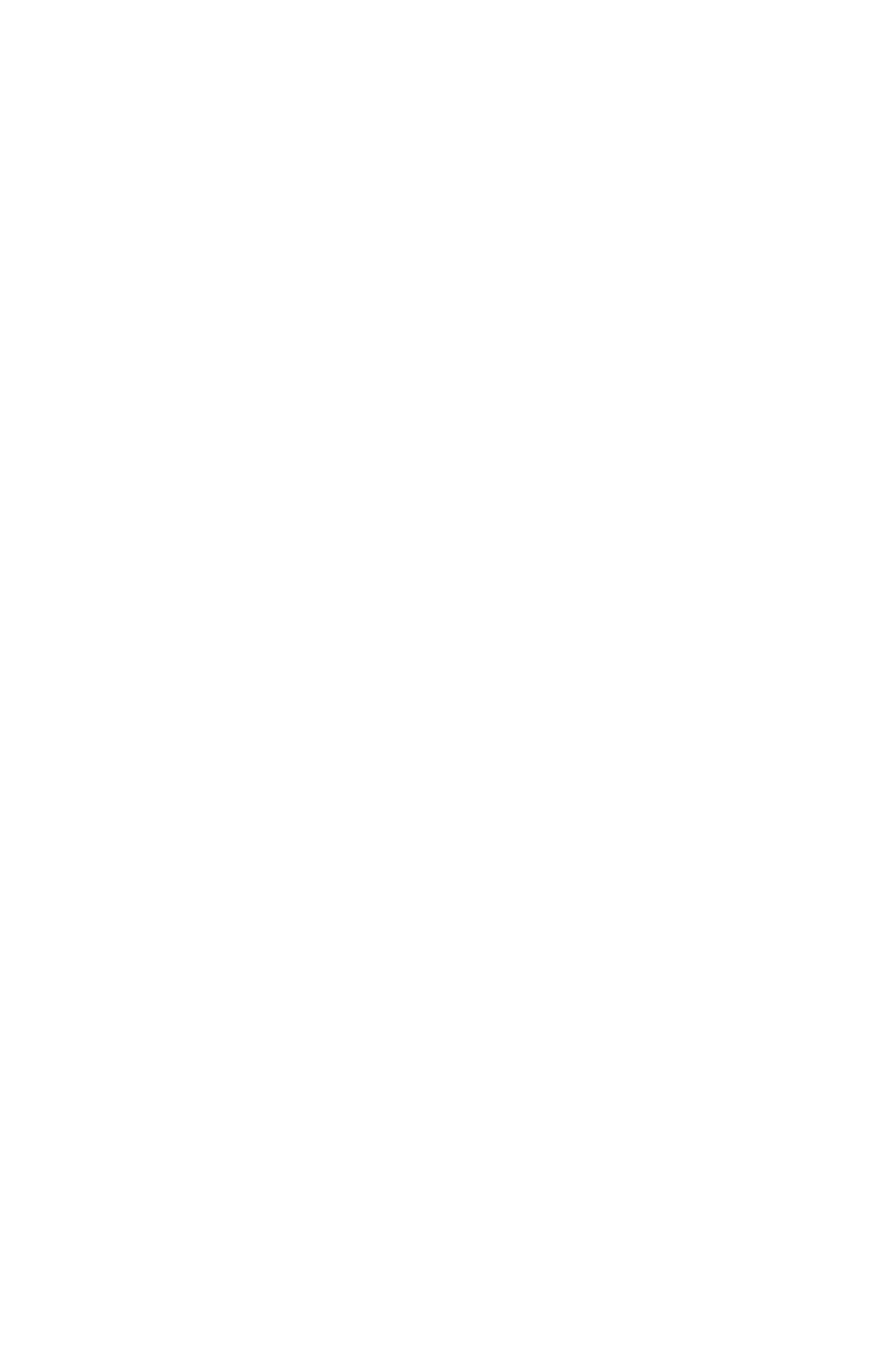# Yoga Vasishtam

*Yoga Vasishta* is a dialogue between Sage Vasishta and Sri Rama during which *advaita* is expounded illustrated profusely with stories. Sri Bhagavan referred to *Yoga Vasishta* frequently and has even incorporated nine verses from it, in his *Supplement to Forty Verses*.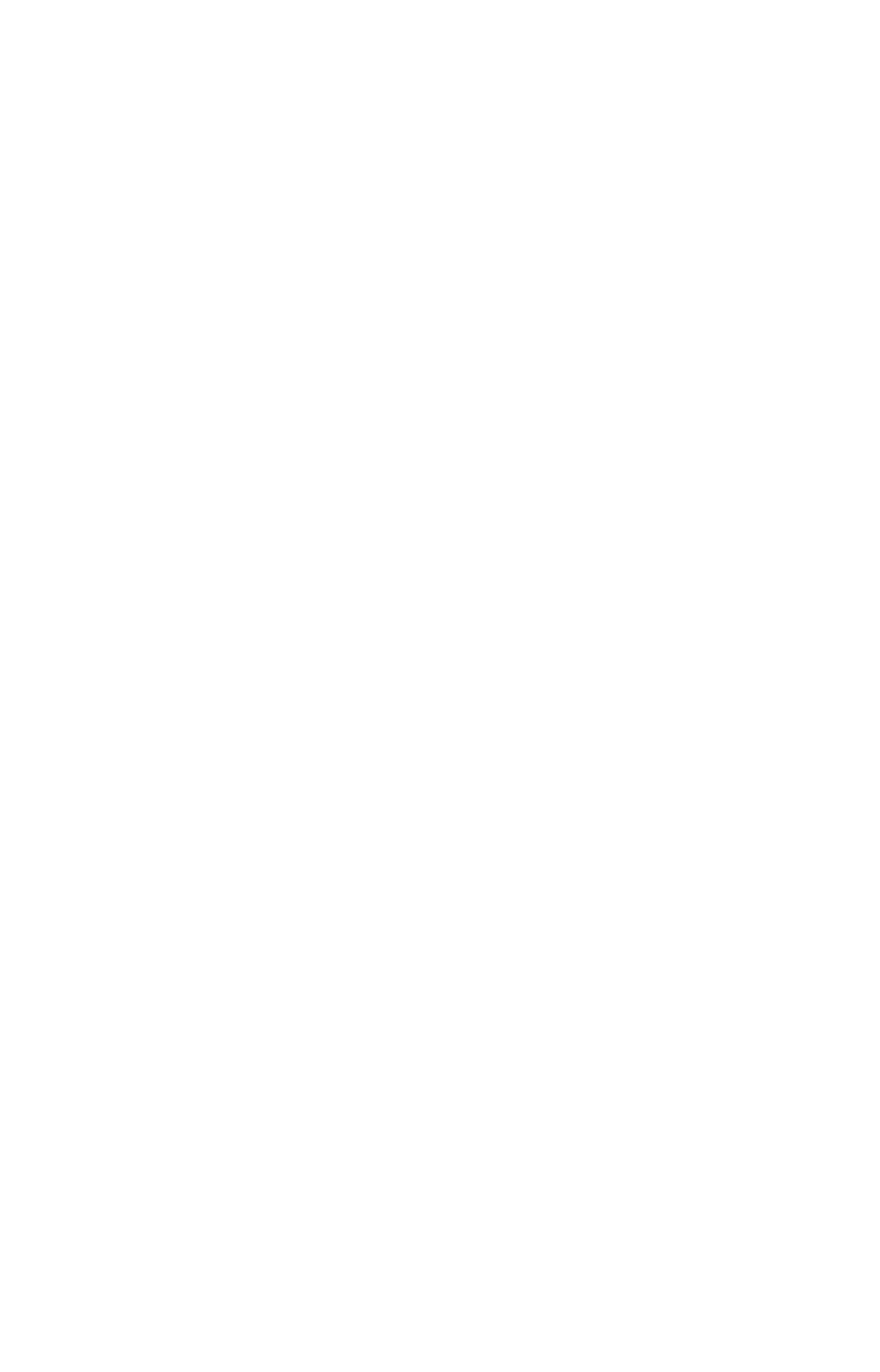## BRAHMA, THE CREATOR

*In the course of a conversation a devotee queried, "In* Vasishtam *it is stated that everything comes upon a person by the desires of the mind and that it is the mind that creates them all. But how is it possible, Bhagavan?"*

*"You ask how! Is this not stated in the story about the ten* brahmins*? That story is also in the* Vasishtam*," said Bhagavan. When asked about it, Sri Bhagavan cheerfully began telling the devotees the story.*

ONCE UPON A time Brahma, the creator, after performing his duties the whole day, went to sleep at nightfall. When the night was over, he woke up. After completing his morning ablutions, he looked at the sky before beginning his day's work of creation, and he saw that there were several other worlds. His work of creation was being performed properly so there was no justification for the other worlds to come into existence. "What! The worlds that should remain dormant until I created them have come into existence! How have these worlds come into existence?" Greatly surprised at this, with the power of his mind he summoned one of the suns in those worlds and asked "Sir, how have these worlds come into existence?"

The sun replied, "Oh, my Lord, you are the Brahma. What is there that you do not know? Even so, if you want to hear from me, I will tell you." So saying, he began relating as follows: "Swami, a *brahmin* living in a city under Mount Kailas, with his wife prayed to *Parameswara* for children as he had none. In course of time they begot ten children. The children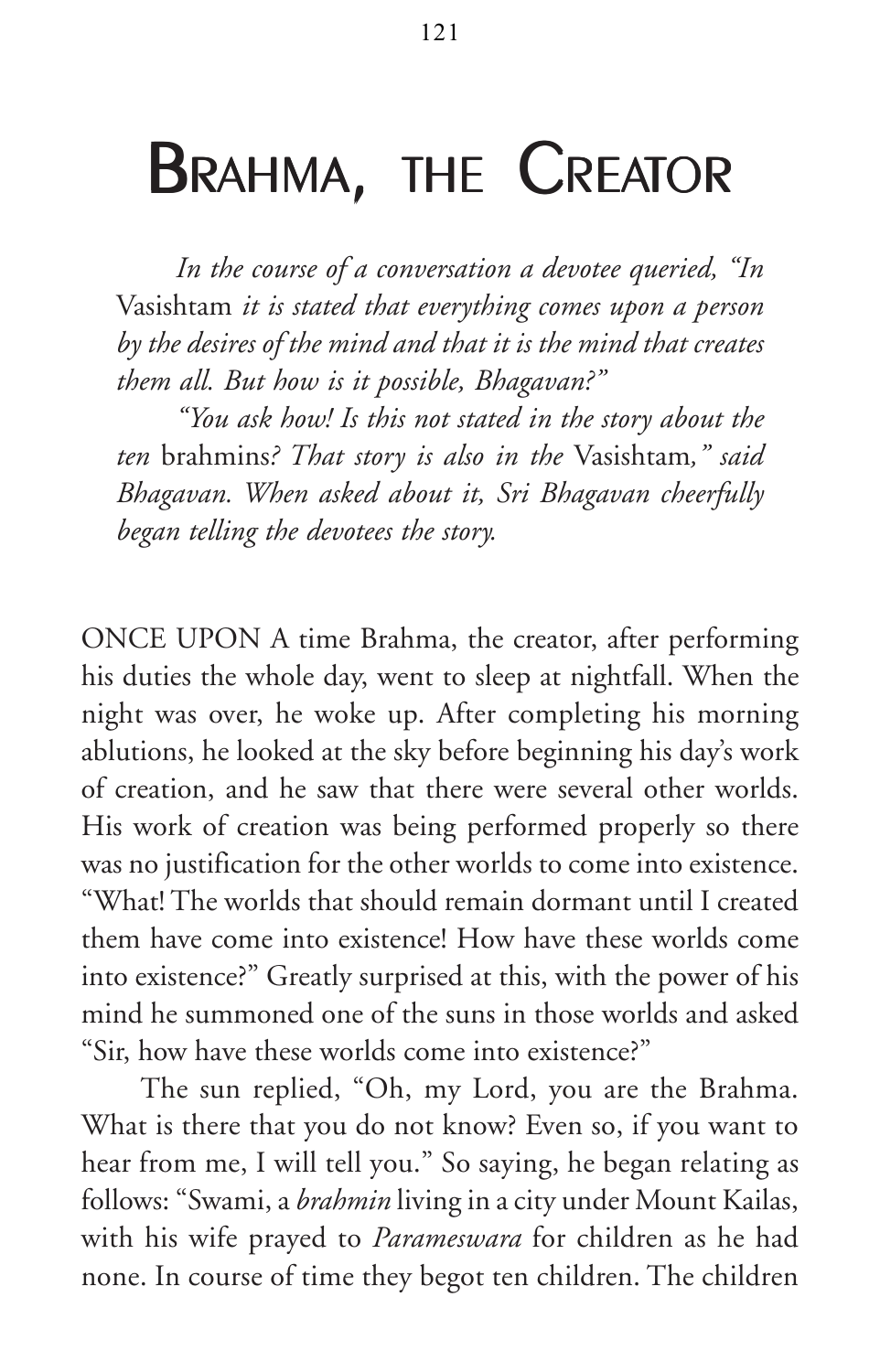in due course grew up and studied the *Sastras*. After some time, the parents passed away and the boys were filled with grief. They had no near relatives and consequently could not continue to live in that house. They climbed Mount Kailas and decided to do *tapas* there. They then began considering what exactly they should do to get rid of their sorrows. At first they thought wealth would give them happiness but dismissed the idea as there would always be wealthier people than them. It would be the same thing with regard to kingship or even the Lordship of *Mahendra*. They therefore felt that there was no fulfilment in any of those things. Finally the eldest amongst them said, 'He who creates all these is Brahma and so Brahma is the greatest of them all.' They all felt happy at the suggestion and said, 'What is the way to achieve Brahma-hood (*Brahmatvam*)?' After thinking for a while, the eldest said, 'It is not so difficult. Mind is the basic cause of everything. So let us all sit in a lonely place and practice concentration for attaining *Brahmatvam,* giving up thoughts on all other matters, including the body. Continuously feel that you are seated on a lotus, that you are lustrous and that you are creating this world and destroying it. I will also do likewise.' All of them felt happy at the idea 'I am Brahma with four faces.' The idea became firmly fixed in their minds and they forgot completely about their bodies. Subsequently those bodies fell off like dry leaves from a tree. On account of the intensity of their desires ten worlds have come into existence as all the ten of them have become Brahmas. The force of their desires is now stationary in the *Chit akasa.* I am the sun of one of the ten worlds." So saying, the sun went back to his original place.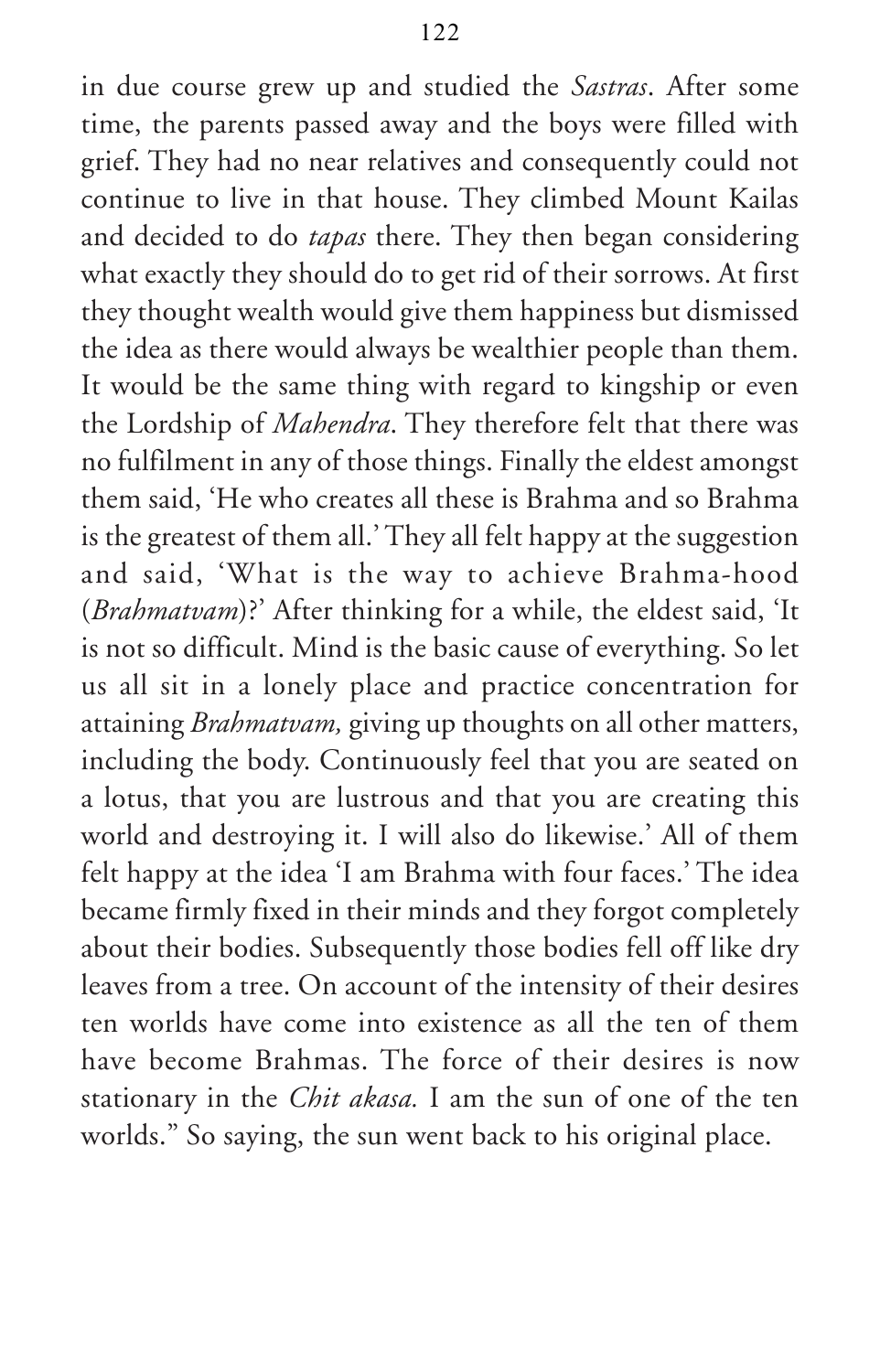## THE CHARM OF SELF-REALISATION

*A Swiss lady: Does Self-realisation imply occult powers also?*

*M: The Self is the most intimate and eternal Being whereas the* siddhis *are foreign. The latter requires effort to acquire while the former does not.*

*The powers are sought by the mind which must be kept alert, whereas the Self is realised when the mind is destroyed. These powers may be sought and gained even after Self-realisation. But then they are used for a definite purpose, i.e. the benefit of others as in the case of Chudala.*

KING SIKIDVAJA AND Queen Chudala ruled the kingdom of Malava. Chudala regularly practised meditation in the silent hours. In due course she realised the Absolute Truth and her face shone brightly and became much more beautiful than before. The king observing this asked her the reason. The queen replied that it was due to her realisation of Truth. The king laughed at her, thinking that realisation was possible only through severe austerities and could never be gained while living in a palace. He wanted to leave the kingdom and practise *tapas* in the forest so that he could gain Realisation. The queen tried to dissuade him and suggested that he could carry on the *tapas* in the palace itself and rule the kingdom as well. Refusing to act on her advice, he went to the forest and performed hard penance. The queen was ruling the kingdom in the king's absence.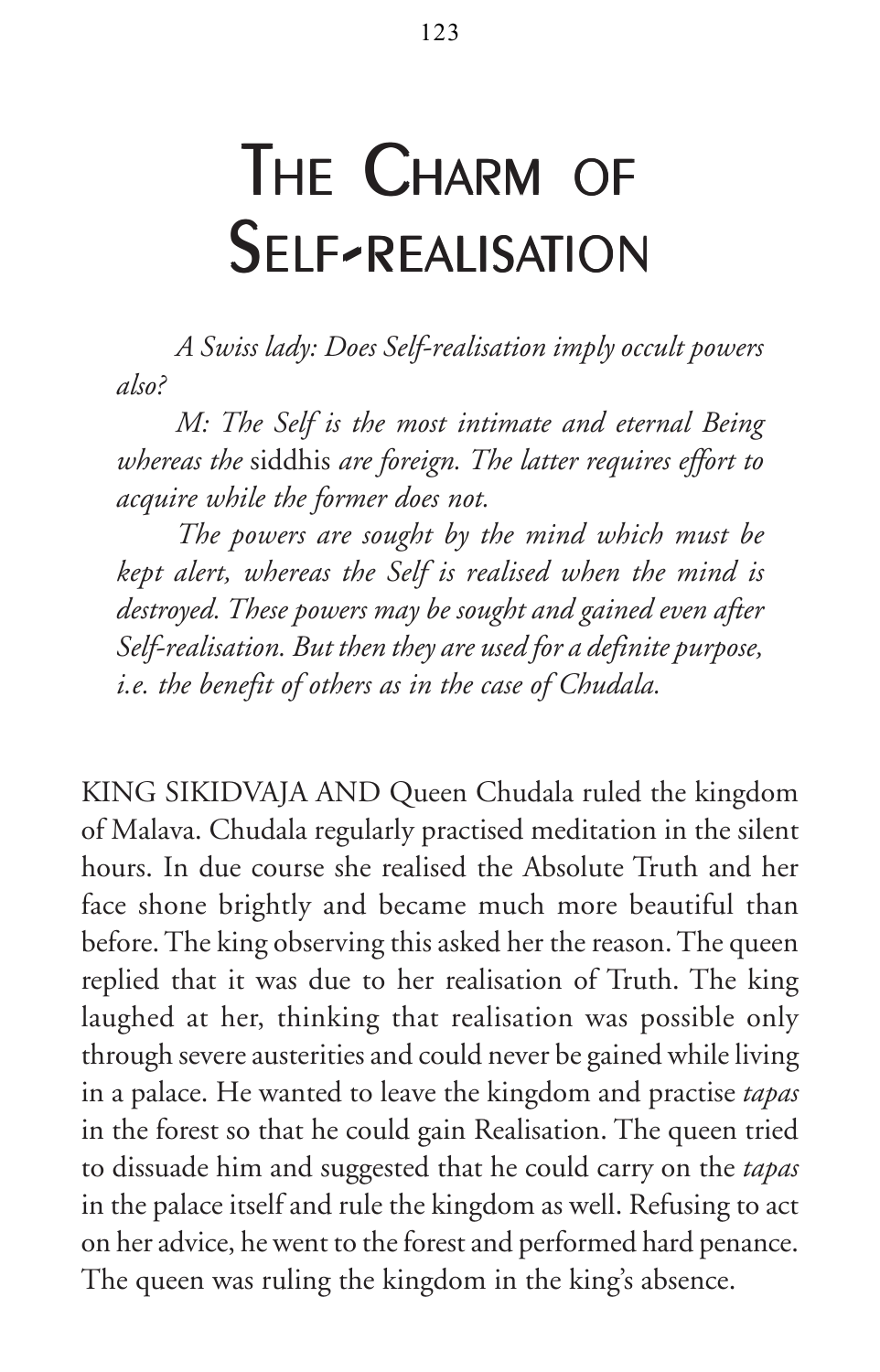The queen taking pity on her husband and anxious to rescue him from the mire of delusion, practised *siddhis* and took the guise of one Kumbha Muni and stood in front of him, but a few feet above the ground! The king, thinking that some celestial being had descended from the heavens to bless him, fell at his feet, told him his woes and sought guidance. The *Muni* taught the king as follows: "*Karmas* can give fruit as ordained by the Lord but *karmas* in themselves cannot grant you salvation. By doing disinterested actions, one's mind can become pure. With a pure mind one should contemplate on the Self. This would destroy the *vasanas*. Then one should approach a master and through his grace learn how to enquire into the nature of the Self. Liberation is possible only through enquiry and not by performing any amount of *karma*. By renouncing everything one would realise the Truth."

The king said that he had renounced everything, including his kingdom and family. Kumbha Muni told him that his renunciation was only external and the seeds of attachment were still in him. The king then took out his walking staff, *kamandalu, rudrakshas* and clothes and threw them all into the fire and stood without any possession. Still, on being told that he had not renounced completely, the king was ready to drop his last possession, the body, by jumping from the top of the mountain. The *Muni* asked him, "What harm has the body done to deserve the punishment?" Thereby the *Muni* taught him that he would not realise the Truth by destroying the body, but only by destroying the mind which was the source of all attachment. The mind identifies itself as 'I' and this was bondage. The snapping of this identity was renunciation of everything. Then the *Muni* described in detail the *sadhana* of discrimination.

Thus the king's doubts were dispelled and his mind became pure. The king enquired into the source of Self and soon became one with it and remained in blissful *samadhi*. Kumbha Muni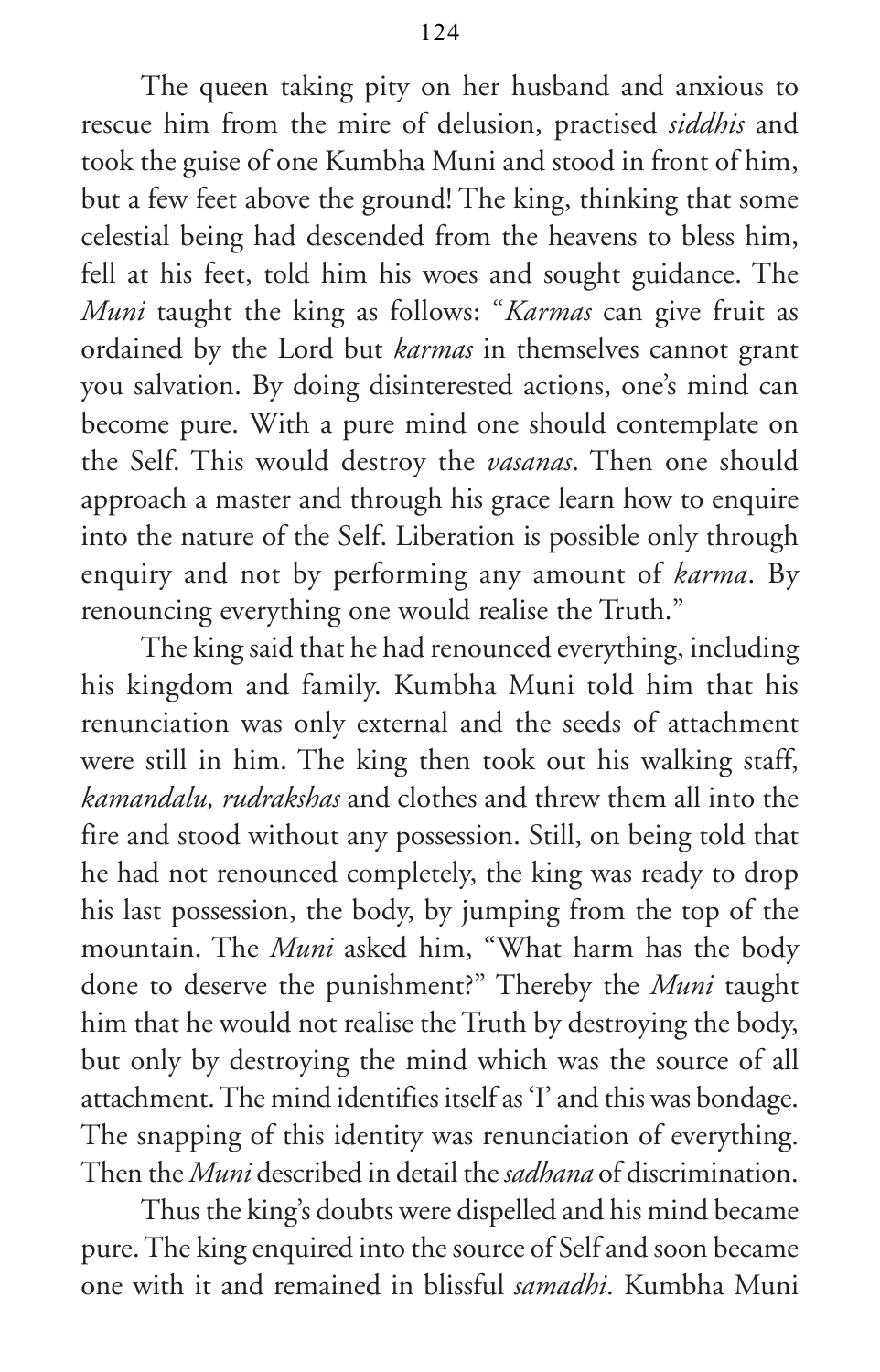disappeared and returned after some time. The king was still in *samadhi*. Chudala roared like a lion to wake him up, but could not. Then taking a subtle form she entered into the king's heart and found it pure and devoid of any latent tendencies. Then in a melodious voice she chanted the *Sama Veda* and like the blossoming of a lotus, the king became aware of the world. The king filled with joy, remained silent not knowing how to express his gratitude. Then as advised by the queen, he returned with her to the kingdom. Thus established in Truth he ruled the kingdom and lived happily with the queen for a long time.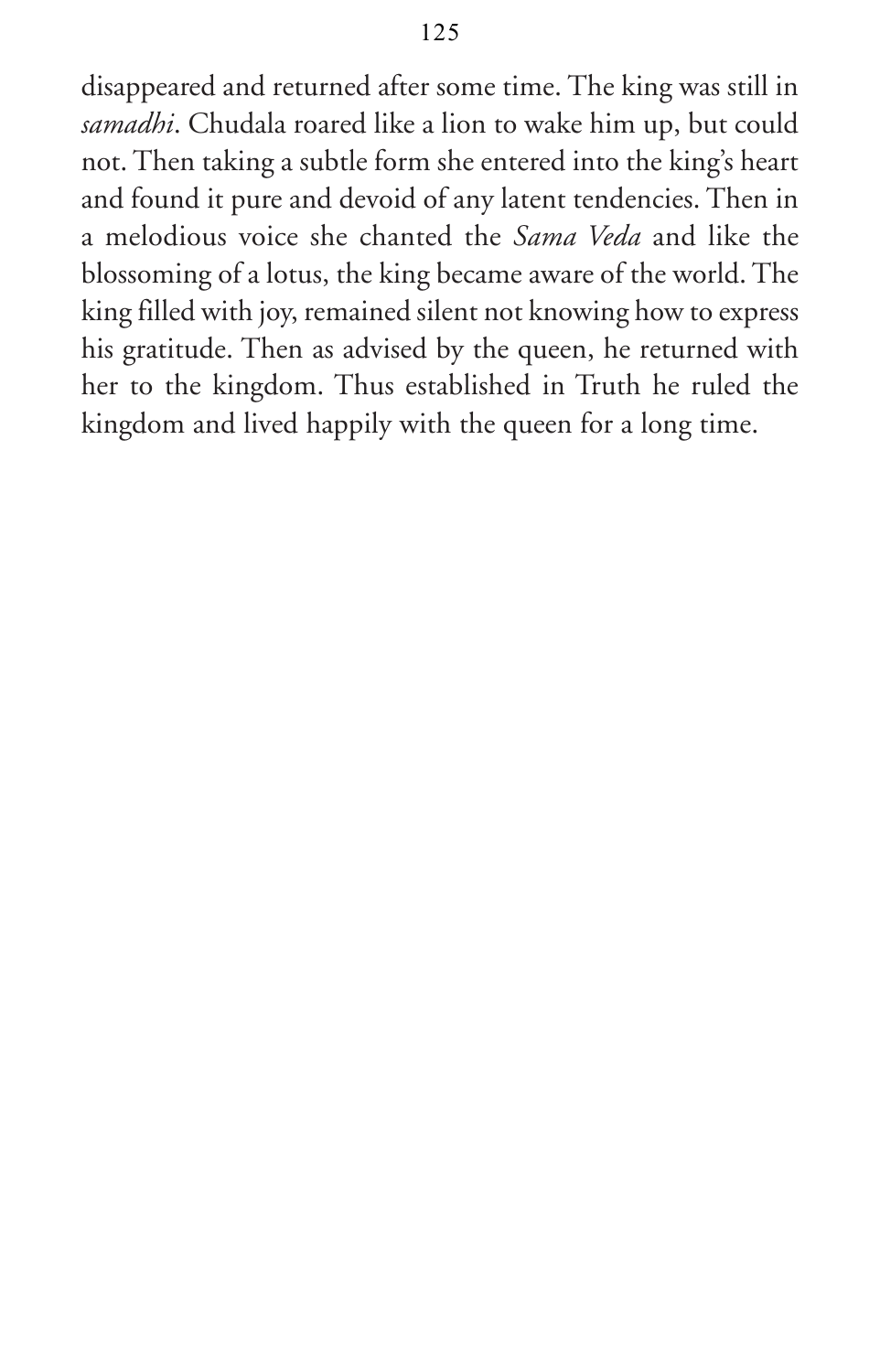## ALMS FOR A KING

IN *VASISHTAM*, THERE is a story about Bhagiratha, before he brought the Ganges down to the earth. He was an emperor but the empire seemed to him a great burden because of *Atmajignasa* (Self-enquiry). In accordance with the advice of his guru and on the pretext of a *Yagna* (sacrifice), he gave away all his wealth and other possessions. No one would, however take the empire. So he invited the neighbouring king who was an enemy and who was waiting for a suitable opportunity and gifted away the empire to him. The only thing that remained to be done was leaving the country. He left at midnight in disguise, lay in hiding during day time in other countries so as not to be recognised and went about begging at night.

Ultimately he felt confident that his mind had matured sufficiently to be free from egoism. Then he decided to go to his native place and there went out begging in all the streets. As he was not recognised by anyone, he went one day to the palace itself. The watchman recognised him, made obeisance and informed the king about it, shivering with fear. The king came in a great hurry and requested him (Bhagiratha) to accept the kingdom back, but Bhagiratha did not agree. "Will you give me alms or not?", he asked. As there was no other alternative, they gave him alms and he went away highly pleased.

Subsequently he became the king of some other country for some reason and when the king of his own country passed away, he ruled that country also at the special request of the people. That story is given in detail in *Vasishtam*. The kingdom which earlier appeared to him to be a burden did not trouble him in the least after he attained *jnana*.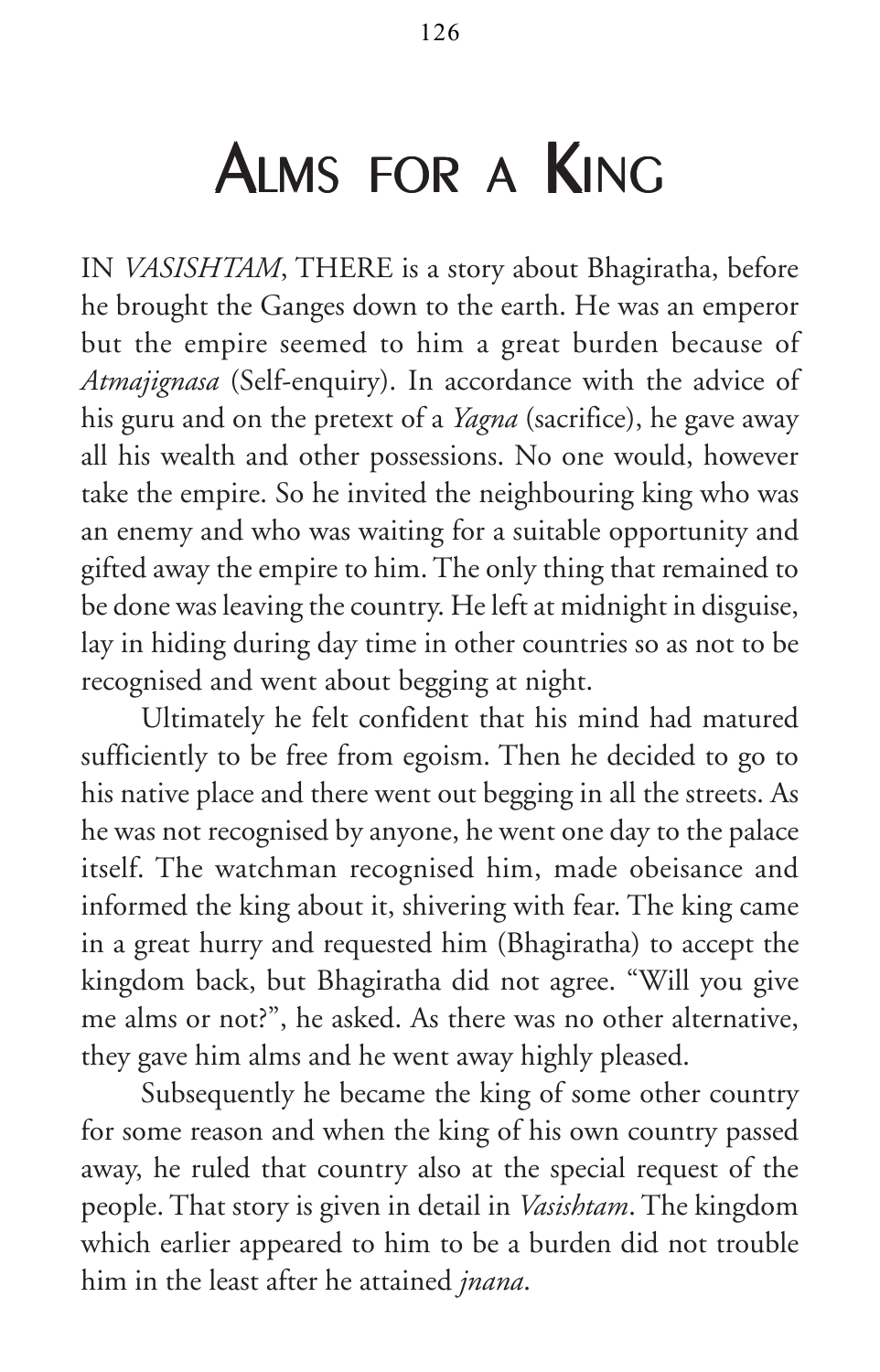## UNIVERSAL EQUALITY

*In the course of a conversation about Sri Bhagavan's life in Madurai, Sri Bhagavan recalled, "If my aunt began preparing* appalams*, or the like, she would call me and ask me to put my hand on it first. She had great faith in me, because I used to do everything according to her wishes and never told lies. I had to tell only one lie and that was when I came here."*

*A devotee then said, "It means that for doing a great thing, sometimes a lie has to be told!"*

*Sri Bhagavan replied, "Yes. When it is for the welfare of the world and when the situation demands it, it has to be done. It cannot be helped. Where is the question of telling a lie? Some force makes one say so. So long as there is purpose there is need of action. When there is no purpose, we can avoid action in the same way as was done by the sage in the story of the sage and the hunter in* Yoga Vasishtam*."*

*Full of curiosity the devotee asked, "What is that story?"*

IN A FOREST, a sage sat motionless and in silence. His eyes however were open. A hunter hit a deer and as it was running away, he began pursuing it. When he saw the sage he stopped. The deer had run in front of the sage and hidden itself in a bush nearby. The hunter could not see it and so asked the sage "Swami, my deer has come running this way. Please tell me where exactly it has gone." The sage said he did not know. The hunter said, "It ran in front of you. Your eyes were open.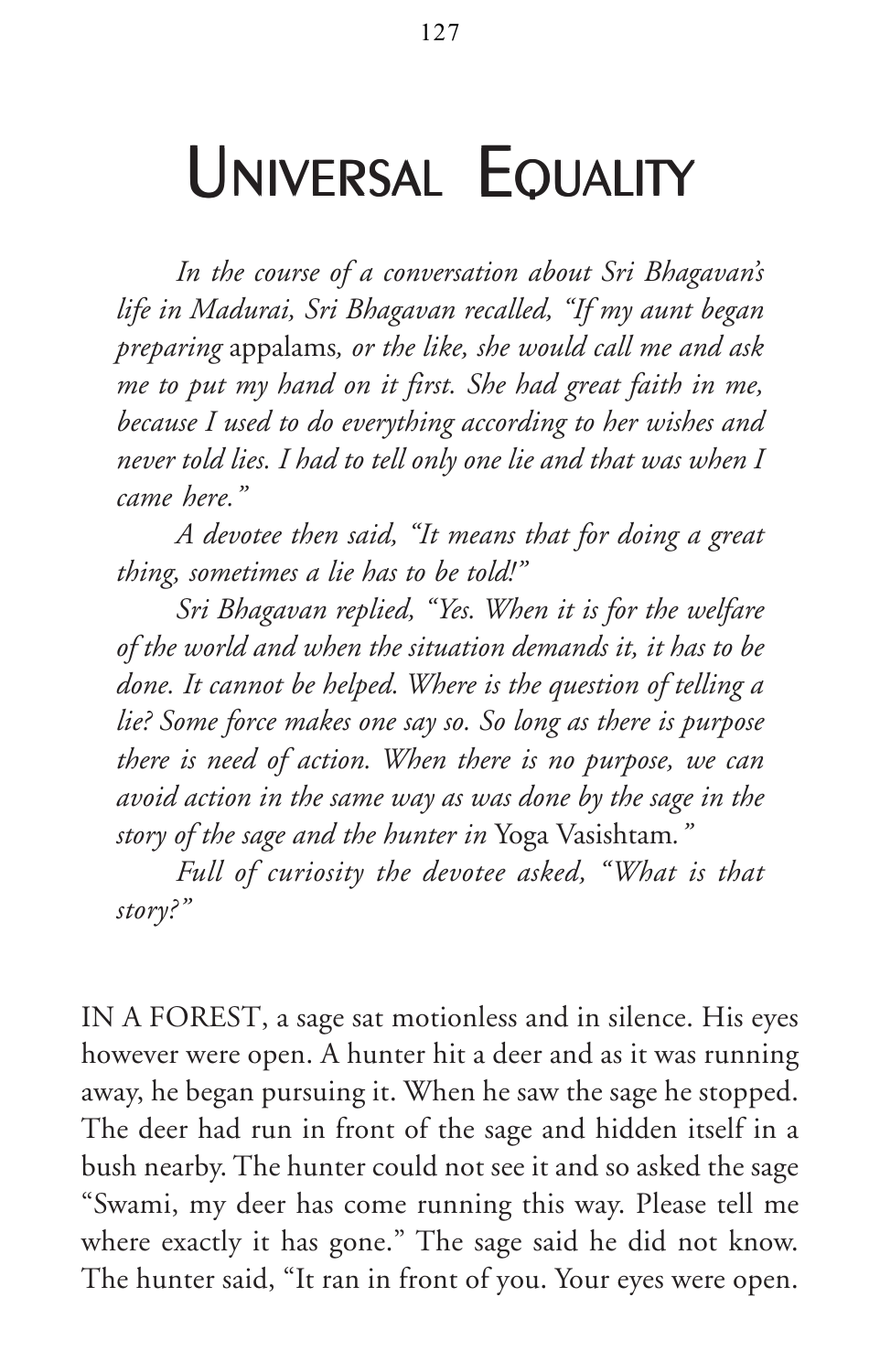How could you say you do not know?", to which the sage replied, "Oh my friend! We are in the forest with universal equality. We do not have *ahankara*. Unless you have *ahankara*, you cannot do things in this world. That *ahankara* is the mind. That mind does all things. It also makes all the sense organs work. We certainly have no mind; it disappeared long ago. We do not have the three states – the states of waking, dream and deep sleep. We are always in the fourth or *turiya* state. In that state nothing is seen by us. That being so, what can we say about your deer?" Unable to understand what the sage was saying, the hunter went his way thinking they were all the words of a mad man.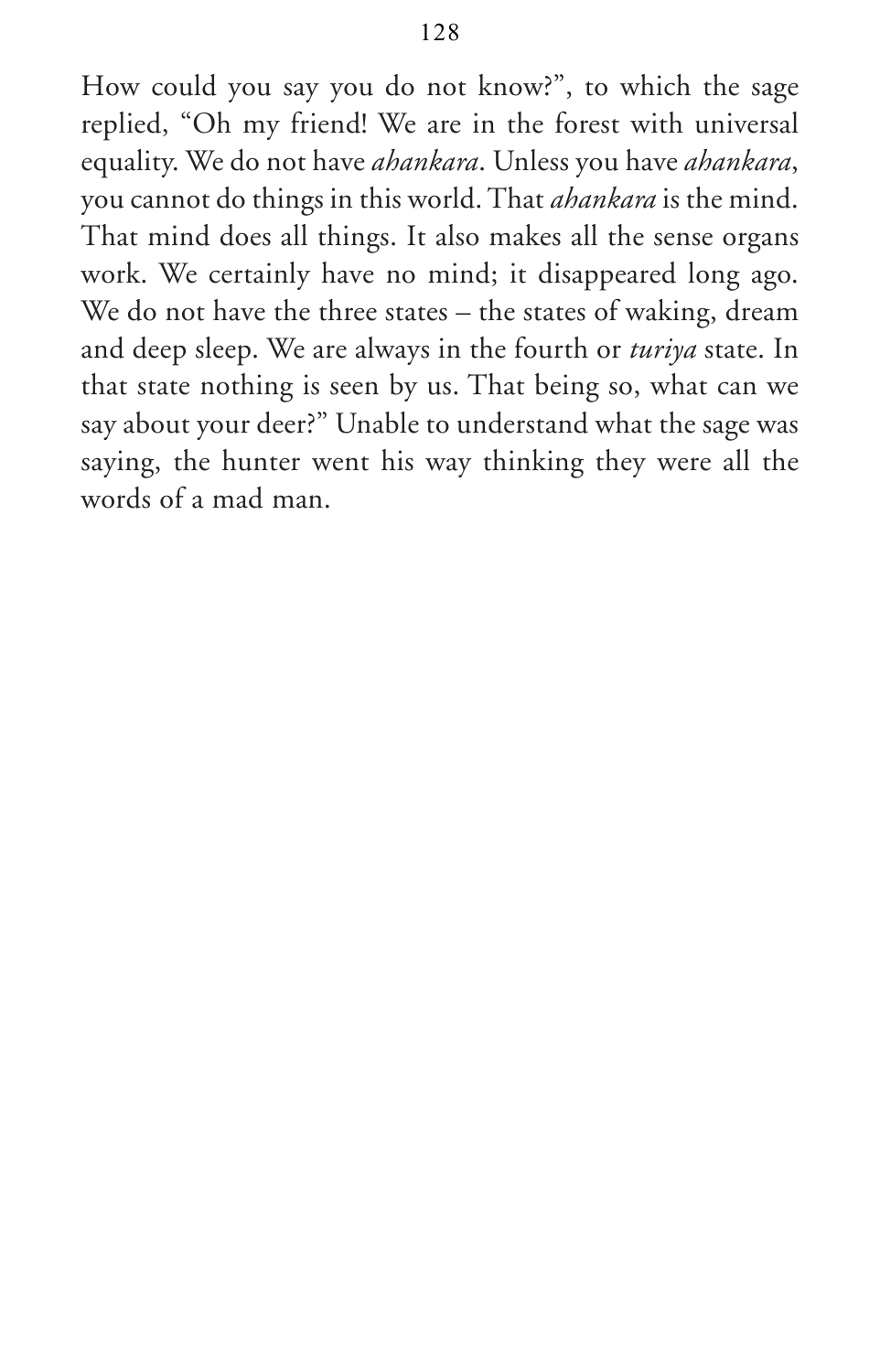# **ONE POINTEDNESS**

*A visitor wrote some questions in Tamil and presented them to Bhagavan. Bhagavan said, "He wants to know how to turn the mind from sense enjoyments and realise that bliss which is said to be so much above sense enjoyments. There is only one way – making the mind merge in That which is above sense enjoyments. As you concentrate on that, the sense attractions will fall of their own accord. Again he asked, 'When can I attain that bliss?' We are daily enjoying that bliss in sleep. We have not to attain bliss. We are bliss itself. Bliss is another name for us. It is our nature. Merging of the mind alone is necessary.*

*After a pause Bhagavan added, "The story of Indra and Ahalya in* Yoga Vasishta *clearly illustrates how, by the force of the mind being merged in the one Reality, all other things will cease to affect one."*

AHALYA, THE WIFE of a king, falls in love with a rake called Indra. The matter reaches the king's ears and attains the magnitude of a great public scandal. The king then orders the couple to be put through various cruel tortures. But neither of them is affected by the tortures. Their faces do not even show a twitch of pain but are blissfully smiling at each other. The king, baffled by all this, asks them what the secret of their strength and resistance is. They say, "What! Don't you know? We are looking at each other, and so engrossed are we with each other, that our minds has no room for any other thoughts. So far as we are concerned, we two alone exist, each for the other, and nothing else exists. How then can we be affected by other things?" Such is the power of the merged mind.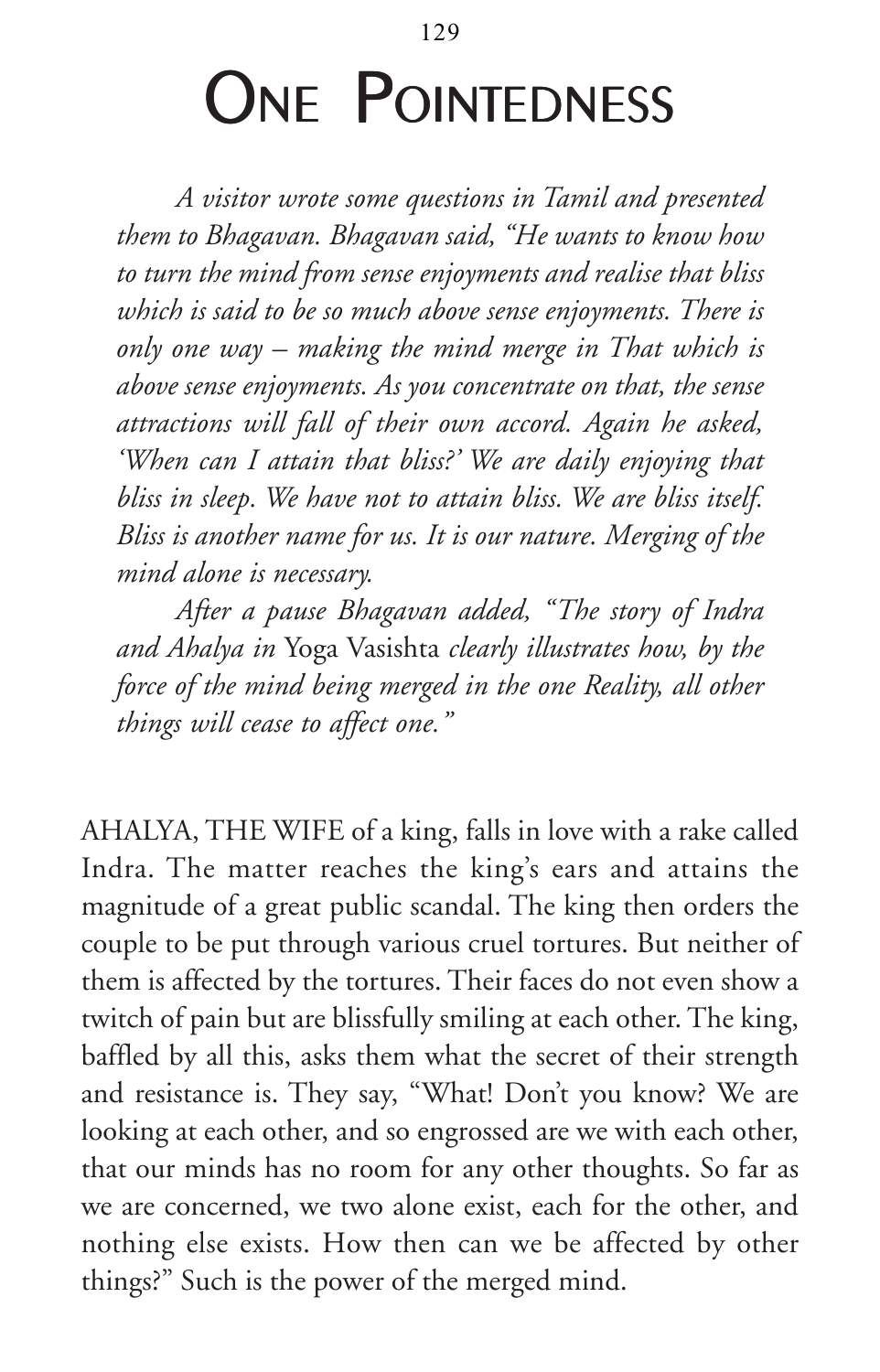# THE *SIDDHAS'* LESSON

IN THE *VASISHTAM* it is stated that Rama, after his return from a pilgrimage, found that the whole world was full of misery and that bearing the body was itself a cause of misery. He, therefore left everything, even things like eating and drinking, and remained motionless. When Viswamitra asked Dasaratha to send Rama to guard his oblations ceremony (*yagna*), Dasaratha said that Rama was like a mad man and described some of the signs of his madness. On hearing them, Viswamitra said that he was very pleased to hear of those symptoms, that such madness did not come to many people and that he would like to see him and asked for him to be brought. Rama accordingly came, prostrated before all those present and sat down.

Viswamitra saw him and asked him the cause of his madness, and addressing Vasishta, said, "Please teach Rama the knowledge of the Self, the knowledge which Brahma taught you and me." Vasishta agreed to do so. While he was teaching, *siddhas* from all over came to listen to him and they thought to themselves, "Rama has gained so much knowledge at such a young age. How surprising! How great! What is the use of our living so long?"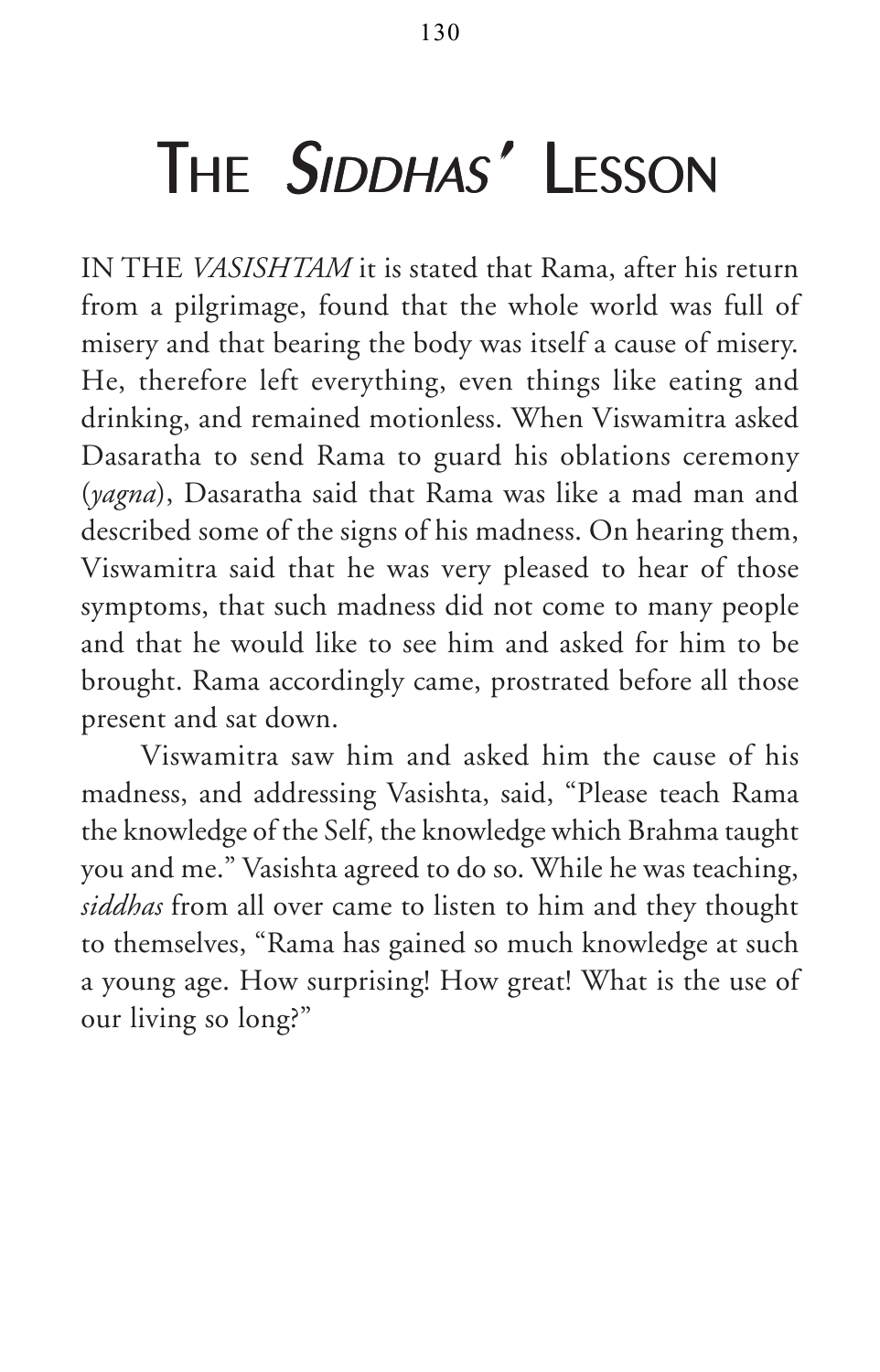## **GLOSSARY**

## A

| Adi Saiva       |                           | One who bears the marks of Siva.                         |
|-----------------|---------------------------|----------------------------------------------------------|
| Adhyatma vidya: |                           | Knowledge of the Atman (Self).                           |
| Advaita         | $\mathbf{r}$              | Non-duality. The doctrine that nothing exists apart from |
|                 |                           | the Self, but everything is a form assumed by the Self.  |
| Agamic          | $\mathbb{R}^{\mathbb{Z}}$ | Relating to the Agamas, one of the Hindu scriptures.     |
| Aham            |                           | I, embodied Self.                                        |
| Ajnana          |                           | Ignorance.                                               |
| Ajnani          |                           | One who has not realised the Self.                       |
| Akasvani        |                           | Voice coming from the sky.                               |
| Amba            |                           | An intimate name for the Divine Mother or a Goddess.     |
| Amrita          |                           | Immortal.                                                |
| Artha           | $\mathbf{L}$              | Pertaining to material plane.                            |
| Ashram          | $\ddot{\phantom{0}}$      | Hermitage, establishment that grows up around a sage     |
|                 |                           | or guru.                                                 |
| Atma            | $\ddot{\phantom{0}}$      | The Spirit of Self.                                      |
| Avadhuta        |                           | An ascetic who has given up everything.                  |
| Avatar          |                           | Incarnation, descent of God in a worldly form,           |
|                 |                           | divine manifestation.                                    |

#### B

| Bhagavan       | $\mathcal{L}$        | The term 'Bhagavan' is used for those few supreme sages    |
|----------------|----------------------|------------------------------------------------------------|
|                |                      | who are recognised as being completely one with God.       |
| <b>Brahma</b>  | $\mathbf{L}$         | In the Hindu Trinity, the god of creation.                 |
| Brahmachari    |                      | A celibate.                                                |
| Brahma Jnana   |                      | Knowledge (Realization of Brahman).                        |
| <b>Brahman</b> |                      | The Supreme Being, the Absolute.                           |
| Brahmapuri     | $\ddot{\cdot}$       | Heart, abode of <i>Brahma</i> .                            |
| Brahma Vidya   |                      | The knowledge of <i>Brahman</i> .                          |
| <b>Brahmin</b> | ٠                    | The Hindus were divided traditionally into four            |
|                |                      | castes, of whom the <i>brahmins</i> were the highest being |
|                |                      | devoted to a life of spirituality and study.               |
| Bhajan         | $\ddot{\phantom{a}}$ | Singing of God's praises, especially in chorus.            |
| <b>Bhakta</b>  | $\ddot{\phantom{a}}$ | Devotee, one who approaches God through love and           |
|                |                      | devotion.                                                  |
| Bhakti         | $\ddot{\phantom{a}}$ | Devotion to a personal God.                                |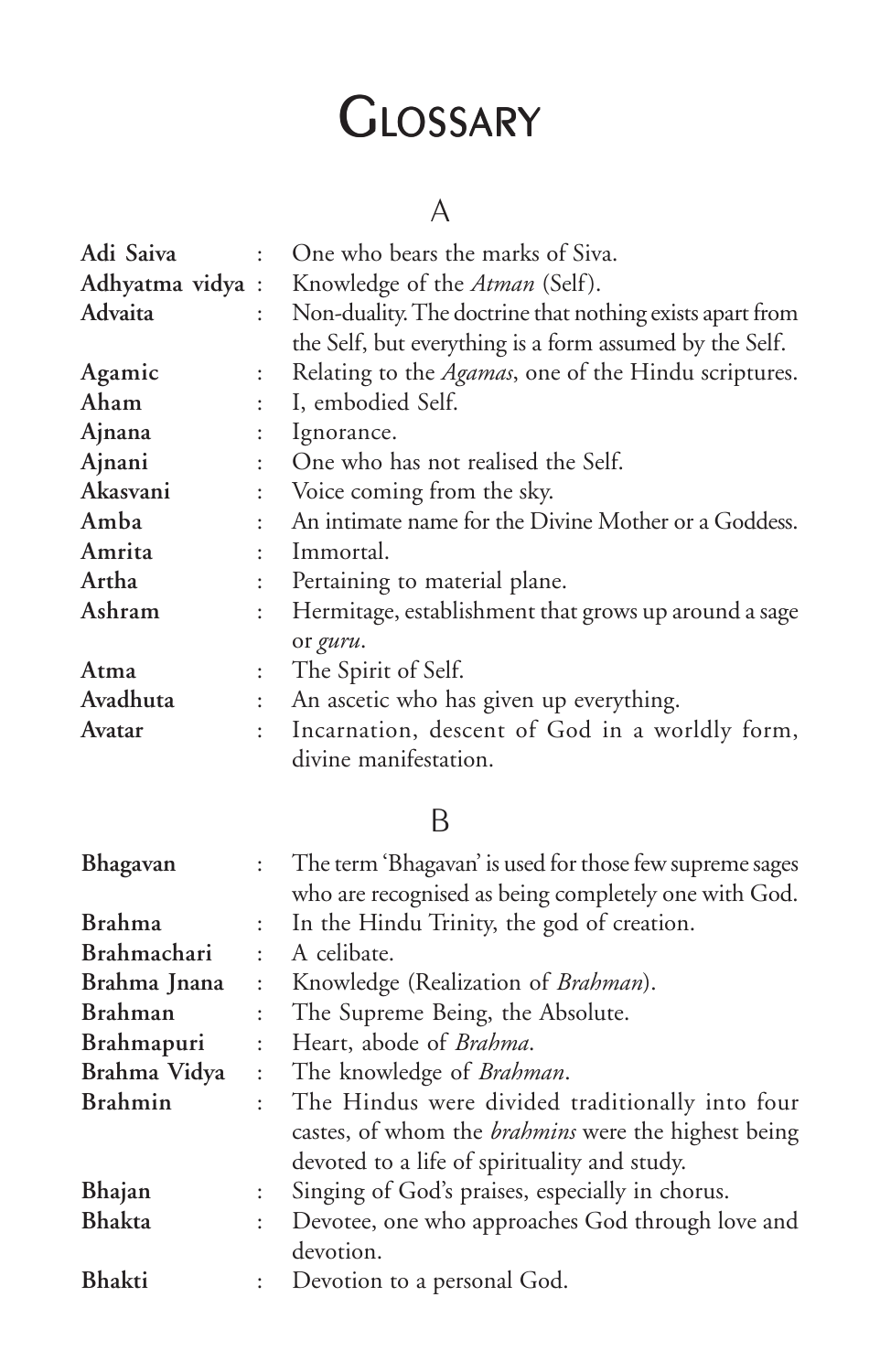### 132

## $\mathsf{C}$

| Chakra    | A <i>Yogic</i> centre in the body.       |
|-----------|------------------------------------------|
| Chinmudra | A hand-pose indicating illumination.     |
| Chitakash | The space in the heart, <i>Brahman</i> . |

### $\overline{D}$

| Darsan    |                           | : Lit: 'sight', seeing a holy man.                    |
|-----------|---------------------------|-------------------------------------------------------|
| Dasi      | $\mathcal{L}$             | Courtesan.                                            |
| Devas     |                           | : Celestial beings.                                   |
| Devi      |                           | : The Divine Mother or a Goddess.                     |
| Dharma    | $\mathbb{R}^{\mathbb{Z}}$ | Harmony, harmonious life or action. Also a man's role |
|           |                           | in life, since what is harmonious conduct for one may |
|           |                           | not be so for another.                                |
| Dhyana    | $\mathbb{R}^n$            | Meditation, contemplation.                            |
| Dikshitar |                           | : A priest.                                           |

## G

| Ganapathi  | : The eldest son of Siva, whose head is that of an elephant.          |
|------------|-----------------------------------------------------------------------|
| Gandharvas | : Semi divine beings expert in dance and singing.                     |
| Ganesh     |                                                                       |
| (Ganesa)   | : A name for <i>Ganapathi</i> .                                       |
| Gayathri   | : A well-known Vedic mantra.                                          |
|            | Gowri (Gouri) : A name for <i>Parvati</i> , the wife of <i>Siva</i> . |
| Guru       | : Spiritual guide or master.                                          |

## H

| Hara      | $\therefore$ A name for Siva                         |
|-----------|------------------------------------------------------|
| Harikatha | : A religious discourse interspersed with devotional |
|           | songs.                                               |

### I

|  | Iswara (Isvara) : Personal God, the Supreme Being in His aspect of |
|--|--------------------------------------------------------------------|
|  | the Lord of the World. An intimate reference to God.               |
|  |                                                                    |

| Jagrat            | : Waking state.                                         |
|-------------------|---------------------------------------------------------|
| Japa              | : Repetition of a sacred word, syllable or name of God. |
| <b>Iivanmukti</b> | : Liberated while one is alive.                         |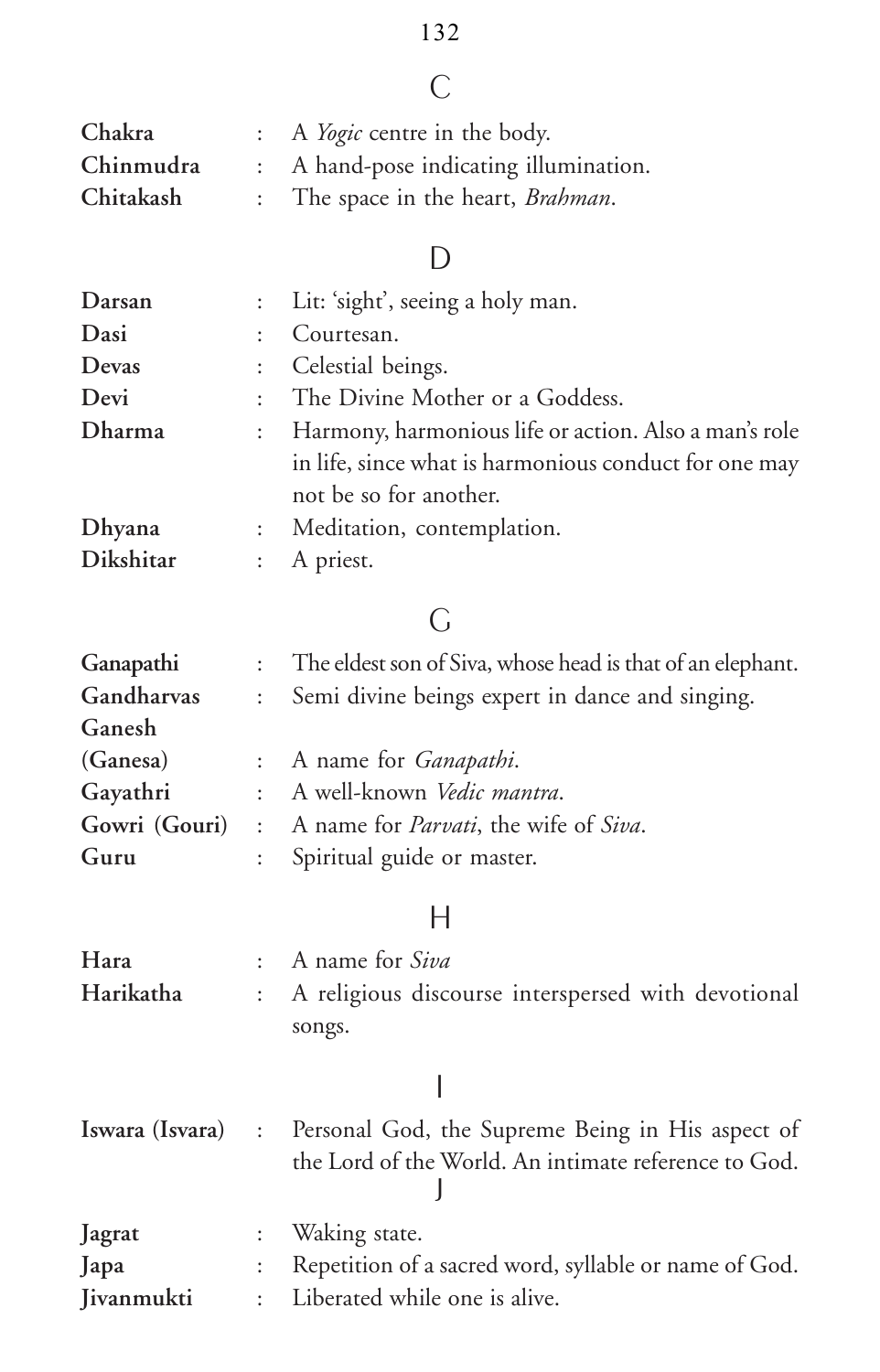| Jnani | One who is the repository of <i>jnana</i> , (knowledge), A |
|-------|------------------------------------------------------------|
|       | Self-realised sage.                                        |

#### K

| Kailas          | : A mountain in the Himalayas reputed to be the abode<br>of Lord Siva.                                                                                     |
|-----------------|------------------------------------------------------------------------------------------------------------------------------------------------------------|
| Kalpa           | : The end of a period in time.                                                                                                                             |
| Karma           | : Action, deeds. The destiny that a person makes for                                                                                                       |
|                 | himself by the law of cause and effect.                                                                                                                    |
| Karnam          | : One who keeps accounts on landed property.                                                                                                               |
| Kolaru Padikam: | A hymn in praise of Lord Siva explaining that the<br>planets are powerless and can do no harm to the<br>devotee if only the Lord condescends to bless him. |
| Kowpeenam       |                                                                                                                                                            |

**(Kaupeenam)** : Loin cloth.

#### L

**Linga** : A symbol representing *Siva* or the Absolute. Lit: 'that in which all beings are absorbed.'

#### M

| Mahadeva        |                           | : A name for Siva.                                                                 |
|-----------------|---------------------------|------------------------------------------------------------------------------------|
| Maharshi        |                           | : Great Seer, Great Rishi.                                                         |
| Mahatma         |                           | : Enlightened person.                                                              |
| Mahendra        |                           | : A name for Siva.                                                                 |
| Maheswara       | $\mathbf{r}$              | A name for Siva.                                                                   |
| Mantra          | $\ddot{\cdot}$            | Sacred syllables, through repetition of which one<br>attains perfection.           |
| Marga           | $\mathcal{L}$             | Mode of approach in the spiritual quest.                                           |
| Mauna (Mouna) : |                           | Silence.                                                                           |
| Maya            | $\mathbb{R}^{\mathbb{Z}}$ | Illusion; the power inherent in Brahman by which it<br>manifests the world.        |
| Moksha          | $\mathbb{R}^{\mathbb{Z}}$ | Liberation, spiritual freedom.                                                     |
| Mount Meru      | $\mathbb{R}^{\mathbb{Z}}$ | The mountain which, in Hindu mythology is the<br>spiritual centre of the universe. |
| Mutt (Math)     | $\mathbb{R}^{\mathbb{Z}}$ | A monastery where mendicants live                                                  |
|                 |                           | Nayana diksha : Initiation by sight.                                               |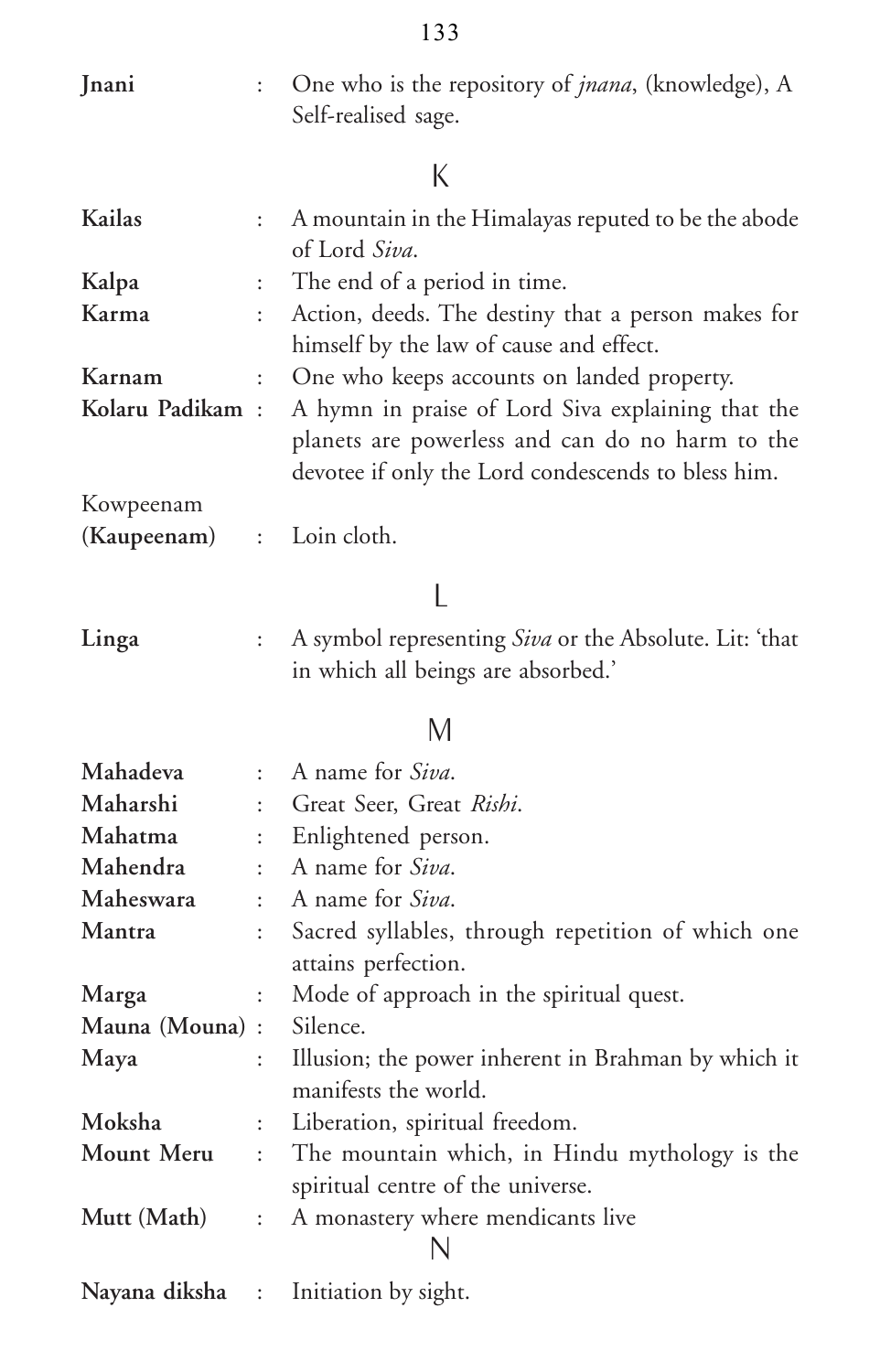#### 134

### P

| Parameswara  |                           | : A name for Siva.                                                          |
|--------------|---------------------------|-----------------------------------------------------------------------------|
| Parvati      |                           | : In Hindu mythology the consort of Siva.                                   |
| Prakriti     | $\mathbb{Z}$              | Nature, Maya.                                                               |
| Pranayama    | $\mathbb{R}^{\mathbb{Z}}$ | Regulation or control of breath.                                            |
| Prarabdha    |                           | : The part of one's <i>karma</i> which is to be worked out in<br>this life. |
| Periapuranam |                           | : An ancient Tamil work depicting the lives of 63 Saivite<br>Saints.        |

## R

| Rama         | : An incarnation of <i>Vishnu</i> .        |
|--------------|--------------------------------------------|
| Ramayana     | An Indian epic depicting the life of Rama. |
| Rati         | In Hindu Mythology the wife of Cupid.      |
| Rishi (Rshi) | : Sage, Seer.                              |
| Rudraksha    | : Lit. Siva's eyes. Beads used for Japa.   |

## S

| Sadhaka         |                      | A spiritual aspirant, a seeker.                          |
|-----------------|----------------------|----------------------------------------------------------|
| Sadhana         |                      | Method of spiritual practice.                            |
| Sadhu           |                      | Ascetic. One who has renounced home.                     |
| Saivite         |                      | Worshipper of Lord Siva.                                 |
| Samadhi         |                      | Absorption in the Spirit or Self, with or without trance |
|                 |                      | and suspension of the human faculties.                   |
| Sama Veda       |                      | One of the <i>Vedas</i> .                                |
| Sambhu          |                      | A name of <i>Siva</i> , <i>Siva</i> as the bounteous.    |
| Sannyasa        |                      | Asceticism, the fourth stage of life.                    |
| Sannyasi        |                      | An ascetic, one who has renounced home, property,        |
|                 |                      | caste and all attachments in the spiritual quest.        |
| Sastra          |                      | Any branch of knowledge or science.                      |
| Sati            | ÷                    | Self-immolation by a wife on the funeral-pyre of her     |
|                 |                      | husband.                                                 |
| Siddha Purusha: |                      | A sage possessing supernatural powers.                   |
| Siddhi          | $\ddot{\phantom{a}}$ | Supernatural power, attainment.                          |
| Sita            |                      | In Hindu Mythology the wife of Rama.                     |
| Siva            | ÷.                   | Lord of the Universe, in the Hindu Trinity, the god of   |
|                 |                      | destruction.                                             |
| Siva Bhakti     |                      |                                                          |
| Vilasam         | ÷                    | Collection of stories on Siva.                           |
| Siva Lingam     |                      | The symbol of <i>Siva</i> which is an object of worship. |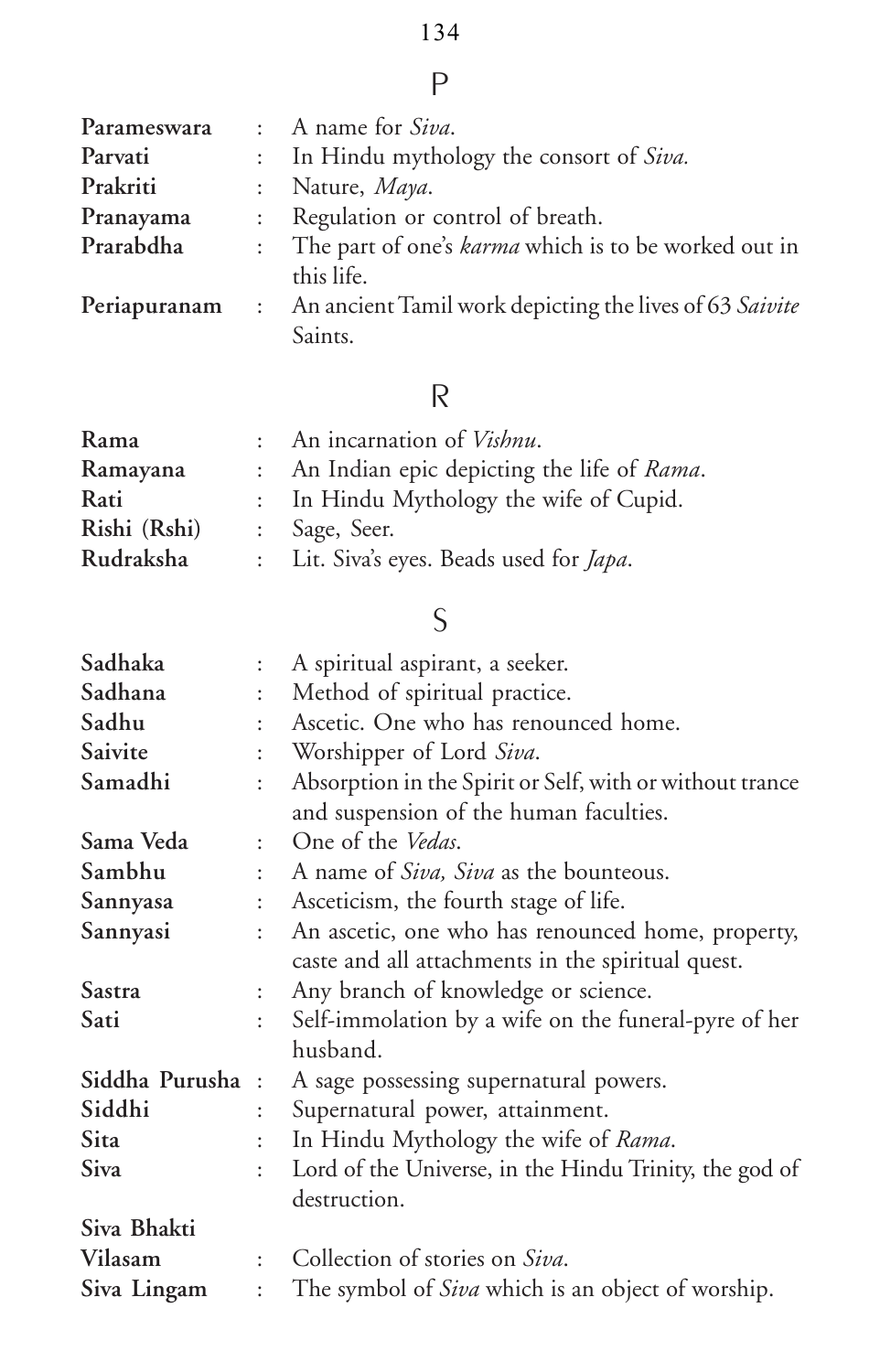#### 135

| Srutis      | Scriptural texts passed on by the verbal medium. |
|-------------|--------------------------------------------------|
| Subrahmanya | : In Hindu Mythology the second son of Siva.     |
| Sushupti    | : Dreamless sleep.                               |
| Swapna      | : Dream.                                         |
| Swarupa     | : Nature, real form, self.                       |
|             |                                                  |

### T

| <b>Tapas</b> | $\ddot{\phantom{a}}$ | Penance or austerities.                        |
|--------------|----------------------|------------------------------------------------|
| Tapasvini    |                      | : A female who performs tapas.                 |
| Tapasaya     |                      | : Intense Spiritual discipline.                |
| Tapo Brashta |                      | : One who has fallen from his tapas.           |
| Tirtha       |                      | : Sacred water.                                |
| Turiya       |                      | : The Fourth state beyond waking, dreaming and |
|              |                      | sleeping.                                      |

### $\bigcup$

| Upadesa | Spiritual instruction. |
|---------|------------------------|
|---------|------------------------|

#### V

| Van Thondan   |                           | : The name for Sundaramurthy Nayanar, one of the         |
|---------------|---------------------------|----------------------------------------------------------|
|               |                           | four principal Saivite saints.                           |
| Vasanas       |                           | : Latencies or tendencies inherent in man.               |
| Vedas         |                           | : The earliest Hindu scriptures, revealed to the ancient |
|               |                           | Rishis.                                                  |
| Venba         |                           | : A type of verse in Tamil.                              |
| Vichara       | $\mathcal{L}$             | Enquiry.                                                 |
| Vichara Marga |                           | : The spiritual path of enquiry.                         |
| Vishnu        | $\mathbb{Z}^{\mathbb{Z}}$ | Supreme Lord. In the Hindu Trinity, the god of           |
|               |                           | preservation.                                            |

### Y

| Yoga  | : Lit. Union (with the Supreme Being).                                 |
|-------|------------------------------------------------------------------------|
| Yagna | : Ritualistic sacrifice.                                               |
| Yogi  | : One who follows or has mastered the path of Yoga<br>(path of union). |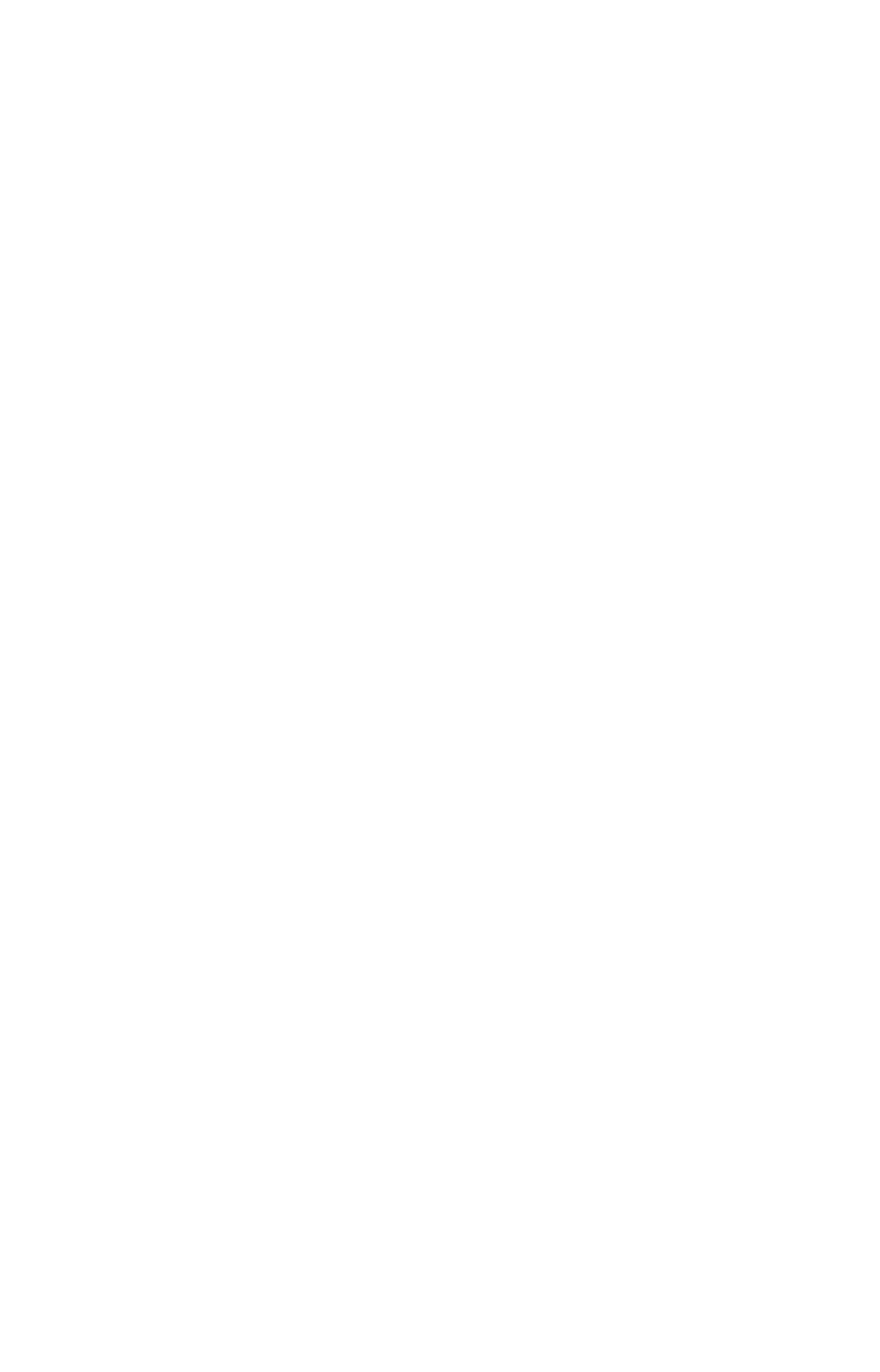## **APPENDIX**

## **Important Events in Sri Bhagavan's Life**

- **1879** December 30, Monday corresponding to 16, *Margali* of Tamil Year *Pramadi* – Star *Punarvasu* – *Ardra Darshan* Day – Born at 1 a.m. at Tiruchuli (*'Sri Sundara Mandiram'*).
- **1891** Moves to Dindigul, after completing elementary education at Tiruchuli.
- **1892** February 18: Death of father, Sundaram Iyer. Moves to Madurai. Studies at Scott's Middle School and American Mission High School.
- **1895** November: Hears of 'Arunachala' mentioned to him by an elderly relative.
- **1896** (about middle of July): 'Death Experience' at Madurai ending in complete and permanent Realisation of the Self ('*Sri Ramana Mandiram*').

August 29, Saturday: Leaves Madurai for Arunachala. September 1 – Tuesday: Arrives in Arunachala – Stays in the Temple premises within the Thousand-pillared Hall, beneath the *Illupai* Tree, in *Pathala Linga* (underground cellar), sometimes in the *Gopuram.*

**1897** Moves to Gurumurtam in the outskirts of the town (early in the year).

Stays in the shrine and the adjoining Mango grove.

**1898** May: Uncle Nelliappa Iyer visits Bhagavan at Mango grove.

September: Moves to Pavalakkunru.

December: Mother Alagammal visits Bhagavan at Pavalakkunru.

**1899** February: Moves to the Hill, Arunachala. Stays in various caves up the Hill, but mostly in Virupaksha Cave, using Mango Tree Cave as summer residence.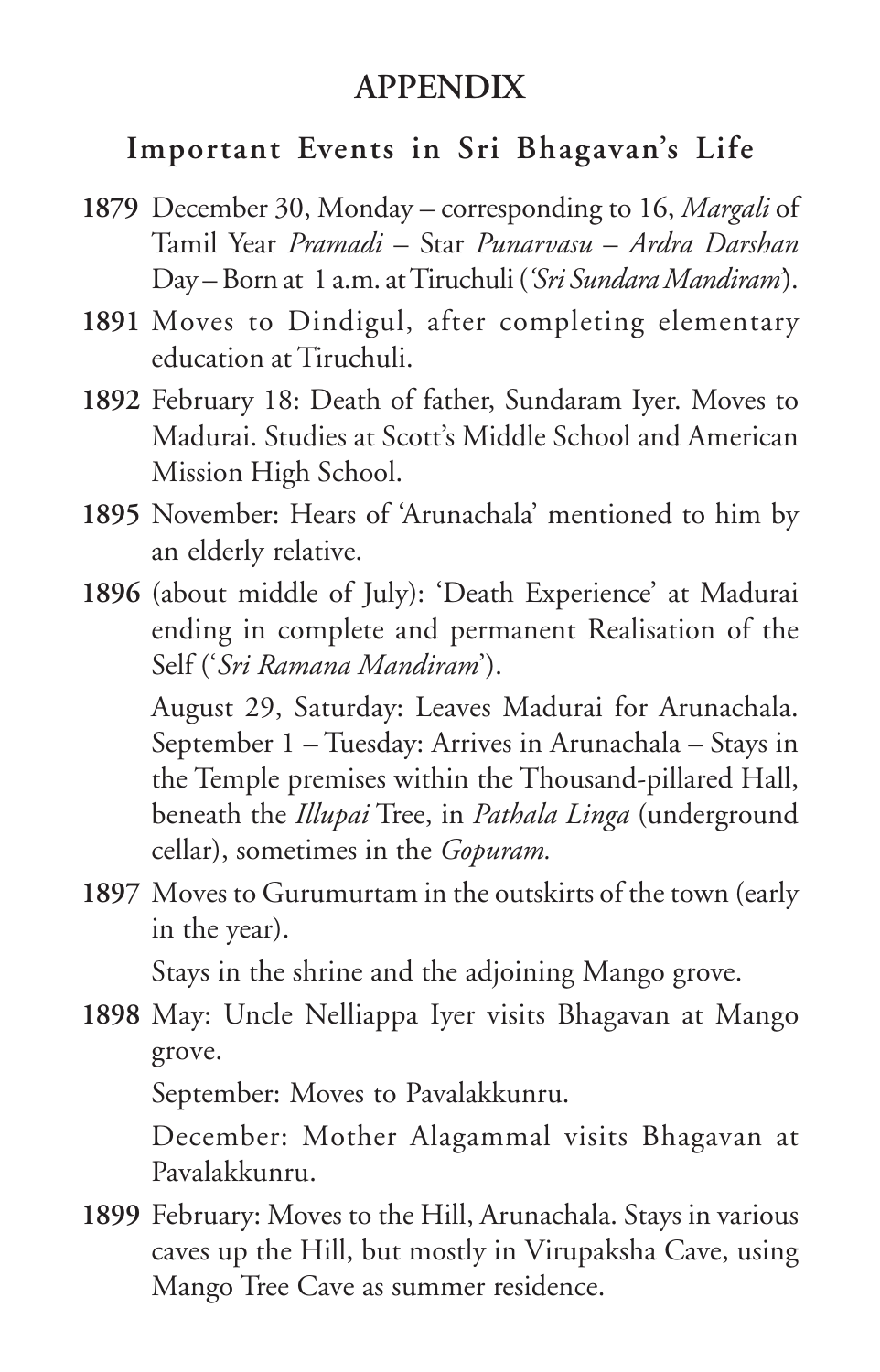- **1900** Replies to questions put by Gambiram Seshayya, at Virupaksha Cave.
- **1902** *(The above published as Self-enquiry)*
- **1902** Answers to questions asked by Sivaprakasam Pillai (*Who am I?*)
- **1905** Moves to Pachaiamman Koil for six months during the plague epidemic – returns to the Hill.
- **1907** November 18: Momentous meeting between Bhagavan and Kavyakanta Ganapati Muni. Bhagavan imparts *upadesa* to Muni.
- **1908** (January to March): Stays at Pachaiamman Koil (with Ganapati Muni and others) and again goes back to Virupaksha Cave.

Translates into Tamil prose Adi Sankara's *Viveka Chudamanai* and *Drik Drisya Viveka.*

- **1911** November: F.H. Humphreys, the first Westerner, meets Bhagavan.
- **1912** Second death experience at Tortoise Rock in the presence of Vasudeva Sastry and others.
- **1914** Offers prayers (songs) to Arunachala for Mother's recovery from illness.
- **1915** The *Song of the Pappadum* written for the sake of mother. The following were also written during Virupaksha days: *Arunachala Aksharamanamalai, Arunachala Padikam, Arunachala Ashtakam*, Translation of *Devi Kalottara*, Translation of Adi Sankara's *Hymn to Dakshinamurti*, *Guru Stuti* and *Hastamalaka Stotra.*
- **1916** Moves to Skandashram.
- **1917** Composes *Arunachala Pancharatnam* in Sanskrit. Mother settles at Skandashram. *Sri Ramana Gita* in Sanskrit written by Ganapati Muni.